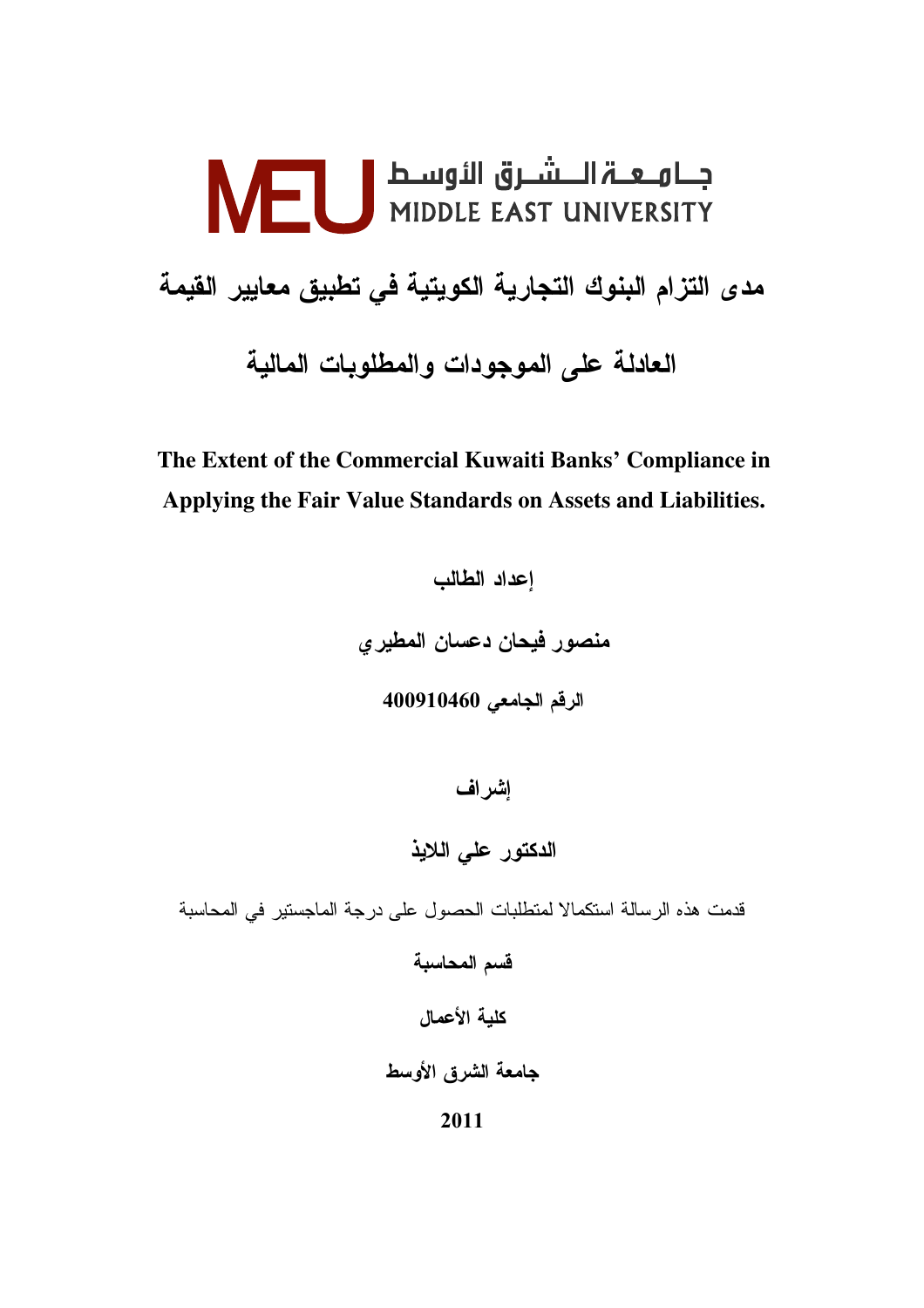#### التفويض

أنا منصور فيحان دعسان المطيري أفوّض جامعة الشرق الأوسط بتزويد نسخ من رسالتي ورقياً والكترونياً للمكتبات، أو المنظمات، أو الهيئات والمؤسسات المعنية بالأبحاث والدراسات العلمية عند طلبها.

ب

الاسعة: منصور فيحان دعسان المطيري

التاريخ: 23 / 11 / 2011

 $\frac{e^{\prime}e^{\prime}}{4}$ التوقيـــع: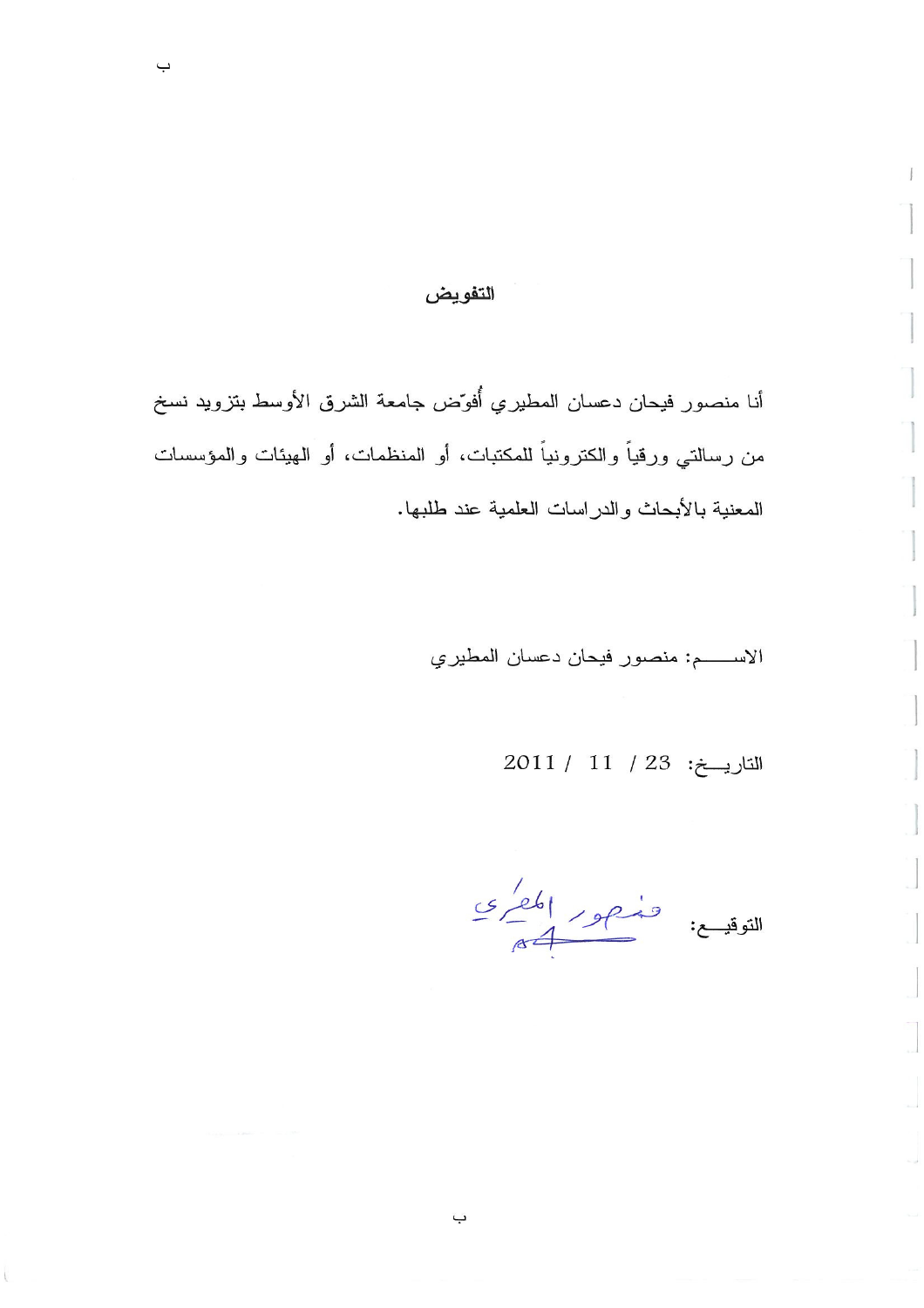# قرار لجنة المناقشة

نوقشت هذه الرسالة وعنوانها: مدى التزام البنوك التجارية الكويتية في تطبيق معايير القيمة العادلة على الموجودات والمطلوبات المالية.

وقد أجيزت بتاريخ 23 / 11 / 2011

 $\Delta$ 

| الاسم                                  | أعضاء لجنة المناقشة | التوقيع |
|----------------------------------------|---------------------|---------|
| الأستاذ الدكتور عبد الناصر إبراهيم نور |                     |         |
| الدكتور على اللايذ                     |                     |         |
| الأستاذ الدكتور احمد حسن ظاهر          |                     |         |

 $\bar{z}$ 

 $\ddot{\phantom{1}}$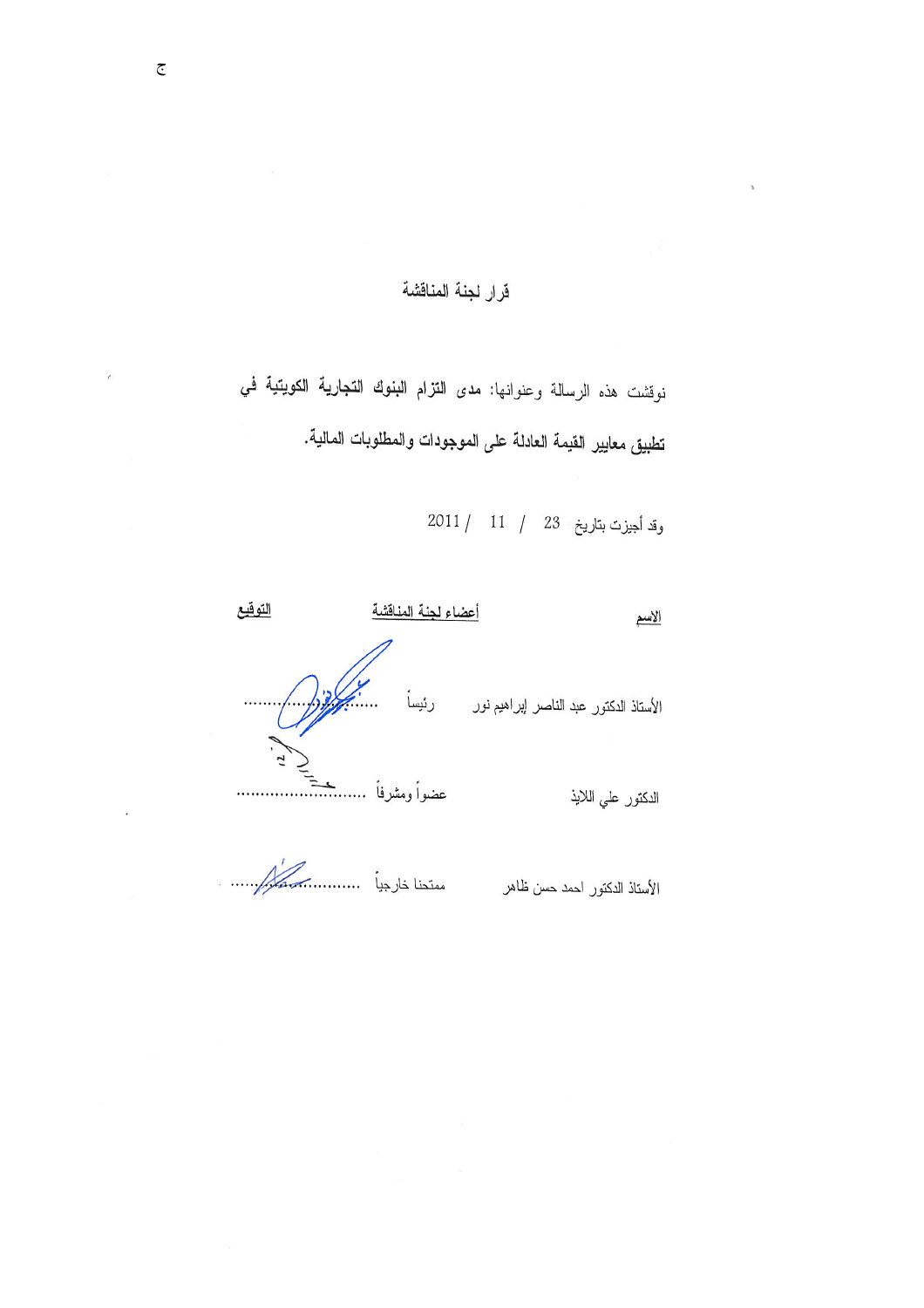شكر وتقدير

د

الحمد والشكر لله سبحانه ونعالى الذي منحنى العلم والقدرة على إنمام هذا الجهد المنواضع، وأنقدم بعظيم الشكر والعرفان إلى أستاذي الفاضل الدكتور علي اللايذ الذي كرِّمني بالإشراف على هذا الجهد طبِلة فترة إعداده، حيث كان لنصائحه القبِّمة الأثر الأكبر في إخراج هذه الرسالة بالشكل المطلوب.

كما أتقدم بجزيل الامتنان والنقدير للأساتذة الكرام أعضاء الهيئة التدريسية في قسم المحاسبة في جامعة الشرق الأوسط على حسن المعاملة وطيبها، والشكر موصول كذلك للأساتذة أعضاء لجنة المناقشة الموقرة ممثلة بالأستاذ الدكتور عبد الناصر نور والأستاذ الدكتور أحمد ظاهر على جهودهم الطيبة، كما أشكر الأساتذة الذين قاموا بتحكيم الاستبانة، وكل من قدم لي المساعدة في إنجاز هذا الجهد سواء بالتشجيع أو المساندة ، فلهم جزيل الشكر وكل النقدير والامنتان.

ولا يفونني أن أنقدم بالشكر والامتنان إلى إدارة هذا الصرح العلمي الكبير، جامعة الشرق الأوسط ممثلة برئيسها ونوابه الأفاضل على جهودهم الطيبة في رعاية طلبة الجامعة.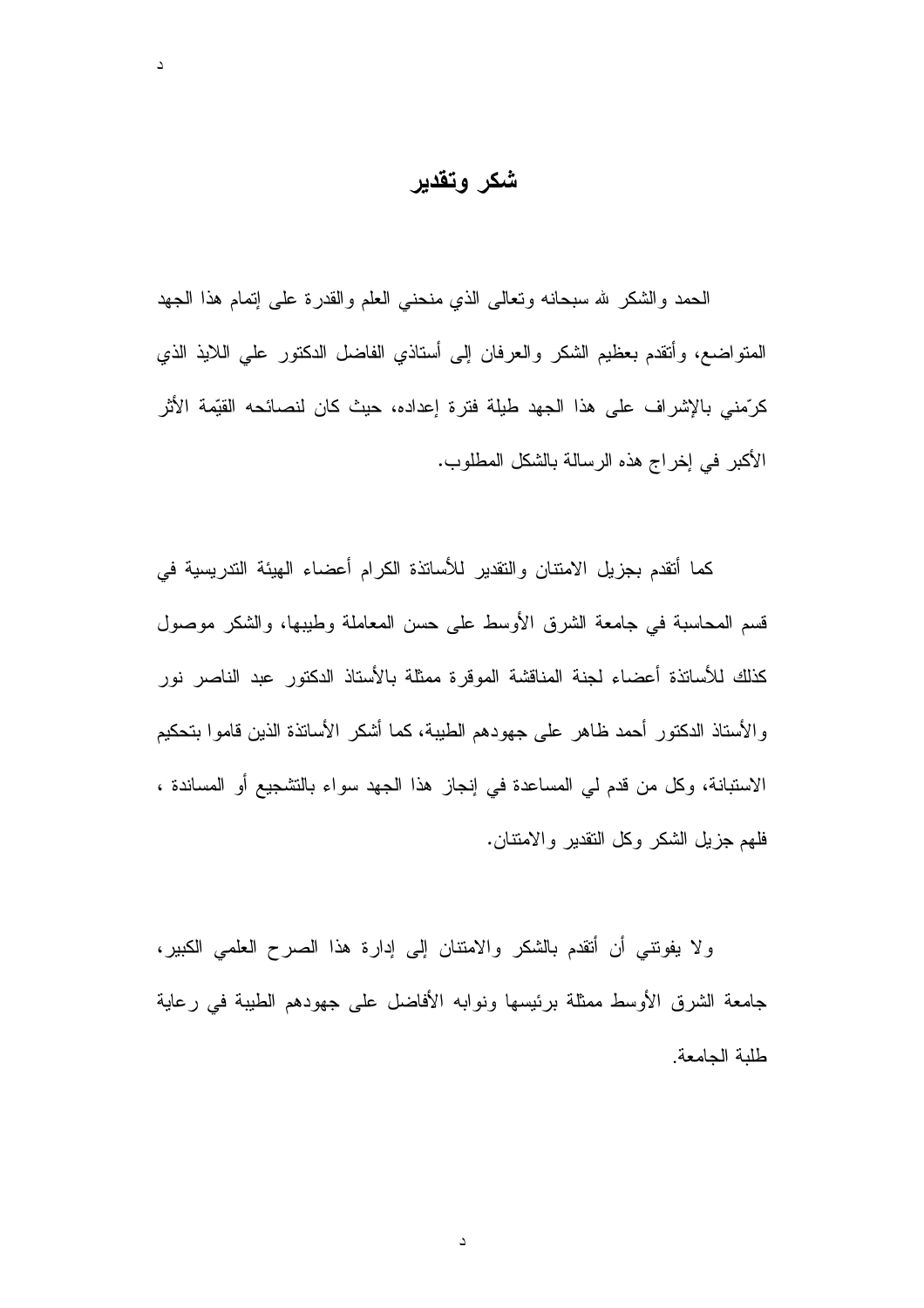#### الإهداء

# إلى وطني العزيز: الكويت

إلى صاحبة القلب الكبير النابض بالحياة والمفعم بالحب والحنان رمز العطاء والطهر النابض في قلبها، عهدي لك أن لا أنسى فضلك شموعا أضاءت درب حياتي الطويل والدتى الحبيبة

إلى الإنسان الذي لم أجد عبارات تجزيه حقه بالنقدير والاحترام, الإنسان الذي علمني كيف يكون الصبر طريقا للنجاح فكان على الدوام سنداً وقدوة ومعلماً

#### والدى الحبيب

إلىي الذكريات وأحلام الطفولة الجميلة وشفافيتها جمعتنا مسراتها وعشنا أيامها قلبا نابضا لنمضي في دروب الحياة بعيدا ونعود نلتقي في يوم الوفاء أهديهم محبتي وإخلاصي أشقائي وشقيقاتي

إلىي زينة الحياة الدنيا وبلسمها وبرعم شوقها وأمل المستقبل بقربهم أحيا وأشعر بجمال الحياة حقيقة راسخة على مر الأيام, الذين قرأت بعيونهم كلمات جددت آمالي في الحياة

```
أبنائي وبناتى
```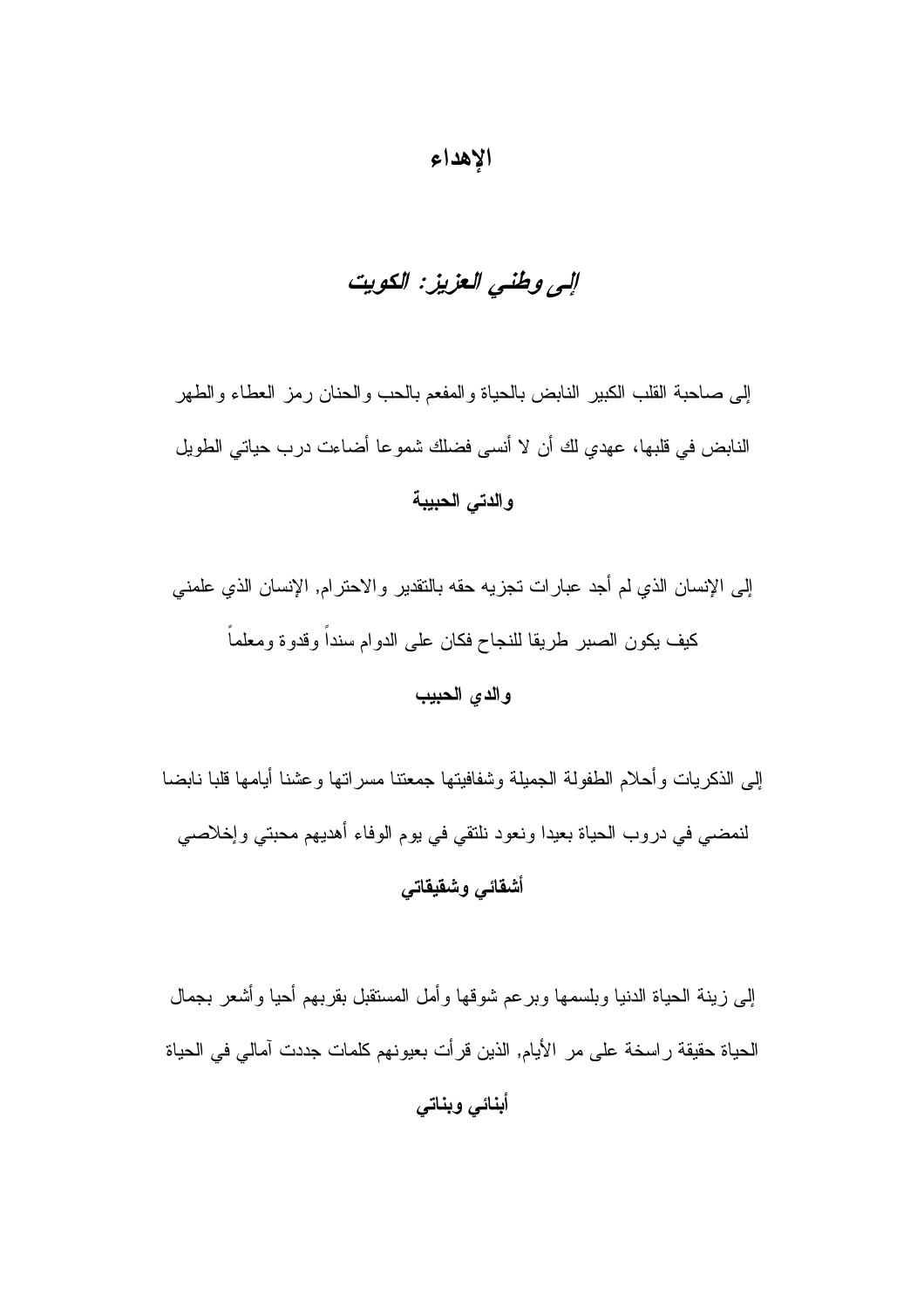| الصفحة                            | الموضوع                                                                       |  |
|-----------------------------------|-------------------------------------------------------------------------------|--|
| $\int$                            | عنوان الرسالة                                                                 |  |
| <u>ب</u>                          | نفويض الجامعة                                                                 |  |
| $\zeta$                           | إجازة الرسالة                                                                 |  |
| د                                 | الشكر والنقدير                                                                |  |
|                                   | الإهداء                                                                       |  |
| و                                 | فهرس المحتويات                                                                |  |
| ط                                 | قائمة الجداول                                                                 |  |
| ك                                 | الملخص باللغة العربية                                                         |  |
| م                                 | الملخص باللغة الإنجليزية                                                      |  |
| الفصل الأول: الإطار العام للدراسة |                                                                               |  |
| $\overline{2}$                    | $1 - 1$ المقدمة                                                               |  |
| $\mathfrak{B}$                    | 2-1 مشكلة الدراسة                                                             |  |
| 7                                 | 1–3 أهداف الدراسة                                                             |  |
| 8                                 | 1–4 أهمية الدراسة                                                             |  |
| 9                                 | 5-1 فرضيات الدراسة                                                            |  |
| 10                                | 6-1 حدود الدراسة                                                              |  |
| 10                                | 7-1 المصطلحات الإجرائية                                                       |  |
|                                   | الفصل الثاني: الإطار النظري والدراسات السابقة                                 |  |
| 14                                | تمهيد $1 - 2$                                                                 |  |
| 15                                | 2-2 مفهوم القيم العادلة                                                       |  |
| 19                                | 2-3 الأسباب الموجبة لمحاسبة القيمة العادلة                                    |  |
| 22                                | 2–4 معايير المحاسبة الموجهة نحو القيمة العادلة                                |  |
| 24                                | 5–5 انجاهات النطور في استخدام نقديرات القيم العادلة في إعداد البيانات المالية |  |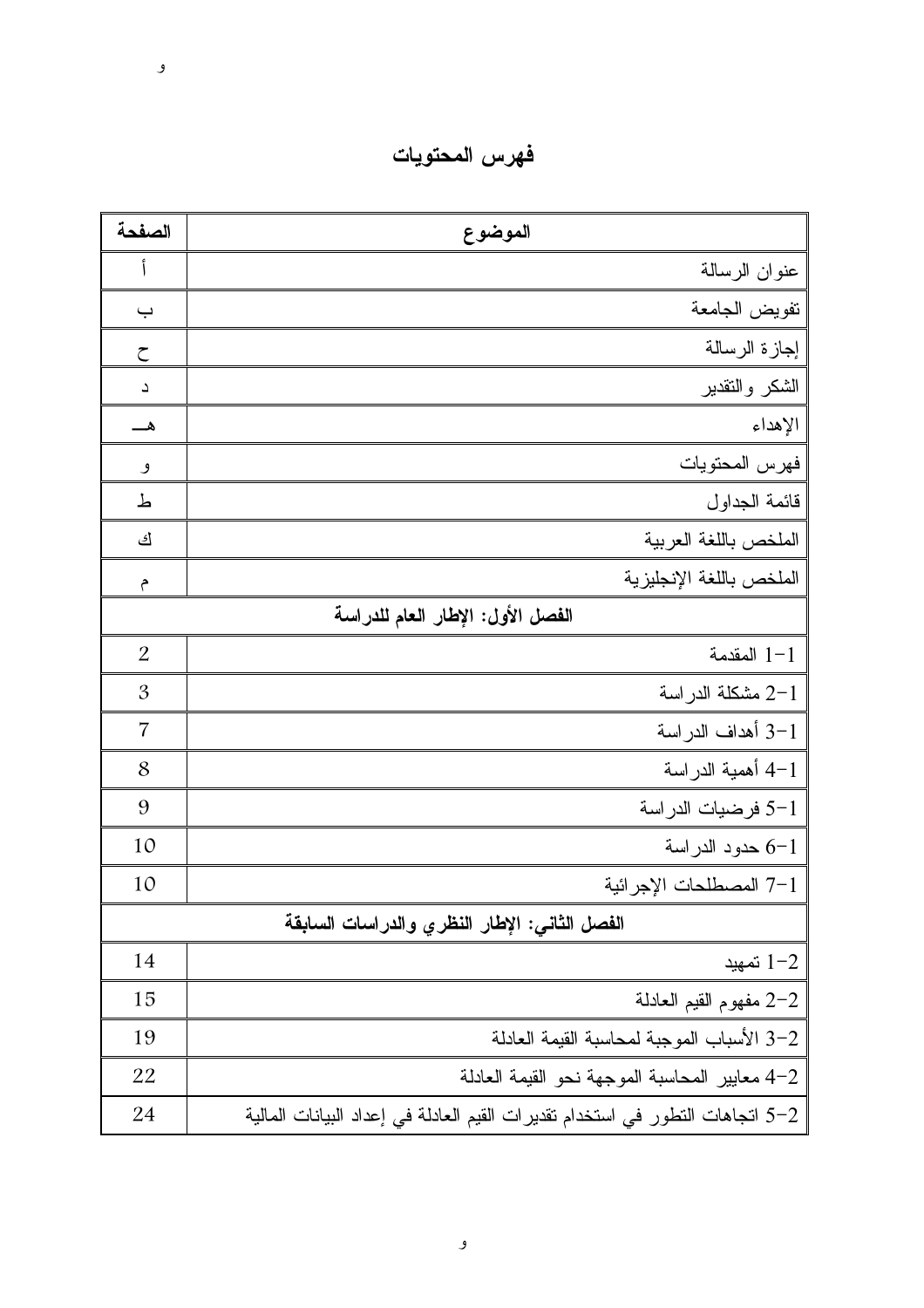$\mathcal{L}$ 

| 31 | 6-2 التغيرات المتعلقة الاعتراف بقياس تقديرات القيم العادلة           |  |  |
|----|----------------------------------------------------------------------|--|--|
| 33 | 7-2 التغيرات المتعلقة بالعرض والإفصاح عن نقديرات القيم العادلة       |  |  |
| 36 | 8–8 تأثير استخدام تقديرات القيم العادلة في خصائص المعلومات المحاسبية |  |  |
| 42 | 9-2 الدراسات باللغة العربية                                          |  |  |
| 50 | 10-2 الدر اسات باللغة الانجليزية                                     |  |  |
| 53 | 11-2 ما يميز الدراسة الحالية عن الدراسات السابقة                     |  |  |
|    | الفصل الثالث: منهجية الدراسة                                         |  |  |
| 56 | 1-3 منهج الدراسة                                                     |  |  |
| 57 | 2-3 وحدة التحليل                                                     |  |  |
| 57 | 3-3 مجتمع الدراسة والعينة                                            |  |  |
| 59 | 3-4 المتغيرات الديمو غرافية لأفراد عينة الدراسة                      |  |  |
| 67 | 3-5 أدوات الدراسة                                                    |  |  |
| 68 | 3–6 صدق وثبات الأداة                                                 |  |  |
| 69 | 7-3 المعالجة الإحصائية                                               |  |  |
| 70 | 3-8 إجراءات الدراسة                                                  |  |  |
|    | الفصل الرابع: نتائج الدراسة الميدانية                                |  |  |
| 74 | 1–4 التحليل الوصفى لمتغيرات الدراسة                                  |  |  |
| 74 | 1-1-4 نتائج التحليل الخاصة بالاعتراف المحاسبي للقيم العادلة          |  |  |
| 78 | 4–2−1 نتائج التحليل الخاصة بالإفصاح المالي للقيم العادلة             |  |  |
| 82 | 3-2-4 نتائج التحليل الخاصة بقياس الاستثمارات للقيم العادلة           |  |  |
| 86 | 4–2–4 نتائج التحليل الخاصة بعرض الاستثمارات للقيم العادلة            |  |  |
|    | 4–2 اختبار الفرضيات                                                  |  |  |
| 91 | 1–2–4 اختبار الفرضية الأولى                                          |  |  |
| 92 | 4–2−2 اختبار الفرضية الثانية                                         |  |  |
| 94 | 4–2–3 اختبار الفرضية الثالثة                                         |  |  |
| 95 | 4–2–4 اختبار الفرضية الرابعة                                         |  |  |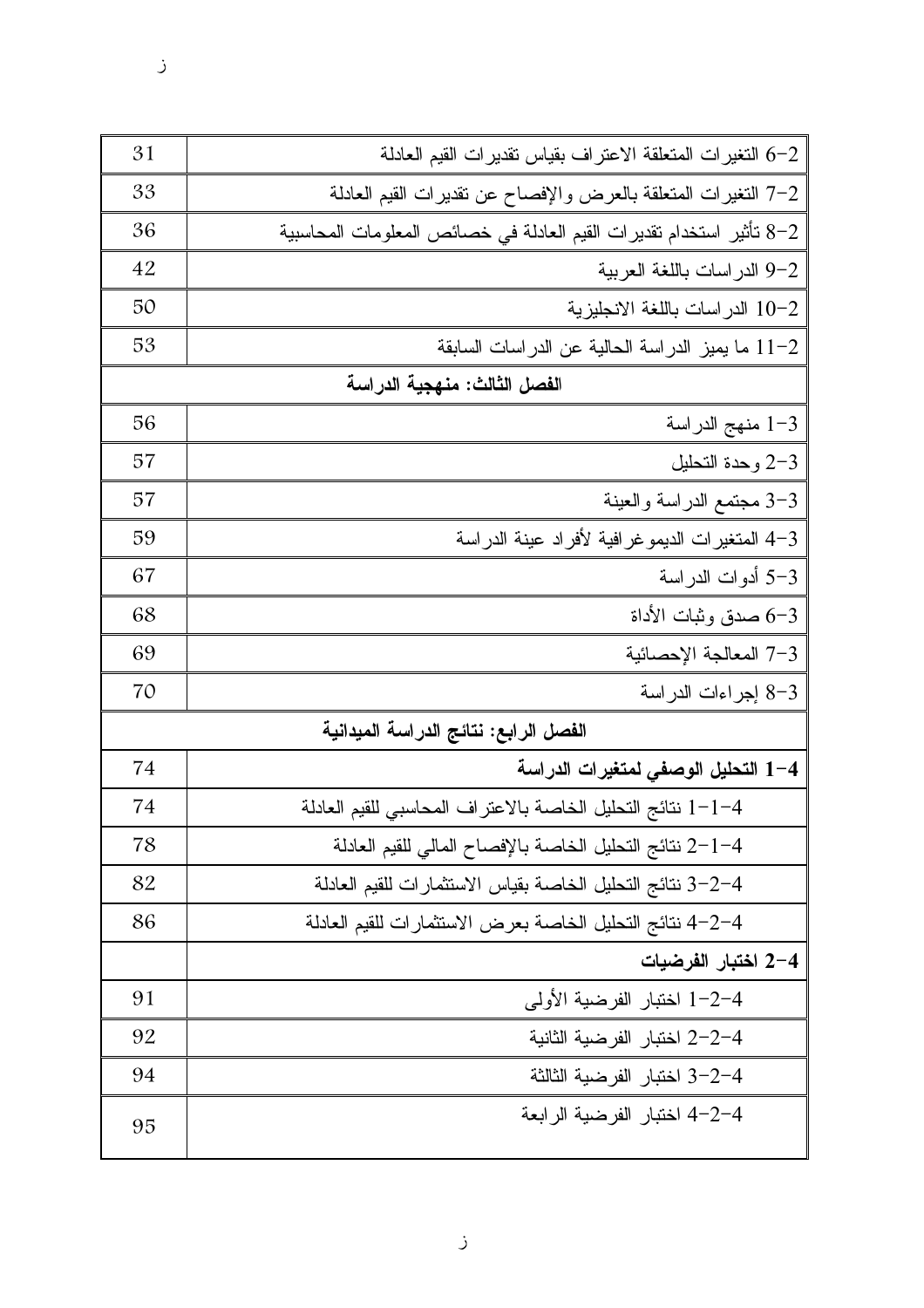| الفصل الخامس: الاستنتاجات والتوصيات |  |                         |  |  |
|-------------------------------------|--|-------------------------|--|--|
| 98                                  |  | 1-5 الاستتاجات          |  |  |
| 101                                 |  | التوصيات $2-5$          |  |  |
| المراجع والملاحق                    |  |                         |  |  |
| 107                                 |  | المراجع باللغة العربية  |  |  |
| 112                                 |  | المراجع باللغة الأجنبية |  |  |
| 114                                 |  | ملحق استبانة الدراسة    |  |  |
| 119                                 |  | أسماء محكمي الاستبانة   |  |  |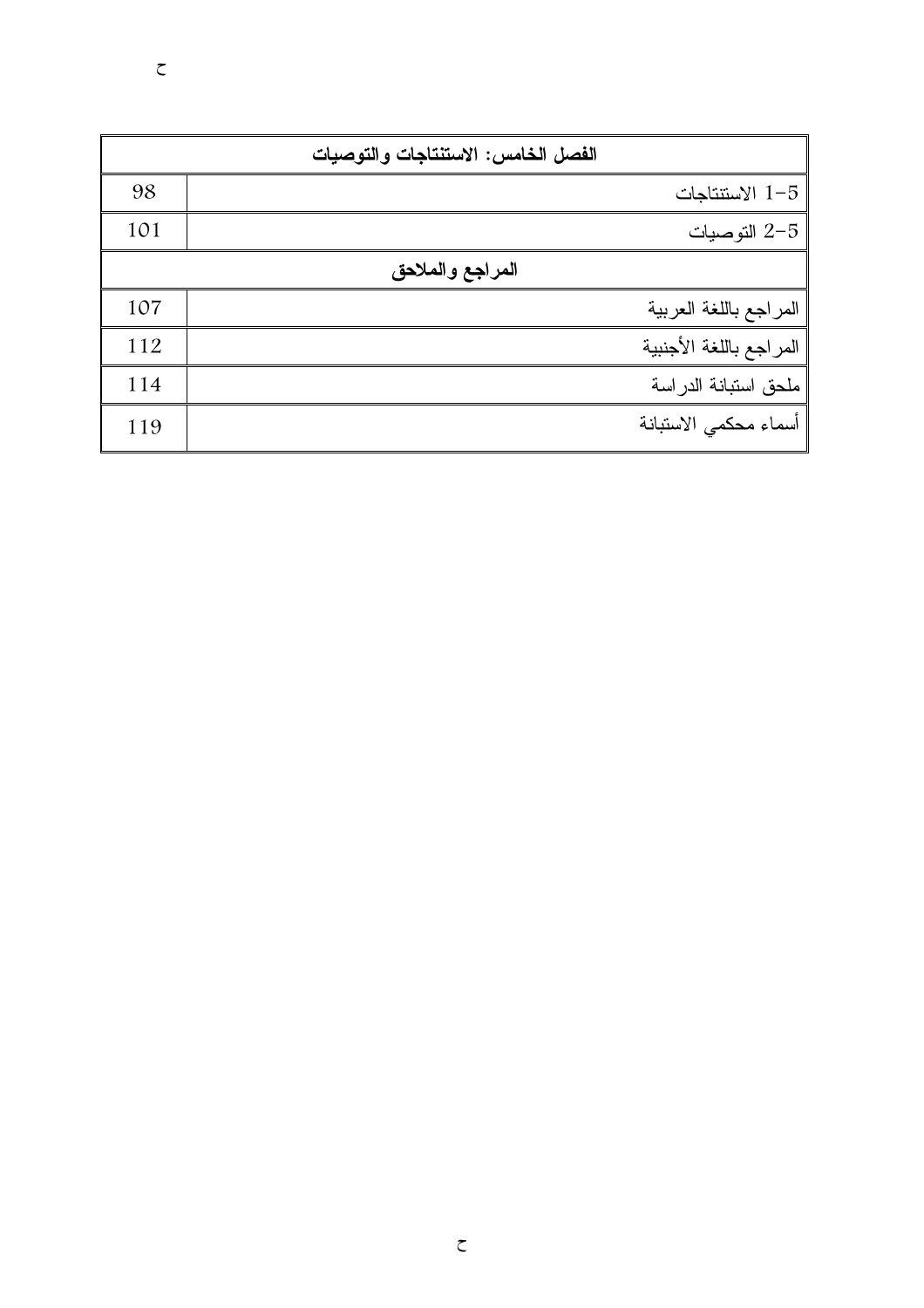قائمة الجداول

| الصفحة | عنوان الجدول                                                     | الجدول          |
|--------|------------------------------------------------------------------|-----------------|
| 54     | الإسهامات المنوقعة من الدراسة الحالية مقارنةً بالدراسات السابقة  | $(1-2)$ الجدول  |
| 58     | مجموع الاستبانات الموزعة والمستردة والصالحة للتحليل              | $(1-3)$ الجدول  |
| 59     | نوزيع عينة الدراسة من المديرين الماليين ومدققي الحسابات حسب      | $(2-3)$ الجدول  |
|        | المؤهل العلمي                                                    |                 |
| 61     | نوزيع عينة الدراسة من المديرين الماليين ومدفقي الحسابات          | الجدول (3-3)    |
|        | حسب سنوات الخبرة                                                 |                 |
| 62     | نوزيع عينة الدراسة من المديرين الماليين ومدققي الحسابات حسب      | الجدول (3-4)    |
|        | التخصص                                                           |                 |
| 64     | نوزيع عينة الدراسة من المديرين الماليين ومدققي الحسابات حسب      | الجدول (3-5)    |
|        | الشهادات المهنية                                                 |                 |
| 65     | توزيع عينة الدراسة من المديرين الماليين حسب المسمى الوظيفي       | $(6-3)$ الجدول  |
| 66     | توزيع عينة الدراسة من مدققو الحسابات حسب المسمى الوظيفي          | الجدول ( 3–7 )  |
| 67     | اختبار مقياس الاستبانة                                           | الجدول ( 3-8 )  |
| 68     | مقياس لتحديد الأهمية النسبية للوسط الحسابي                       | الجدول ( 3-9 )  |
| 69     | قيمة معامل الثبات للاتساق الداخلي لكل متغير                      | جدول (3–10)     |
| 74     | المتوسطات الحسابية والانحرافات المعيارية والأهمية النسبية        | $(1 -4)$ الجدول |
|        | الاعتراف المحاسبي للقيم العادلة (المديرون الماليون)              |                 |
|        | المتوسطات الحسابية والانحرافات المعيارية والأهمية النسبية        | الجدول (4– 2 )  |
| 76     | الاعتراف المحاسبي للقيم العادلة (مدققو الحسابات)                 |                 |
| 78     | المتوسطات الحسابية والانحرافات المعيارية والأهمية النسبية        | الجدول (4- 3 )  |
|        | الإفصاح المالي للقيم العادلة (المديرين الماليين)                 |                 |
| 80     | المنوسطات الحسابية والانحرافات المعيارية والأهمية النسبية        | الجدول (4 – 4)  |
|        | الإفصاح المالي للقيم العادلة (مدققو الحسابات)                    |                 |
| 82     | المنوسطات الحسابية والانحرافات المعيارية والأهمية النسبية لمنغير | الجدول (4- 5)   |
|        | قياس الاستثمارات للقيم العادلة (المديرين الماليين)               |                 |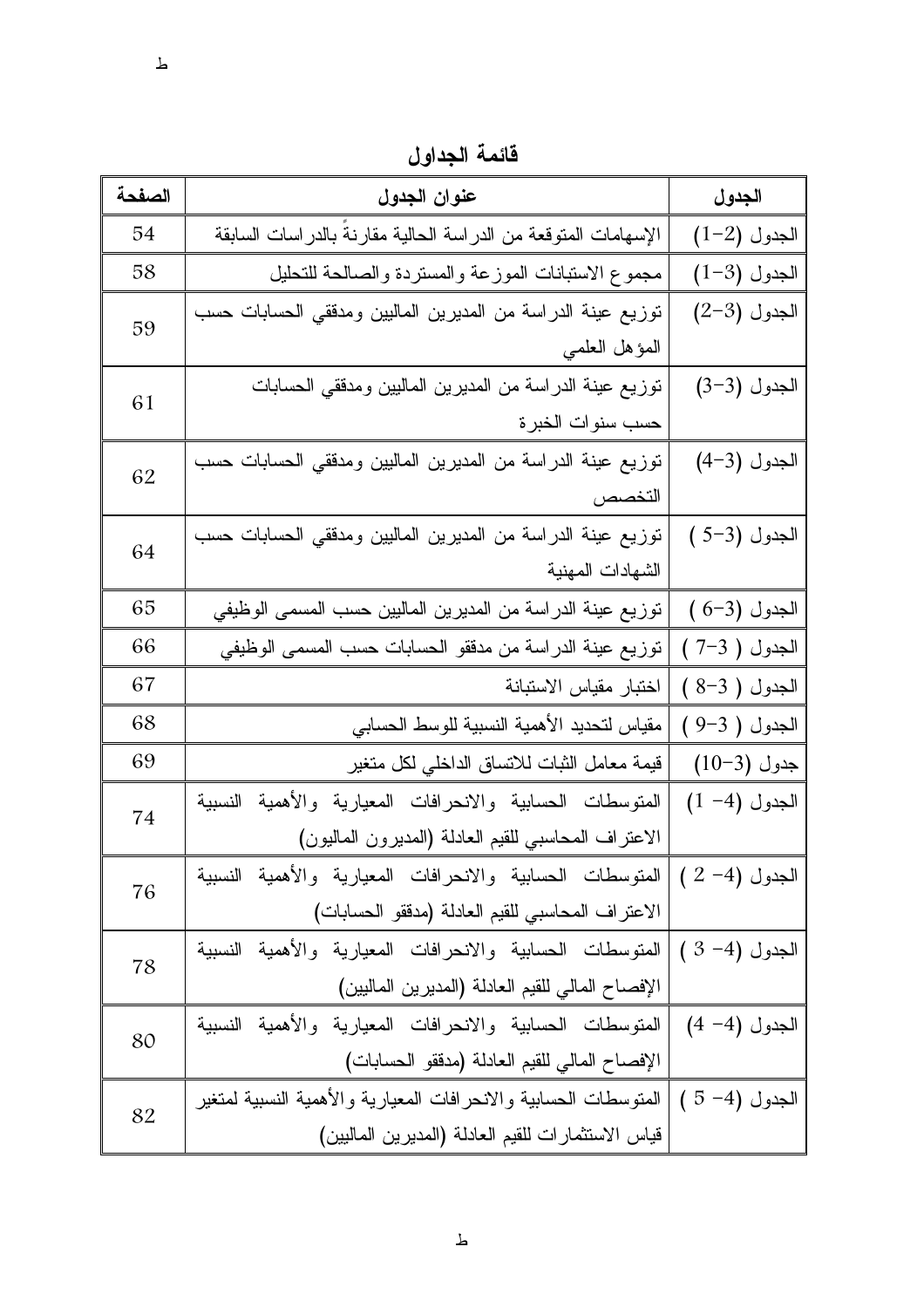| 84 | المتوسطات الحسابية والانحرافات المعيارية والأهمية النسبية لمتغير | الجدول (4- 6 )    |
|----|------------------------------------------------------------------|-------------------|
|    | الاستثمارات للقيم العادلة (مدققو الحسابات)                       |                   |
| 86 | المتوسطات الحسابية والانحرافات المعيارية والأهمية النسبية لمتغير | الجدول (4– 7 )    |
|    | الاستثمارات للقيم العادلة (المديرون الماليون)                    |                   |
| 89 | المتوسطات الحسابية والانحرافات المعيارية والأهمية النسبية لمتغير | الجدول (4- 8 )    |
|    | الاستثمارات للقيم العادلة (مدققو الحسابات)                       |                   |
| 91 | نتائج اختبار t . test للفرضية الأولى                             | الجدول (4- 9)     |
| 93 | نتائج اختبار t . test للفرضية الثانية                            | $(10 - 4)$ الجدول |
| 94 | نتائج اختبار t . test للفرضية الثالثة                            | $(11 - 4)$ الجدول |
| 95 | نتائج اختبار t . test للفرضية الرابعة                            | $(12 - 4)$ الجدول |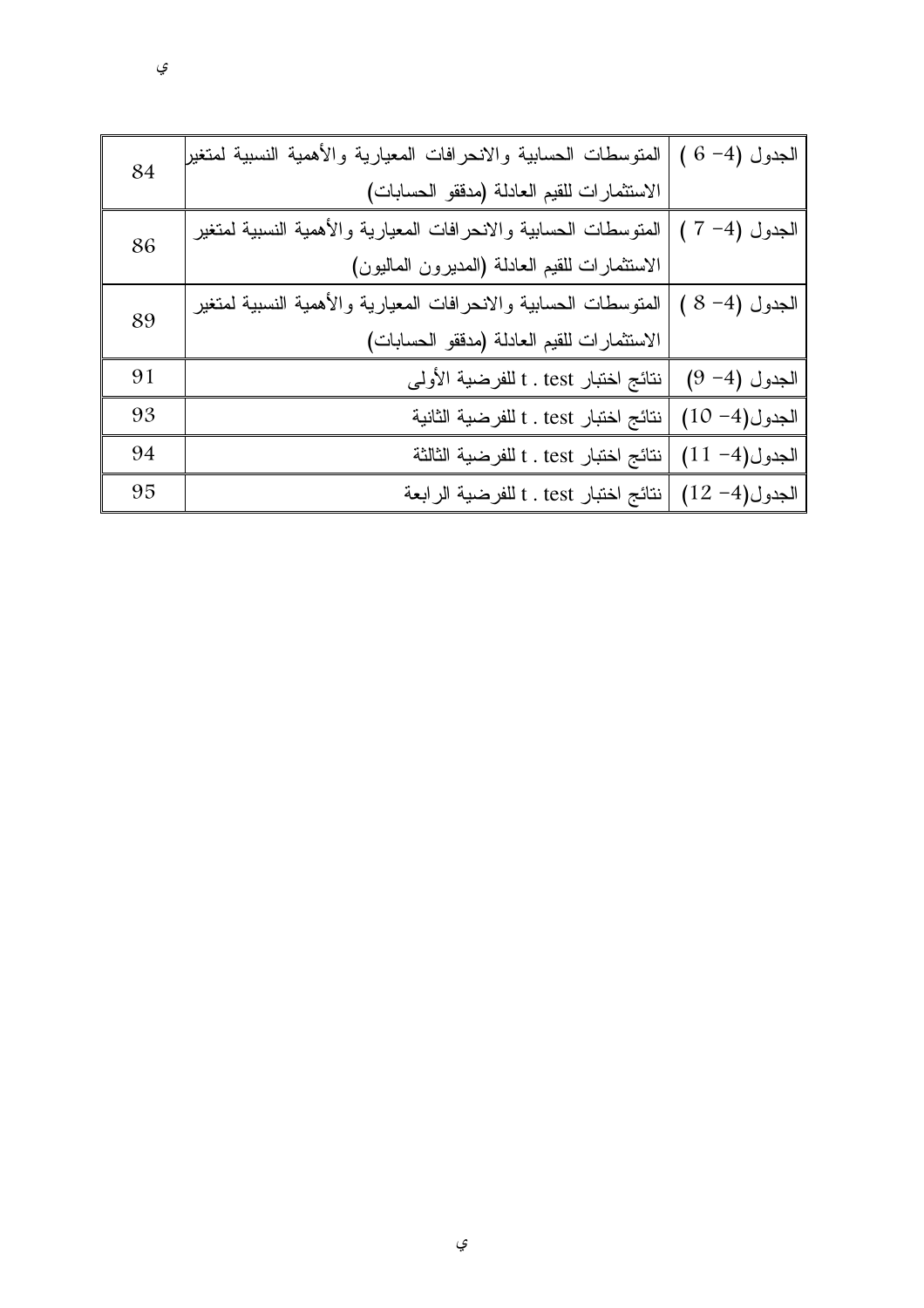#### الملخص باللغة العربية

مدى التزام البنوك التجارية الكويتية في تطبيق معايير القيمة العادلة على الموجودات والمطلوبات المالية

إعداد

منصور فيحان دعسان المطيري

إشراف

الدكتور على اللايذ

هدفت هذه الدراسة إلى النعرف على مدى النزام البنوك النجارية واستجابتها لمنطلبات نطبيق معابير القيمة العادلة على الموجودات والمطلوبات المالية في دولة الكويت، وذلك من وجهة نظر المديرين الماليين في البنوك التجارية، وكذلك مدققي الحسابات في مكانب التدقيق العاملة في دولة الكويت، ولتحقيق هذا الهدف فإن الباحث نعامل مع نوعين من البيانات هما البيانات الثانوية والبيانات الأولية التي تم جمعها من خلال الدراسة الميدانية وباستخدام استبانة خطية. وتوصلت الدراسة إلى عدد من النتائج أبر ز ها:

1– أن البنوك التجارية الكويتية تلتزم في تطبيق الاعتراف المحاسبي للقيم العادلة على الموجودات والمطلوبات المالية.

2– أن البنوك التجارية الكويتية تلتزم في تطبيق الإفصاح المالي للقيم العادلة على الموجودات والمطلوبات المالية.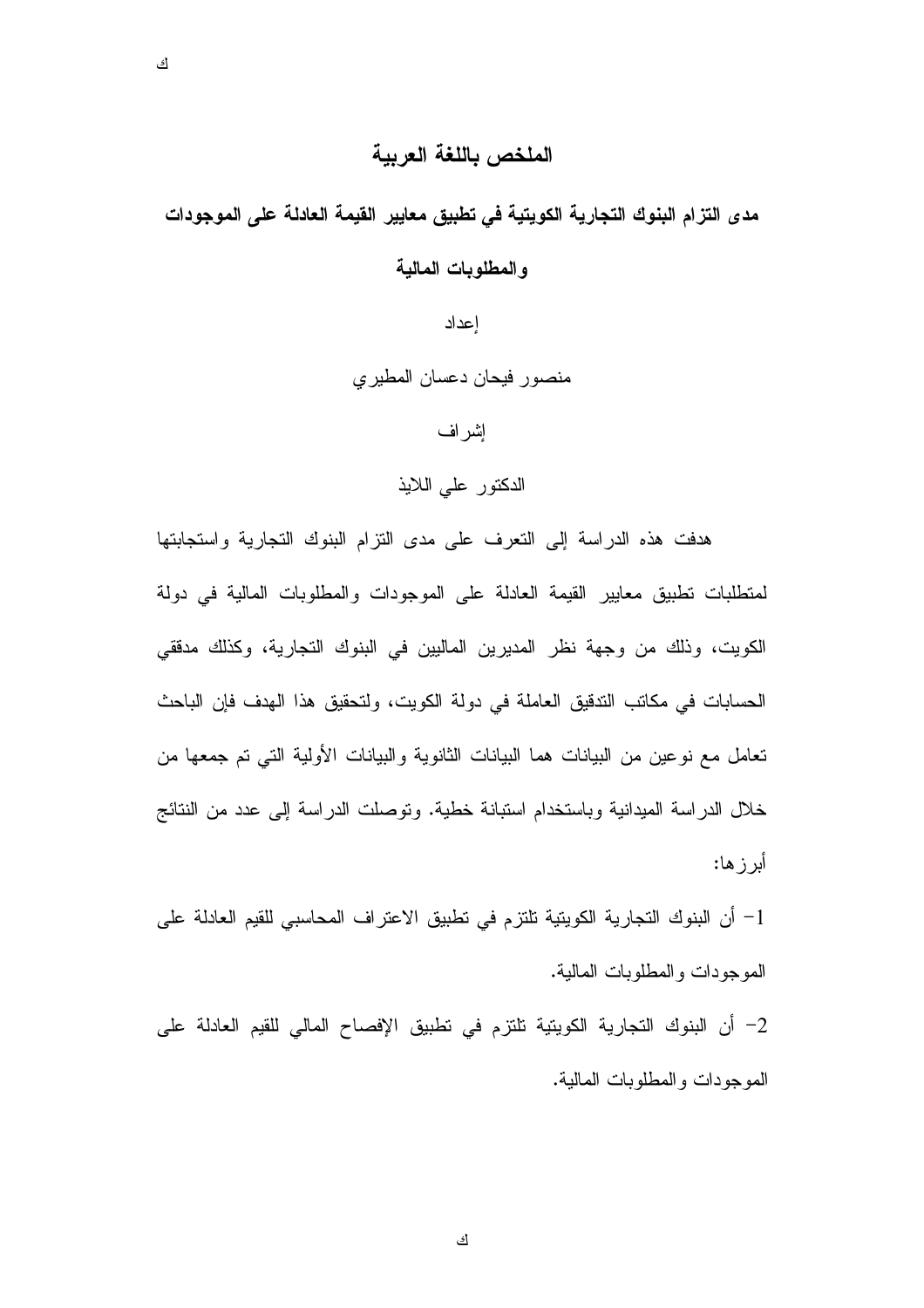3– أن البنوك التجارية الكويتية تلتزم في تطبيق قياس الاستثمارات للقيم العادلة على الموجودات والمطلوبات المالية. 4– أن البنوك التجارية الكويتية تلتزم في تطبيق عرض الاستثمارات للقيم العادلة على

الموجودات والمطلوبات المالبة.

وقدمت الدر اسة عددا من التوصيات منها:

1- استمرار البنوك التجارية الكويتية في الالتزام بتطبيق معايير محاسبة القيمة العادلة كونها نتهض من مستوى الإفصاح والإبلاغ المالي من مجرد معلومات مالية تاريخية إلى معلومات مالية حديثة نعكس الوقائع الاقتصادية

2– ضرورة الاهتمام بفهم عمليات البنك المختلفة وأنشطة الرقابة ذات الصلة وتقييم المخاطر لتحديد قياسات وإفصاحات تقديرات القيم العادلة عند تدقيق البيانات المالية لتحديد طبيعة إجراءات الندقيق وتوقيتها ونطاقها.

3– ضرورة إدراك أهمية القيمة العادلة لما لها من انعكاسات جيدة على البنك. 4– استمرار البنوك التجارية الكويتية في الالتزام بتطبيق معايير القيمة العادلة على الموجودات والمطلوبات المالية.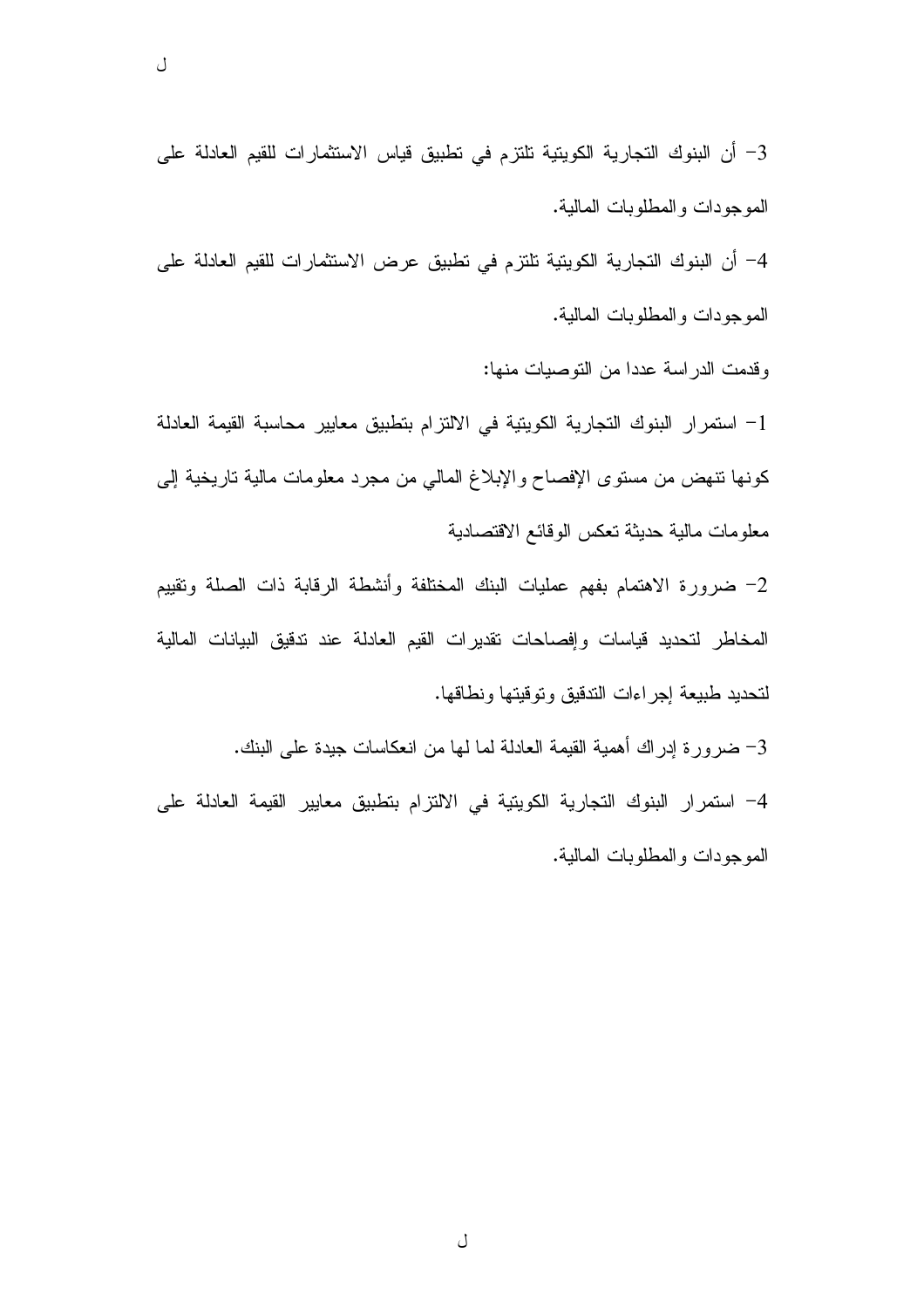#### **Abstract**

# **The Extent of the Kuwaiti Banks' Compliance in Applying the Fair Value Standards on Assets and Liabilities.**

Prepared by Mansour Almutairi

Supervised By Dr. Ali Al-laueth

The present study aimed at identifying the extent of the banks' compliance and its response to applying the fair value standards on assets and liabilities in Kuwait from the point of view of financial managers in commercial banks and certificated public accountants offices in Kuwait. To achieve this goal, the researcher dealt with two kinds of data, the primary and the secondary ones. That data was collected through field study and a questionnaire. The study has arrived at a number of findings:

- 1) The Kuwaiti commercial banks are committed to applying the accountant confession of fair value on assets and liabilities.
- 2) The Kuwaiti commercial banks are committed to applying financial clarity of fair value on assets and liabilities.
- 3) The Kuwaiti commercial banks are committed to applying investment measurement on of fair value on assets and liabilities.
- 4) The Kuwaiti commercial banks are committed to applying the investment offer on of fair value on assets and liabilities.

م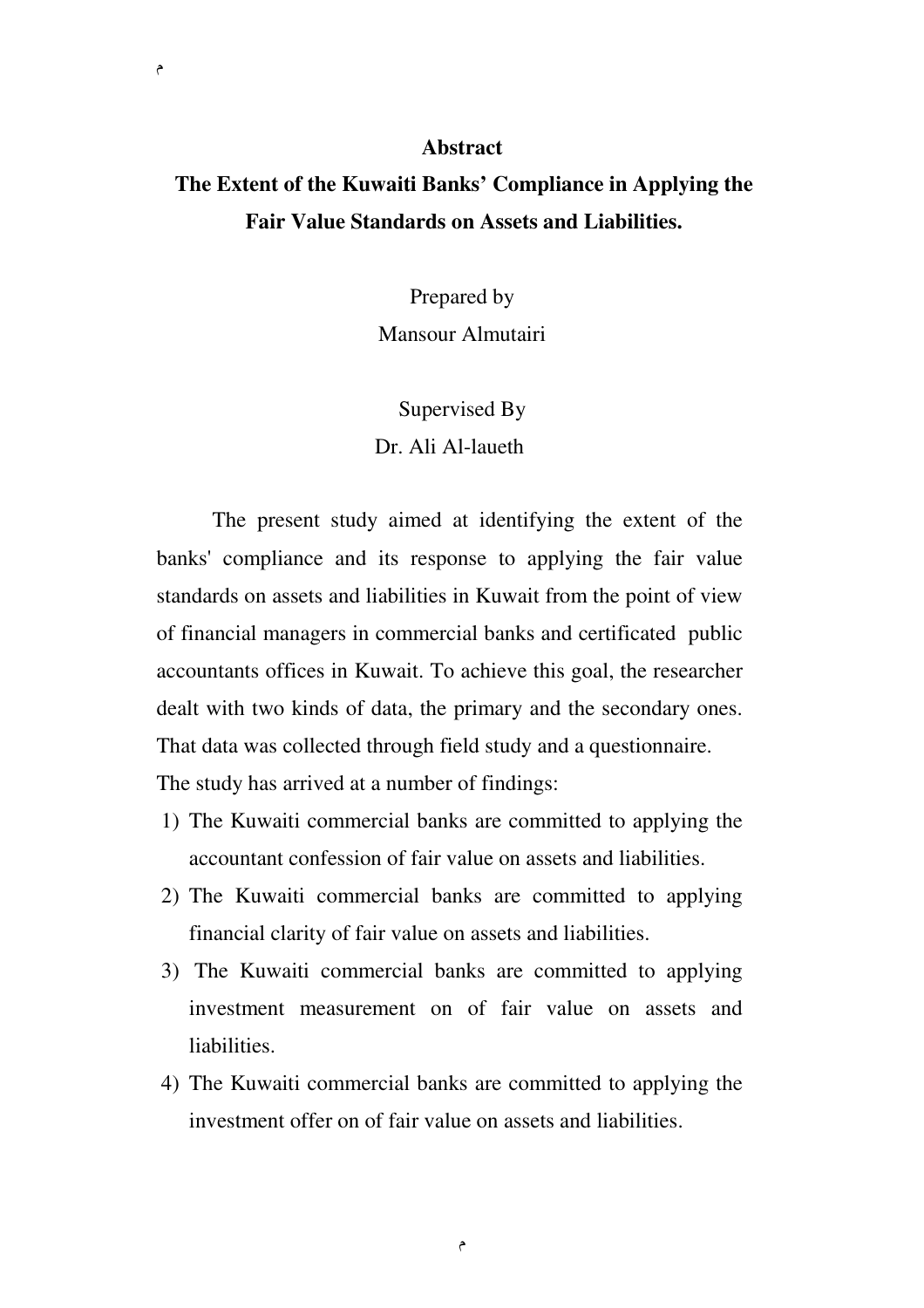In light of the findings, the following recommendations were offered:

ن

- 1) The Kuwaiti commercial banks should keep going on applying the fair value standards since it raises the level of financial clarity and notification from being a mere of historical financial information to modern financial information that reflects the economical reality.
- 2) The necessity of taking care of understanding the different bank processes and control activities of relation. And also evaluating the dangers to determine the measurements and clarity of fair value estimation when checking the financial data to determine the nature, timing and zone of auditing procedures.
- 3) The necessity of recognizing the importance of fair value due to its good reflects on the bank.
- 4) Kuwaiti commercial banks continuity in applying the fair value standards on assets and liabilities.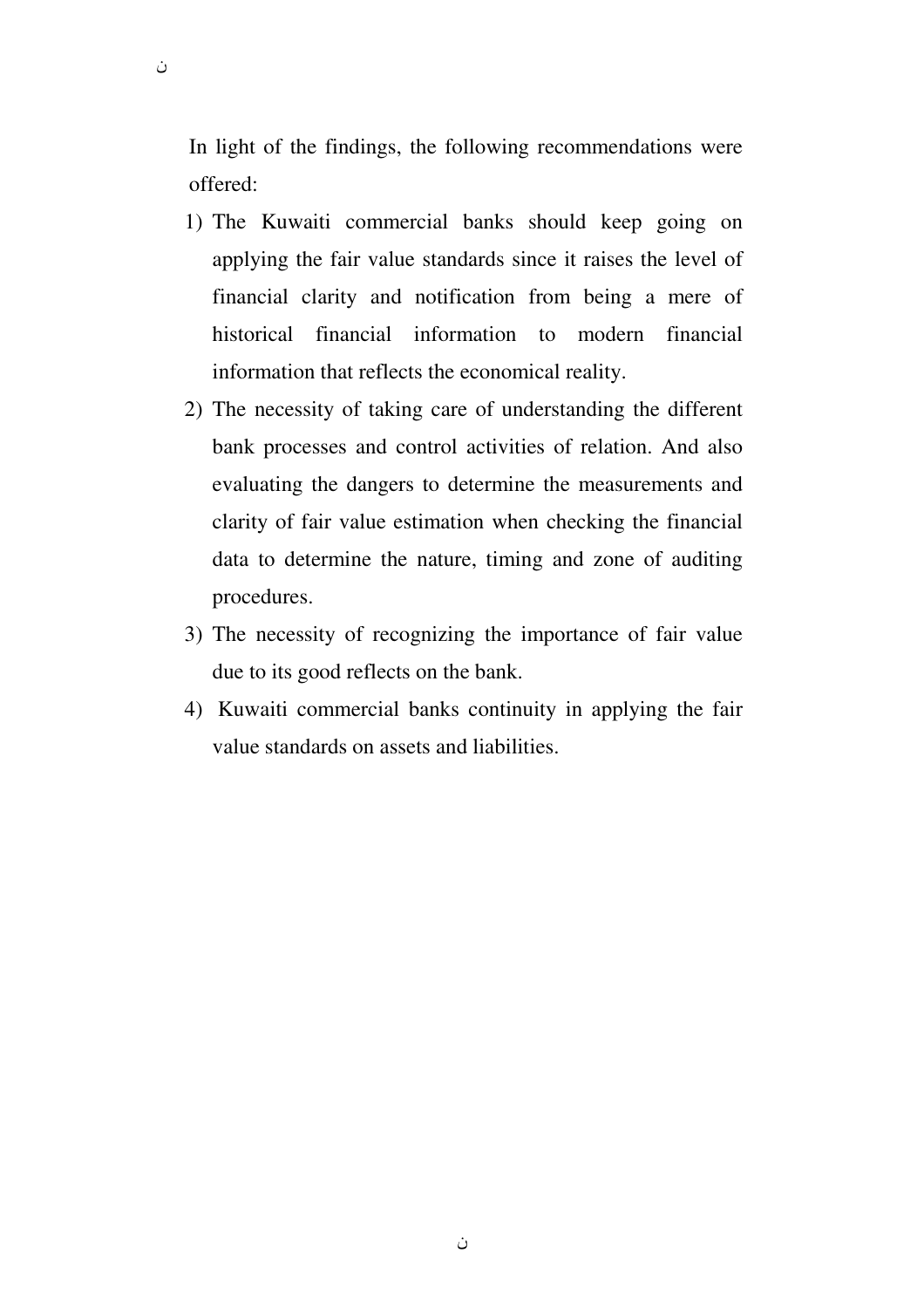# الفصل الأول

الإطسار العام للدراسة

 $1 - 1$ المقدمة

2-1 مشكلة الدراسة

3-1 أهداف الدراسة

أهمية الدراسة

5-1 فرضيات الدراسة

6-1 حدود الدراسة

7-1 المصطلحات الإجرائية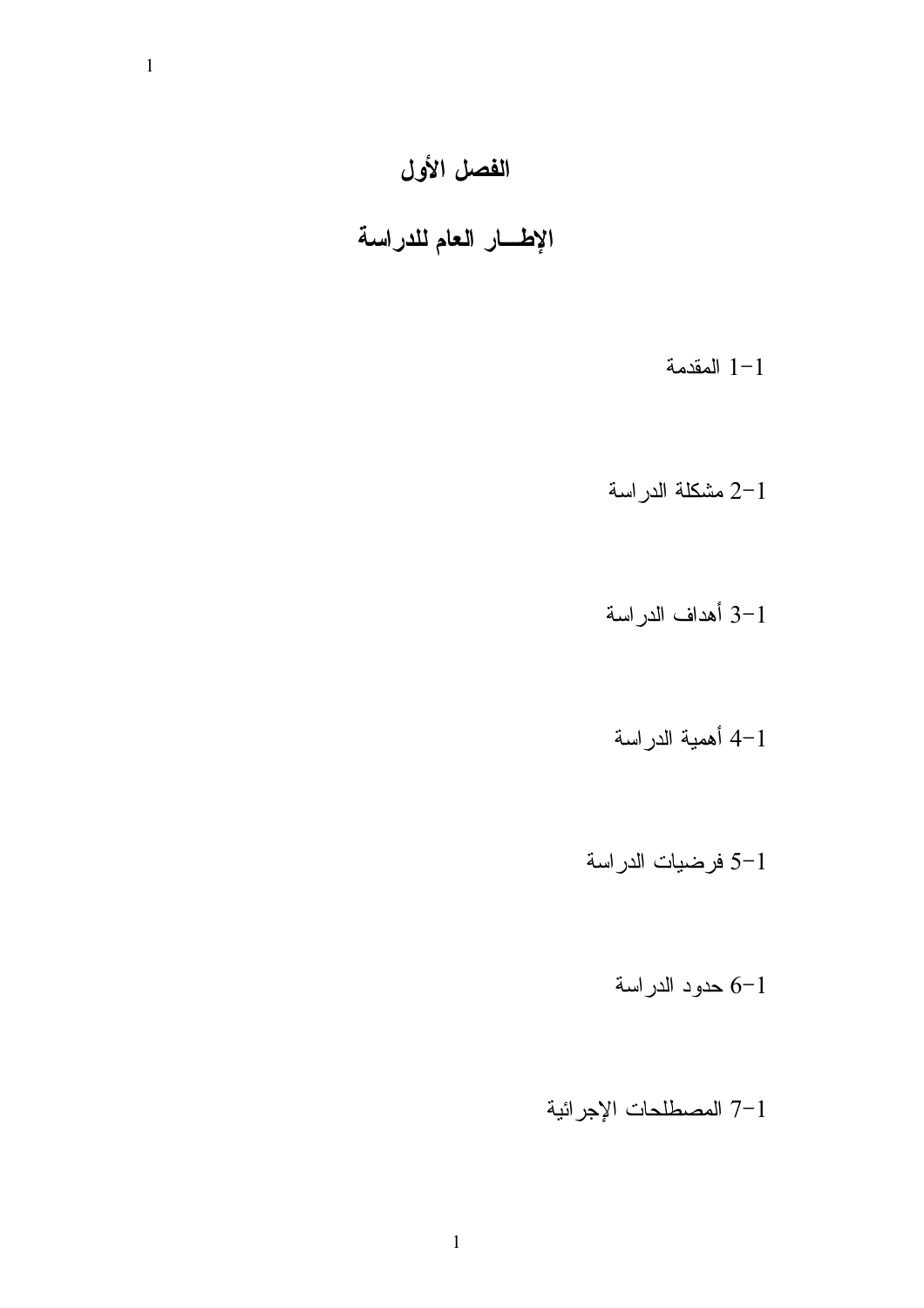# الفصل الأول

## الإطسار العام للدراسة

#### 1-1 المقدمة

نتيجة للانتقادات التي واجهت تطبيق مبدأ التكلفة التاريخية في المحاسبة، شــــهدت نهاية الثمانينات من القرن العشرين نزايداً في الآراء المؤيدة لاتجاه المحاسبة على أســـاس القيم العادلة، وخاصة لبنود الموجودات والاستثمارات المالية التي تسمى "بالقيمة السوقية"، وتمشيا مع هذا الاتجاه المتنامي نحو القيمة العادلة، صدرت العديد من المعابير التي تلـــزم الشركات بنقييم بعض أنواع الاستثمارات علىي أساس القيم العادلة.

وفي زمن سادت فيه العولمة وزالت القيود والحدود النقليدية، فإن الدول نتجه نحو الارنباط ببعضها، ومجال المحاسبة يدور في نفس الفلك فهــي ميــدان أخــر للانفتــاح والانصهار ، ومساير ة التكتلات التي تتسم بالعالمية، سواء كان ذلــك لأســـباب داخليـــة أو خارجية ، فإنها أصبحت في حكم الحتمية التي لا مفر منهــا، وإن الانفتــاح المتعلـــق بالمجال المحاسبي هو الذي يلبي احتياجات أكثر من طرف (عوض، 2004، ص22).

ومنذ نشأ علم المحاسبة والنكلفة الناريخية هي الطريقة المستخدمة في قياس القيم المالية، التي نظهر في الميزانيات العمومية وبيانات الدخل، ثم اتجه المحاسبون إلى استخدام عدد من الأسس في قياس البيانات المالية مثل التكلفة الجارية، القيمة الحالية، القيمة السوقية وغيرها، ونظرًا لفشل مفهوم النكلفة الناريخية في نوفير معلومات وبيانات ذات نوعية، بدأ استخدام عدد من الأسس المختلفة للقياس ولدرجات مختلفة وضمن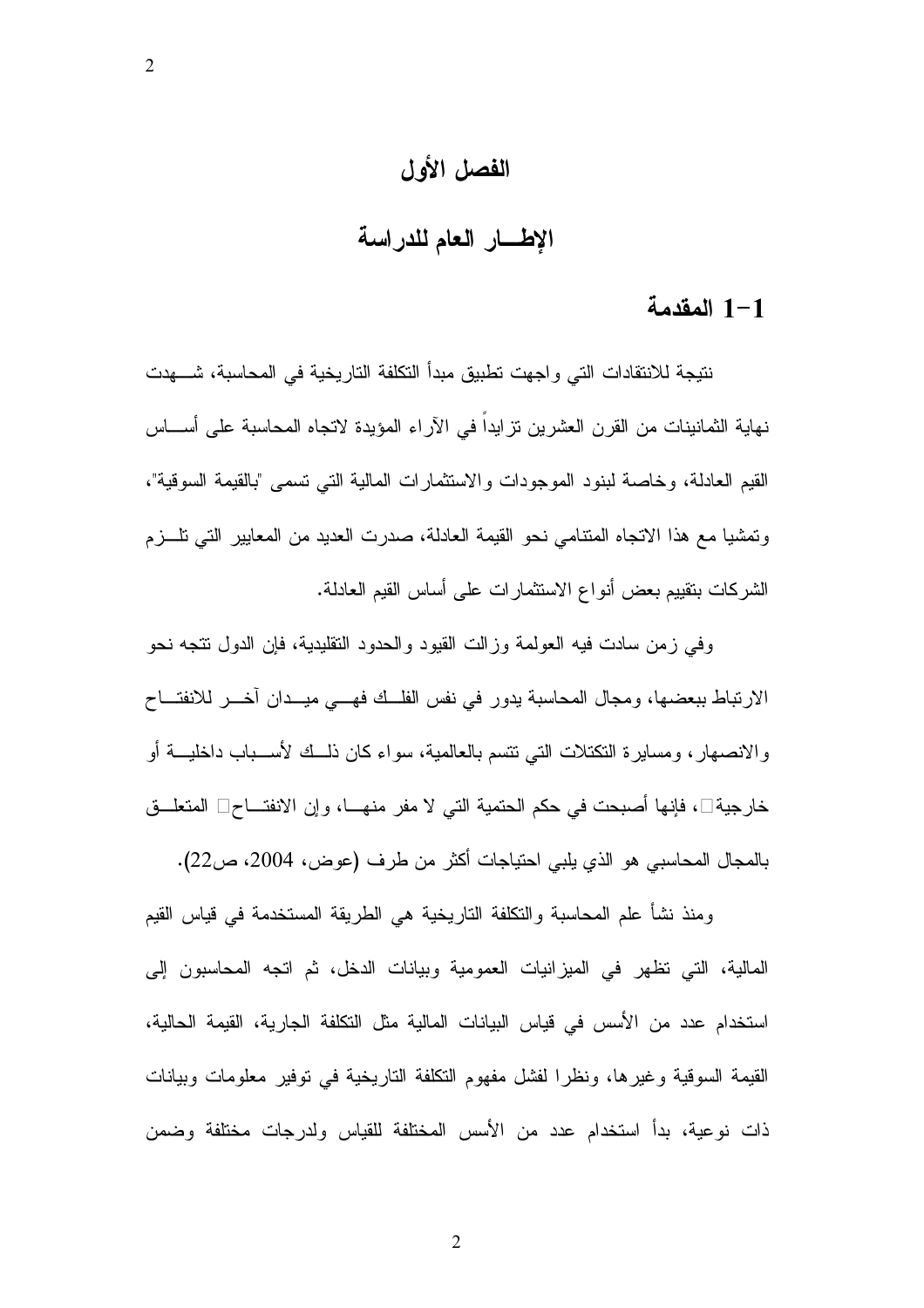تشكيلات متفاوتة من البيانات المالية (التكلفة الجارية، القيمة القابلة للتحقق، القيمة الحالية، القيمة السوقية)، ثم أخذت التوجهات نحو إظهار الميزانيات العمومية وبيانات الدخل وفقا للمفهوم الاقتصادي المبني على استخدام القيمة العادلة (الخوري، 2007، ص 7).

لذلك فقد أخذت المقاييس والإفصاحات المسنندة إلى القيمة العادلة، في الانتشار بشكل كبير في إطار الإبلاغ المالي، وفي النطبيق العملي المحاسبي، حيث أنها قد تحدث في البيانات المالية بعدد من الطرق أو المداخل ( التكلفة– السوق – الدخل) أو استخدام (السعر المعلن – نقنية النقييم)، وبالنالي قد نؤثر على نحديدها وقياسها، ومن ثم الإفصاح عنها سواء في قائمة الدخل أو في قائمة المركز المالي أو ضمن السياسات المحاسبية.

وفي إطار الجهود المبذولة من قبل الحكومة الكويتية لمواكبة ديناميكية التطورات الاقتصادية والنهوض بالاقتصاد نحو العالمية، وتدويل بورصـــة الأوراق الماليـــة، فقـــد اعتمدت معايير المحاسبة والتدقيق الدولية، فيما يتعلق باستخدام تقديرات القيم العادلة فسي النطبيق المحاسبي على البيانات المالية للبنوك بالتعاون مسع جمعيسة مسدققي المسسابات القانو نبين الكويتيين والقطاعات الاقتصادية الأخر ي في دولة الكويت.

#### 2-1 مشكلة الدر اسة وعناصر ها

أصبح من الواضح أنه في ظل المحاسبة النقليدية فإن القيم المالية في قائمة المركز المالي وفي بيان الدخل لا نقدم جواباً كافياً للإيفاء بضرورات المستثمرين وحاجاتهم لاتخاذ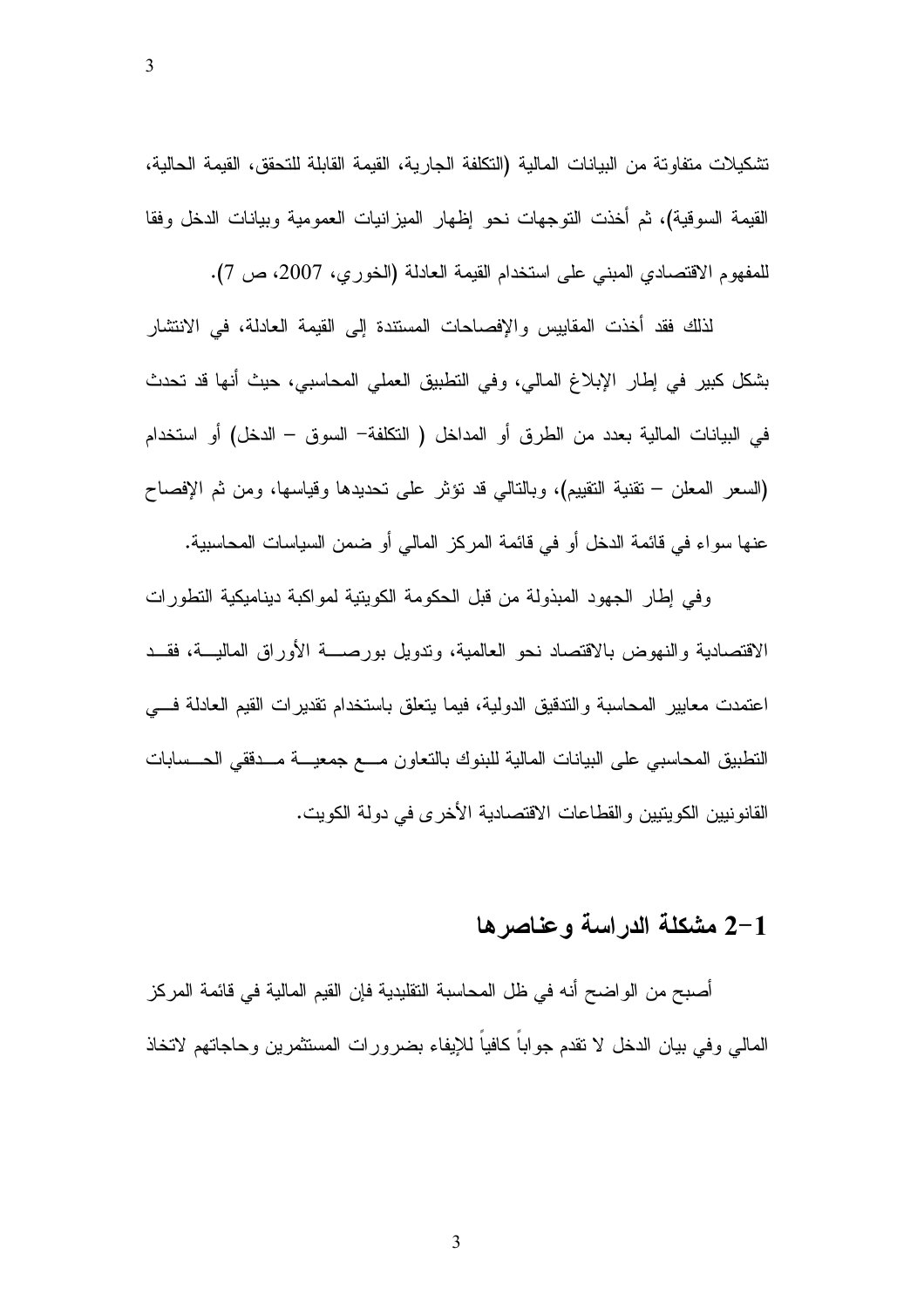القرارات الاقتصادية المناسبة المستندة إلى معلومات عادلة تعكس الوفائع الاقتصادية، ذلك لأن البيانات المالية تسجل الماضيي ولا تأخذ الحاضر والمستقبل في الاعتبار .

ثم جاء مفهوم القيمة العادلة لتضييق الاختلاف بين القيمة الاقتصادية والقيمة المحاسبية وساعدت أن نتلاقى المفاهيم حول القيمة بين الاقتصاديين والمحاسبين. إذ إن مفهوم القيمة العادلة قد نقل النظرية المحاسبية النقليدية إلى أفاق وأطر جديدة، وأحدث تغييرا شاملاً في بنية البيانات المالية ومدلوٍ لاتها إلى أجل طويل.

وكان ذلك نتاجاً للنطورات الحاصلة على النظرية المحاسبية خلال العقود الثلاثة الأخيرة التي نضجت وتم بلورتها في المعايير المحاسبية الدولية المتعلقة بالقيمة العادلة التي وضعت موضع النطبيق في بداية الألفية الثالثة. إذ يستند هذا النطور الكبير إلى قاعدة إن الإبلاغ المالي للأغراض العامة يتطلب إعداد بيانات مالية تلبى حاجات الأطراف العديدة المستخدمة لهذه البيانات وتعتمد على الوقائع الاقتصادية.

وبما أن اعتماد الكلفة التاريخية أساسا للقياس للأدوات المالية يشوه ما تعكسه البيانات المالية، وذلك لأن إظهار الأدوات المالية بكلفتها التاريخية بالرغم من أن قيمتها السوقية أعلى من الكلفة التاريخية، الأمر الذي يعني أن هنالك أرباحا متحققة ولكن غير معترف فيها، ولا نظهر في البيانات المالية، وأن الأرباح سوف نتحقق عند بيعها وقد نكون في سنة غير تلك السنة التي حدثت فيها، هذا بجانب إن الخسارة يتم الاعتراف بها قبل تحققها، مما يعني عدم النمائل في معالجة الربح أو الخسارة. إن هذا المفهوم النقليدي يمثل خروجاً عن القياس المحاسبي السليم، ويشوه البيانات المالية، وتؤثَّر على مدى المنفعة منها وملاءمتها للقارئ البيانات المحاسبية، وكذلك على سلامة الشفافية فيها.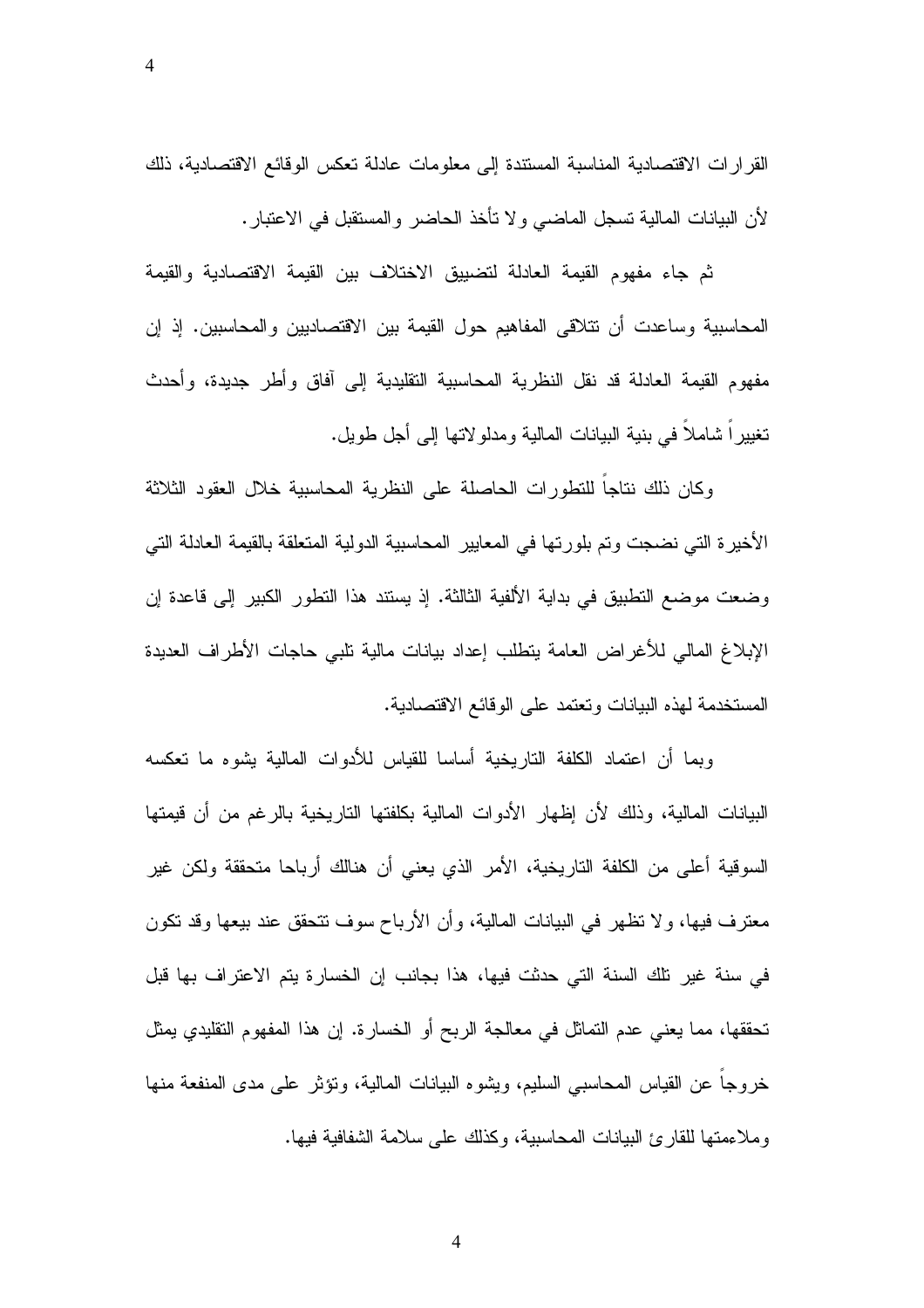5

من هنا برزت مشكلة هذه الدراسة التي نتلخص بشكل أساسي في الإجابة عن النساؤل الرئيس الآتي:

ما مدى التزام البنوك التجارية الكويتية في تطبيق معايير القيمة العادلة على الموجودات والمطلوبات المالية، من وجهة نظر مدققي الحسابات والعاملين في مكاتب التدقيق العاملة في دولة الكويت، وكذلك المديرين الماليين في البنوك التجارية؟

#### عناصر مشكلة البحث

ولتحقيق الغرض من الدراسة قام الباحث بطرح عدد من الأسئلة الفرعية وكما يلي: السوَّال الأول: ما مدى النزام البنوك النجارية الكويتية في نطبيق الاعتراف المحاسبي للقيم العادلة على الموجودات والمطلوبات المالية، من وجهة نظر مدققي الحسابات والعاملين في مكاتب التدقيق العاملة في دولة الكويت؟

السوَّال الثاني: ما مدى التزام البنوك التجارية الكويتية في تطبيق الاعتراف المحاسبي للقيم العادلة على الموجودات والمطلوبات المالية، من وجهة نظر المديرين الماليين في البنـــوك التجار ية؟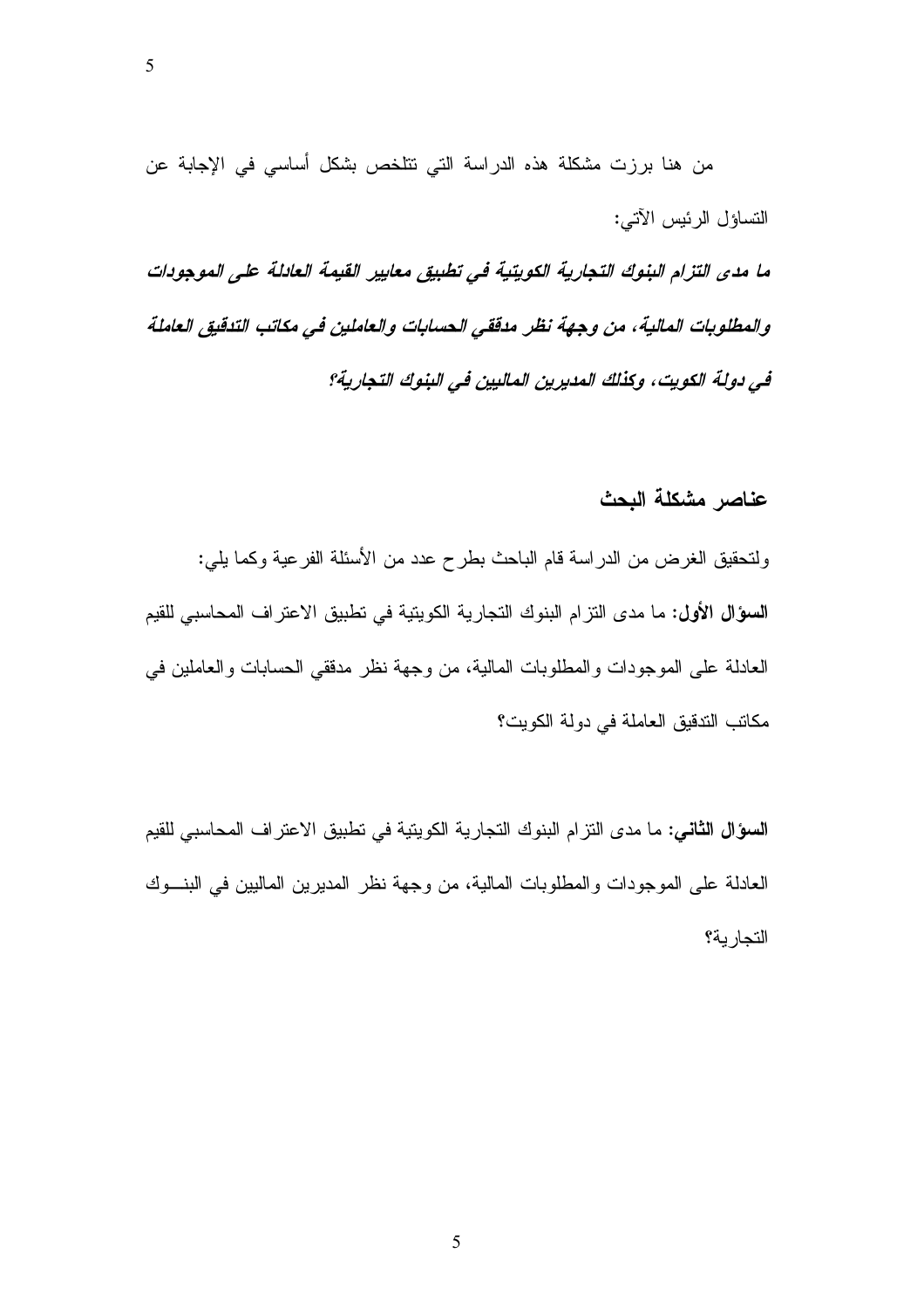**السؤال الثالث:** ما مدى التزام البنوك التجارية الكويتية في تطبيق الإفصاح المسالي للقسيم العادلة على الموجودات والمطلوبات المالية، من وجهة نظر مدققي الحسابات والعاملين في مكانب الندفيق العاملة في دولة الكويت؟

**السؤال الرابع:** ما مدى التزام البنوك التجارية الكويتية في تطبيق الإفصاح المسالي للقسيم العادلة على الموجودات والمطلوبات المالية، من وجهة نظر المديرين الماليين في البنسوك التجار بة؟

السوؤال الخامس: ما مدى النزام البنوك النجارية الكويتية في نطبيق فيساس الاستثمارات للقيم العادلة على الموجودات والمطلوبات المالية، من وجهـــة نظــــر مـــدققي الـمـــسابات و العاملين في مكاتب التدقيق العاملة في دولة الكويت؟

السوَّال السادس: ما مدى النزام البنوك النجارية الكويتية في نطبيق فيـــاس الاســـنثمارات للقيم العادلة على الموجودات والمطلوبات المالية، من وجهة نظر المديرين المساليين فسي البنوك التجار بة؟

السؤال السابع: ما مدى النزام البنوك النجارية الكويتية في نطبيق عـــرض الاســـنثمارات للقيم العادلة على الموجودات والمطلوبات المالية، من وجهــة نظـــر مـــدققي الحـــسابات و العاملين في مكاتب التدقيق العاملة في دولة الكويت؟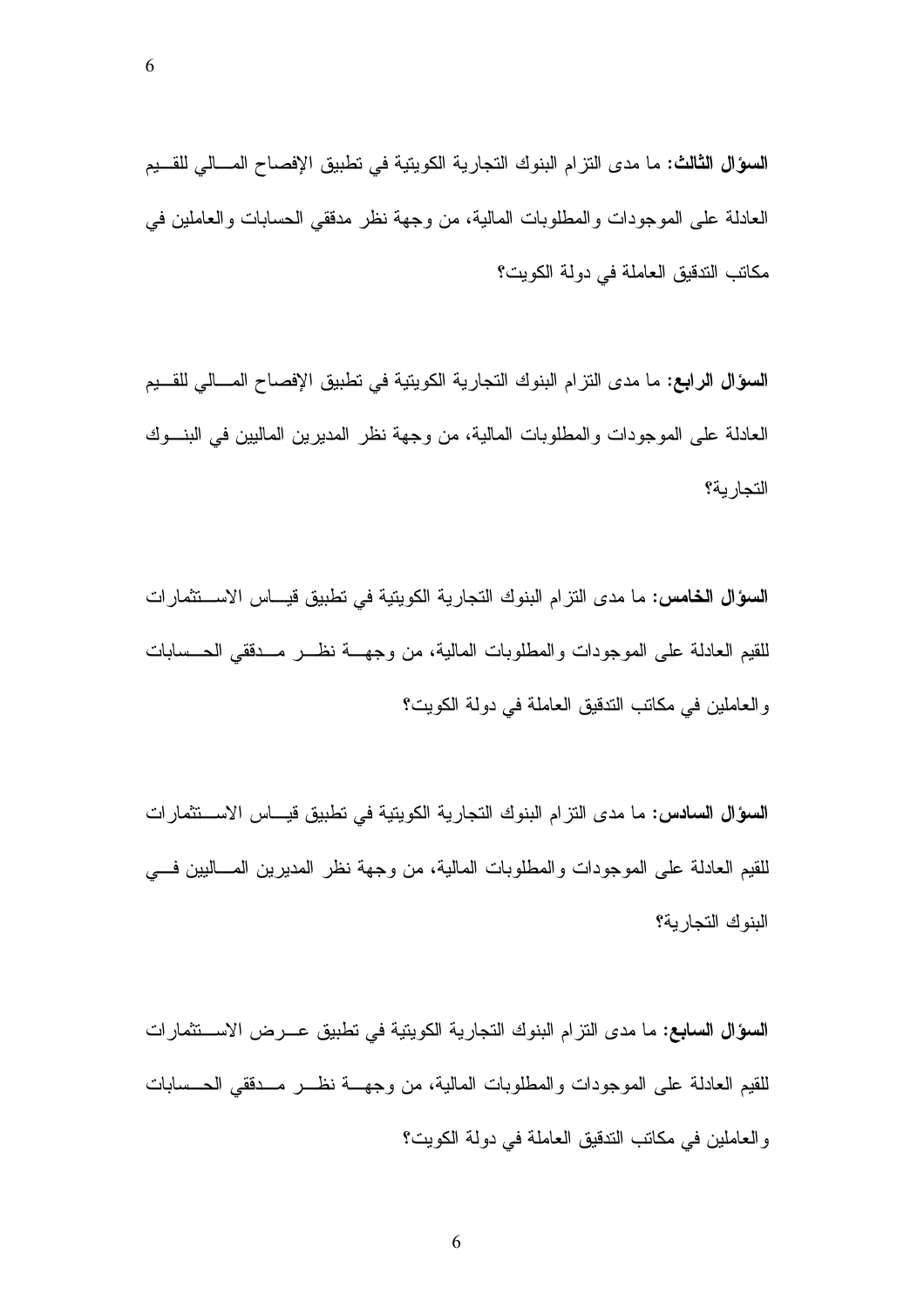السوَّال الثّامن: ما مدى النّزام البنوك النجارية الكويتية في نطبيق عـــرض الاســـنثمارات للقيم العادلة على الموجودات والمطلوبات المالية، من وجهة نظر المديرين المساليين فسي البنوك التجار بة؟

# 3-1 أهداف الدراسة

تسعى هذه الدر اسة إلى تحقيق الأهداف التالية:

أفاق جديدة للدر اسات المستقبلية.

1– النعرف على مدى النزام البنوك النجارية واستجابتها لمنطلبات نطبيق معايير القيمة العادلة على الموجودات والمطلوبات المالية في دولـــة الكويـــت، وإمكانيـــة الاستفادة منها في هذه البنوك لتكون قادرة على التعاطي مع هذه المعايير، وذلــك من وجهة نظر مدققي الحسابات والعاملين في مكانب الندقيق العاملة فسي دولسة الكويت، وكذلك المديرين الماليين في البنوك النجارية. 2- إلقاء الضوء على واقع البنوك التجارية فيما يتعلق بتطبيق معايير القيمة العادلة على الموجودات والمطلوبات المالية في دولة الكويت. 3- إمكانية الوصول إلى نتائج يمكن في ضوئها نقديم التوصيات المناسبة لتجنسب مخاطر استخدام تقديرات القيمة العادلة عند ندقيق البيانات المالية في البنوك، وفتح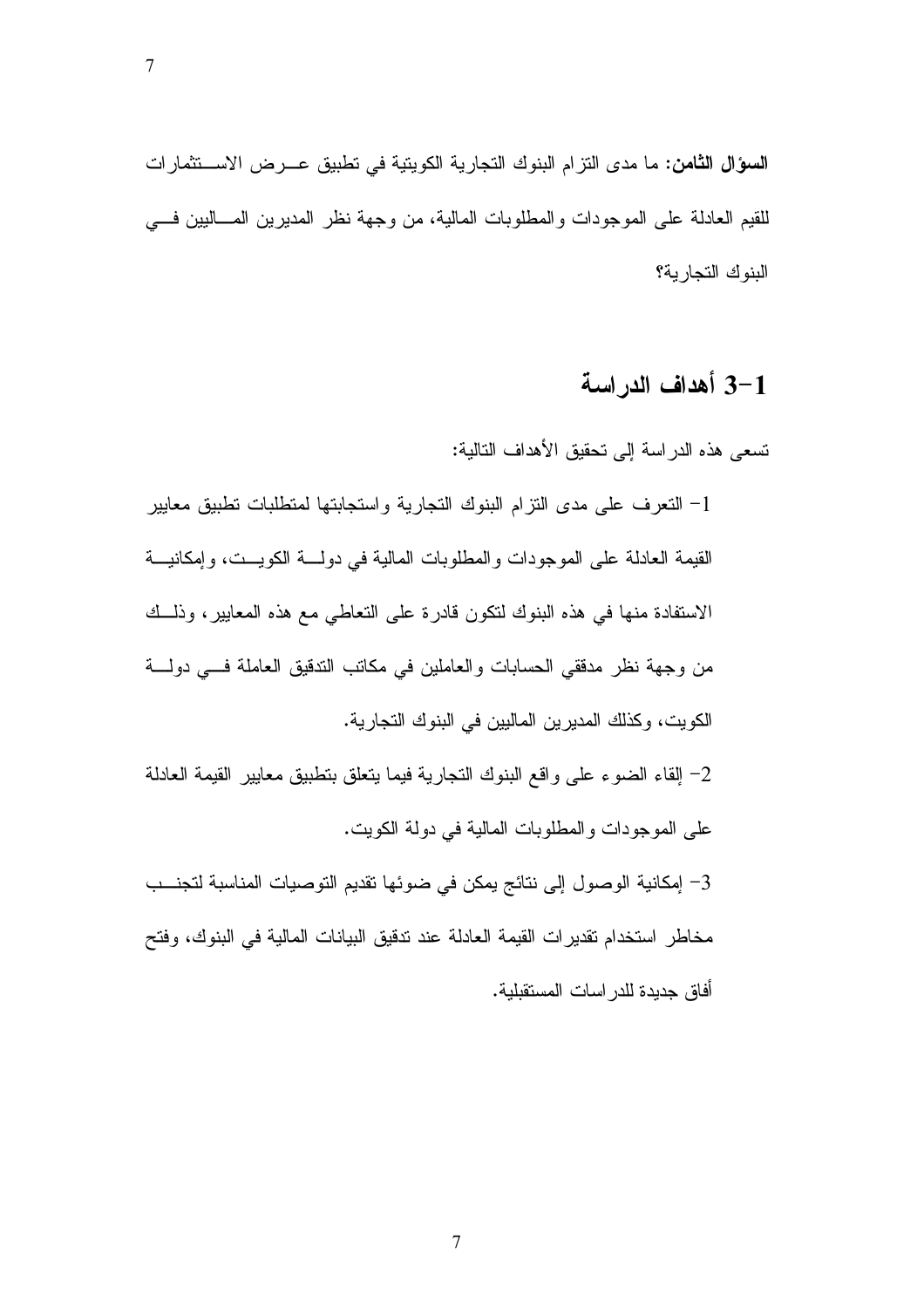4– النعرف على اتجاهات النطور في استخدام نقديرات القيم العادلة فسي إعــداد البيانات المالية، وبيان انعكاسات استخدام نقديرات القيم العادلة في المحاسبة علـــي أداء مهمة التدقيق.

8

# 4-1 أهمية الدراسة

نتبع أهمية هذه الدراسة من أن الأخذ بتقديرات القيم العادلة كأساس للمحاسبة يعني عدم الأخذ بمبدأ الحيطة والحذر (التحفظ) الذي يؤمن به مجتمع الأعمال الكـــويتي بـــسبب مخاطر النقلب في الأداء الاقتصادي المرتبط بأسعار النفط العالمية، ومحدودية المنتجـــات المصر فية، وضعف البنية التحتية لتكنولوجيا المعلومات، وتقييد النسشاطات الاسستثمارية، لذلك فإن هذه الدر اسة تكتسب أهميتها من خلال النظر إلى الأمور التالية:

1- إنها تسلط الضوء على البنوك التجارية الكويتيــة، وترفــد القــائمين عليـــه بالملاحظات والنقييم المناسب الذي ينعكس على نطوير أدائه في المستقبل للحفاظ على دوره في تحقيق الاستقرار المالي.

2– إمكانية إضافة قدر من المعلومات حول در اسة مدى النز ام البنوك النجارية في نطبيق معايير القيمة العادلة على الموجودات والمطلوبات المالية في دولة الكويت، من وجهة نظر مدققي الحسابات والعاملين في مكانب الندقيق العاملة فسي دولة الكويت، وكذلك المديرين الماليين في البنوك التجارية.

8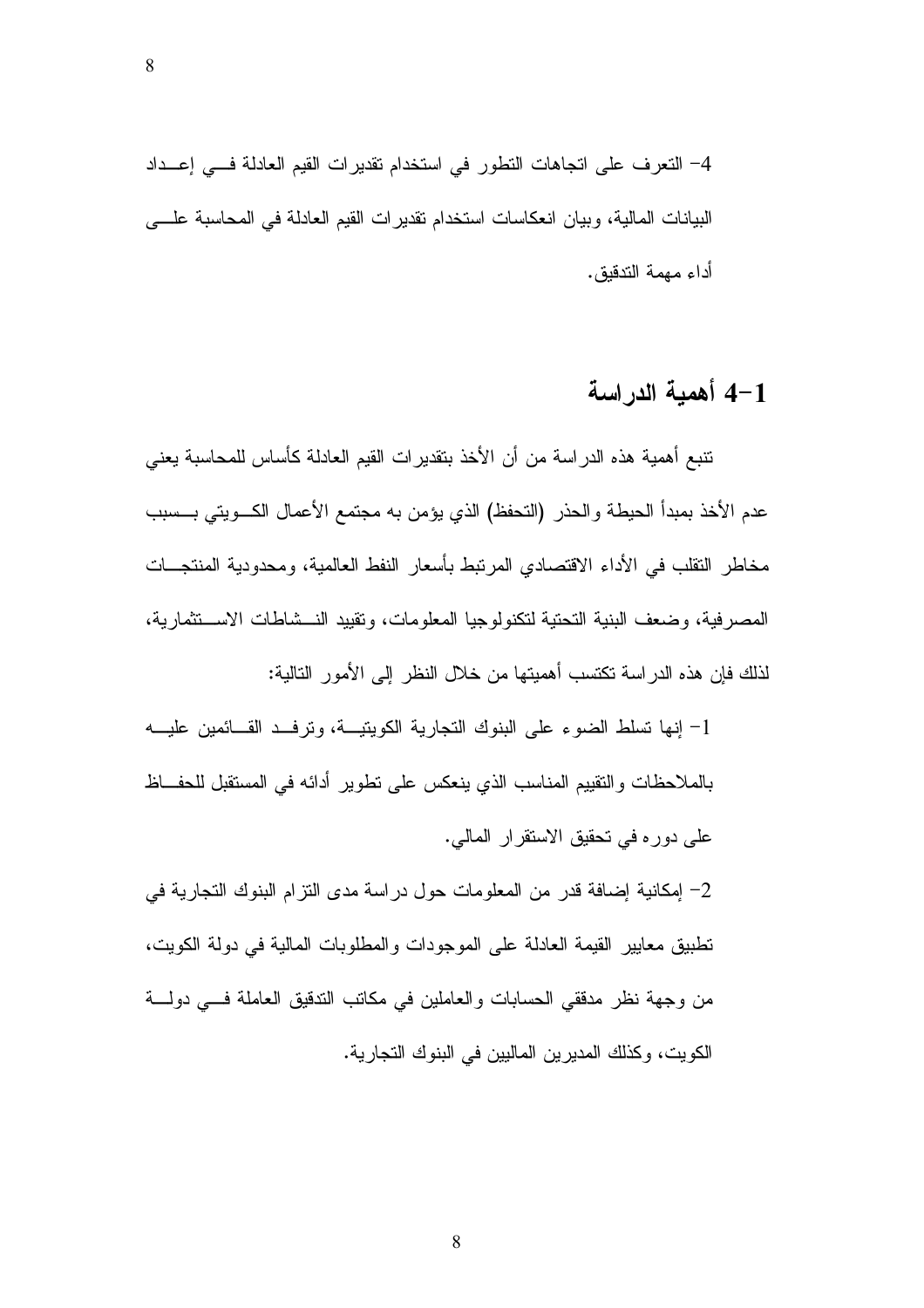# 5-1 فرضيات الدراسة

تستند هذه الدراسة على فرضية رئيسة مفادها أنه:

لا تلتزم البنوك التجارية الكويتية في تطبيق معايير القيمة العادلسة علسى الموجسودات والمطلوبات المالية.

وقد انبثق عن هذه الفرضية عدد من الفرضيات الفرعية وكما يلي:

الفرضية الأولى: HO1 لا تلتزم البنوك التجارية الكويتية في تطبيق الاعتراف المحاسبي للقيم العادلة على الموجودات والمطلوبات المالية.

الفرضبة الثانبة:

HO2 لا تلتزم البنوك التجارية الكويتية في تطبيق الإفصاح المالي للقــيم العادلـــة علـــي الموجودات والمطلوبات المالية.

الفرضبة الثالثة:

HO3 لا تلتزم البنوك التجارية الكويتية في تطبيق قياس الاستثمارات للقيم العادلة علـــي الموجودات والمطلوبات المالية.

الفرضية الرابعة:

HO4 لا تلتزم البنوك التجارية الكويتية في تطبيق عرض الاستثمارات للقيم العادلة على الموجودات والمطلوبات المالية.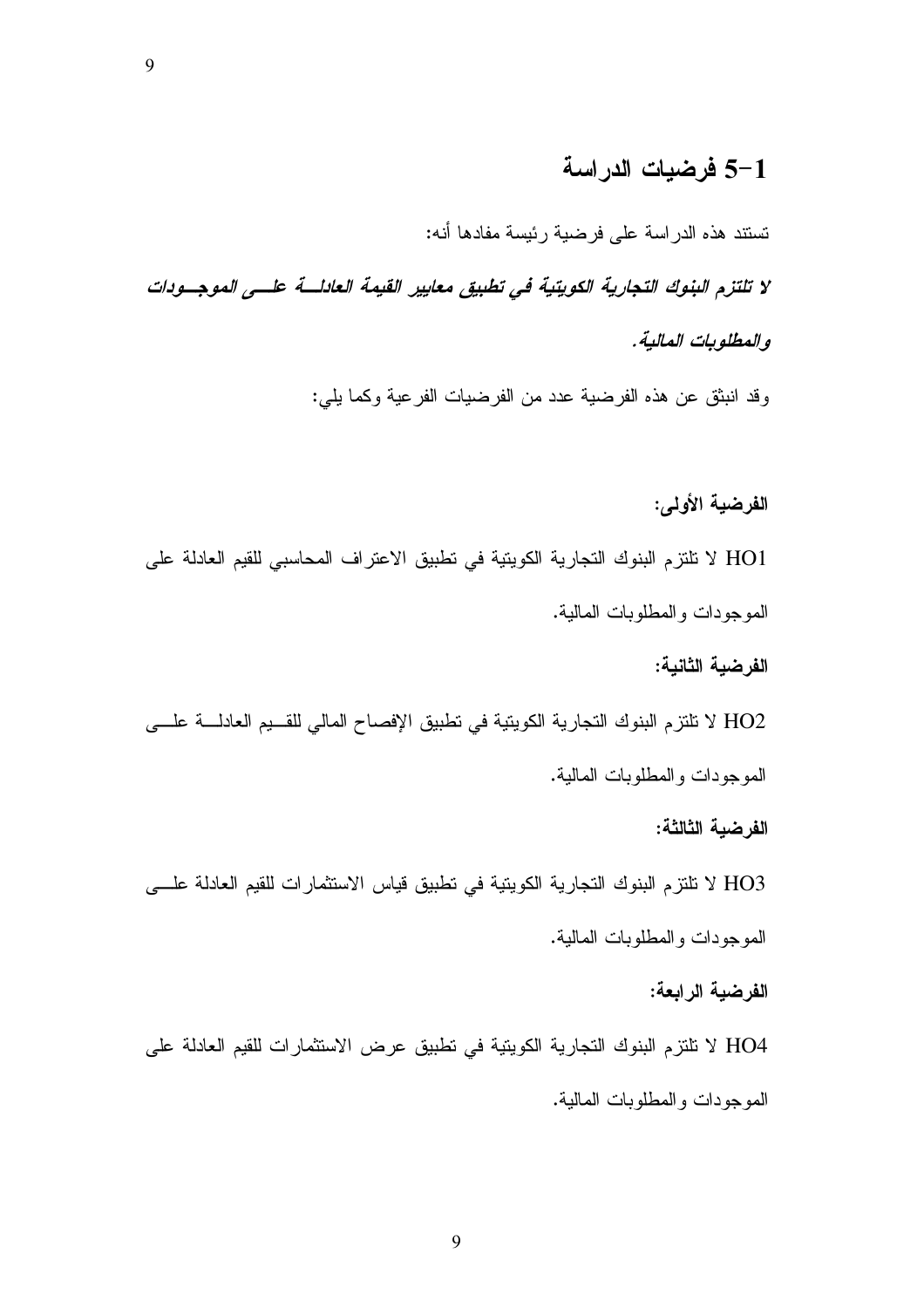#### 6-1 حدود الدراسة

# نتمثل حدود الدراسة فيما يلي: 1- الحدود المكانية: اقتصرت هذه الدراسة على آراء مدفقي الحسابات والعــاملين فـــي مكانب الندقيق العاملة في دولة الكويت المرخصة والمسموح لها بمزاولة المهنة، وكــذلك المديرين الماليين في البنوك التجارية. 2– الحدود الزمانية: أجريت الدراسة خلال الفترة الواقعة ما بسين شسهر نيسمان 2011

وحتى نشرين الأول 2011.

#### 7-1 المصطلحات الإجرائية

قام الباحث بتحديد المعاني الإجر ائية للمصطلحات المستخدمة في الدر اسة وكما يلي: القيمة العادلة:

هي المبلغ الذي يتم مقايضة الأصل به، أو تسوية الالتزام المالي بين الأطـــراف الراغبـــة والمطلعة وراغبة في معاملة على أساس نجاري (معايير المحاسبة الدولية، المعيار الدولي رقم39).

الاستثمار :

التخلَّى عن أموال يمتلكها الفرد في لحظة زمنية معينة ولفترة زمنية معينة بقصد الحصول على ندفقات مالية مستقبلية نعوضه في القيمة الحالية للأموال المستثمرة وكــذلك الـــنقص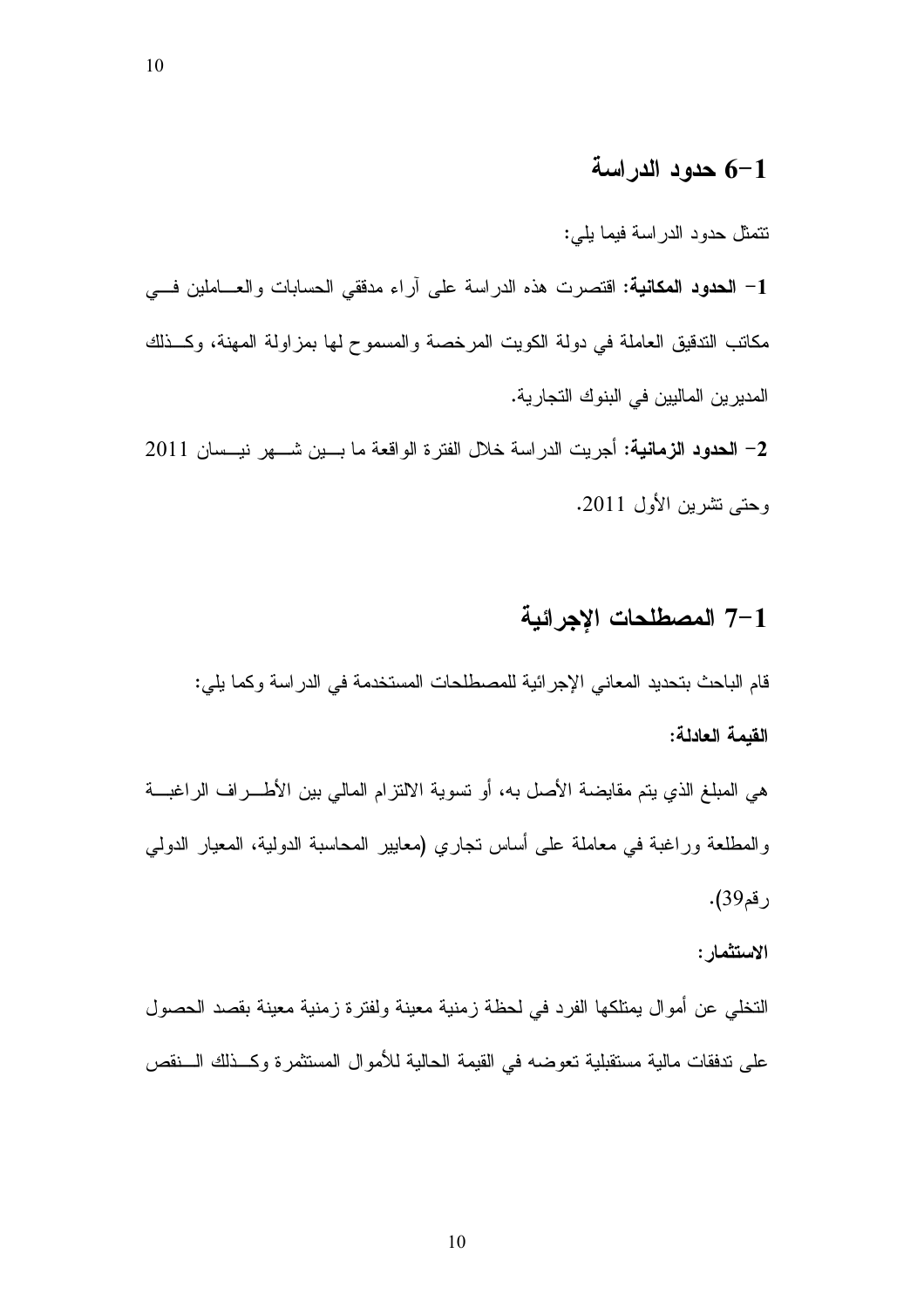11

المتوقع في قوتها الشرائية بفعل عامل التضخم بالإضافة إلى توفير عائد معقول يناسب مع عنصر المخاطرة المتمثلة باحتمال عدم تحقق هذه التدفقات (مطر، 2009، ص20). الافصاح المحاسبي:

هي المعلومات الإيضاحية المقدمة مع البيانات المالية سواء في شكل إيضاحات أو جداول مرفقة أو في صلب البيانات نفسها ونعد جزءاً لا يتجزاً من نلك البيانات (المجمع العربـــي للمحاسبين القانونين، 2010، ص97).

قباس الاستثمارات:

تقييم الاستثمارات على أساس معايير موضوعة مسبقا لاستثمارات فعالة(المجمع العرببي للمحاسبين القانونين، 2010، ص470).

الإبلاغ المالي:

هو إعداد الشركات لبباناتها المالية وفقا للمعابير المحاسـبية المعتمــدة وتوصـــيلها إلــــي مستخدميها من أجل اتخاذ قرارات استثمارية أو ائتمانية أو أية قرارات مماثلــــة ( زيــــود، و آخرون،2006، ص 204).

الملائمة:

نكون المعلومات ملائمة عندما نؤثر في القرارات الاقتصادية من خلال المساعدة في نقييم الأحداث الماضية أو الحاضرة أو المستقبلية أو تعزيز أو تــصحيح تقييمـــاتهم الـــسابقة (المجمع العربي للمحاسبين القانونين، 2010، ص354)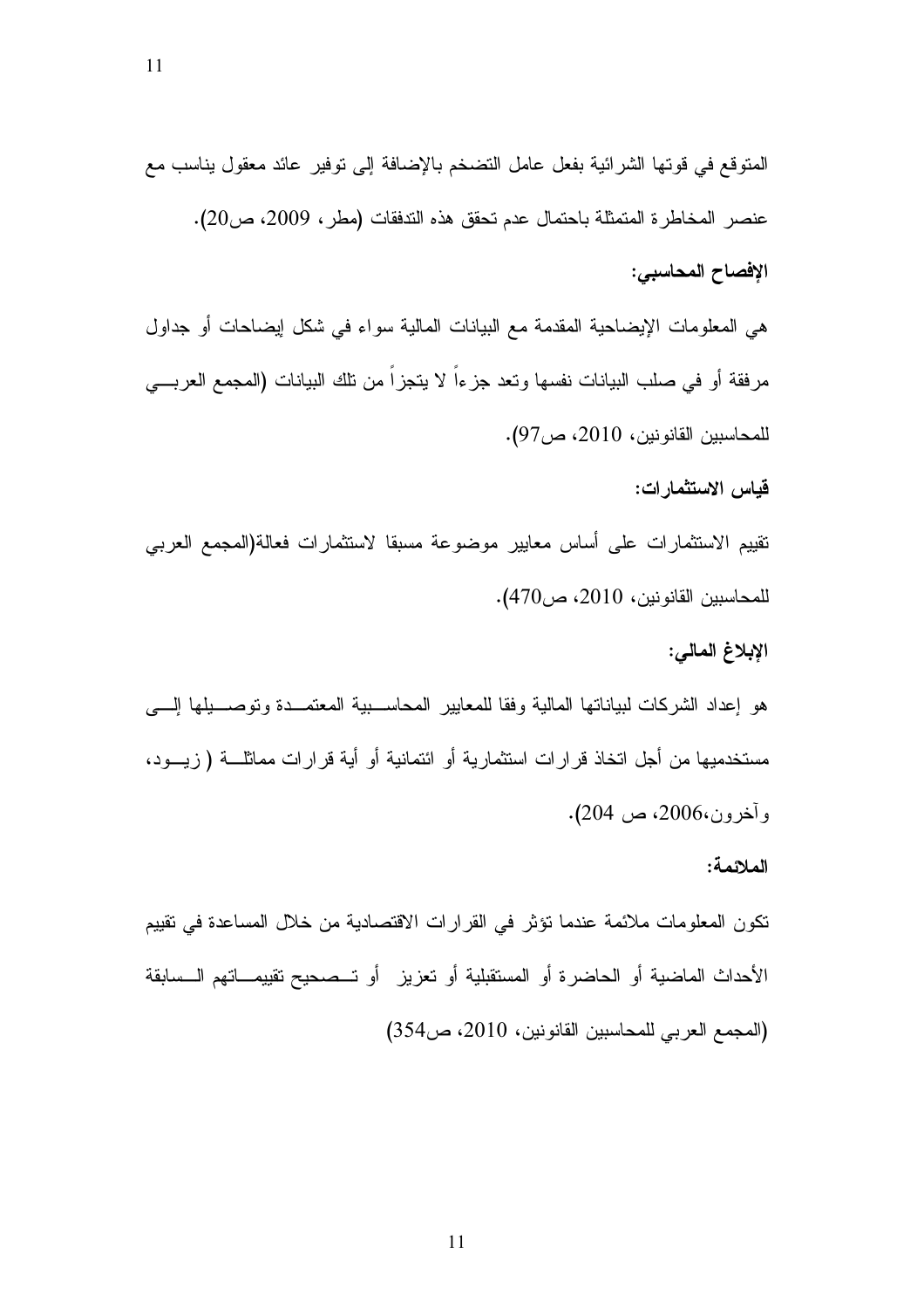تمتلك المعلومات خاصية الموثوقية عندما نكون خالية من الأخطاء المهمة والتحيز ويمكن الاعتماد عليها لتمثيل ما نقصده أو ما يتوقع أن تمثله بأمانة (المجمع العربـــي للمحاســـبين القانونين، 2010، ص354).

الموجودات (الأصول):

الموثوقية:

هي مجموع الموارد التبي بملكها البنك ونعود عليه بفائدة اقتصادية مثل الأراضبي والمبانبي والمعدات والحسابات المدينة والنقد (المجمع العربي للمحاسـبين القـانونين، 2010، ص225).

المطلوبات (الالتزامات):

هي المبالغ التي يلتزم بها البنك ويدين بدفعها في موعد محدد أو معقـــول إلـــــى الــــدائنين

والمالكين (المجمع العربي للمحاسبين القانونين، 2010، ص221).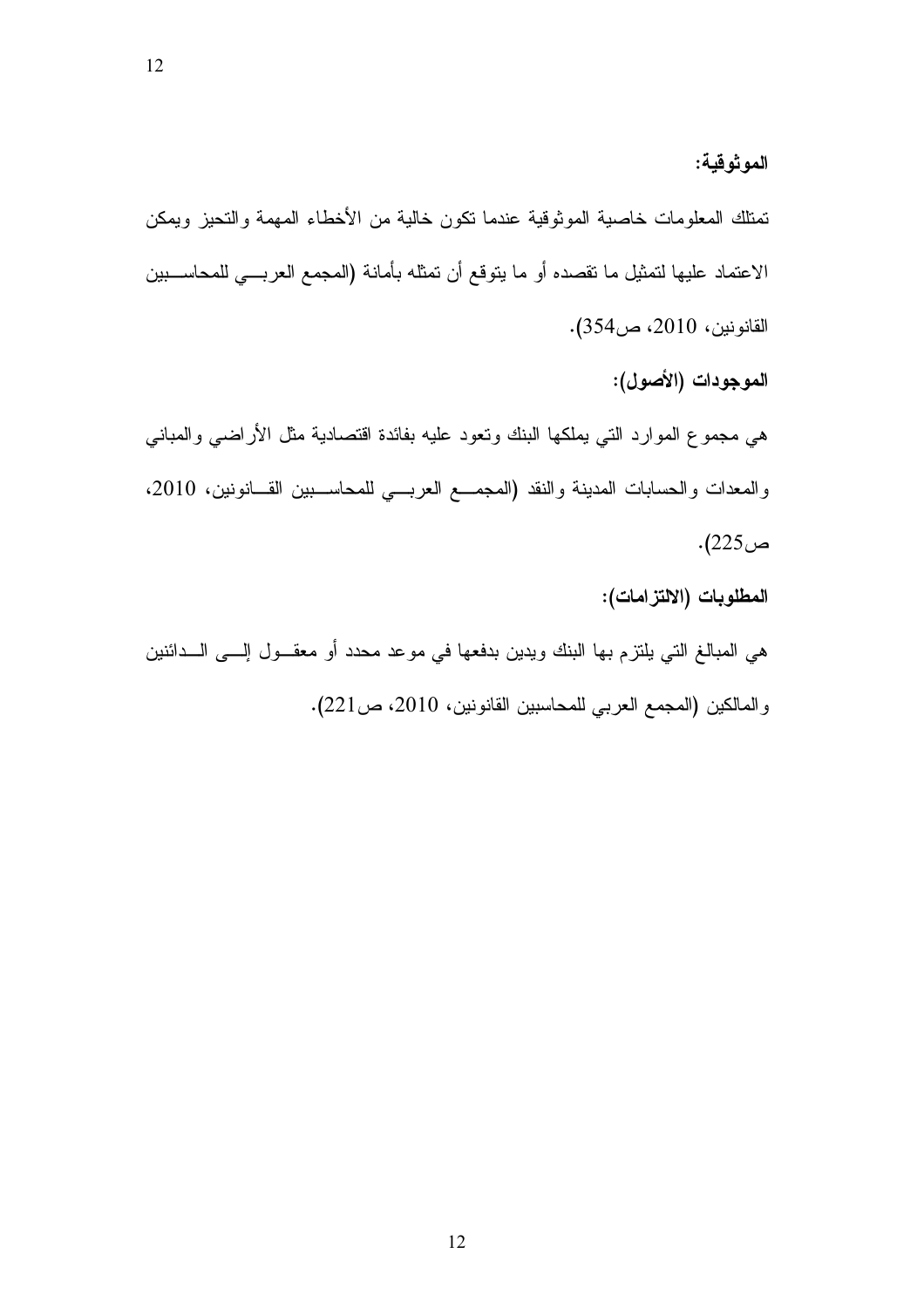# الفصل الثاني

الإطار النظري والدراسات السابقة

- $1 2$ نمهيد
- 2-2 مفهوم القيم العادلة
- 2–3 الأسباب الموجبة لمحاسبة القيمة العادلة
- 2–4 معايير المحاسبة الموجهة نحو القيمة العادلة
- 5–2 اتجاهات النطور في استخدام نقديرات القيم العادلة في إعداد البيانات المالية
	- 6-2 النغيرات المتعلقة الاعتراف بقياس تقديرات القيم العادلة
	- 7-2 التغيرات المتعلقة بالعرض والإفصاح عن تقديرات القيم العادلة
	- 2–8 تأثير استخدام نقديرات القيم العادلة في خصائص المعلومات المحاسبية
		- 9-2 الدر اسات باللغة العربية
		- 10-2 الدراسات باللغة الانجليزية
		- 11-2 ما يميز الدراسة الحالية عن الدراسات السابقة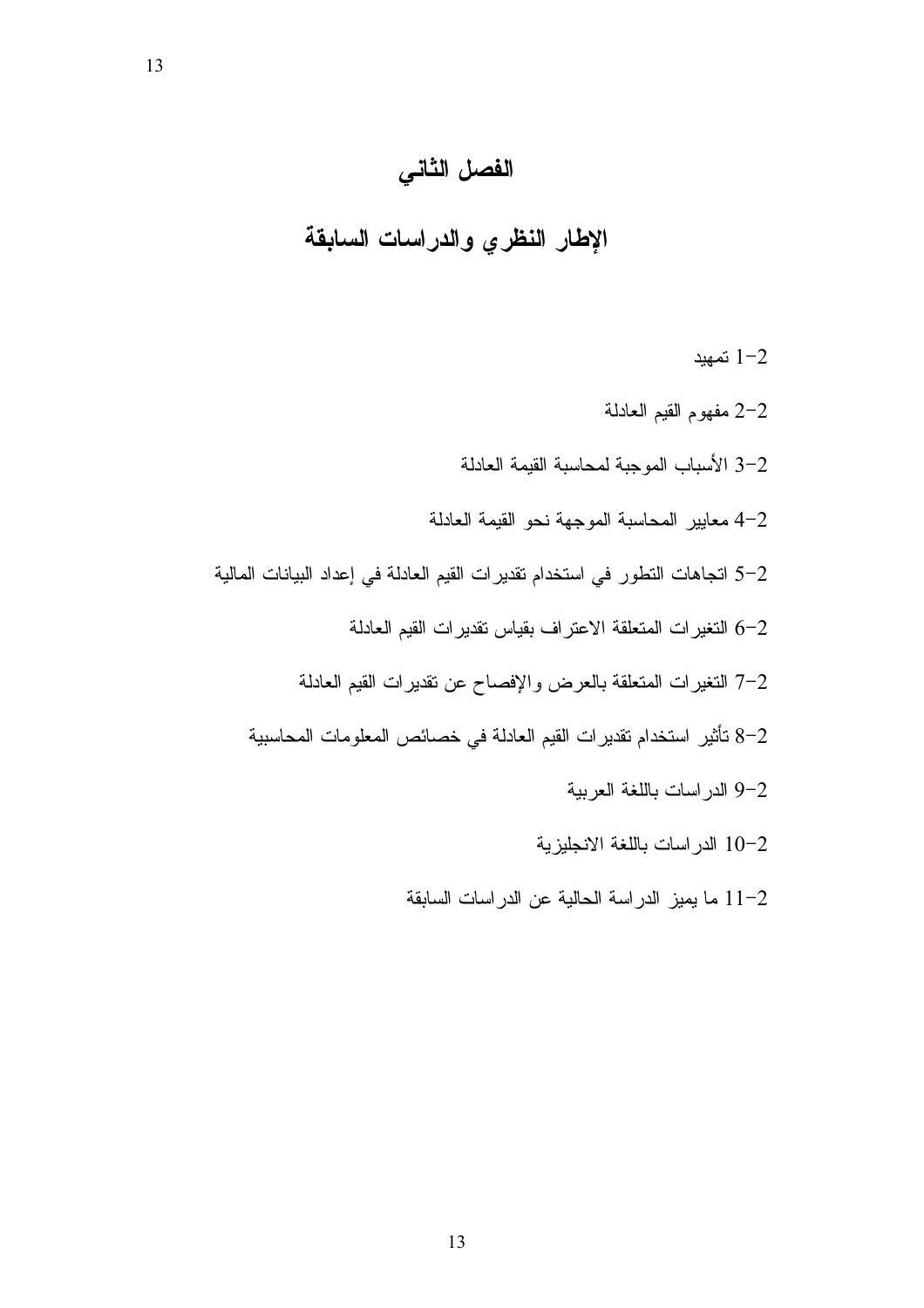### الفصل الثاني

# الإطار النظرى والدراسات السابقة

# المبحث الأول: الإطار النظري

#### $1 - 2$

نتميز بيئة الأعمال المعاصرة بحدوث العديد من الأزمات التي نتعرض لها المنظمات ولعل أبرزها انهيار شركة Enron، التي تبعها طرح العديد من التساؤلات حول دور مهنة المحاسبة والتدقيق في تلك الأزمات. وكان من نتائجها ارتفاع مخاطر الأعمال للمدقق، من خلال ارتفاع المخاطر المحتملة للتقاضي، والجزاءات التي تفرضها الهيئات الخاصة والعامة في ضوء التشريعات الجديدة، والتطبيق الصارم للقواعد الموجودة، وزيادة تعقيد طبيعة الأعمال التي تخضع للتدقيق، ونتوع الخدمات التي يقدمها مدقق الحسابات. يضاف إلى ذلك، تعاظم المنافسة بين مدققي الحسابات في ظل العولمة وتطبيق اتفاقية الجات(عوض، 2004، ص17).

وقد فرضت متغيرات بيئة الأعمال المعاصرة والأزمات التي حدثت فجسوة فسي مصداقية المعلومات المحاسبية، الأمر الذي دفع المنظمات المهنيسة إلسي تسشكيل لجسان وإصدار نقارير لتحديد أسبابها وعوامل نقليل أثارها. وقد نضمن النقرير السصادر عسن الاتحاد الدولي للمحاسبين IFAC ( International Federation of Accountants ) IFAC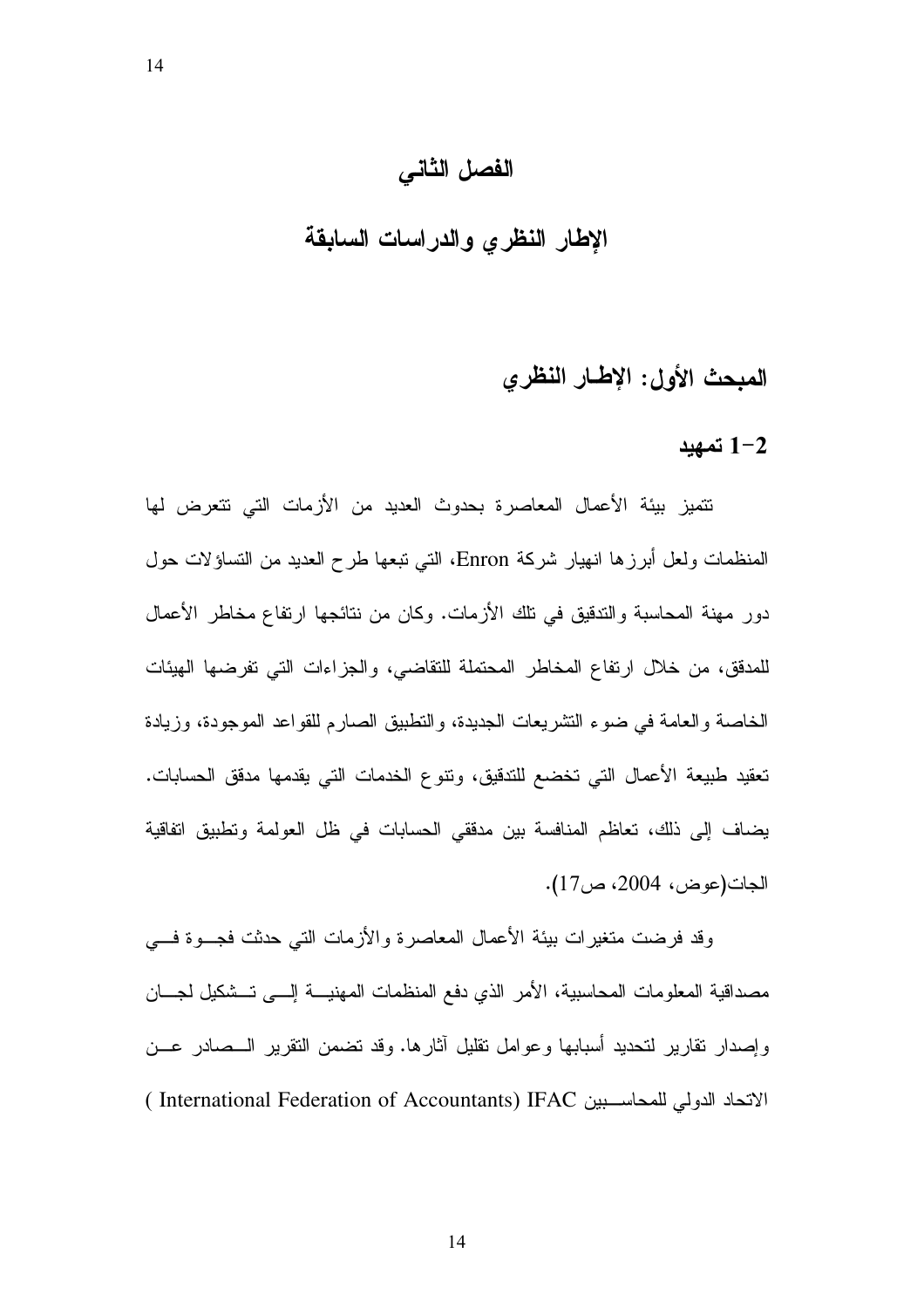حول إعادة الثقة بالنقرير المالي ومصداقية المعلومات المحاسبية، توصيات بضرورة بناء فعالية الندقيق، من خلال إعطـــاء الاهتمـــام الرئيـــسى علـــى عمليـــات الرقابـــة علــــى

جودتها(IFAC, 2006).

#### 2–2 مفهوم القيم العادلة

نظريا لا يوجد – حتى الآن– اتفاق بين المحاسبين والمهنيين والمنظمات المهنية والباحثين عن مفهوم أو نفسير محدد للقيم العادلة أو طريقة محددة لنقديرها بسبب تعدد العو امل المؤثر ة في القيمة العادلة للأداة المالية وذلك عند استخدام أساليب النقييم (حالة عدم وجود سوق غير نشط)، وذلك بالإضافة إلى نأثيرها على خصائص المعلومات المحاسبية اللاز مة في عملية اتخاذ القر ار ات أو القر ار ات الاقتصادية.

يعرف IASB (International Accounting Standard) القيمة العادلة (IFRSs, 2006) بأنها المبلغ الذي يمكن أن يتم مبادلة الأصل به، أو تسديد التزام بين أطراف مطلعة وراغبة في النعامل على أساس نجاري بحت أو في إطار متوازن أو في ظل ظر و ف طبيعية أو بين طر فين مستقلين.

بينما يعرفها Federal Accounting Statement No.141) FASB) بأنها المبلغ الذي يمكن به شراء أصل أو بيعه أو تحمل التزام أو تسديده في صفقة جارية بين أطراف راغبة أي بخلاف البيع الجبري أو التصفية.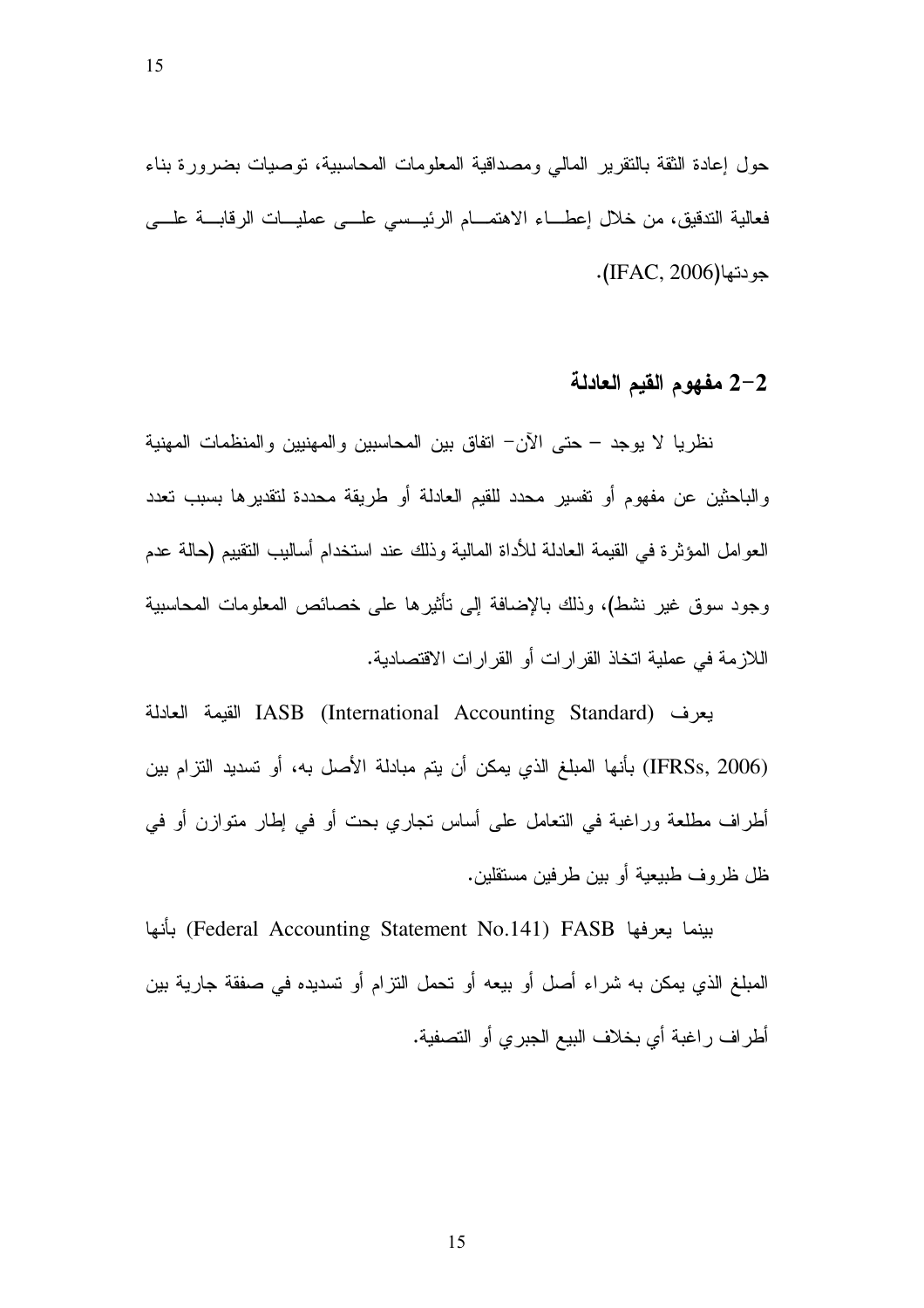ويشير (الخوري، 2007، ص 2) مفهوم القيمة العادلة يقسم إلى قسمين هما:

1– قيم نستند إلى السوق وهي القيمة السوقية، أي الأسعار المعلنة في سوق نشط، والقيمة العادلة وهي المبلغ الذي يمكن بموجبه نبادل موجودات أو نأدية مطلوبات بين جهات مطلعة وراغبة وفي معاملة مباشرة.

2– قيم لا تستند بالضرورة إلى السوق وهي القيمة من الاستعمال، القيمة القابلة للاسترداد، القيمة الاستبدالية، قيمة المنشأة المستمر ة، وقيمة التصفية.

نِّبني القبِم العادلة على العوامل التالبة:

1– وجود سوق نشط بتعامل ًفي أصناف متجانسة، ۖ وأسعار متاحة للجميع. 2– أطراف غير ذوي علاقة راغبة ومطلعة. 3– ظر وف طبيعية.

4– نقدير المبلغ المناسب باستخدام أساليب مختلفة وفقا للسوق النشط أو غير النشط

5– في حالة عدم وجود سوق نشطة Not active فيكون تقدير القيمة العادلة على أساس أفضل المعلومات المتاحة في ظل الظروف ونتائج أساليب التقييم، وتشمل الأساليب الفنية للتقييم، بالإضافة إلى استخدام أحدث معاملات السوق على أساس تجار ي بين الأطر اف الر اغبة و المطلعة على النماذج التالبة:

(IASB, IAS No.39, AG7)

أ– نموذج تحليل التدفق النقدى المخصوم Discounted cash flow .analysis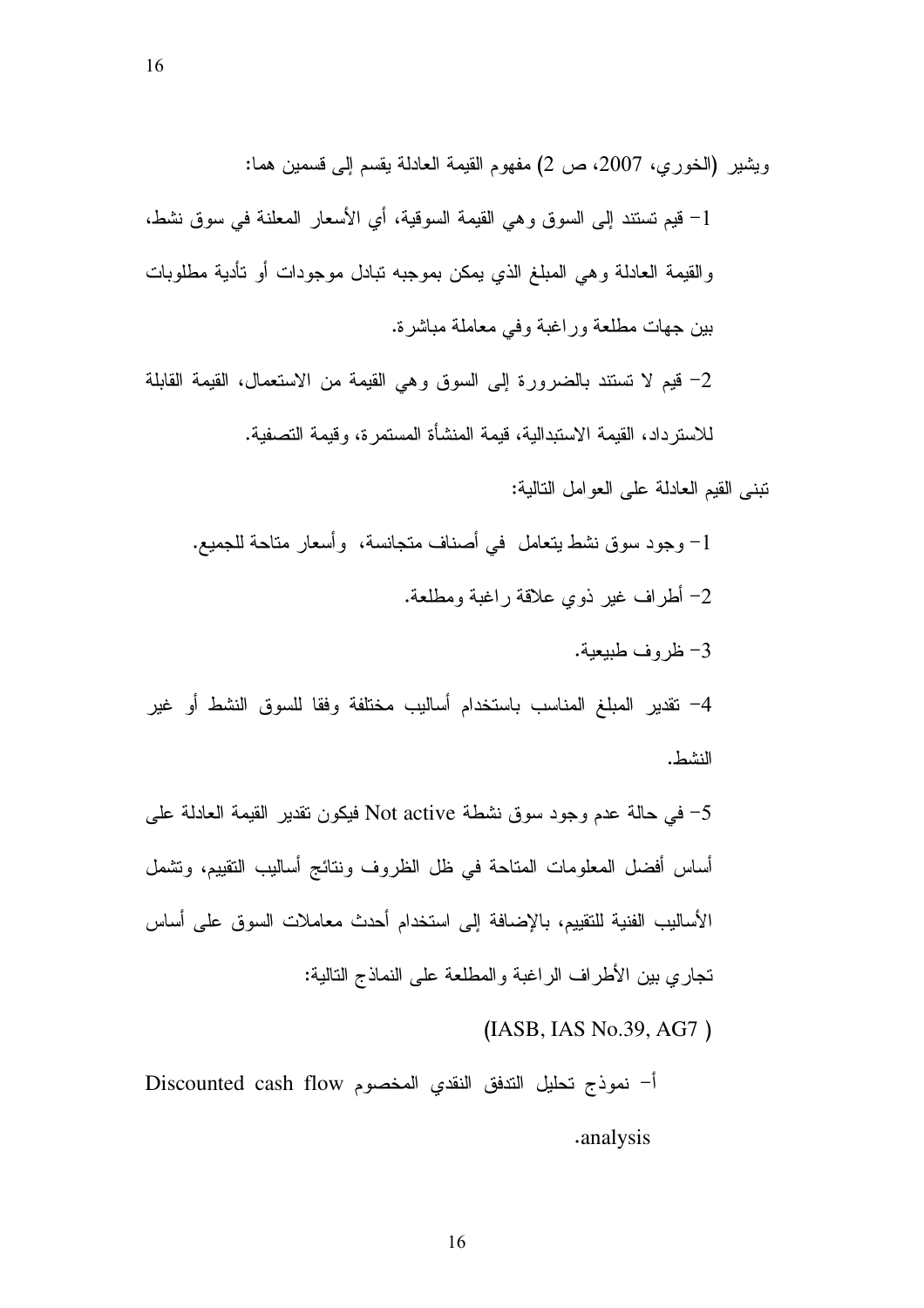ب – نماذج تسعير الخيار Option pricing models .

17

وإذا كان هناك أسلوب تقييم مستخدم بشكل شائع من قبل المشاركين في السوق لتسعير الأداة وتبين أن ذلك الأسلوب يقدم تقديرات موثوقة Reliable estimates للأسعار التي يتم الحصول عليها في معاملات السوق الفعلية Actual market transactions يستخدم ذلك الأسلوب.

وفي السياق نفسه ذكر (IFAC, 2006) (International Accounting Standard) أنه بالنسبة للعوامل المؤثرة في اختيار الأسلوب الملائم من أساليب التقييم (حالة عدم وجود سوق غير نشط) الذي يتم الاستناد إليه لنقدير القيمة العادلة للاداة المالية فقد أشار النطبيق رقم 82 لمعيار الندقيق الدولي رقم 39 إلى أن القيمة العادلة للأداة المالية نسنند إلى الـعوامل النالبة:

−1 القيمة الزمنية للنقود The time value of money أي الفائدة بالسعر الأساسي التي تشتق من أسعار السندات الحكومية أو سعر الفائدة المعروض من البنوك أو السعر الخالبي من المخاطر . − مخاطر الائتمان Credit risk ويمكن اشتقاقها من أسعار السوق الملحوظة أو من أسعار الفائدة الملحوظة التي يحملها المقرضون.

3– أسعار صرف العملة الأجنبية Foreign currency exchange prices ويمكن الوصول إليها من المنشور ات اليومية. .Commodity prices أسعار السلع Commodity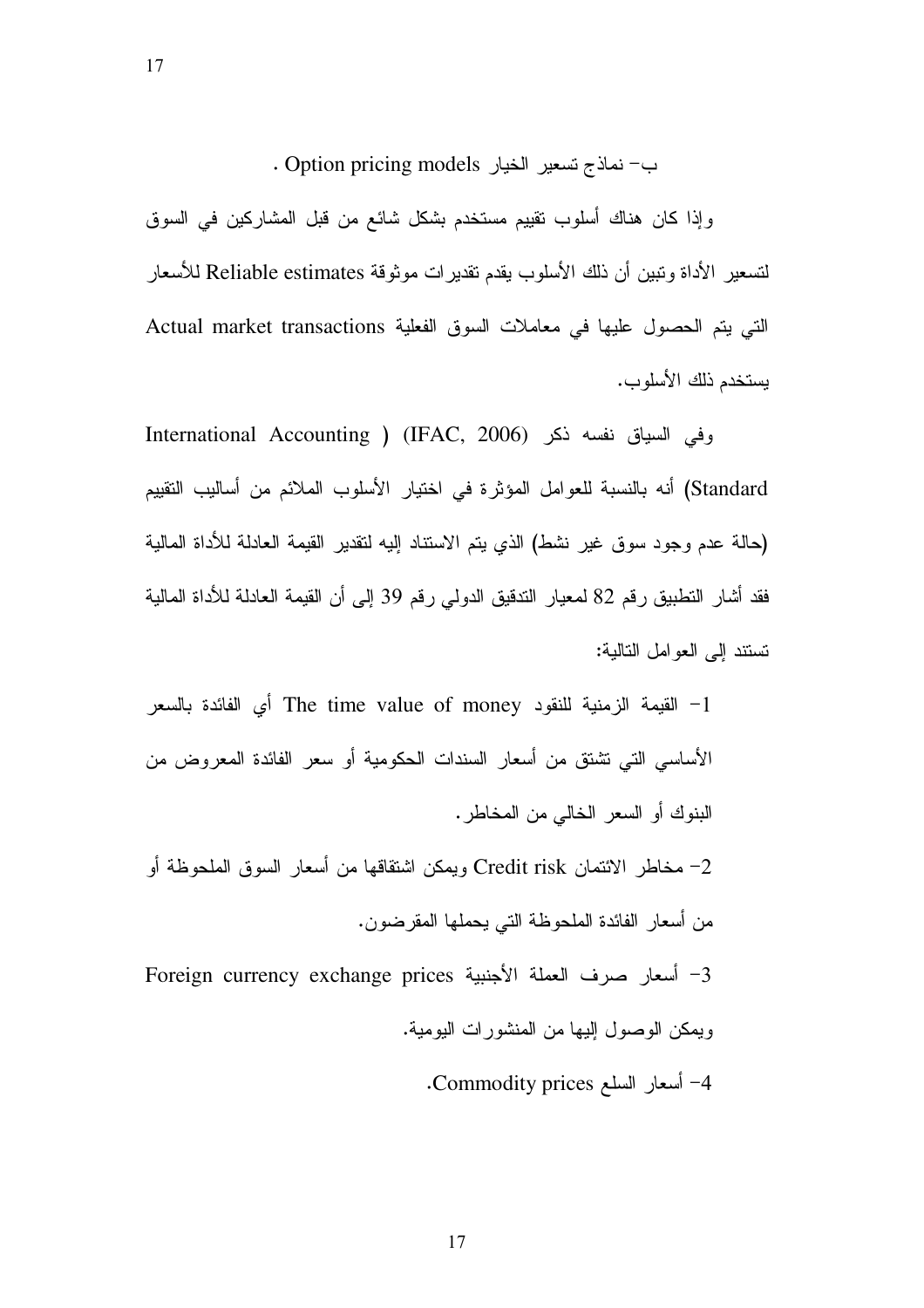5- أسعار أدوات حقوق الملكية Equity prices ويمكن الحصول عليها من السوق الملاحظة أو استخدام الأساليب التي نقوم على أساس القيمة الحالية لتقدير سعر السوق الحالي للأدوات التي ليس لها أسواق ملحوظة.

النقلبات Volatility وهي مقدار النغيرات المستقبلية في أسعار الأدوات  $\sim$ المالية أو البنود الأخرى، ويمكن نقديرها على أساس بيانات السوق التاريخية Historical market data أو استخدام النقلبات المتضمنة في أسعار السوق الحالية.

7- مخاطر الدفع المسبق Prepayment risk ومخاطر النتازل Surrender risk ويمكن نقديرها على أساس البيانات التاريخية، مع مراعاة ألا نكون القيمة العادلة للالتزام المالي الذي يمكن التنازل عنه من قبل الطرف المقابل أقل من

القيمة الحالية للمبلغ المنتازل عنه (IASB, IAS No.39, Para.49). 8– تكاليف خدمة الأصل أو الالتزام المالي Servicing costs for a financial asset or financial liability ويمكن نقدير هذه التكاليف باستخدام المقارنات مع الأتعاب الحالية التي يحملها المشاركون الآخرون في السوق، وإذا كانت النكاليف مهمة وتوجد تكاليف مقارنة يجب على المصدر أن يأخذها بعين الاعتبار أثناء تحديد القيمة العادلة، ومن المرجح أن نساوى القيمة العادلة في بداية الحق التعاقدي بالأتعاب المستقبلية تكاليف الإنشاء المدفوعة لها، ما لم تكن الأتعاب المستقبلية والتكاليف ذات العلاقة خارج حدود القابلية للمقارنة في السوق Out of line with market comparables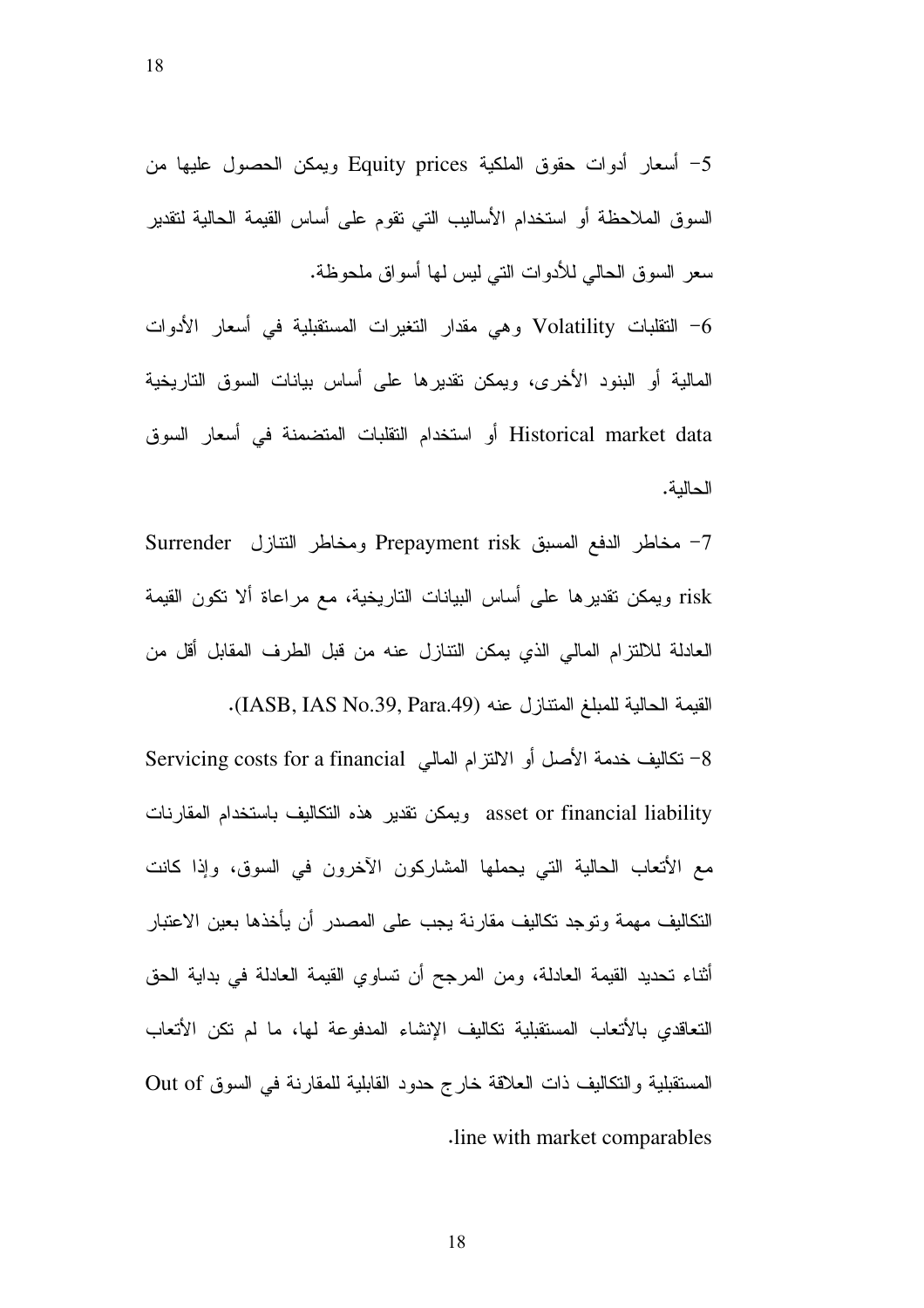#### 3–3 الأسباب الموجبة لمحاسبة القبمة العادلة

لقد فرضت المظاهر والأحداث المنز ابطة التي شهدها العالم في نهاية الألفية الثانية والمتمثلة في ظهور العولمة، هيمنة اقتصاد السوق وانتشار اقتصاد المعرفة وإزالة الحواجز عبر الحدود القطرية لتعبر منها السلع والخدمات والاستثمارات بحرية، كذلك تطور الأسواق المالية وترابطها إلى حد أنه إذا ما أصاب أحدها حدث ما استجابت إليه الأسواق المالية الأخرى (الخوري، 2007، ص 2).

19

وقد أوجبت هذه المظاهر والمستجدات على المهنة أن نكون على مستوى نتمكن فيه تلبية حاجات العولمة وما أفرزته من تطورات، لمها أبعاد تستوجب من واضعى السياسات أن يأخذوا برد الفعل المناسب نجاه العولمة، مع أن بعض الجهات المهنية قد بدأت باتخاذ ردود أفعال سريعة نجاه الأبعاد المختلفة لنلك المظاهر لندارك آثارها على مهنة المحاسبة، وعلى رأس تلك الجهات المهنية هو الاتحاد الدولي للمحاسبين IFAC الذي سعى من خلال المجلس الدولي لمعابير المراجعة والناكيد IAASB لإدخال بعض التعديلات وإعادة الصياغة على العديد من إصداراته المهنية، من خلال مشروع المعايير الدولية الجديد في عام 2009 الذي أطلق عليه مشروع الوضوح Darity project ) لزيادة وضوح وإزالة الغموض عن المعابير الدولية.

كما فرضت النغيرات في بيئة الأعمال السياسية والاقتصادية والاجتماعية والثقافية، كذلك الأزمات التي أحدثت فجوة في مصداقية المعلومات المحاسبية، الأمر الذي دفع المنظمات المهنية إلى تشكيل لجان وإصدار نقارير لتحديد أسبابها وعوامل نقليل

19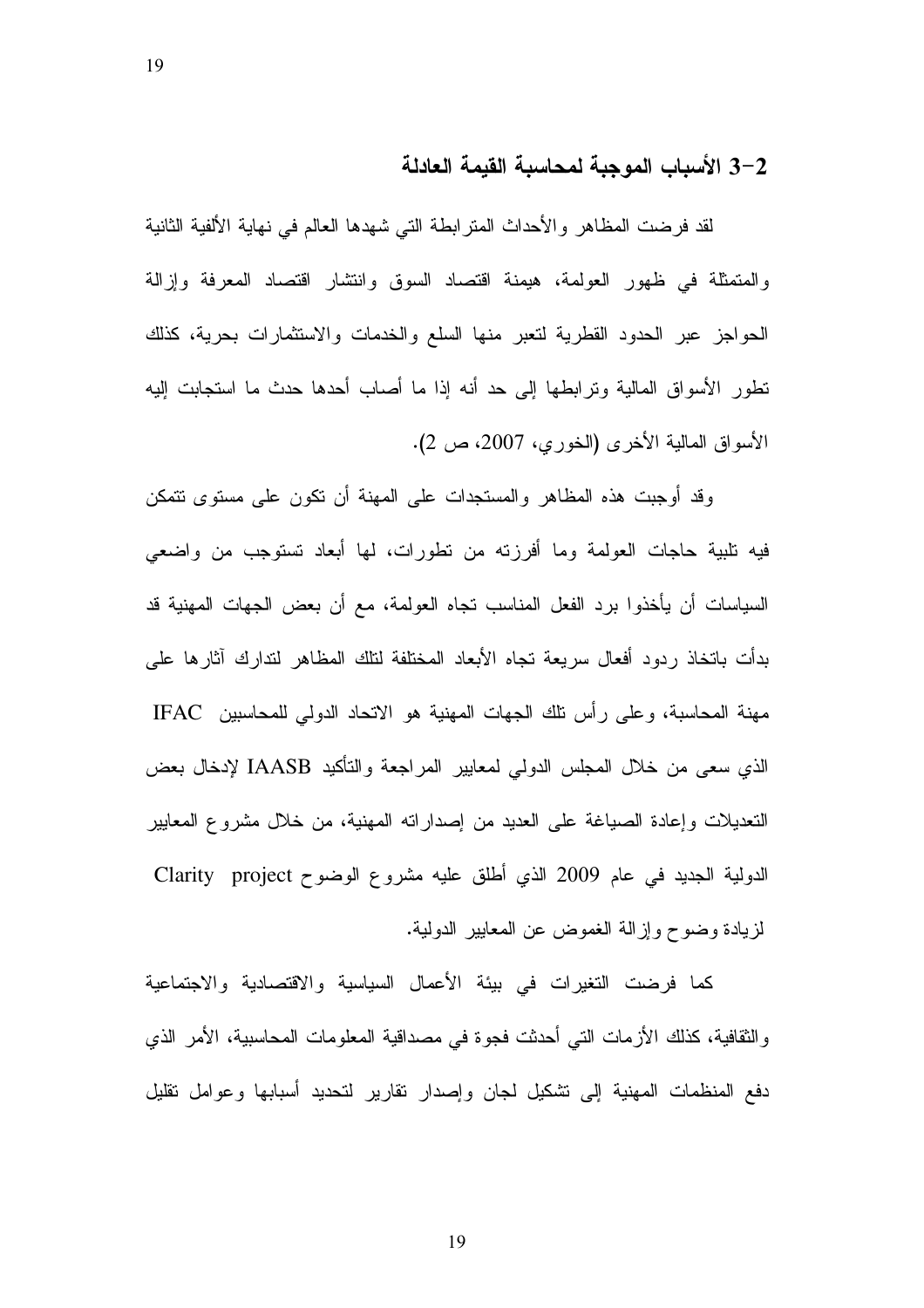20

آثار ها. وفي هذا الشأن نضمن النقرير الصادر عن الاتحاد الدولي للمحاسبين Federation for Professional Accountants: IFAC). (International) والخاص بإعادة الثقة بالنقرير المالى ومصداقية المعلومات المحاسبية، توصيات بضرورة بناء فعالية التدقيق، من خلال إعطاء الاهتمام الرئيسي لعمليات الرقابة على عملية التدقيق.

وقد نز امن ذلك أبضـاً مـع تعاظم المسؤوليات لميئات الرقابة الحكومية والدعوات إلى نطوير نتظيم حكومي قوي ومناسب لمهنة المحاسبة القانونية، وإلى الإشراف على جودة عمل المدققين، وذلك بعد هذا الكم من المشاكل والفضائح المالية النبي أصابت عدداً من الشركات الكبرى في الولايات المتحدة الأمريكية وغيرها، وأدت إلى انهيارها بسبب ضعف الحاكمية فيها أو قصور أو إساءة لاستخدام المبادئ المحاسبية، وذلك مثل شركة انرون وورلدكم وغيرها، التي تبعها طرح العديد من النساؤلات حول دور مهنة المحاسبة وِ النَّدْفِيقِ في تلك الأزمات (عوض، 2004، ص16).

ويشير (الخورى، 2007، ص 2) إلى أن هذه النطورات والطفرات الاقتصادية والمعرفية نتج عنها ابتداع منتجات جديدة منها الأدوات المالية من أسهم شركات وسندات وشهادات ليداع وبنود أخرى لموجودات ومطلوبات أخرى متنوعة كما تم استخدام المشتقات المالية منها عقود عملات أجلة، عمليات مقايضة، حقوق الخيارات، ومستقبليات، حيث نطلب هذا النوسع والنشعب في استعمال الأدوات المالية إلى نطوير وسائل لإدارة المخاطر المالية من اجل تحديدها والتحوط لها وتخفيف آثار ها.

لقد أصبحت البيانات المالية فاصرة عن إظهار الوضع المالي ونتائج الأعمال و التدفقات النقدية و فق الحقائق الاقتصادية، مما كاد أن يفقد هذه البيانات أهميتها، نظر ا لأن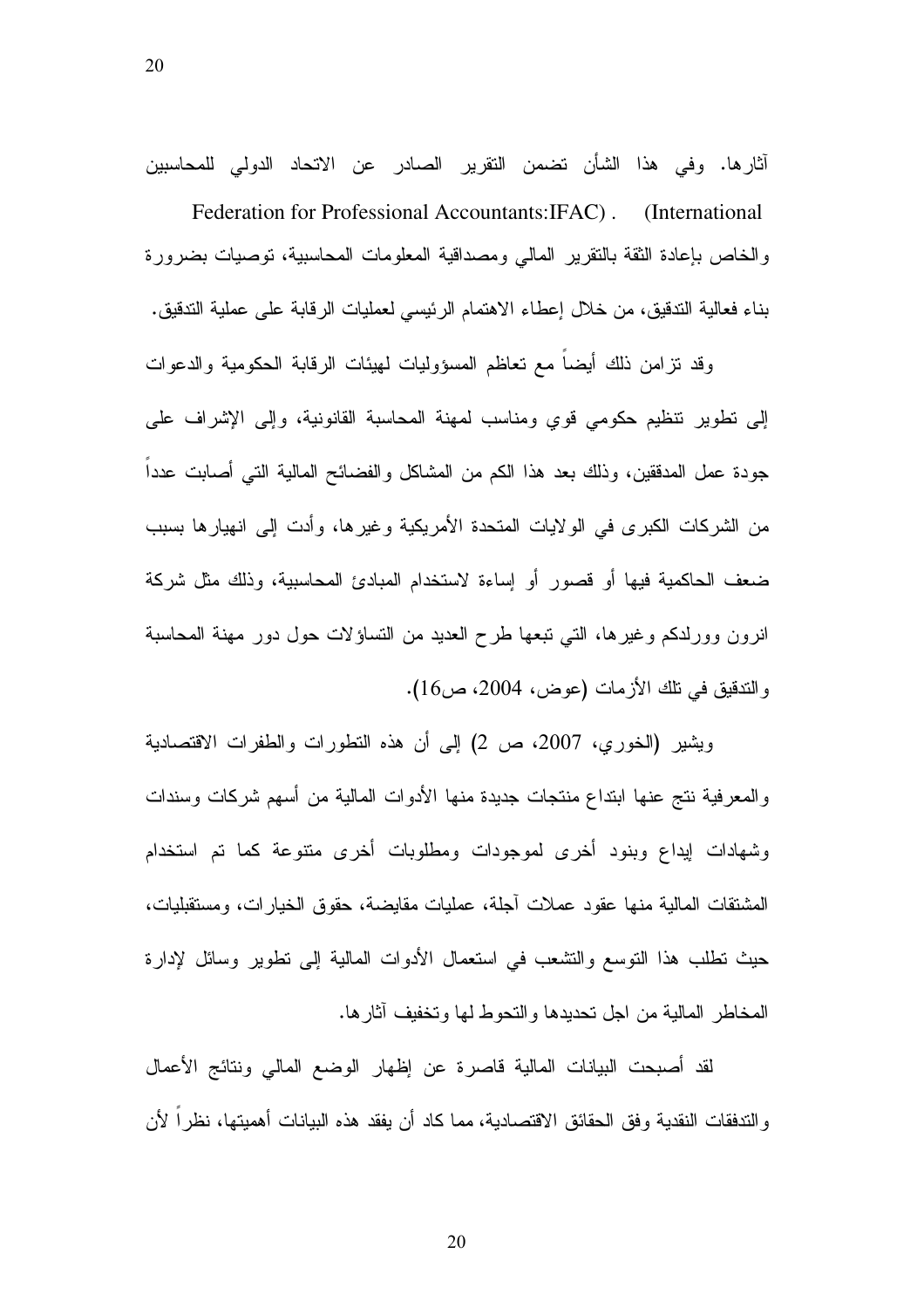المعلومات المالية فيها لا تستند إلى معطيات اقتصادية موضوعية نتعلق بالأدوات المالية والاستثمارات العقارية والمحاسبة الزراعية ومحاسبة النأمين، هذا بجانب أن واضعى المعايير المحاسبية في الدول المختلفة كانوا يتفاوتون في التعاطي مع هذا الموضوع وبرزت اختلافات عديدة بين المعايير المحاسبية الدولية والمعايير المتعارف عليها في الو لايات المتحدة الأمريكية حول هذه المواضيع، علما بأن المعايير المحاسبية في بريطانيا كانت نخلو من أي محاسبة للقيمة العادلة للأدوات المالية (الخور ي، 2007، ص 3).

21

ولهذه الأسباب وغيرها فقد أصبح من الضروري إعادة النفكير في مفاهيم المحاسبة النقلبدية والقياس المحاسبي على أساس الكلفة لعدد من الموجودات، وفي تحقق الإيرادات وفي مبدأ الحيطة والحذر وهي فرضيات محاسبية أساسية استقرت عبر عقود من الزمن ومسلمات محاسبية لم يتم الخروج عنها.

ونرى (عوض، 2004، ص16) أن هذه الأحداث والنطورات دفعت إلى نشكيل مجموعة عمل في أواخر الألفية الثانية لدراسة هذا الموضوع، وتقديم مقترحات لمعايير محاسبة القيمة العادلة، وضمت هذه المجموعة أعضاء وخبراء من دول متعددة، وتوصلت هذه اللجنة إلى أن اتباع القيمة العادلة هو أكثر ملاءمة لأغراض الإبلاغ المالي وأن الالتزامات الطارئة والارتباطات المالية المتعلقة بالأدوات المالية بما فيها المشتقات المالية التي تظهر خارج قائمة المركز المالي يجب تقديرها بموجب قيمتها العادلة، وإدخالها في الميز انية العامة بدلا من أن نبقى في حسابات متقابلة خار ج قائمة المركز المالي.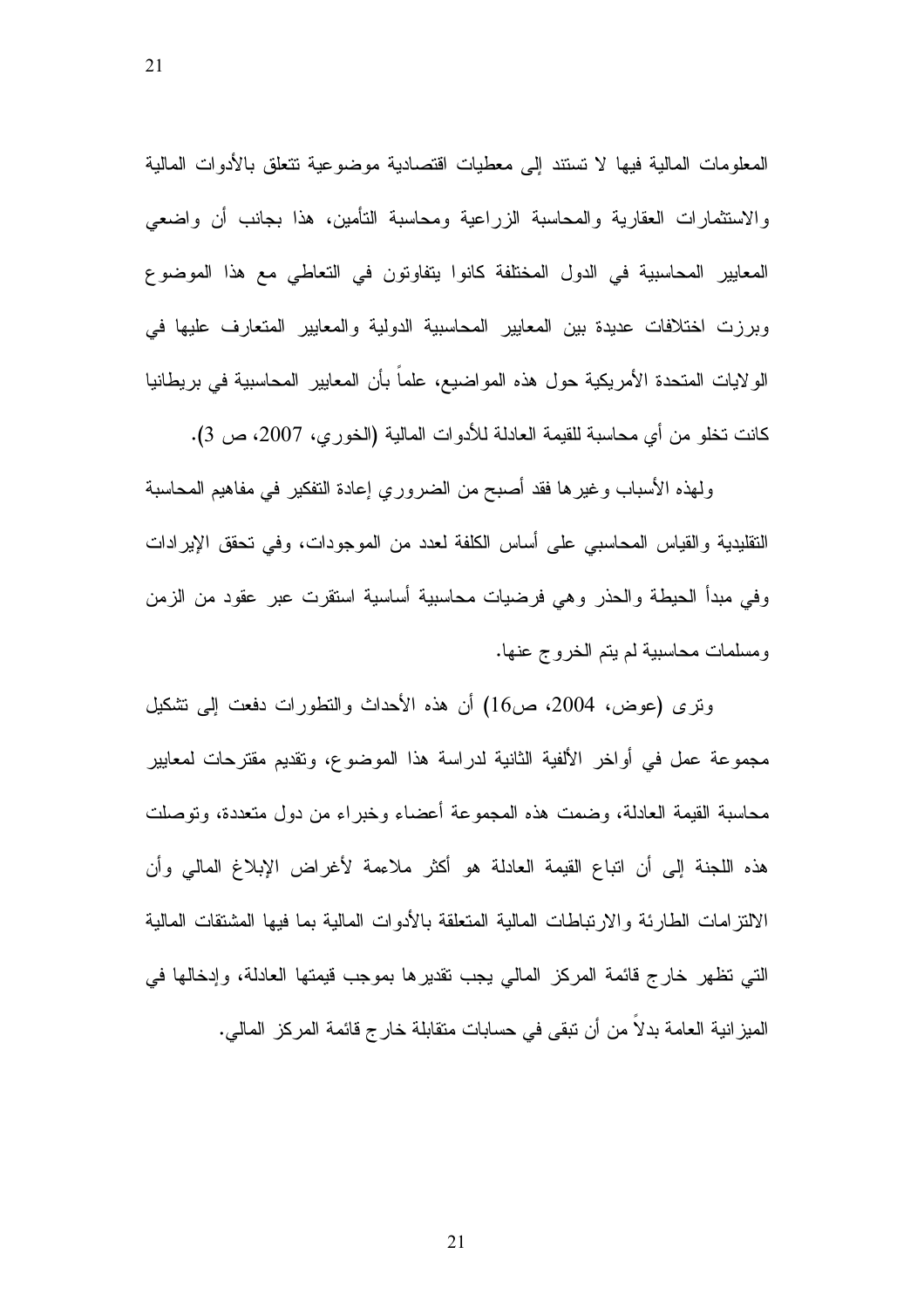وفعلا بدأت لجنة المعابير المحاسبية الدولية في العام 1989 في مشروع محاسبة القيمة العادلة للأدوات المالية بالاشتراك مع معهد المحاسبين الكندي وتمخض هذا المشروع عن إصدار معيارين محاسبيين دوليين هامين هما:

1-المعيار المحاسبي الدولي رقم (32) المنعلق بالعرض والإفصاح الذي بدا سريان مفعوله اعتباراً من عام 1996. 2– المعيار المحاسبي الدولمي رقم (39) المنعلق بالاعتراف والقياس الـــذي بـــدا سر بان مفعوله اعتبار اً من عام 2001.

#### 2–4 معايير المحاسبة الموجهة نحو القيمة العادلة

إن أهداف البيانات المالية هي نقديم معلومات مفيدة ومناسبة للأطراف المستفيدة منها في المجتمع، والتي تعتمد على البيانات المالية في اتخاذ قراراتها الاقتصادية ولما كان يفترض في البيانات المالية أن تعبر بصدق عن الوضع المالي ونتائج الأعمال والتدفقات النقدية بشكل بمكن من خلالها محاسبة الإدارة عن الأموال الموكل إليها إداراتها والتصرف بها، وبالتالي انخاذ القرارات المناسبة، فإنه والحالة هذه لابد من إظهار الموجودات والمطلوبات بالقيمة العادلة، لأنها أكثر نفعا وفائدة لمستخدمي البيانات المالية من الكلفة التار يخية.

نتيجة لتز ايد الانتقادات التي و اجهت تطبيق مبدأ التكلفة التاريخية في المحاسبة في نهاية عقد الثمانينات وبداية عقد التسعينيات من الألفية الثانية، فقد بدأت الاتجاهات المؤيدة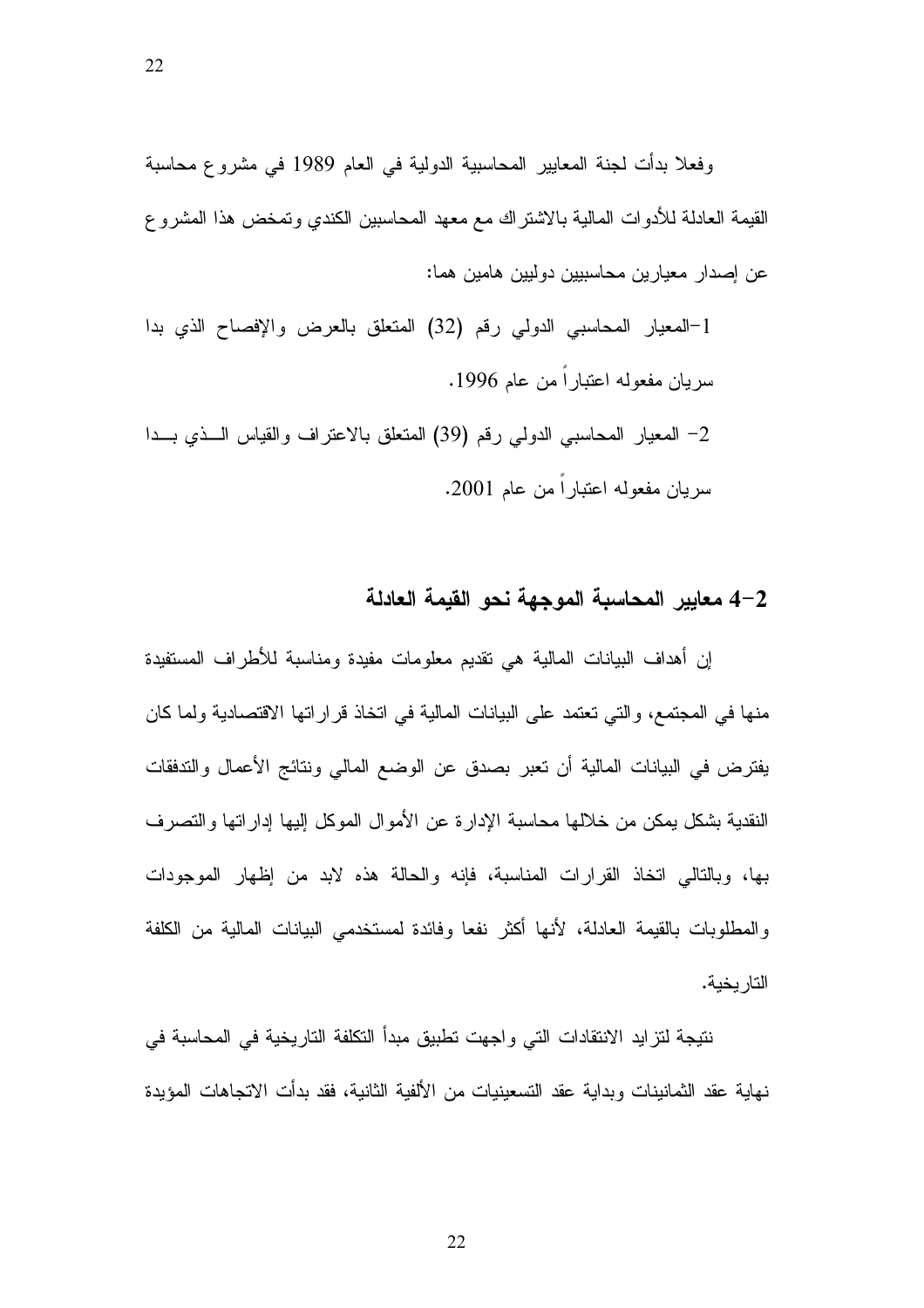نحو المحاسبة على أساس القيم العادلة، وخاصة لبنود الموجودات والاستثمارات المالية الني نسمى " بالقيمة السوفية "، (Godwin, etal, 1997, p: 207).

23

وقد رافق الاتجاهات المتنامية نحو القيمة العادلة صدور المعايير الدولية، ففي عام 1993 أصدر FASB المعيار SFAS رقم 115 الموسوم: Accounting for Certain Investment in Debt Equity، الخاص بالإفصاح والعرض وفي عام 1995 تم إصدار IASB معيار المحاسبة الدولي والمعدل عام 1998 رقم 32 الموسوم Financial Instruments: Disclosure and Presentation والمعدل أعوام 2003، 2004. 2005، 2006 وذلك تحت المسمى الجديد Financial Instruments: Presentation ، وذلك بعد إصدار IFRS رقم 7 والذي يطبق اعتبارا من 2007/1/1 والموسوم **Financial Instruments: Disclosure** 

وفي عام 1999 أصدر IASB معيار المحاسبة الدولي رقم 39 الموسوم: Financial Instruments: Recognition and Measurement، الذي شهد العديد من التعديلات حتى عام 2006، وكل هذه المعايير نلزم المنشآت بتقييم بعض أنواع الاستثمارات على أساس القيم العادلة، ومنذ عام 1999 أقر IASB استخدام نقديرات القيم العادلة في التطبيق المحاسبي اعتبارا من 2001/1/1.

وقد نرتب على ما نقدم الحديد من المشاكل العلمية والعملية التي أنثيرت في المجتمع المالبي وخاصة أوساط بورصات الأوراق المالية والمنظمات المهنية والأكاديميين والباحثين والمهنيين ومن أهم هذه المشاكل:

1– التسجيل المحاسبي للقيم العادلة.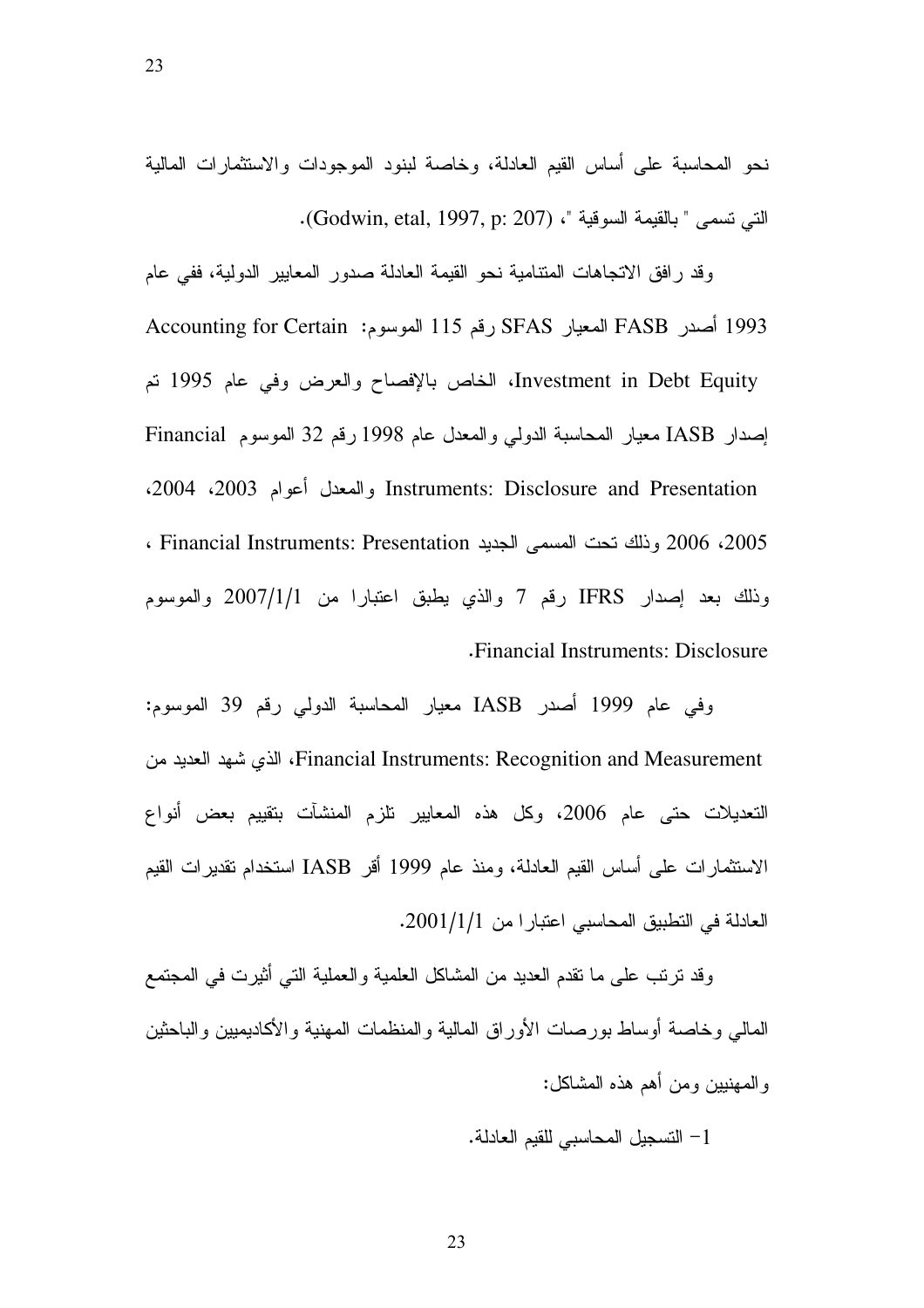2– الاعتراف بالقيم العادلة في البيانات المالية. 3- قياس الاستثمارات بالقيم العادلة. 4– عرض الاستثمارات بالقيم العادلة. 5– الإفصاح عن الاستثمارات بالقيم العادلة. 6– الملاءمة ( التأكيد والتصحيح والنتبؤ) للبيانات المالية عند اتخاذ القرارات. 7– الموثوقية ( التمثيل الصادق، الجوهر فوق الشكل، الحيادية، الحذر، الاكتمال) في البيانات المالية عند اتخاذ القرارات. 8– المشتقات المالية ( أنشطة التحوط، تحوط القيم العادلة). 9– أساليب تقدير القيم العادلة ( القيمة السوقية، أساليب التقييم). تدقيق البيانات المالية المتعلقة بالقياس والإفصاح عن القيم العادلة.  $\sim\!10$ 

24

5–2 اتجاهات التطور في استخدام تقديرات القيم العادلة في إعــداد البيانــــات المالية

فرض موضوع القيمة العادلة نفسه على النقاش المحاسبي بسبب الجدل الدائر حول أفضلية الميل إلى الملاءمة مقارنة بإمكانية الاعتماد على المعلومات بعــدّها الخــصائص الأساسية للمعلومات المحاسبية, وذلك من خلال دراسة أثر استخدام القيمة العادلة والنوسع في استخدام الحكم الشخصي (الذي يمثل وفقا لمعيـــار المحاســـبة الأمريكـــي رقـــم 157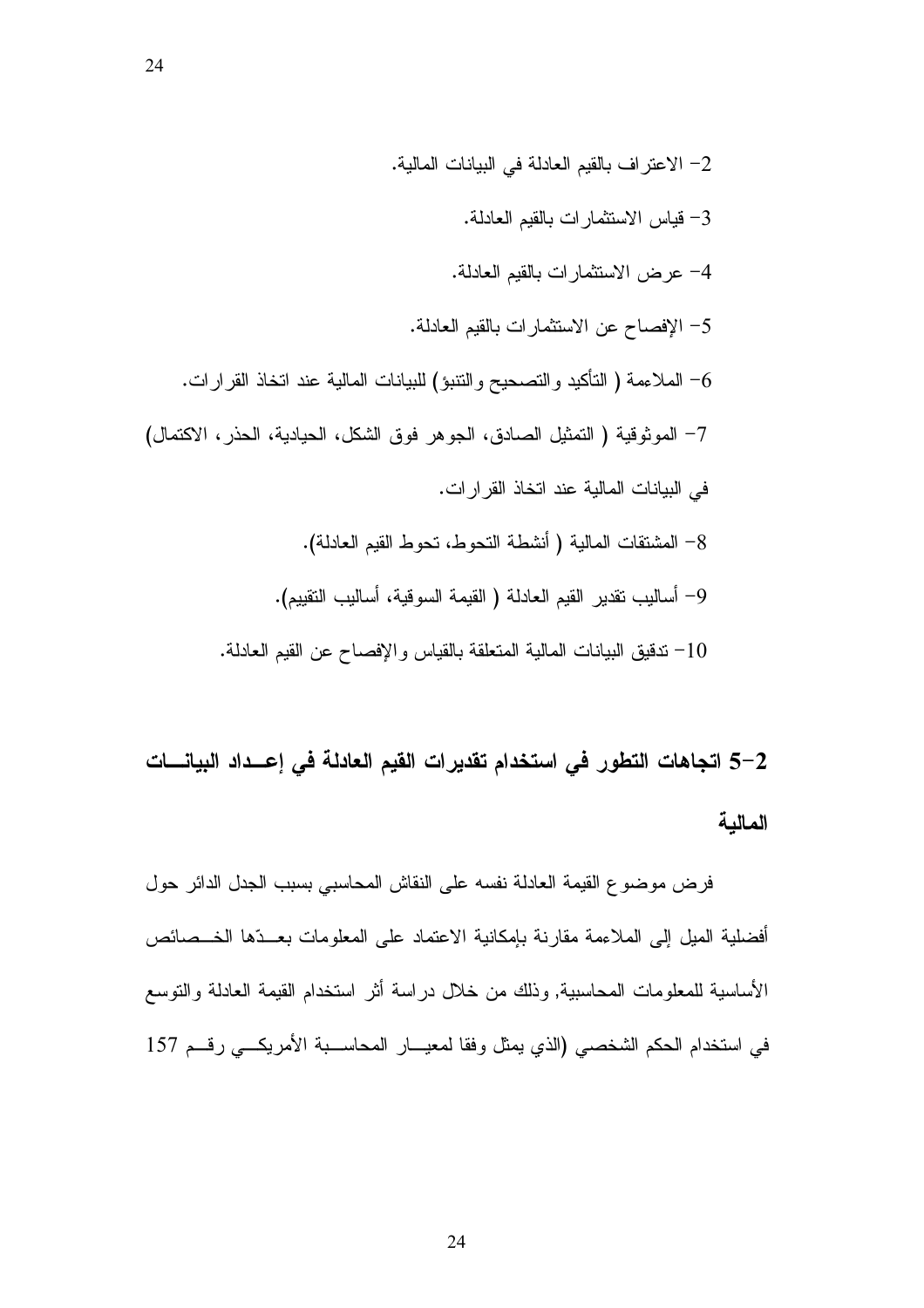المستوى الثالث والأقل موضوعية للقياس والنعبير عن القيمة العادلة ) على إناحة الفرصة لإدارة الشركات لارتكاب النلاعب والإسراع بوقوع الأزمات المالية.

يشير (الخطيب، والقشي، 2004، ص18) إلى أن مجالس معايير المحاسبة وعلى ر أسها مجلس معايير المحاسبة الدولية IASB ومجلس معايير المحاسبة المالية الأمريكـــي FASB قد بدأت بإصدار معايير وتعديلات موجهة نحو القيمة العادلة، ومن هذه المعـــابير المعيار الدولي رقم (39) الخاص بطرق (الاعتراف) القياس والإفصاح المتعلقة بسالأدوات المالية والصادر من قبل مجلس معايير المحاسبة الدولية.

وفعلاً بدا مجلس معايير المحاسبة الدولية IASB في عام 1988 بالمشاركة مــــع المجمع الكندي للمحاسبين في مشروع لتطوير معيار شامل حــول الاعتـــراف بـــالأدوات المالية وقياسها والإفصاح عنها، وذلك كنتيجة للطبيعة الديناميكية التبي نتميز بها الأســـواق المالية العالمية، حيث تم استعمال مجمو عة متنو عة من الأدوات المالية على نطاق واســــع تتر او ح بين الأدوات الرئيسية التقليدية، مثل السندات ومختلــف أشـــكال الأدوات الماليـــة المشتقة مثل تبادلات سعر الفائدة (IASB, IAS NO:32, 2002).

كما أصدر المجلس في عام 1991 مسودة العرض رقم 40، وكذلك في عام 1994 أصدر أيضا مسودة العرض رقم 48، وذلك بهدف زيادة فهم مستخدمي البيانــــات الماليــــة لأهمية الأدوات المالية سواء داخل أو خارج الميز انية العمومية بالنسبة للمركـــز المـــالـي والدخل والتدفقات النقدية للمنظمة، ونتيجة للانتقادات الموجهة إلـــى المـــسودة رقـــم 48 والممارسات المتطورة في استخدام الأدوات المالية والتفكير المتطــور لــبعض واضـــعي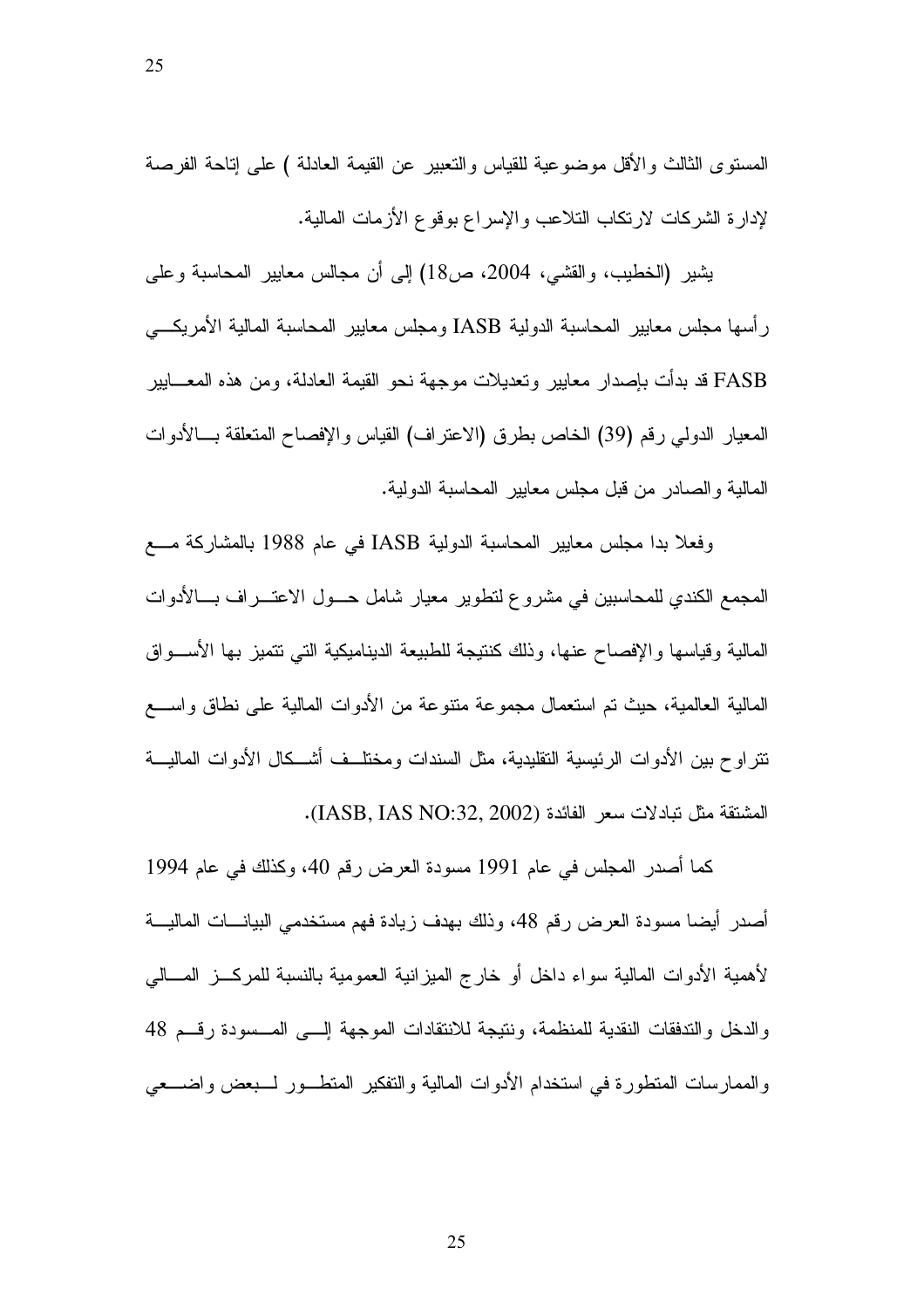معايير المحاسبة الوطنية، قرر المجلس نقسيم المشروع إلى مرحلتين ابتداء من الإفـــصـاح وعرض البيانات المالية (IASB, IAS NO:32, 2003) .

وفي عام 1995 تم إنجاز المرحلة الأولى من المشروع عندما اعتمــد المجلــس معيار المحاسبة الدولي رقم 32 الموسوم: الأدوات المالية: الإفصاح والعرض، علــــى أن نتسمل المرحلة الثانية النظر في مواضيع الاعتراف وإيقاف الاعتراف والقياس ومحاســـبة . (IASB, IAS NO:39) Hedge Accounting 

ونوصل المجلس في نفس العام 1995 إلى اتفاق مـــع المنظمـــة الدوليـــة للجــــان الأوراق المالية بشان محتوى برنامج عمل لإكمال مجموعة معايير محاسبية دولية بمكن أن تصادق عليها المنظمة الدولية لمهيئات الأوراق المالية للحصول علـــي رأس المـــال عبـــر الحدود وأغراض الإدراج في كافة الأسواق العالمية، وتشمل هذه المعابير معابير خاصـــة بالاعتراف بالأدوات المالية والبنود خارج المبزانية والتحوط والاستثمارات وقياسها، إذ إن معيار الإفصـاح رقم 32 لا يفي بـحد ذاته بالـحد الأدنـى من النزامات المجلس تجاه المنظمة الدولية لـهيئات الأوراق المالية (IASB, IAS NO:39).

نشر المجلس بالاشتر اك مع المجمع الكندي للمحاسبين القانونيين في العام 1997 ورقة نقاش شاملة بعنوان: (محاسبة الموجودات والمطلوبات المالية) لنقديم الاقتراحات والملاحظات عليها، كذلك عقد المجلس عددا من الاجتماعات الاستشارية بشان المقترحات المقدمة مع مختلف المجموعات الوطنية والدولية المهتمة، ولقد اكدت نتائج الاجتماعات أن المجلس بواجه خلافات وتعقيدات لإيجاد طريقة للمضىي قدما، حيث بوجد بعض القبول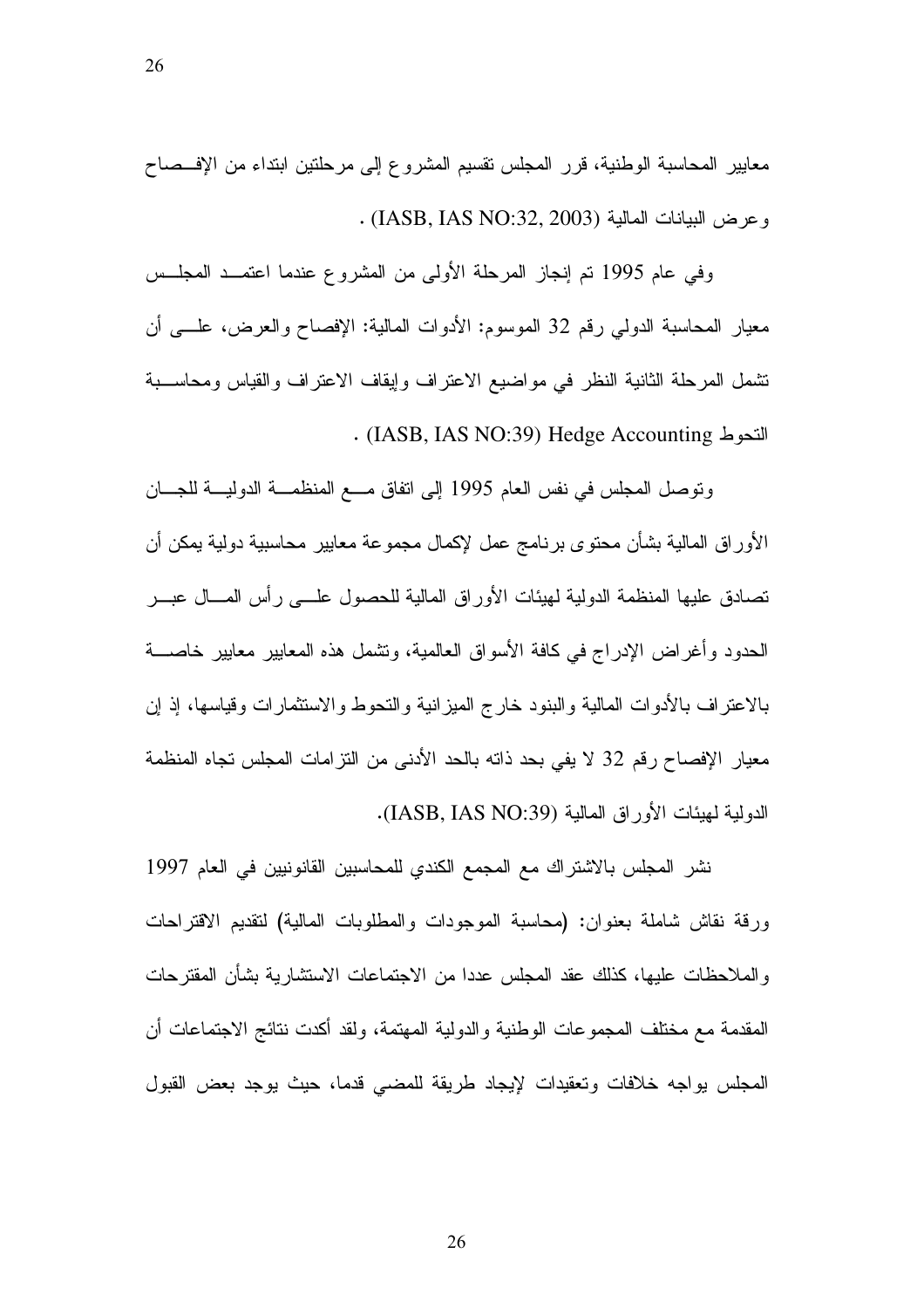للرأى المقدم في ورقة النقاش بأن قياس كافة الموجودات والمطلوبات المالية بمقدار القيمة العادلة ضروري لتحقيق التماثلية ولتكون مناسبة للمستخدمين، إلا أنه بلاحظ ما بلي: (IASB, IAS NO:39, Para, 7, 2003)

1- استمر نطبيق هذا المفهوم على بعض الصناعات وعلى بعض أنواع الموجودات والمطلوبات على الرغم من المعاناة من بعض الصعوبة. 2– هناك عدم رضـا علـى نطـاق واسـع بشـأن إمكـانيـة إدخـال المكـاسب غير الـحقيقيـة

وبشكل خاص من الديون طويلة الأجل في الدخل كما هو مقترح في ورقة النقاش. 3– نولمي العديد من واضعى المعايير الوطنية مشاريع لتطوير المعايير الوطنية بشأن مختلف نواحي الاعتراف بالبيانات المالية وقياسها، بينما لم تقترح أي دولة منها معايير مشابهة للاقتراحات الواردة في ورقة النقاش.

ونتيجة لعدم إمكانية إكمال معيار محاسبي دولي واحد شامل حول الأدوات المالية لإدخاله قبل نهاية عام 1998 ضمن المعايير التي ستقوم المنظمة الدولية لهيئات الأوراق المالية بالنظر فيها، وبالرغم من أن المقدرة على استعمال معايير المحاسبة الدولية في قرارات الاستثمار والائتمان وعرض الأوراق المالية والإدراج في سوق الأوراق المالية، فإنه لا نوجد إلا بلدان قليلة لديها مقابيس للاعتراف بالأدوات المالية وقياسها، فضلا عن كونه أمرا مهما لكل من المستثمرين ومنظمات الأعمال، فإن الأدوات المالية ممكنة ومستخدمة على نطاق واسع في مختلف أنحاء العالم (IASB,IAS NO:39).

وقد أشارت الفقرة 13 من المقدمة إلى أن هذا المعيار بزيد إلى حد كبير من استخدام القيم العادلة في محاسبة الأدوات المالية، وهذا يتفق مع الإرشاد الذي أصدره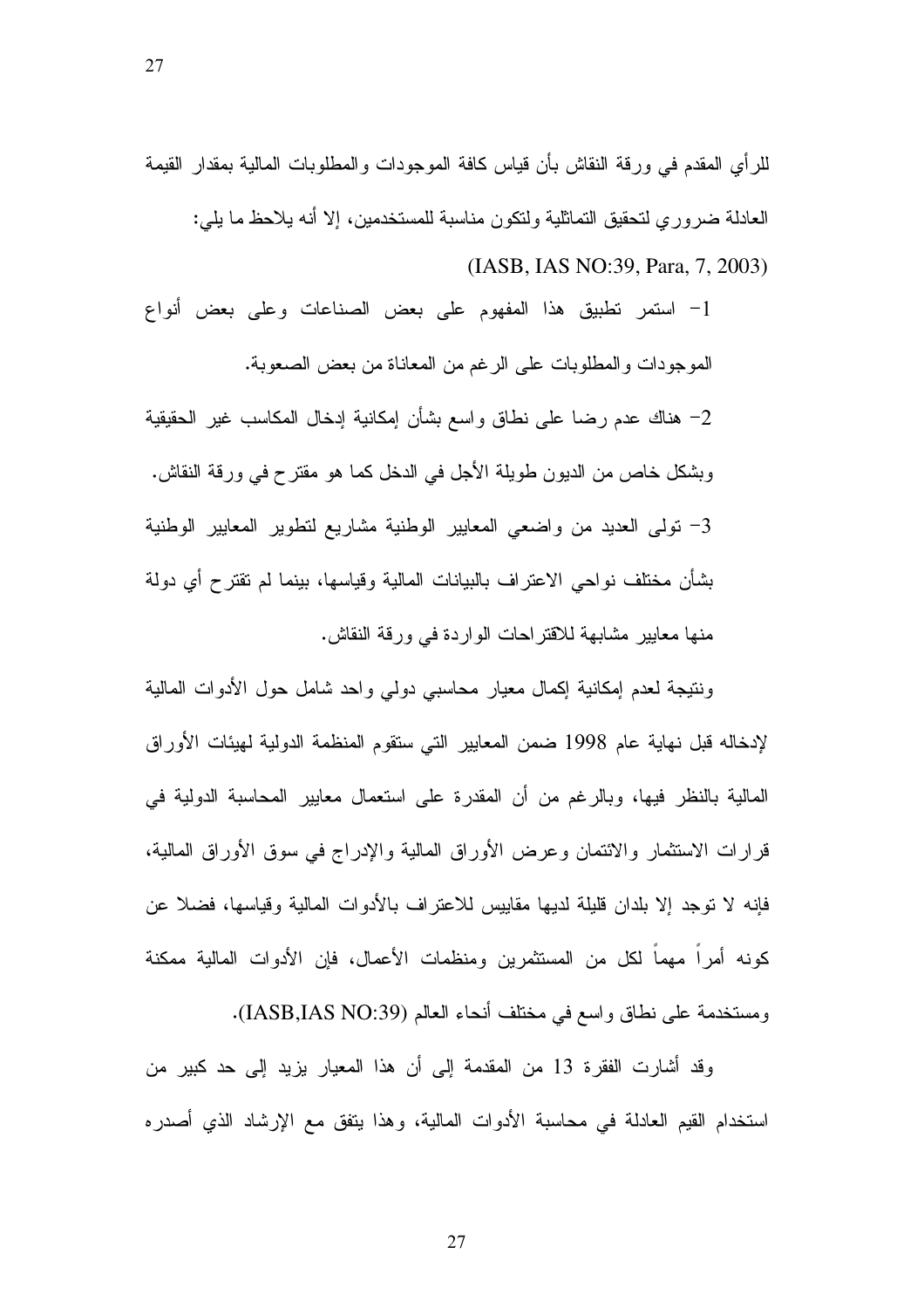المجلس إلى مجموعة العمل المشتركة للاستمرار في إجراء المزيد من الدراسة لاستخدام محاسبة القيمة العادلة بكاملها للموجودات والمطلوبات المالية، ويغير هذا المعيار الممارسة الحالية بطلب استخدام القيم العادلة لما يلي (IASB, IAS NO:39, 2003):

1- جميع الموجودات والمطلوبات المالية.

2- جميع الأوراق المالية للدين والأوراق المالية لحقوق الملكية والموجودات المالية الأخر ي المحتفظ بها للمتاجر ة.

3- جميع الأوراق المالية للدين والأوراق المالية لحقوق الملكية والموجودات المالية الأخرى التي هي ليست محتفظ بها للمتاجرة، إلا أنها برغم ذلك متوفرة للبيع.

4– مشتقات معينة مندمجة في الأدوات غير المشتقة. 5– أدوات مالية غير مشتقة تحتوى أدوات مشتقة مندمجة لا يمكن فصلها بشكل موثوق به من الأداة غبر المشتقة.

موجودات ومطلوبات غير مشتقة عرضة للتقلبات في قيمها ويتم التحوط لها  $\hbox{--}$ من أدوات مشتقة.

7– أدوات ذات استحقاق ثابت لا تحددها المنشأة على أنها محتفظ بها حتى الاستحقاق.

8– قروض مشتراة وذمم مدينة لا تحددها المنشأة على أنها محتفظ بها حتى الاستحقاق.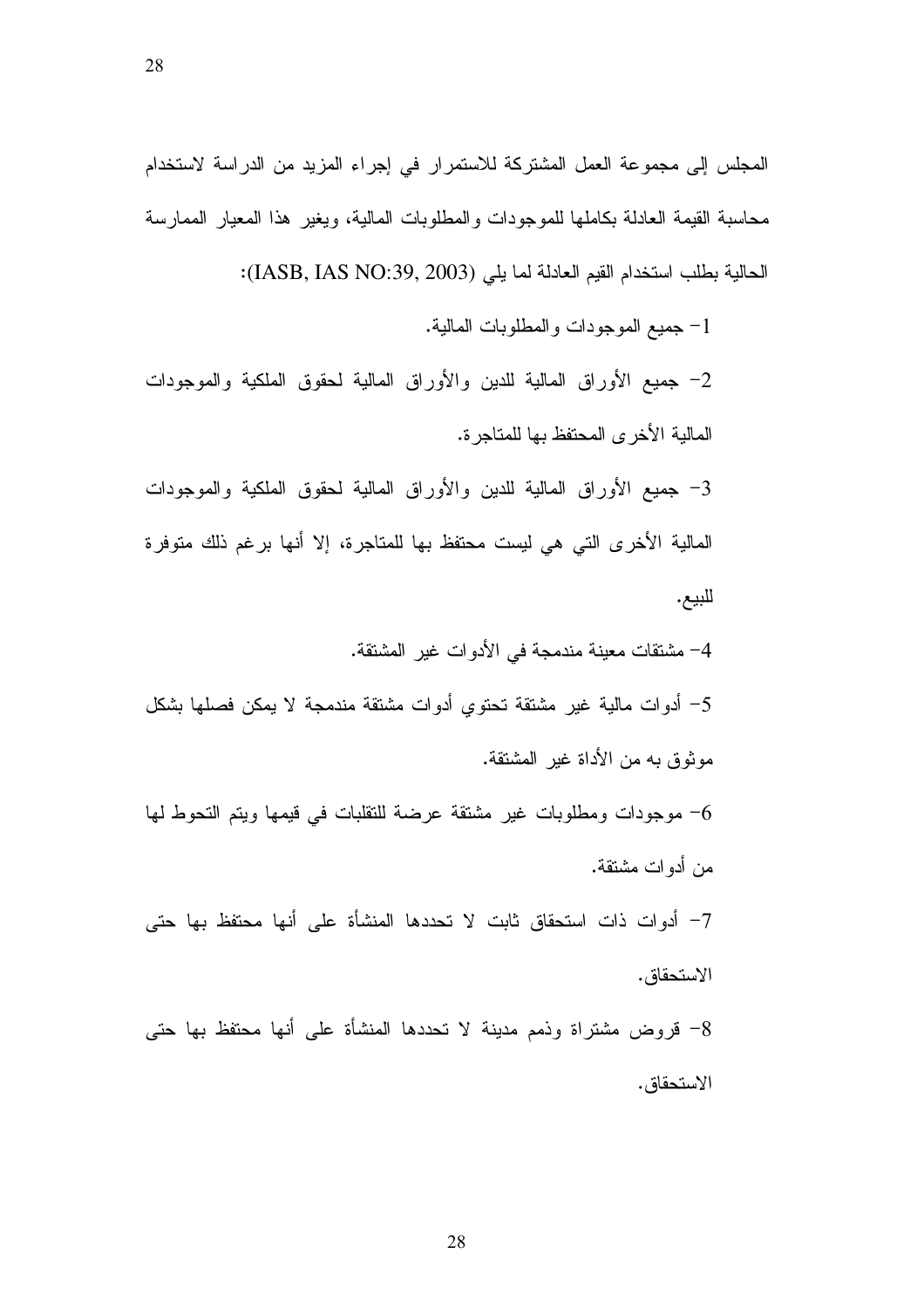كذلك قرر المجلس عدم طلب قياس القيمة العادلة للقروض والذمم المدينة والاستثمارات الأخرى ذات الاستحقاق الثابت في هذا الوقت لعدد من الأسباب:

1– أهمية التغير من الممارسة الحالية التي ستطلب في عدة اختصاصات.

2– ارتباط هذه البنود في العديد من الصناعات بالمطلوبات التي بموجب هذا المعيار سيتم قياسها بمقدار مبلغها الأصلى المطفأ.

وقد نرنب على ذلك إثارة العديد من النساؤلات أمام المجتمع المالي ومجتمع الأعمال سواء في الأوساط المحلية أو الإقليمية أو الدولية أو العالمية ومن هذه النساؤلات:

1– ما مدى ملاءمة القيم العادلة للاستثمار ات ذات الاستحقاق الثابت التي ير اد الاحتفاظ بها حتى تاريخ الاستحقاق؟

2– كيف يمكن بشكل موثوق به نقدير القيمة العادلة لأدوات حقوق الملكية غير المدرجة؟

3– كيف بمكن النقييم العادل للمطلوبات وذلك في الوقت الذي يتم قياس المحتفظ بها لأغر اض المتاجر ة بمقدار قيمها العادلة؟.

في 2002/10 أقر مجلس معايير المحاسبة الدولية IASB خمسة تعديلات محدودة

لمعيار المحاسبة الدولي رقم 39 وكذلك مجموعة من المعابير ذات العلاقة، وتشمل:

1– معيار المحاسبة الدولي رقم 27 الموسوم: البيانات المالية الموحدة والمحاسبة عن الاستثمار ات في الشركات التابعة. 2- معيار المحاسبة الدولي رقم28 الموسوم: المحاسبة عن الاستثمارات في الشر كات الز مبلة.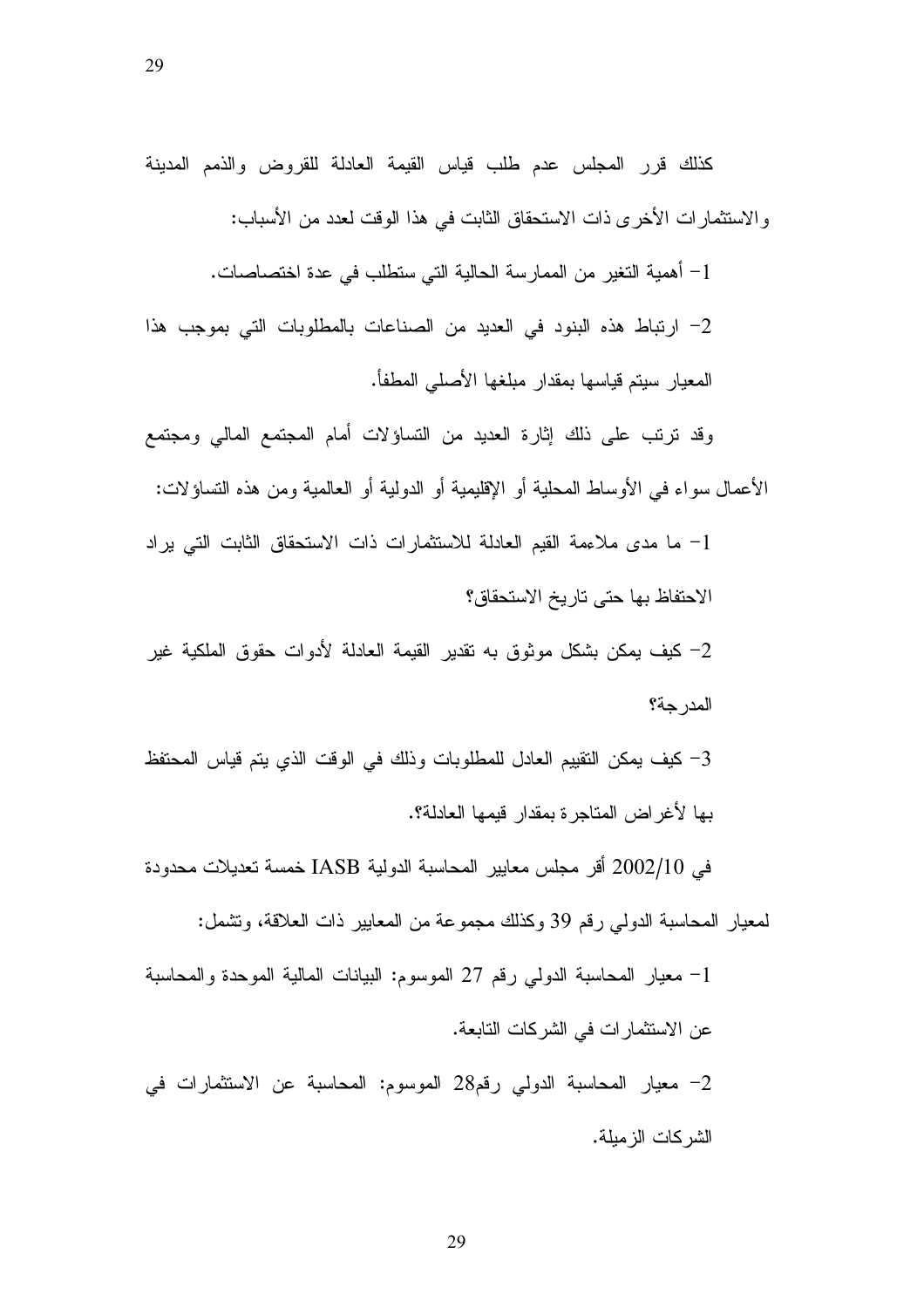3- معيار المحاسبة الدولي رقم 31 الموسوم: النقرير المالي عن المصالح في المشاريع المشتركة. 4– معيار المحاسبة الدولمي رقم 32 الموسوم: الأدوات المالية: الإفصاح والعرض (العرض). 5– هناك عدد من التعديلات لتحسين فقرات محددة تساعد في التأكيد بأن المعايير تطبق بطر يقة متسقة.

كما أقر المجلس في 2000/3 طريقة لإصدار تطبيقات إرشادية على معيار المحاسبة الدولي رقم 39 على شكل أسئلة وأجوبة، وفيما بعد قامت لجنة دليل التطبيقات الإرشادية لمعيار المحاسبة الدولي رقم 39، التي أنشئت بمعرفة المجلس لذلك الغرض بنشر إصدارات الأسئلة والأجوبة عن المعيار رقم 39 (IASB, IAS NO:39, 2003).

وأصدر المجلس بتاريخ 2004/3/31 نسخة منقحة جديدة لمعيار المحاسبة الدولي رِقِمِ 39 لنحل محل النسخة المنقحة عام 2000 التي بدأ نطبيقها في 2005/1/1 وذلك بعد إجراء تعديلات محدودة حول مواضيع مختارة مثل إلغاء الاعتراف بالأصل المالبي، ومتبي يمكن قياس الأصول والالتزامات المالية بالقيمة العادلة؟، وكيفية تقييم انخفاض القيمة؟ وكيفية تحديد القيمة العادلة وبعض جوانب محاسبة التحوط؟.

كما قام المجلس بإصدار نسخة منقحة جديدة لمعيار المحاسبة الدولي رقم 32 لتحل محل النسخة المنقحة عام 2000 والتي بدأ نطبيقها في 2005/1/1 وذلك بعد إجراء تعديلات بشأن العرض والإفصاح. وفي نسخة عام 2006 أصدر المجلس نسخة جديدة ومعدلة لمعياري المحاسبة الدوليين رقمي 39 و32 الموسوم: العرض، التي نطبق بعد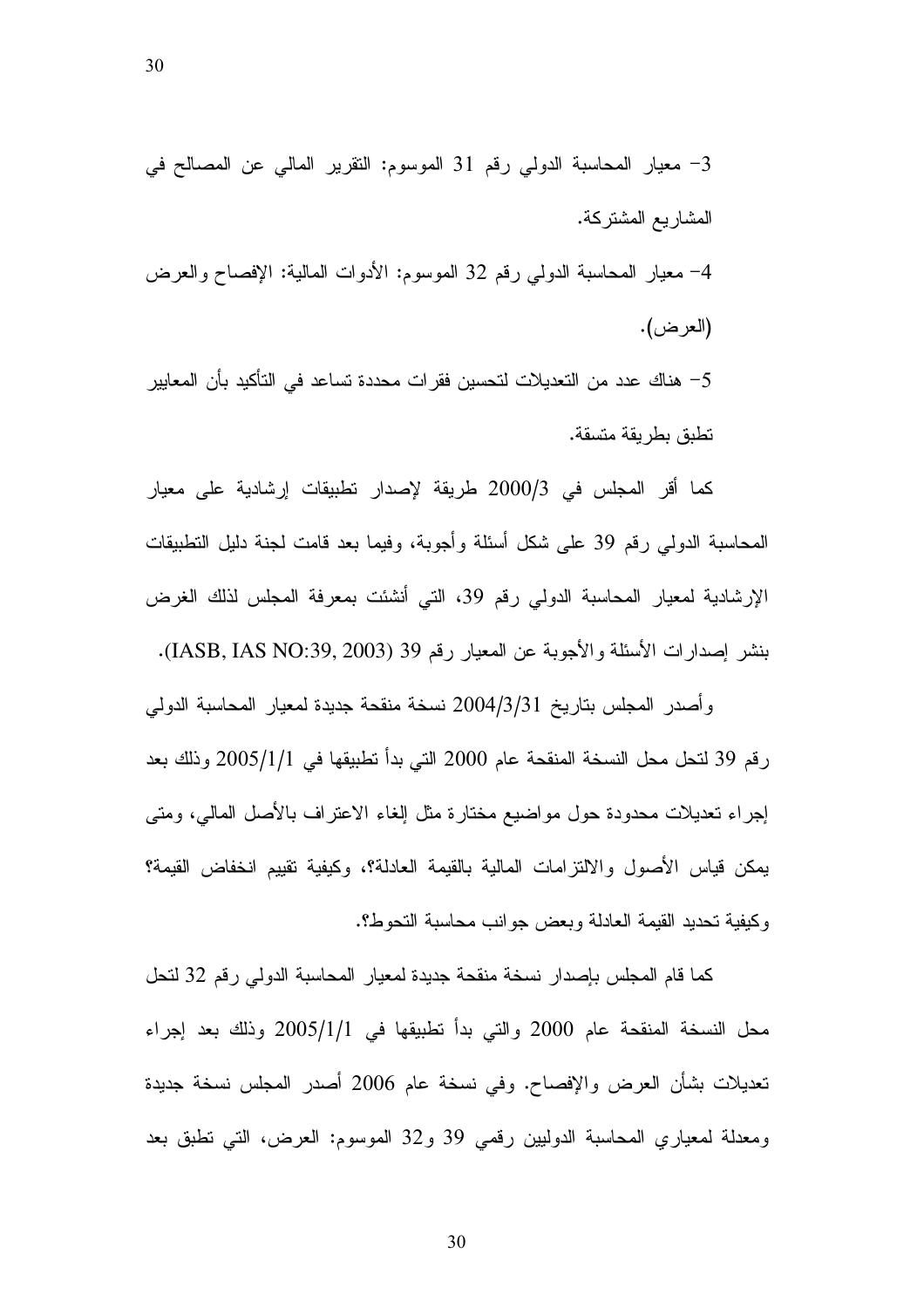2005/12/31 وفقا لمعيار الإبلاغ المالي الدولي رقم 7: الموسوم الأدوات المالية: الإفصاح الصادر عن المجلس الذي يبدأ نطبيقه بعد 2007/1/1، وذلك بعد سحب معيار المحاسبة الدولي رقم 30 الموسوم: الإفصاح في القوائم المالية للبنوك والمؤسسات المالية المشابهة(IASB, 2006):

وتأسيسا على ما سبق بلاحظ أن معياري 32، 39 الخاصين بالقيم العادلة، تتطلب أن يصبح الالتزام بتطبيق المعايير الدولية على الشركات ومنها البنوك التجارية في تقييم الموجودات، وذلك لما لها من أهمية في قياس الأصول والالتز امات المالية بالقيمة العادلة.

#### 6–2 التغيرات المتعلقة الاعتراف بقياس تقديرات القيم العادلة

أوردت (IASB, 2006) عددا من النغيرات الرئيسية المنعلقة بالقياس والإفصاح عن نقدير ات القيم العادلة، وفيما يلي أهمها:

1– يسمح المعيار 39 بتحديد أي أصل مالي أو النزام مالي عند الاعتراف الأولى على أنه سيتم قياسه بالقيمة العادلة وفقا لتعديلات (2005/6)، مع الاعتراف بالتغيرات في القيمة العادلة في الربح أو الخسارة، ومن أجل فرض النظام على هذا التصنيف تمنع المنشآت من إعادة تصنيف الأدوات المالية إلى داخل أو خارج هذه الفئة.

2-تم إلغاء الخيار المشمول سابقا في معيار المحاسبة الدولي 39 (نسخة، 2000) الخاص بالاعتراف بالأرباح والخسائر من الأصول المالية المتوفرة برسم البيع في الربح أو الخسارة، حيث لم يعد مثل هذا الخيار ضروريا لأنه بموجب التعديلات على معيار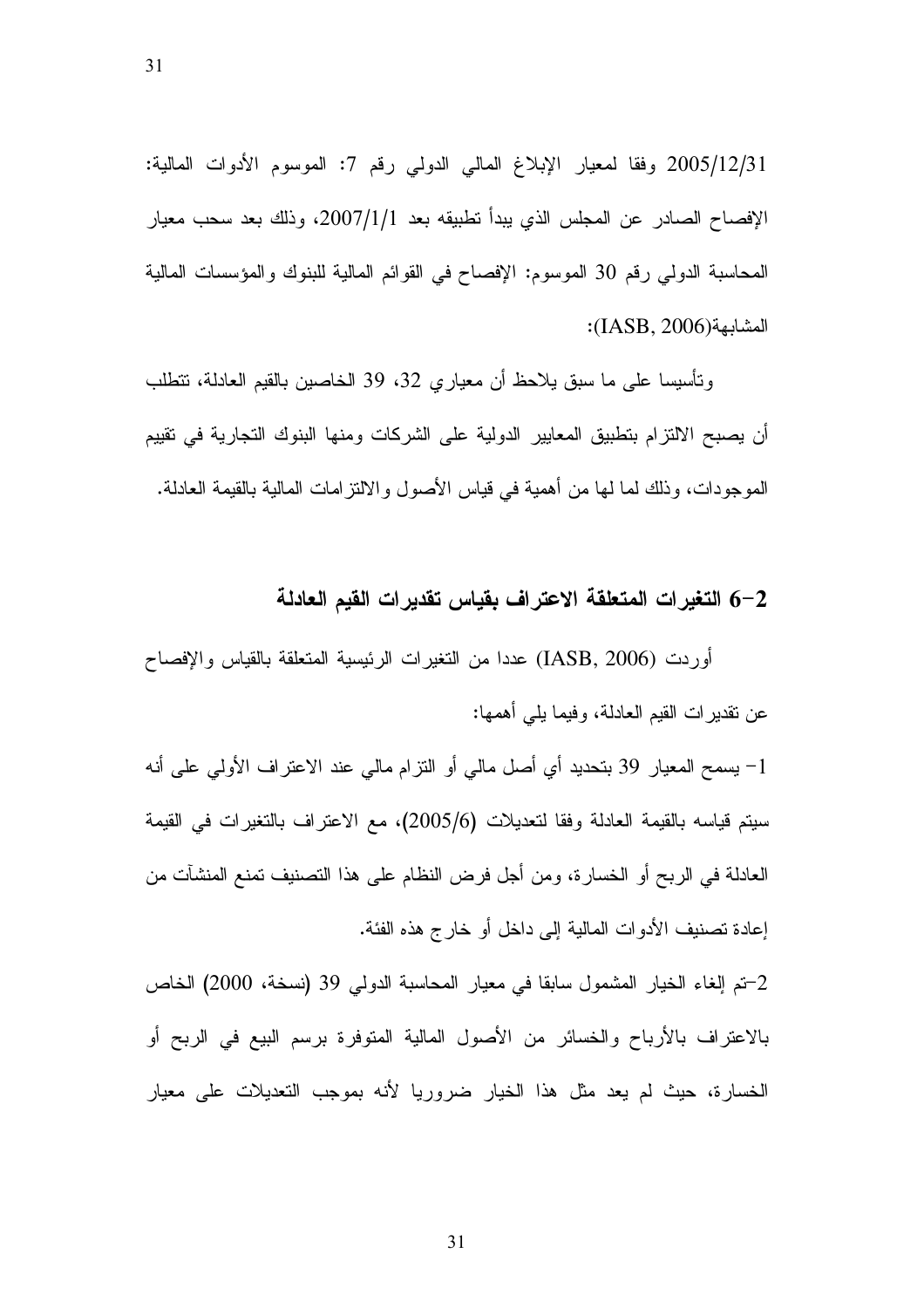المحاسبة الدولي 39 ( 2003/6 –2005/6 ) يسمح للمنشآت الآن من خلال النحديد بأن نقيس أي أصل أو النترام مالي بالقيمة العادلة مع الاعتراف بالأرباح والخسائر في الربح أو الخسار ة.

3– كما تضمنت التغير ات في المعيار المعدل في (12/31/2005) بشأن كيفية تحديد القيمة العادلة How to determine fair value إرشادات إضافية وذلك عند استخدام أساليب النقييم مع مراعاة ما يلي:

أ– أن الهدف تحديد determine ما سيكون عليه سعر المعاملة في تاريخ القياس في نبادل على أساس تجاري تحفزه اعتبارات العمل العادية Normal business . considerations

ب – تدمج Incorporates كل العوامل التي يأخذها كل المشاركين في السوق بعين الاعتبار في وضع Settingالسعر . ج– الاتساق Consistent مع المنهجيات الاقتصادية المقبولة لتسعير الأدوات

المالية.

4– تستخدم المنشأت في تطبيق أساليب النقييم النقديرات والافتراضـات التي نتسق مع المعلومات المتاحة حول نقديرات وافتراضات المشاركين في السوق المستخدمة في وضع سعر الأدوات المالية.

5– إن أفضل نقدير للقيمة العادلة عند الاعتراف الأولي للأدوات المالية غير المقتبسة Not quoted من سوق نشط هو سعر المعاملة Transaction price ، ما لم يتم إثبات القيمة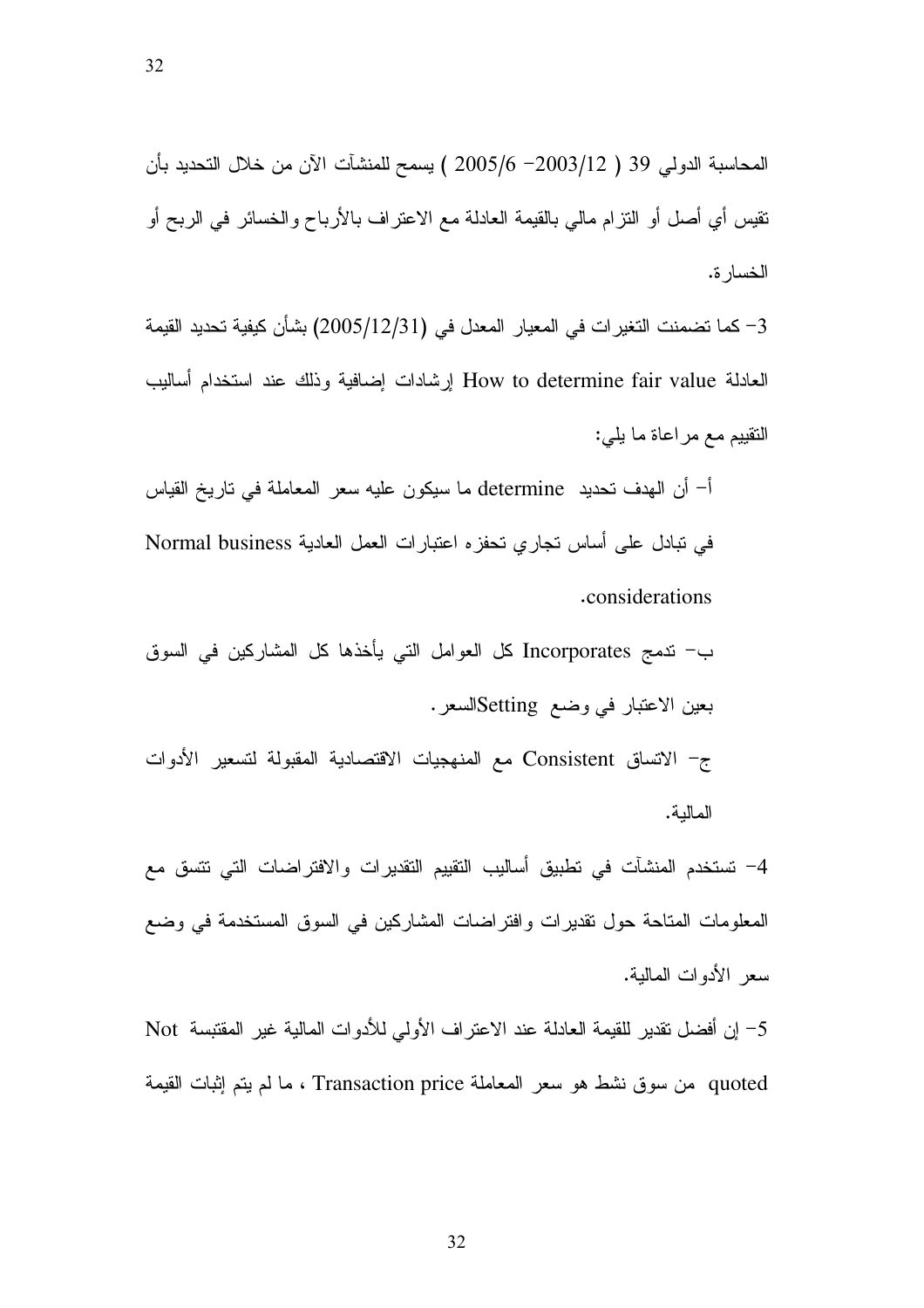33

العادلة للأداة بواسطة ملاحظة معاملات السوق الأخرى، أو المبنية على أسلوب نقييم نشمل متغيراته بيانات فقط من الأسواق الجديرة بالملاحظة Observable.

7–2 التغيرات الجوهرية المتعلقة بالعرض والإفصاح عن تقديرات القيم العادلة

بالنسبة إلى العرض فلم تحدث أية تغيرات جوهرية، أما بالنسبة للإفصاح فقد تم نقل منطلبات الإفصـاح الواردة سابقا في معيار المحاسبة الدولي 39 إلى معيار المحاسبة الدولي 32 (IASB, 2005) ثم تم الغاء الفقرات من 51−95 في المعيار الدولي رقم 32 (IASB, 2006) الخاصة بالإفصاح بعد تغيير مسمى المعيار إلى الأدوات المالية: العرض.

ولذلك فإن أهم ما تضمنه معيار الإبلاغ المالي الدولي رقم 7 الموسوم الأدوات المالية: الإفصاح في الفقرات 25−29 (IASB, 2006, IFRS No. 7) ما يلي:

- باستثناء ما ورد في الفقرة 29 من المعيار لكل فئة من الأصول والالتزامات  $-1\,$ المالية، يجب على المنظمة أن تفصح عن معلومات حول القيمة العادلة لكل من فئة الأصول والالتزامات المالية بالطريقة التي يسمح بمقارنتها مع المبلغ المرحل. 2– لدى الإفصـاح عن القيمة العادلة تصنف المنشأة الأصـول والالتزامات المالية إلى أصناف وتعادلهم فقط طالما أن مبالغهم المسجلة ذات الصلة معادلة في الميز انية العمومية.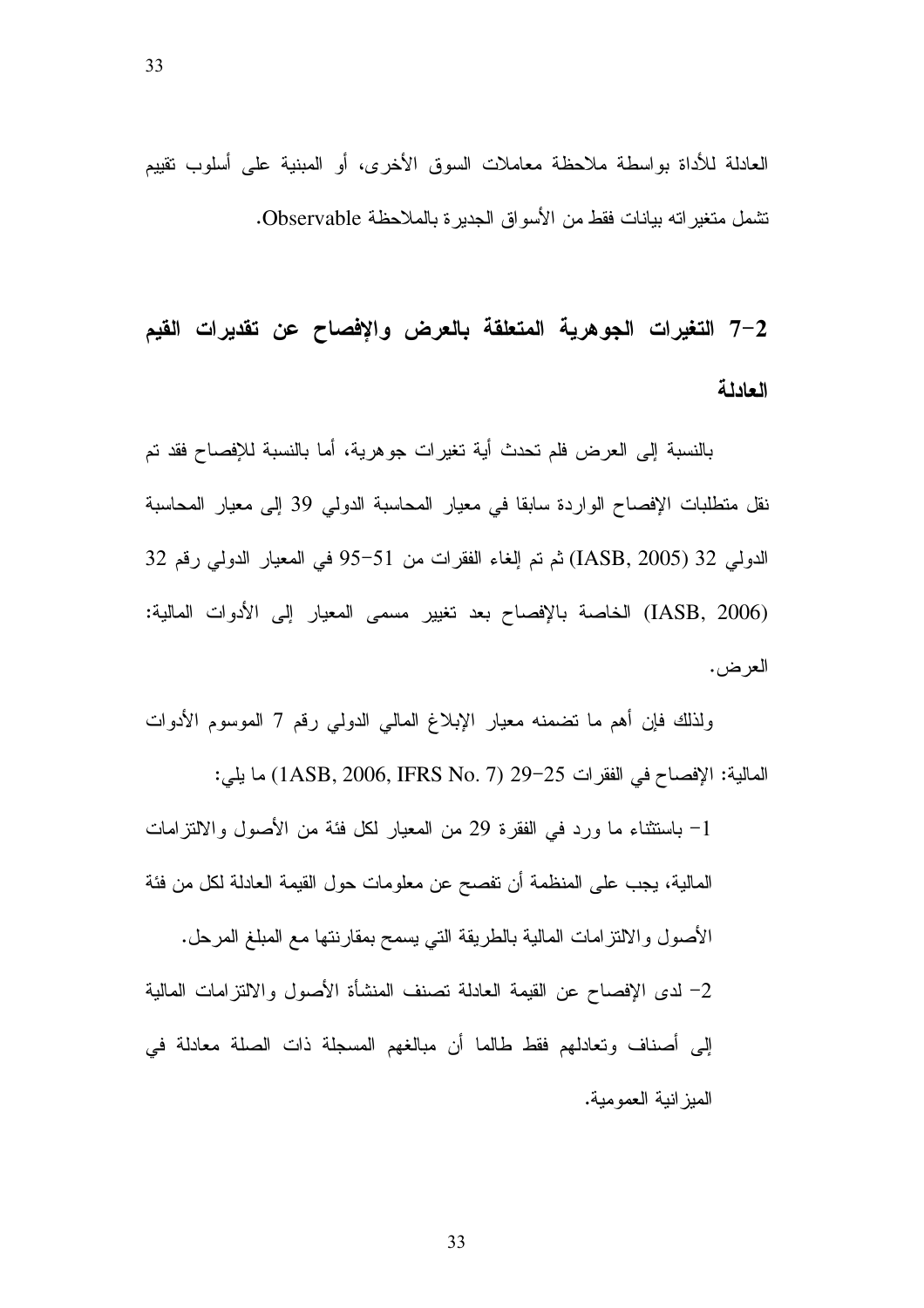34

3– تفصح المنشأة عن ما يلي:

أ– الطرق والافتراضات المهمة المطبقة في تحديد القيم العادلة للأصول والالتزامات المالية بشكل منفصل للأصناف المهمة من الأصول والالنزامات المالية.

ب– إذا ما كان قد تم تحديد القيم العادلة للأصول والالنز امات المالية كلياً أو جزئيا بشكل مباشر، بالإشارة إلى عروض الأسعار المنشورة في سوق نشط أو تم تقدير ها باستخدام أسلوب النقييم.

ج– إذا ما اشتملت بياناتها المالية على أدوات مالية تم فياسها بالقيم العادلة التي تم تحديدها كلياً، أو جزئياً باستخدام أسلوب التقييم بناءً على الافتراضات غير المدعمة بأسعار أو معدلات السوق الملحوظة.

د– إذا كان تغيير أي افتراض إلى بديل محتمل معقول سينتج قيمة عادلة مختلفة بشكل كبيرٍ ، يجب على المنظمة أن تصرح بهذه الحقيقة وتفصح عن تأثير الافتراضات البديلة المحتملة المعقولة في القيمة العادلة، ولهذا الغرض يتم الحكم على الأهمية بالنظر إلى الربح أو الخسارة وإجمالي الأصول أو إجمالي الالنز لمات.

هــــ إذا ما اشتملت بياناتها المالية على أدوات مالية على المبلغ الإجمالي للتغير في القيمة العادلة المقدر باستخدام أسلوب التقييم المعترف بها في الربح أو الخسارة أثناء الفترة.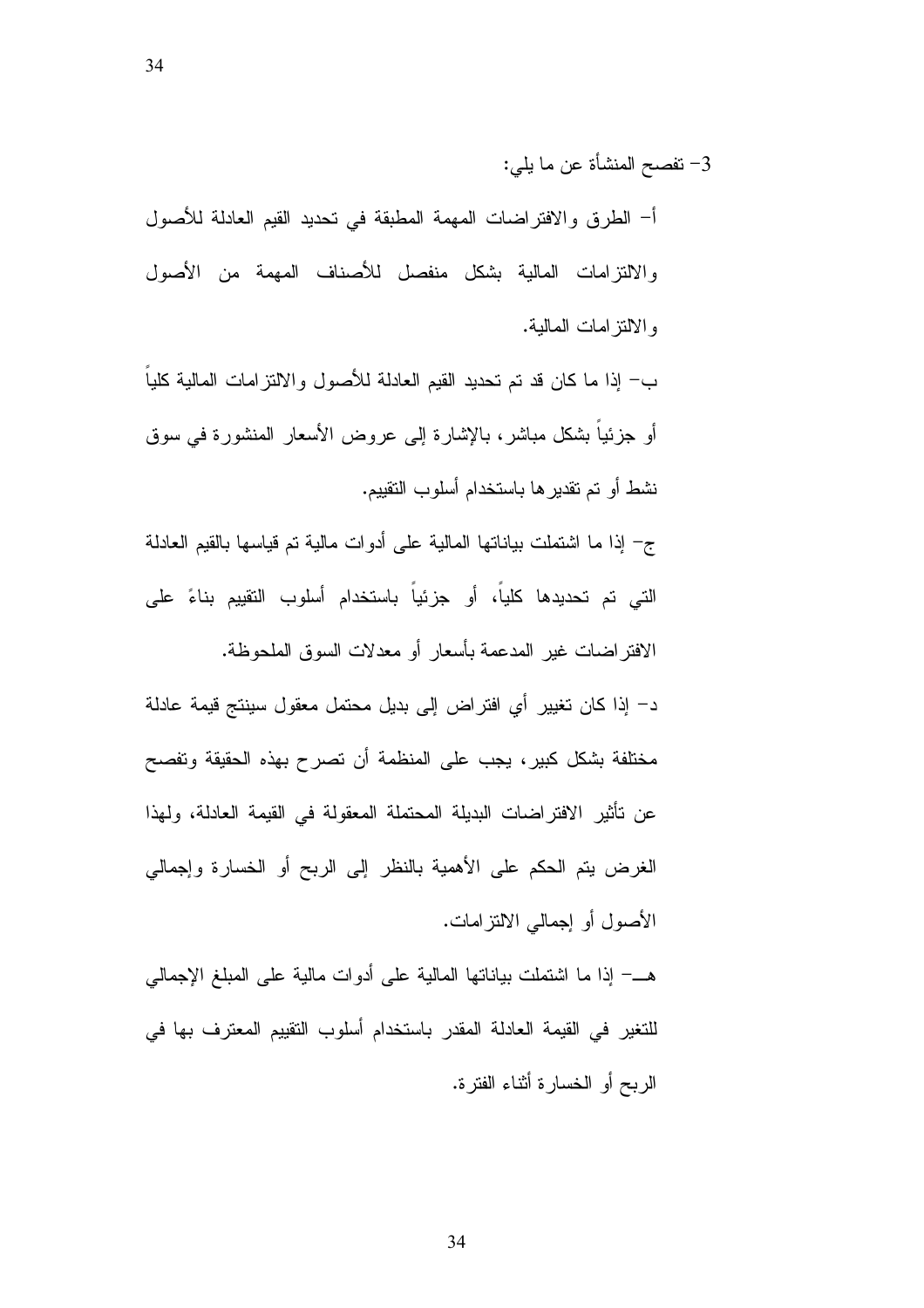ومن العرض السابق بمكن تقييم اتجاهات التطور في استخدام تقديرات القيم العادلة

35

في إعداد البيانات المالية في ما يلي:

1- عدم استقرار الإصدارات المحاسبية الصادرة عن IASB المتعلقة بالقيمة العادلة منذ الأخذ بها عام 1999، حتى الآن.

2– تعدد طرق أو أساليب أو نماذج نقدير القيم العادلة للأصول أو الالتزامات المالية الأمر الذي يجعل البيانات المالية أكثر تقلبا مما هو في الحقيقة خاصة في ظل عدم وجود سوق نشط، إذ ينطلب الأمر وضع نقدير ات القيم العادلة، ومثل هذه النقدير ات يمكن أن تكون ذاتية أو معرضة لقابلية تغير القياس، إلا أنه من المستبعد أن نتضمن نقديرات القيم العادلة ذانية وقابلية نغير قياس بدرجة أكبر من بعض الأرقام المستخدمة بالفعل في البيانات المالية، ويؤكد مع غياب صفقات ملحوظة

في السوق فإن النقدير يحتاج إلى حكم شخصبي وستكون النتيجة غير دقيقة. 3- يعتمد استخدام القيم العادلة في المحاسبة على نموذج قياس مختلط يتمثل في قياس بعض الموجودات المالية بالقيم العادلة بينما يقاس بعضها الأخر إلى جانب معظم الالتزامات المالية بالتكلفة وهذا يتعارض مع مبدأ الثبات في المحاسبة أو عدم الاتساق في المعالجة المحاسبية.

4– تكمن المشكلة الأساسية في تقدير ات القيم العادلة في مدى موثوقيتها، أي مدى وجود أدلة إثبات بشكل يساعد في تسجيلها في الدفاتر وتدقيقها.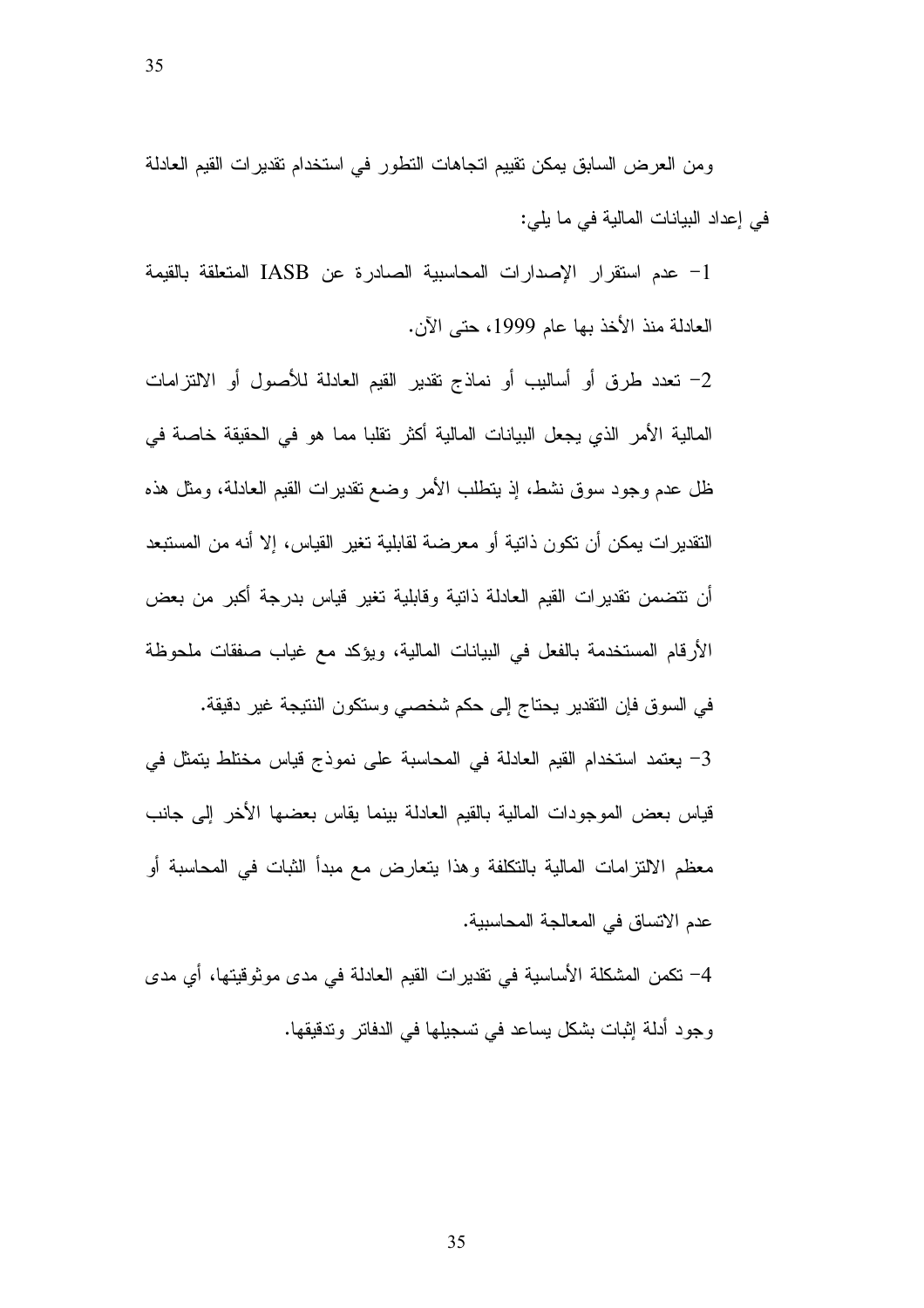36

8–2 تأثير استخدام تقديرات القيم العادلة في خصائص المعلومات المحاسبية

أوضح ( Willis, 2002, p:16 ) أن تأثير استخدام تقديرات القيم العادلة في خصائص المعلومات المحاسبية هو أن القيم العادلة ينتج عنها معلومات أكثر ملاءمة وموثوقية، وذلك عند مقارنتها بالتكلفة الناريخية، وكما يلي:

1- الملاعِمة: يشير (عبدالفتاح، 2002، ص125) إلى ما يلي:

أ– القيمة العادلة: تعكس معلومات نتعلق بأداء المنشأة وذلك بالنسبة للقرارات الإدارية المتعلقة بالاحتفاظ بالأصول أو الالتزامات وبالمثل القرارات المتعلقة باقتناء أو بيع الأصول وكذلك نحمل الديون وتسديدها.

ب– النكلفة التاريخية: تعكس معلومات نتعلق بأداء المنشأة وذلك فقط فيما يتعلق بقرارات اقتناء أو بيع الأصول أو تحمل الديون أو نسديدها بينما نتجاهل تأثيرات القرارات المتعلقة بالاستمرار في حيازة الأصل أو تحمل الالتزامات.

2- الموثوقية: يشير (حماد، 2002، ص511) إلى ما يلي:

أ– القيمة العادلة: تتطلب تحديد الأسعار السوقية الجارية من أجل التقرير عن القيم وهذا بدوره قد يتطلب الدخول في نقديرات مما قد يؤدي إلى مشكلات نتعلق بالمو نو قبة.

ب– النكلفة التاريخية: تعتمد على القيم المثبتة في البيانات المالية على أسعار المعاملات الفعلية دون الإشارة إلى البيانات السوقية الحالية.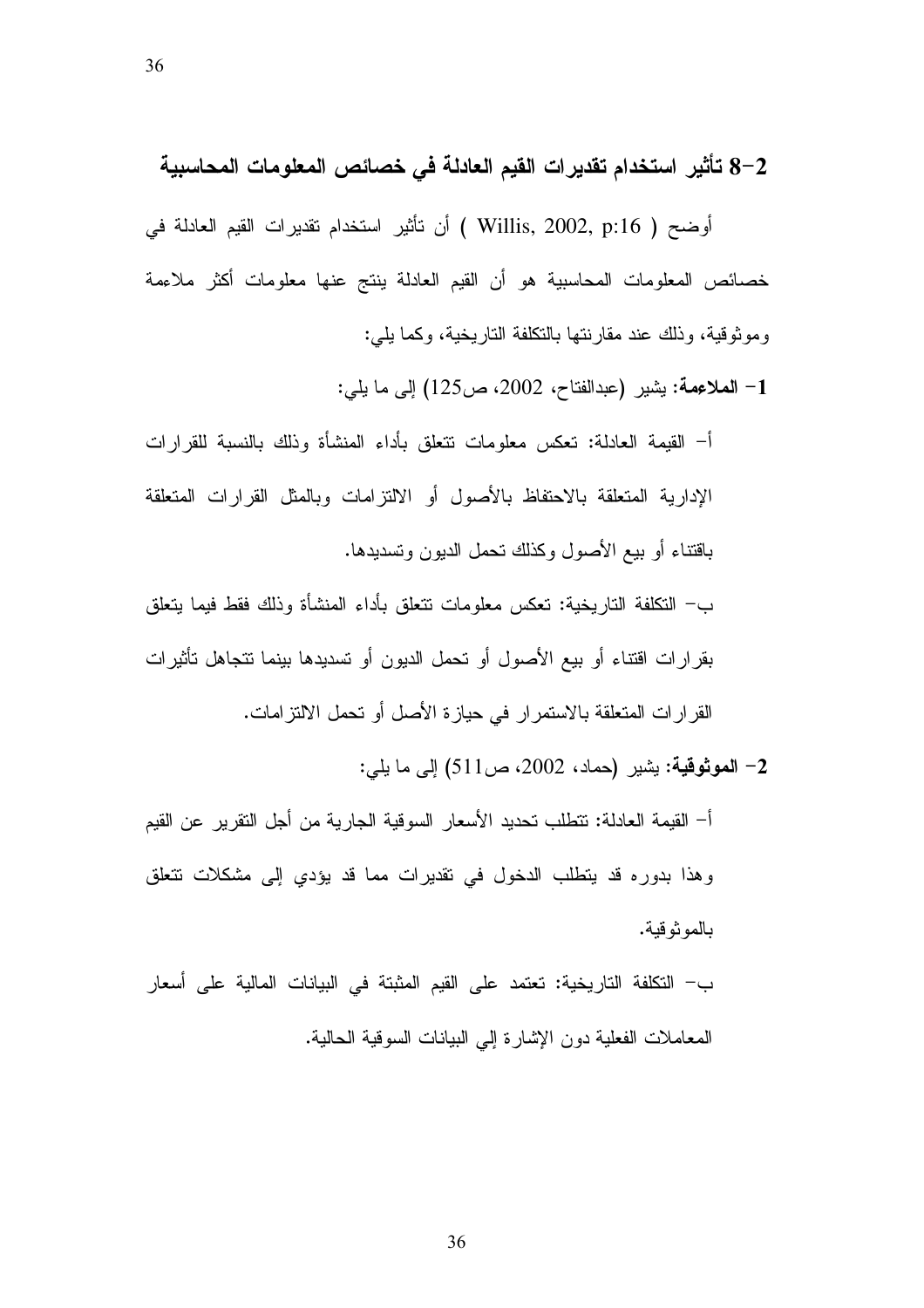كما يشير معيار المحاسبة الدولي رقم 32 فقرة 87 إلى أن معلومات القيمة العادلة تعدَ مفيدة في العديد من القرارات المتخذة من قبل مستخدمي البيانات المالية إذ إنها في كثير من الحالات تؤدي إلى ما يلي: (1ASB, IAS, 2005)

1– نعكس نقدير الأسواق المالية القيمة الحالية للندفقات النقدية المنوقعة للأدوات. 2– تمكن معلومات القيمة العادلة من إجراء مقارنات بين أدوات مالية لها غالبا نفس الخصائص الاقتصادية بغض النظر عن الهدف منها ومتى تم إصدارها أو شر اؤ ها ومن قام بذلك.

3- توفُّر القيمة العادلة أساسا محايدا لتقييم كفاءة الإدارة في إدارة الأموال عن طريق نوضيح نأثيرات قراراتها بالشراء أو البيع أو الاحتفاظ بأصول مالية ونكبد الالتز امات المالية أو الاحتفاظ بها أو سدادها.

أظهر ت النقار بر السنو بة المنشو ر ة للبنو ك الكو بنية أن السياسات المحاسبية فيما

يتعلَّق بالقيمة العادلة تتضمن ما يلي: ( النقرير السنوى للبنوك الكويتية، 2004)

1- يتم إعداد البيانات المالية وفقا لمعايير النقارير المالية الدولية الصادرة IASB والتفسيرات وبموجب القوانين والتعليمات النافذة ووفقا لمبدأ التكلفة التاريخية باستثناء الموجودات والمطلوبات المالية التي جرى إظهارها بالقيمة العادلة في نهابة الفتر ة المالبة.

2– يمثل سعر الإغلاق بتاريخ البيانات المالية في الأسواق المالية القيمة العادلة للموجودات المنداولة، وفي حال عدم نوافر أسعار معلنة لبعض الموجودات المالية بِتم تقدير القيمة العادلة بأحد الطرق التالية: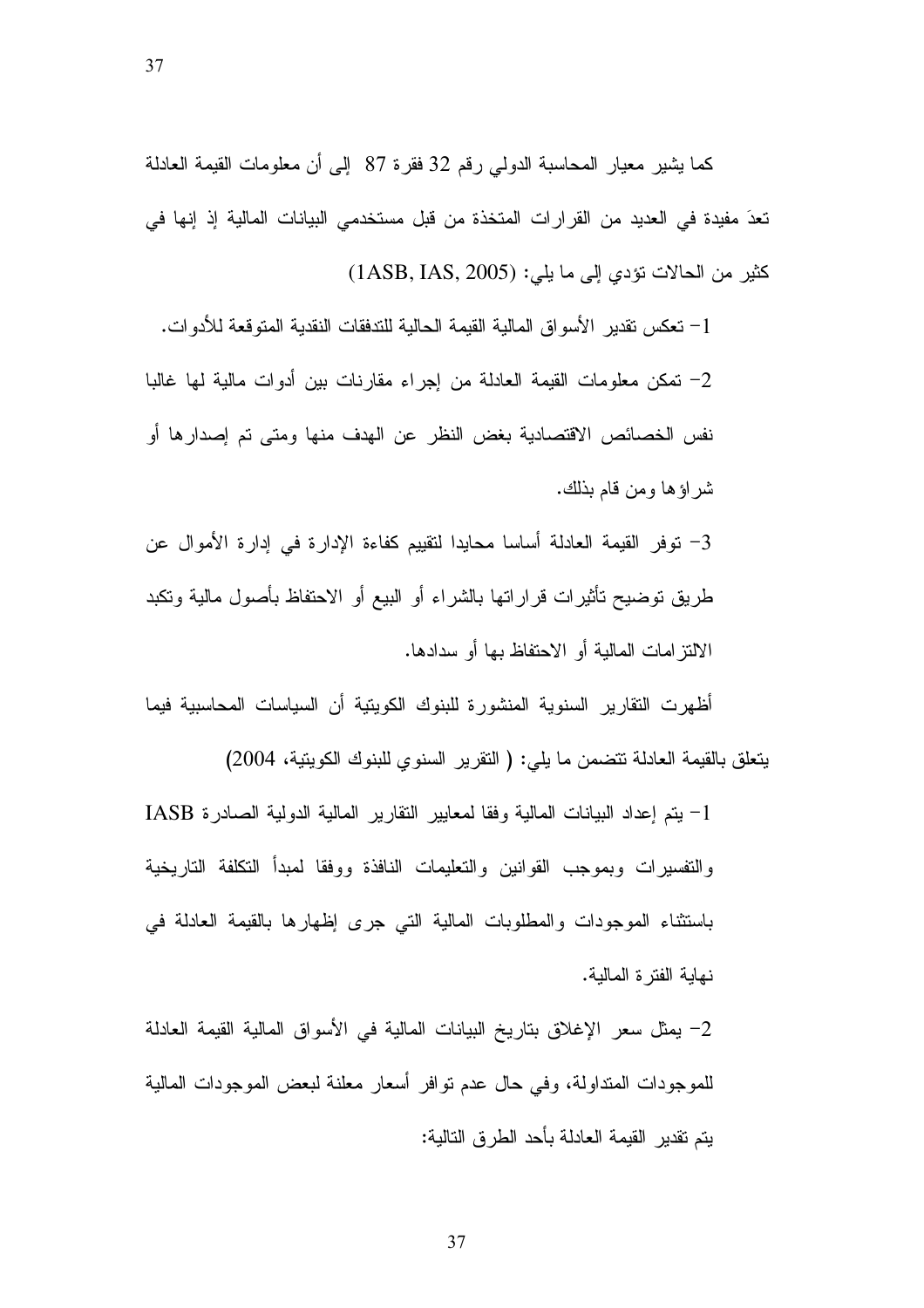ج- نماذج تسعير الخيارات.

3- في حال عدم وجود استثمارات يتعذر قياس قيمتها العادلة بشكل يعتمد عليه فيتم إظهار ها بالكلفة/ الكلفة المطفأة وإن حصل ندن في قيمتها يتم تسجيله في بيان الدخل .

4– نقيد الموجودات المالية بغرض المتاجرة بالكلفة ويعاد نقييمها بالقيمة العادلة، ويتم قيد أي ربح أو خسارة محقق أو غير محقق ناجم عن التغير في القيمة العادلة في بيان الدخل بنفس فترة حدوث هذا التغير .

5– نقيد الموجودات المالية المتوفرة بغرض البيع بالكلفة ويعاد نقييمها بالقيمة العادلة ويقيد التغير في القيمة العادلة الناتج عن إعادة التقييم في حساب مستقل ضمن حقوق المساهمين، وفي حال بيع هذه الموجودات أو جزء منها أو حصول تدن في قيمتها يتم قيد الإرباح والخسائر الناتجة عن ذلك في بيان الدخل بما في ذلك المبالغ المقيدة في حقوق المساهمين الخاصة بها.

تقيد الاستثمارات المحتفظ بها لتاريخ الاستحقاق عند الشراء بالكلفة وتطفأ  $\,$ العلاوة / الخصم على أساس منتظم باستخدام طريقة الفائدة الفعالة فيدا على حساب أو لحساب الفائدة ونطرح منها أي مخصصات ناتجة عن الندني في فيمتها( النقرير السنوي للبنوك الكوبنية، 2004).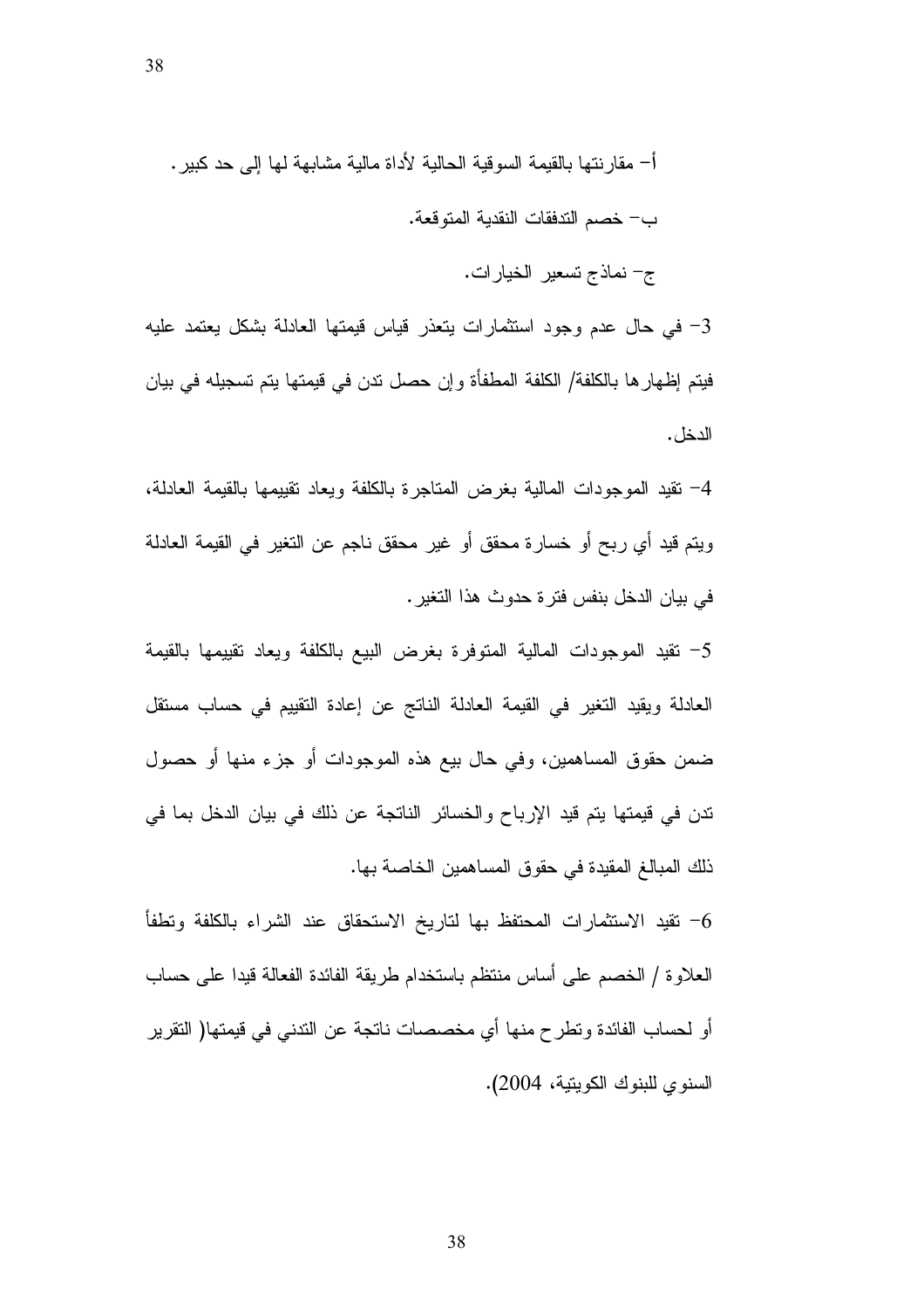وبناء على النتائج المتقدمة لطرق تقدير القيمة العادلة للموجودات والمطلوبات المالية واثارها الإيجابية على نتائج الأعمال وعلى المركز المالي ومن ثم استمرارية المنشآت الاقتصادية المختلفة، فقد أصدر Australian Accounting Research في

New Auditing : عام 2002 (AAR, 2002 ) معيار ندقيق القيمة العادلة الموسوم /- ( \* 2003' + Standard on the Audit of Fair Value القانونيين بنيوزيلندا Institute of Chartered Accountants of New Zealand Auditing Fair Value Measurement and Disclosures المعيار545 الموسوم (ICANW, 2003). كما أصدر المعهد الأمريكي للمحاسبين AICPA في عام 2003 بيان معيار التدقيق رقم 101 الموسوم: Auditing Fair Value Measurement and .(AICPA, ASB, 2003) Disclosures

ركزت المعايير السابقة على الموضوعات التالية:

1– المسؤوليات عن القياس والإفصـاح عن القيمة العادلة لكل من الإدارة والمدقق. 2– اعتبارات التخطيط للتدقيق، وتقييم المخاطر ، واعتبارات التوقيت. 3– اعتبار ات خبرة المدقق، واستخدام خبير التقييم. 4– الاختبارات الجوهرية لقياسات وإفصاحات القيمة العادلة. 5– اختبار ات الافتر اضات المهمة ونماذج التقييم والبيانات الأساسية. تطوير التقديرات المستقلة للقيمة العادلة لأغراض الإثبات.  $\sim$ 7– فحص الأحداث اللاحقة والعمليات. 8– تقييم الثبات في تطبيق مقاييس القيمة العادلة.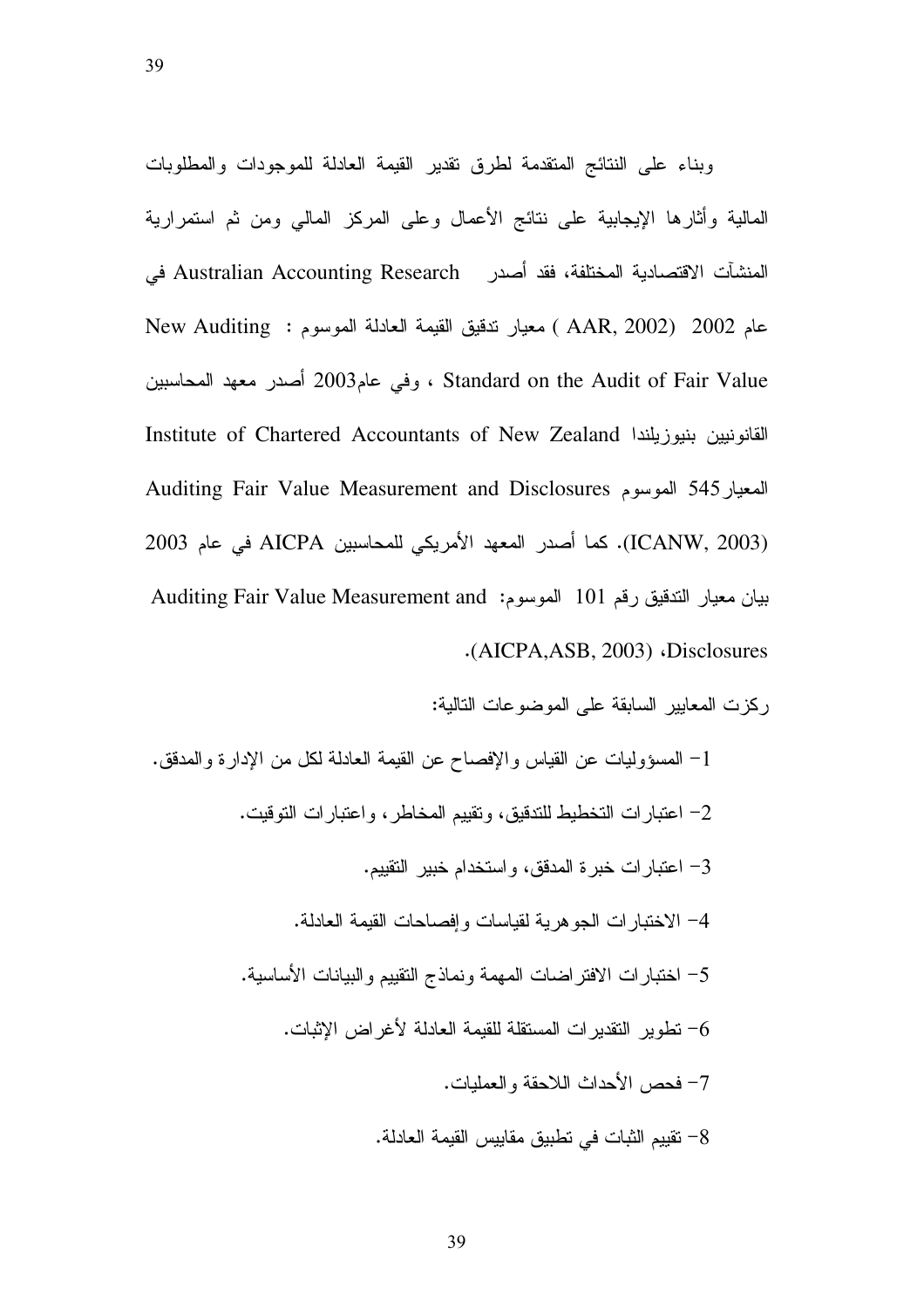40

9– الإفصــاح عن البيانات المالية للمنشآت المندمجة.

10− نتائج تقييم الإجراءات التي تم أداؤها، والاتصالات ( تمثيلات الإدارة، لجنة التدقيق)، واعتبارات النقرير( الاعتماد على عمل خبير متخصص، القيود على النطاق- العدول عن GAAP).

11– اعتبارات أخرى ( مسؤولية المدقق عن المعلومات في وثائق تحتوي على بيانات مالية مدققة، النقارير الدورية المؤقتة).

كما أشار بيان المعيار الأمريكي رقم 101 إلى أن أهداف ندقيق القيمة قياسات القيمة العادلة تشمل ما يلي: (AICPA,ASB, 2003)

1– الحصول على أدلة تدقيق كافية ومناسبة لتوفير تأكيد معقول بأن قياسات و إفصـاحات القيمة الـعادلة متفقة مـع GAAP.

2– الحصول على الفهم لمعاملات المنشأة والبيئة المنصلة بقياسات وإفصاحات القيمة العادلة.

3– الحصول على الفهم للضوابط الرقابية الملائمة لقياسات وإفصاحات القيمة العادلة للمنظمة.

أصدر مجلس معابير الندقيق والضمان الدولي IAASB معيار الندقيق الدولي رقم للموسوم: Auditing fair value measurement and disclosures الذي يجب Kuditing fair value measurement and disclosures تطبيقه قبل أو بعد 2004/12/15 (IFAC, IAASB, 2006). مع الأخذ بعين الاعتبار أن هذا المعيار يجب تطبيقه مع بعض معايير الندقيق والضمان الدولية الصادرة عن ISA No.260 – 315 -330 – 400 – 402 -500 – 520 -560 -580 –  $\big)$  ( IASSB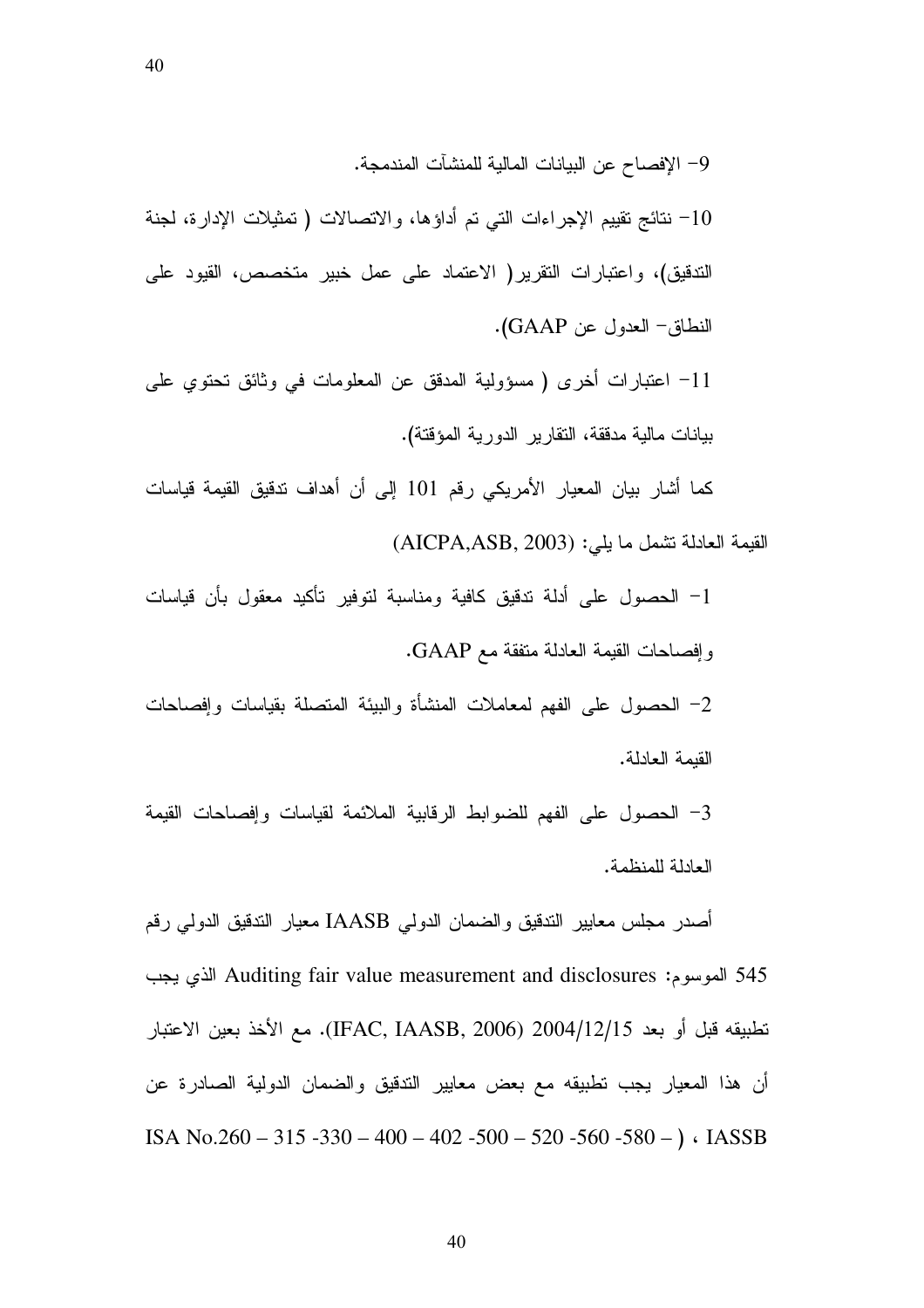700- 620) وذلك بالإضافة إلى الالتزام بمبادئ وقواعد السلوك المهنى الصادرة عن IFAC وأهمها الاستقلال، والنزاهة والموضوعية.

يتضح من ذلك أنه ليس هناك اختلافات جو هرية بين بيان المعيار الأمريكي101، وبيان المعيار الدولي 545 بشأن ندقيق القيمة العادلة فيما عدا الاتفاق مع المبادئ المحاسبية المتعارف عليها(USGAAP)، فضلا عن الإشارة إلى مسؤولية المدقق بـــشأن الالتـــزام بتطبيق متطلبات المعايير رقـــم (FASB Statement ، FASB Statement No.141 FASB Statement of financial «FASB Statement No.144 Mo.142 accounting concepts No.7)، بالإضافة إلى استخدام المدفق لبعض بيانات المعـــايير الأمريكية SAS الصادرة عن AICPA( 55 - 55 - 47 -22 - 32- 22 - 55 - 58 VS SAS No. 1- 8 .00 - 99 - 95 - 78 - 78 - 70 - 58 - 61 - 58 -)، وكذلك فضلاً عن الالتـــزام بقواعـــد السلوك المهني الصـادرة عن AICPA وأهمها الاستقلال، والنزاهة والموضـــوعية وفقـــا بينما يشير المعيار الدولي إلى (AICPA, 2003 ، 2002 Sarbanes-Oxley Act of الاتفاق مع إطار الإبلاغ المالي المحدد للمنظمة أي معايير النقارير المالية الدوليةIFRSS الصــادر ة عن IASB و المعتمدة في دولة الكويت.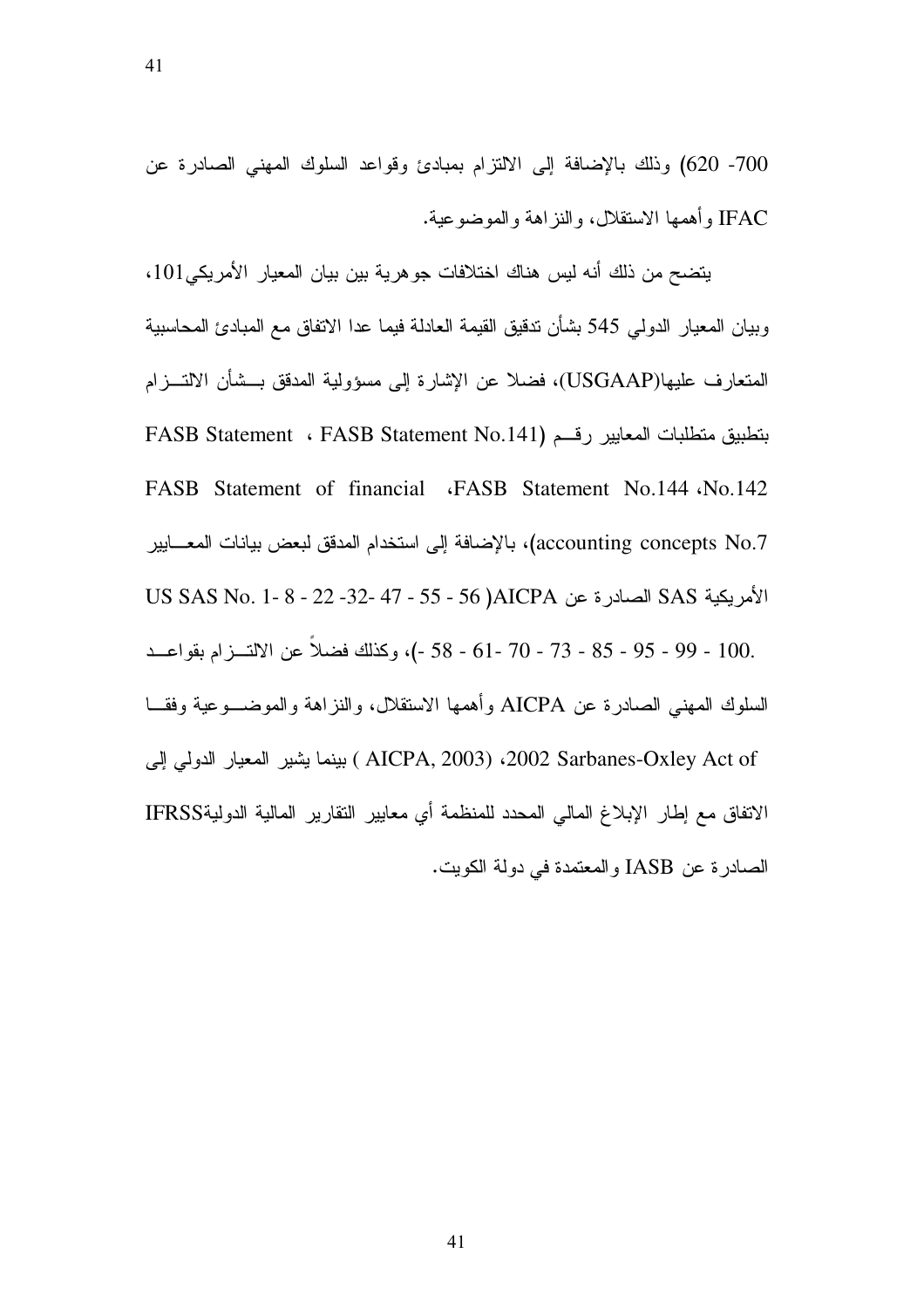المبحث الثاني: الدراسات السابقة

قام الباحث بالاطلاع على الكثير من الأدبيات والدراسات التي ناقـــشت موضــــوع الدر اسة الحالبة، ومن هذه الدر اسات ما بلي:

#### 9–2 الدراسات باللغة العربية

– در اسة الخطيب، والقشي، (2004). توجه معايير المحاسبة نحو القيم العادلة والسدخل الاقتصادي وأثر ذلك على الاقتصاد.

تهدف هذه الدراسة إلى النعرف على معايير المحاسبة الموجه نحو القيمة العادلة و الدخل الاقتصادي، كذلك النعرف على الأسباب التي دعت مجالس معايير المحاسبة نحـــو النوجه إلى القيمة العادلة والدخل الاقتصادي، وذلك للوقوف على أهم إيجابياتها وسلبياتها، و النعر ف على معوفات نطبيق تلك المعابير ، و النعر ف على انعكاسات ذلك النو جــــه علــــى الاقتصاد.

وقد نوصل الباحثان إلى عدد من الاستنتاجات أبرزهـــا أن القيمـــة العادلــــة لـهـــا انعكاسات جيدة جدا على الاقتصاد، ولكن إن نوافرت عدة أمـــور، ومـــن أهمهــــا: تــــوفر الأسواق الجاهزة، والأسواق المالية الفاعلة، وبالنالي سنتمكن الشركات من قيـــاس القيمــــة العادلة بكل كفاءة وفاعلية، ونوفر الكوادر البشرية المؤهلة للنعامل مع القيم العادلة، ونوفر القو انين و التشر يعات تسهم في ضبط أخلاقيات إدار ات الشر كات المطبقة لمعـــابير القيمـــة العادلة، وذلك للأخذ بر و ح نص المعيار وليس بنصبه المجرد فقط.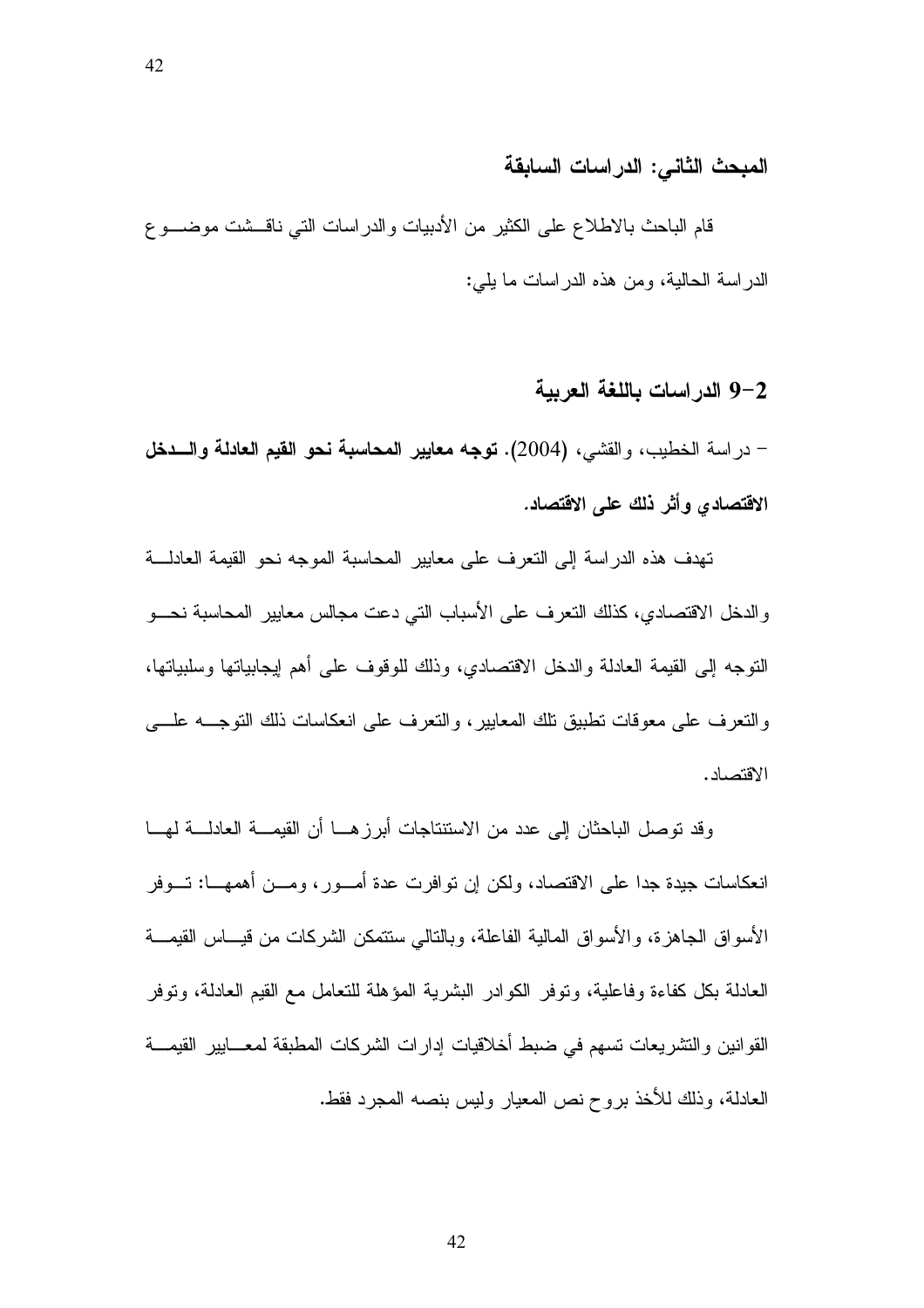كما بينت النتائج عدم جدوى تطبيق معايير القيمة العادلة في دول العـــالم الثالـــث، بسبب عدم تمكن الشركات من تحمل تكاليف تطبيقها، وخصوصا أن اكثر الشركات تعــد من شركات الحجم الصغير والمتوسط وبالنالي تحمل نكاليف إضافية سيسهم في إخراجهـــا من منافسة الأسواق الداخلية والخارجية.

– در اسة القشي، ظاهر ، (2005). بعنوان: ا**نـهيار بعض الشركات الـعالميـة وأثرهـــا فــــي** بيئة المحاسبة.

تهدف هذه الدراسة إلى الاطلاع على، وتحليل أسباب انهيار إحدى شركات الطاقة الضخمة (شركة انرون Enron) التي أدى انهيارها إلى انهيار أكبر شركة تدقيق في العالم (شركة أرثر اندرسون Arthur Andersen) لثبوت تورطها في التلاعبات المالية التـــي تمت في شركة انرون، ومن ثم الاطلاع على النغيرات التي حدثت مؤخرا على الحاكميـــة المؤسسية Corporate Governance بسبب نلك الانهيارات، ومعرفة ثأثيرها على بيئـــة المحاسبة. وقد استند الباحث في استقاء معلوماته على كل ما استطاع الحصول عليه مـــن شبكة الانترنيت بما يخص الموضوع، وقد تم التوصل إلى النتائج التالية:

1– لم تكن المشكلة الرئيسية في انهيار الشركتين موضوع البحث تتعلق بوجــود قصور بمعايير المحاسبة، أو معايير الندقيق، بل انحصرت في تـــدني أخلاقيــــات المهنيين .

2− لقد كانت شركة الندقيق Arthur Andersen تقوم بعـــدة أعمـــال مزدوجـــة لشركة Enron الأمر الذي جعل عملية الانهيار سريعة، وهذه مخالفة صريحة.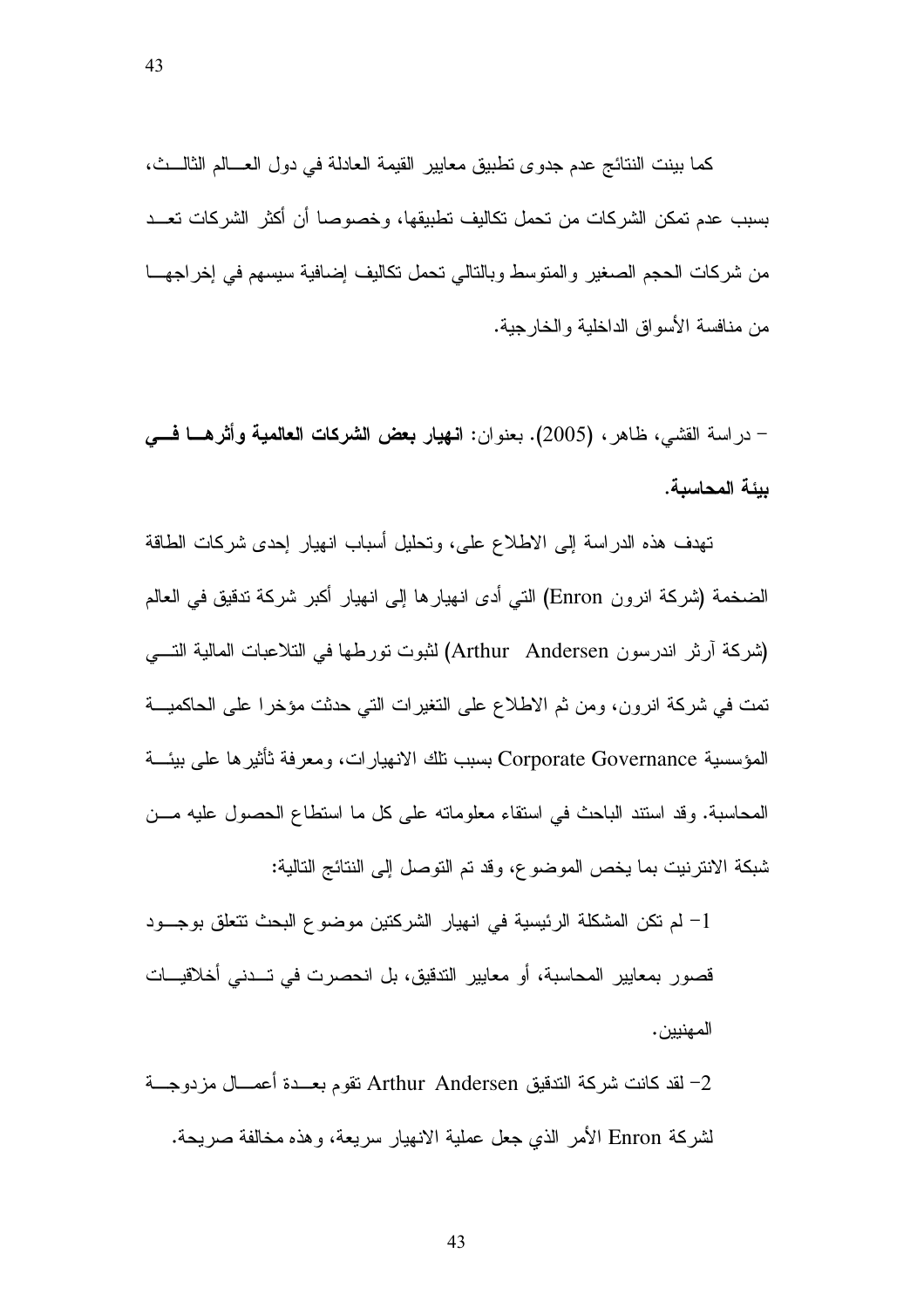44

3– لقد كان هناك نقصير ملحوظ من قبل السوق المالي كجهـــاز للرقابـــة علــــي الشر كات المدر جة. 4– وجود صعوبة كبيرة من قبل المدققين والشركات المدرجة في السوق المسالي لتطبيق الحاكمية المؤسسية بمفهومها الحديث. 5– المشكلة لا تكمن بالقوانين التي تحكم الحاكمية المؤسسية بشكل عـــام ولكنهـــا

تكمن بأخلاقيات الأشخاص مطبقي تلك القو انين.

– در اسة جابر ، ( 2006) بعنو ان: ا**لتحليل المال***ي* **لأغراض تقويم الأداء: در اسة تحليليـــه** للبيانات المالية لشركة الخزف السعودية.

هدفت هذه الدراسة إلى قراءة البيانات المالية لشركة الخزف الـــسعودية، لإبــــراز النحليل المالي كونه وسيلة من وسائل الإفصاح عن المعلومات المحاسبية، اعتمدت الدراسة المنهجين النظري والعملي من خلال استبانة وزعت على المبحوثين. وتوصل الدراسة إلى عدد من النتائج أبر ز ها :

1– نحتل وظيفة تقويم الأداء في الوحدات الاقتصادية موقعاً مهماً، وذلك للوقـــوف على نقاط القو ه و الضعف في أدائها و معالجتها.

2– أن مستوى النطور في الوحدات الاقتصادية سيؤدي حتما إلى خلـــق تطـــور اقتصادي و اجتماعي كبير وذلك بتوفير فر ص العمل، وكذلك مساعدة المـــستثمر بن في اتخاذ القرار المناسب بشأن الاستثمار في أسهم وسنداتها الشركة.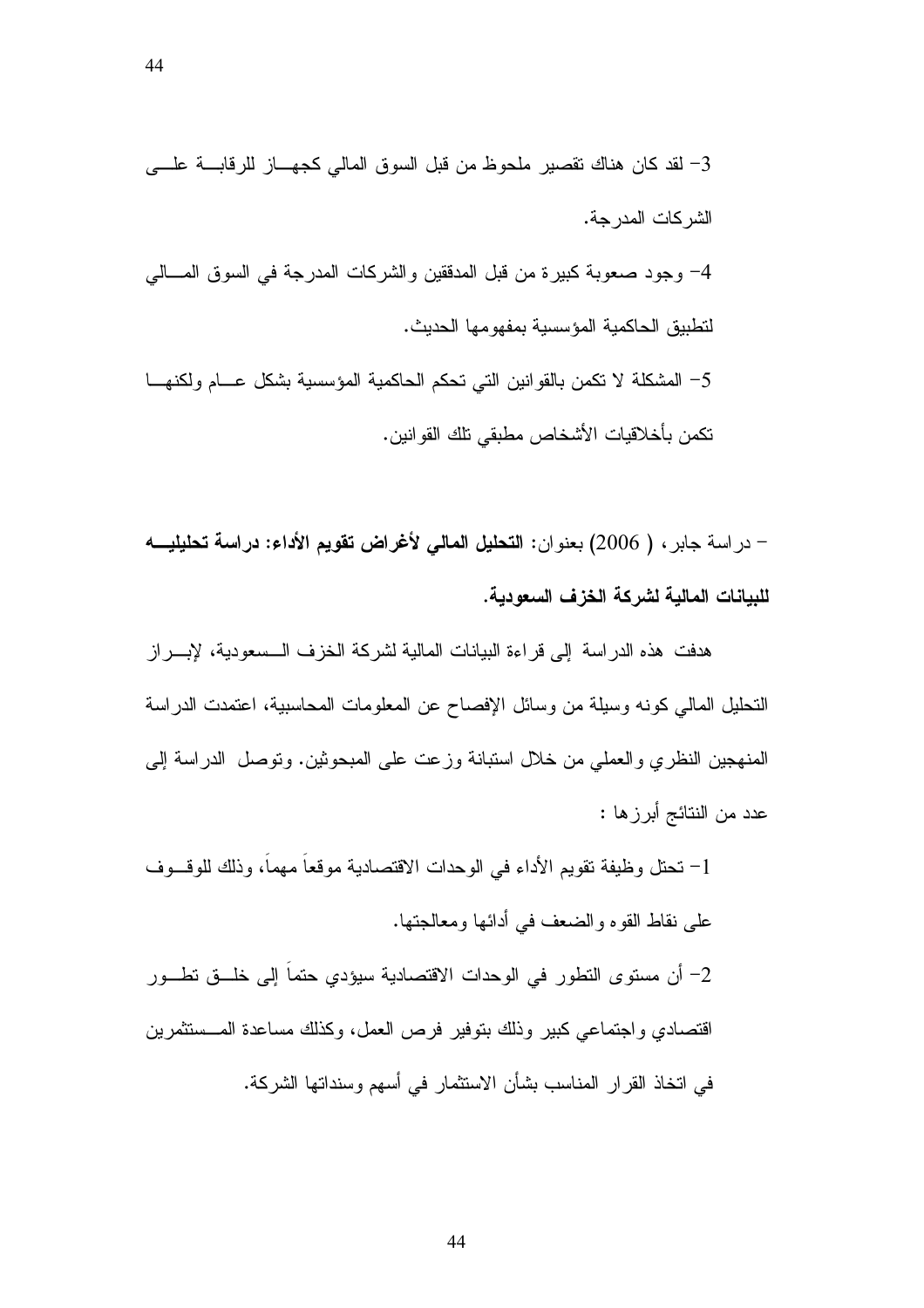3– نبين من الدراسة أن مفهوم المحتوى الإعلامي للقوائم المالية هو مفهوم واسع، لذلك فإن عملية الإفصاح عن المعلومات تمثل خطوة أولية تعقبها القوائم الماليـــة، ولمعرفة ما تحتويه من معلومات محاسبيه لابد من قيام المحلل المسالي (كخطوه لاحقة ) بعملية التحليل للوصول إلـــي فيمـــة المحتـــوى الإعلامـــي للمعلومـــات المحاسىية.

4– إن قياس المحتوى الإعلامي للقوائم المالية بطريقه كمية، وذلك عـــن طريـــق استخدام التغير في المؤشرات المالية يكون ذات فائدة كبيره للمتعاملين في السسوق المالية، لأن هذه المؤشرات نقدم معلومات واضحة ومهمة في مجـــال نقيـــيم أداء الشركة والحكم على أسعار أسهمها المتداولة في السوق.

5– أظهرت نتائج التحليل لمتغيرات المحتوى الإعلامي للقوائم الماليــــة لـــشركة الخزف السعودية تقدماً ملحوظاً في الأداء في السنوات الأخيرة بالنــسبة لتحــسن مؤشَّر اتَّ الرَّبِحيَّةِ وَالنَّصْوِيلِ.

ن الأرباح الصـافية لسنة (2005) بالرغم من أنها قد انخفضت عن الأربـــاح  $\sim$ الصـافية لسنة (2004) بنسبة (21.7%)، إلا أن الباحث يرى من جانب آخـــر أن أرباح سنة (2004) قد زادت عن الأرباح الصافية لسنة (2003) بنسبة (244%)، أى أن الزيادة في الأرباح نلك كانت غير طبيعية ( على الأقل لا نتناسب مع ندر ج تحقيق الأرباح للسنوات السابقة ) لذلك فإن ما تحقق في سنة (2005) يعدّ نتيجــــة أداء الشركة بصور ة طبيعية لعملها، أو أنه ننتيجة الأداء الكفء لعملها.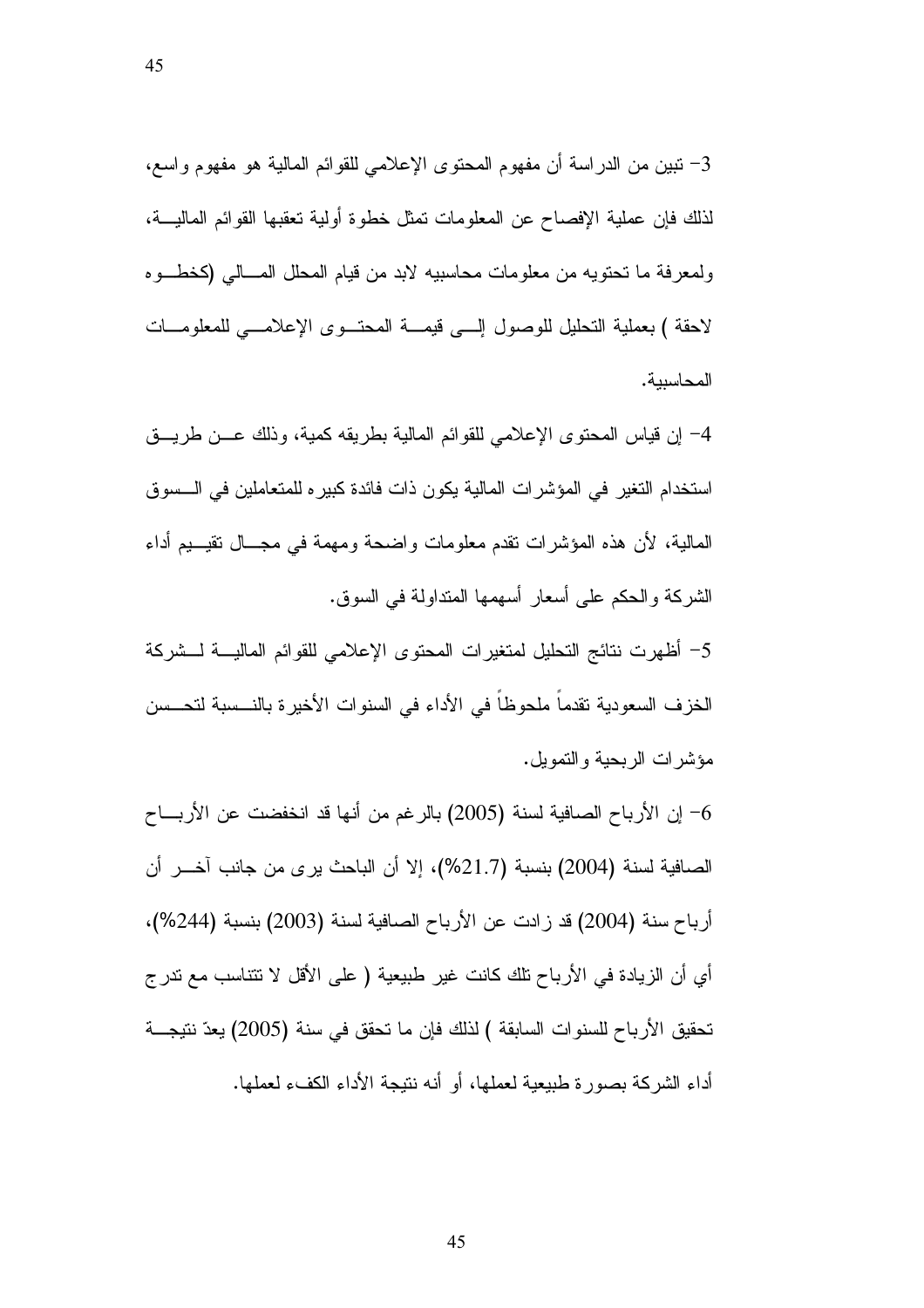– دراسة زيود، وأخرون، ( 2007)، بعنوان: الإفصاح المحاسبي في القـــوائم الماليــــة للمصارف وفقاً للمعيار المحاسبي الدولي رقم (30) "حالة تطبيقية في المصرف التجاري السور ي"

هدفت هذه الدراسة إلى بيان قصور القوائم الماليـــة المنـــشورة وعـــدم فعاليتهـــا وضرورة إعدادها وفقا للمعيار المحاسبي الدولي (30)، ولتحقيق أهــداف الدراســــة تـــم الاعتماد على المنهج الاستنباطي المستند بشكل أساسي على معلومات مستقاة مباشرة مـــن المراجع والأبحاث والدراسات السابقة وكذلك المجلات العلمية والدوريات المتعلقـــة بهـــذا الموضوع، كذلك نم الاعتماد على المعايير المحاسبية الدولية الخاصة بالإفصاح الــصادرة عن لجنة المعايير المحاسبية الدولية للحكم على مدى الاتــساق بينهـــا وبـــين الإفـــصـاح المحاسبي في المصارف السورية. وقد نوصلت الدراسة إلى عدد من الاستنتاجات أهمها:

1– عدم كفاية المعلومات التي تم الإفصاح عنها في النقارير الماليـــة للمـــصرف لتلبية احتياجات المستخدمين، فقد نبين من خلال الاطلاع على التقريـــر الـــسنوى للمصرف النجاري السوري للعام 2002 أن الإفصاح اقتصر فقط علـــي فسائمتي الدخل والمبزانية العامة، وفيما عدا ذلك لم يقم المــصرف بالإفــصـاح عـــن أيـــة معلومات أخرى تساعد المستخدمين على اتخاذ القرارات الاقتصادية السليمة خاصة المعلو مات المر تبطة بقائمة التدفقات النقدبة.

الدولية الصادرة عن لجنة معايير المحاسبة الدولية وخاصسة المعيسار السدولي المحاسبي رقم (30) الخاص بالمصارف المؤسسات المالية المشابهة.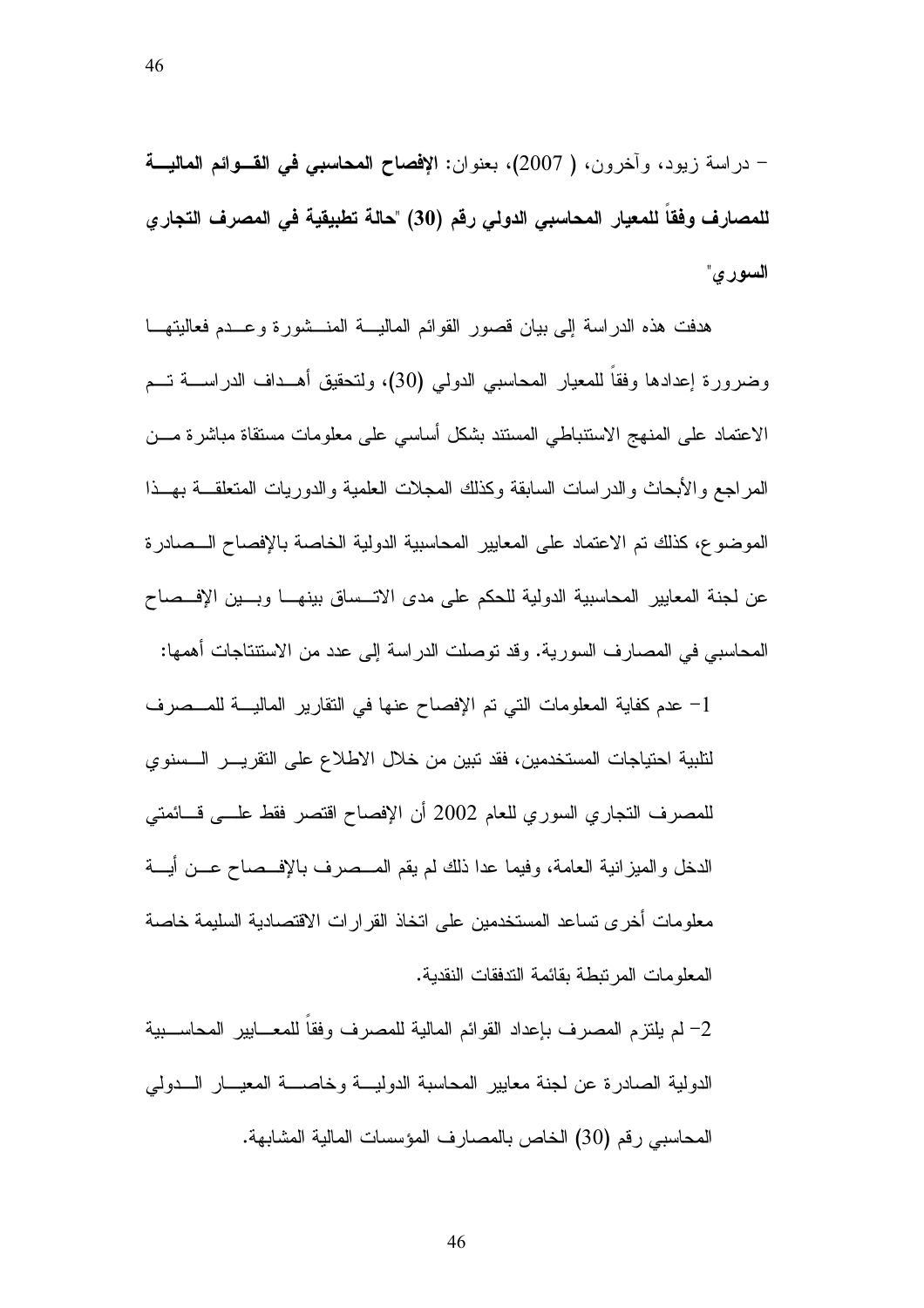– در اسة، المليجي، (2009). بعنوان: إطار مقترح لمحددات صنع قرار بنساء المعسايير المحاسبية وآثارها على نموذج الإفصاح المحاسبي المطبق في مصر ،

هدفت الدراسة إلى الوصول إلى إطار لبناء المعابير المحاسبية يتضمن محــددات صنع قرار بناء المعايير المحاسبية المصاحبة لعملية نتظيم السياسة المحاسبية في المجتمع وأثارها على نماذج الإفصاح المحاسبي. اعتمد الباحــث علـــي المنهجـــين الاســـنقرائـي والاستنباطي، إذ قام باستخدام المنهج الاستنباطي في إعداد الإطــار النظــري للدراســة وصباغة مشكلة وفروض البحث، وتم ذلك من خلال مراجعة المراجع والدوريات العلميـــة المتخصصة في مجال المحاسبة المالية والإدارة المالية والتمويل. وقد تم التوصل إلى عدد من النتائج أهمها:

1- تتضمن تجارب مصر في بناء المعايير المحاسبية مجموعة من المحددات المؤثِّر ة على قرار بناء المعايير المحاسبية المصاحب لتنظيم السياسة المحاسبية في المجتمع.

2– تؤثر محددات صنع قرار بناء المعايير المحاسبية المصاحب لتنظيم السياسة المحاسبية في المجتمع على عناصر قرار بناء المعايير المحاسبية ونماذج الإفصاح المحاسبي المطبقة في مصر .

3– لا توجد فروق معنوية ذات دلالة إحصائية بين الفئات ذات الاهتمام بتنظيم السياسة المحاسبية في مصر نحو أهمية محددات صنع قرار بناء المعايير المحاسبية المصاحب لتتظيم السياسة المحاسبية في مصر .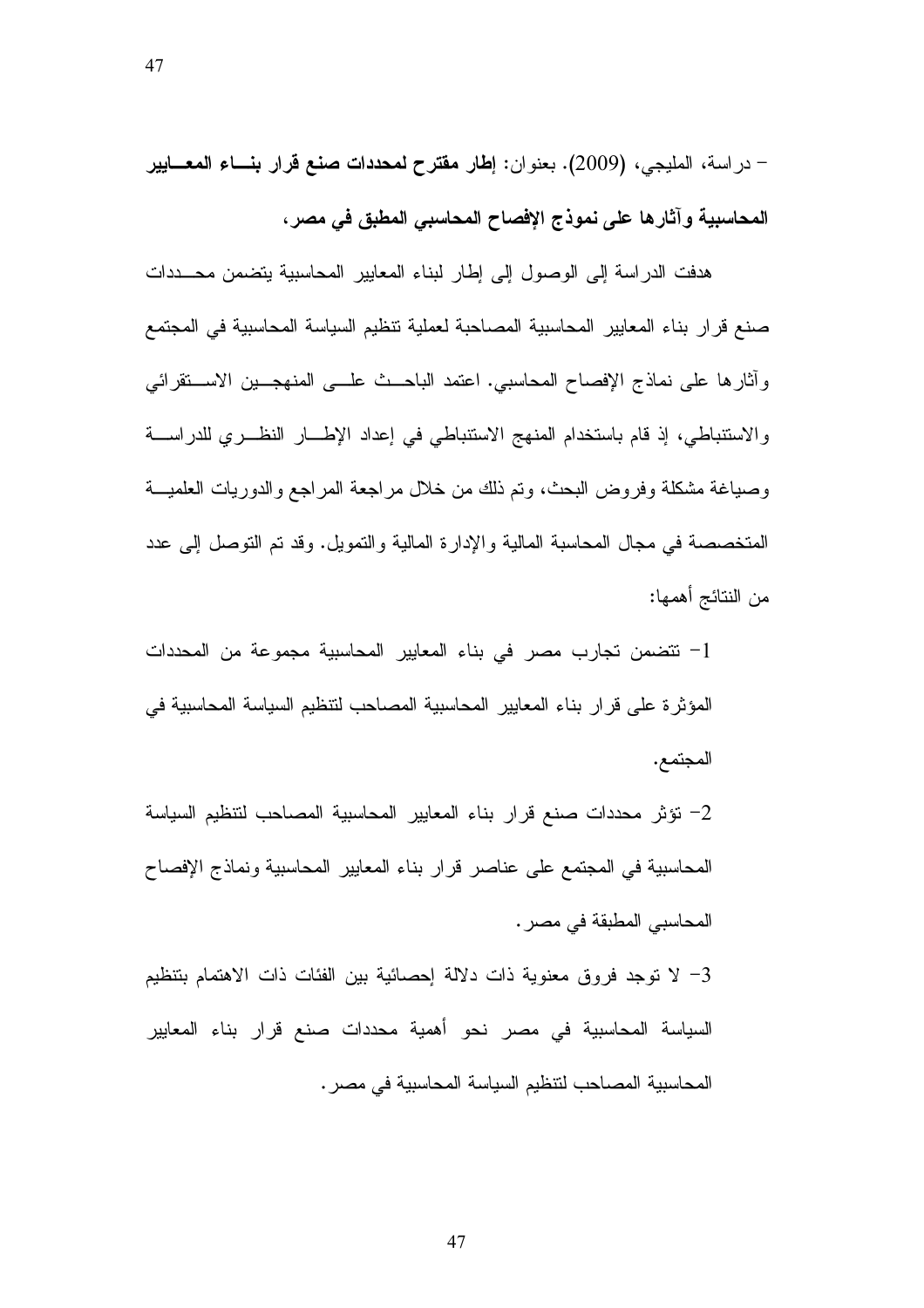4– لا توجد فروق معنوية ذات دلالة إحصائية بين الفئات ذات الاهتمام بتنظيم السياسة المحاسبية في مصر نحو عناصر تأثير محددات صنع قرار بناء المعايير المحاسبية المصاحب لتنظيم السياسة المحاسبية على عناصر قرار بناء المعابير المحاسبية ونموذج الإفصاح المحاسبي المطبق.

– در اسة مطر ، و آخر و ن، (2009)، بعنو ان: ا**لـعلاقة المتبادلة بين معايير القيمة الـعادلـــة** و الأزمة المالية العالمية.

تهدف هذه الدراسة إلى الاطلاع على أهم الأمور والقضايا المتعلقة بالأزمة المالية العالمية، كذلك هدفت إلى فحص مدى صحة الاتهام الموجه لمعايير المحاسـبة الخاصـــة بالقيمة العادلة بأنها السبب الرئيسي وراء حدوث الأزمة المالية العالمية. واعتمدت منهجية الدراسة على بعدين رئيسيين هما المنهج الوصفى من خلال رصد واطلاع الباحثين علـــي أراء الخبراء حول الأزمة نلك الأراء بشكل علمي، كما نم الاعتماد على المنهج النحليلـــي بناء على بيانات تم التوصل إليها من خلال استبانه لرصد أراء أصحاب الاختصاص.

وقد تم التوصل لعدد من النتائج كان أهمها أن هذه الأزمة تتفرد من حيــث الكـــم والنوعية، وأنها أثرت على جميع القطاعات من منطلق نأثر البنوك بها التي تعد وســـبطا لجميع القطاعات، كما بينت أيضا أن هناك تخبطا ملحوظا بين الاقتصاديين في عدم قدرتهم على تحديد أسباب ونداعيات هذه الأزمة، وأكد الجميع بما فيهم عينة الدراسة على أنه ليس هناك علاقة لمعايير القيمة العادلة بالتسبب بالأزمة، وأنهم لا يوافقون على إيقاف التعامـــل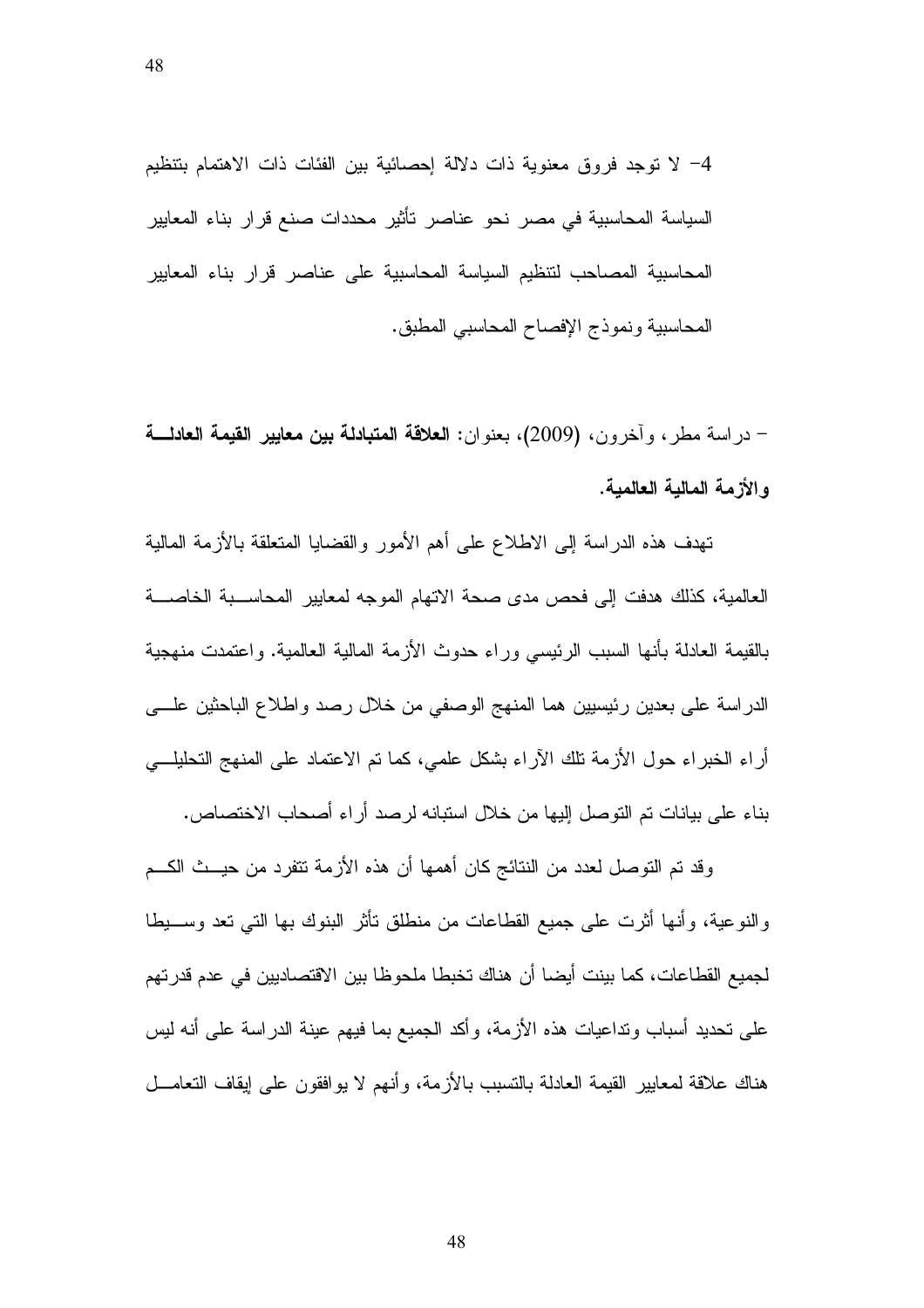بـها، وأبدوا كذلك تأييدهم لـحقيقة أن مجالس معايير المحاسبة ومن خلال الشفافية التي تتمتع بها ستسهم وبشكل مباشر في الحد من نداعيات الأزمة المالية العالمية.

– در اسة عواد، (2010)، محاسبة القيمة العادلة وآثرها على الأزمة المالية العالمية.

تهدف هذه الدراسة إلى محاولة الكشف عن أثر محاسبة القيمة العادلة على الأزمة المالية العالمية، واستخدم الباحث استبانة ضمنها مجموعة من الأسئلة للوقوف على آراء عينة الدراسة بخصوص أسباب الأزمة المالية العالمية, ومدى تأثير محاسبة القيمة العادلة في حدوث تلك الأزمة وقد استخدم في تحليل بيانات الدراسة المتوسطات الحسابية والانحرافات المعيارية ونحليل النباين الأحادي. أما مجتمع الدراسة فقد نكون من ضباط الائتمان والمحللين الماليين والمدققين الخارجيين, ونم اختيار عينة مكونة من 135 مستجيبا من ضباط الائتمان, والمحللين الماليين, والمدفقين الخارجيين. وقد نوصلت هذه الدراسة إلى عدد من النتائج أبرزها ما يلي:

1– وجود تأثير مهم لمحاسبة القيمة العادلة في إحداث الأزمة المالية العالمية، حيث احتل المركز الثالث في الأهمية النسبية بين العوامل الأخر ي التي اتفق عليها خبراء المال والاقتصاد أنها كانت ور اء حدوثها.

2– بينت النتائج أن نداعيات الأزمة المالية على البنوك التجارية في الأردن، ومن ثم السياسات التي اتبعتها الحكومة، وكذلك البنك المركزي للحد من أثار نلك الأزمة على الاقتصاد الوطني كانت السبب الداعى لانخفاض قيمة التسهيلات المصر فية التي تقدمها البنوك التجارية الأردنية لقطاع الأعمال.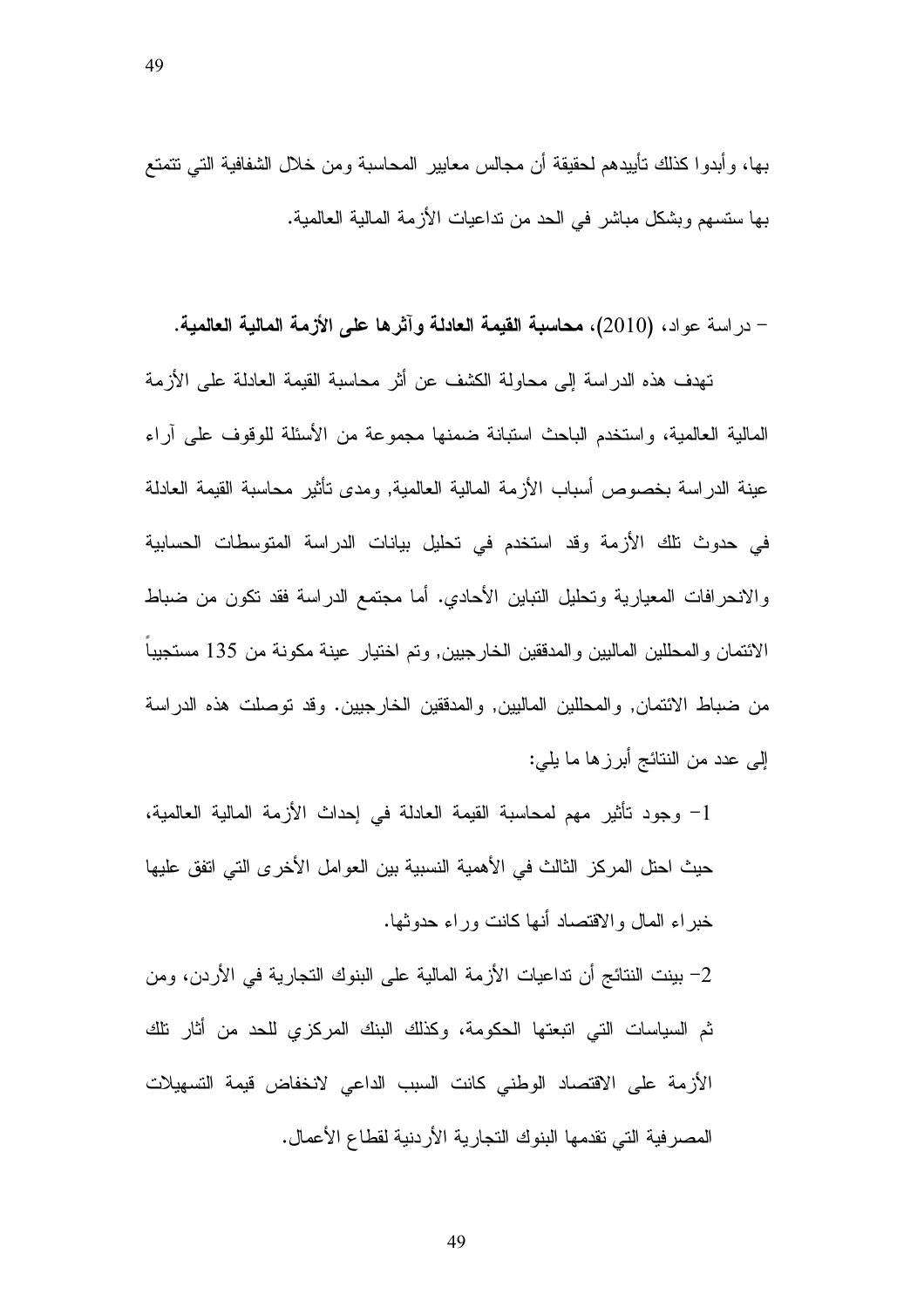50

3– نبين وجود مساهمة ذات دلالة إحصائية لتعديل المعيارين المحاسبين الدوليين 39 و 40 في نقليص أثار الأزمة المالية العالمية.

وقد قدمت الدراسة عددا من التوصيات من أهمها ضرورة التمسك بتطبيق منهج القيمة العادلة كأساس للاعتراف والقياس والإفصاح المحاسبي, ولكن مع إجراء بعض النعديلات في المعيارين المحاسبيين 39 و 40 وذلك من أجل ترشيد استخدام هذين المعيارين لدى تطبيق محاسبة القيمة العادلة في إعداد التقارير المالية.

#### 10–2 الدراسات باللغة الانجليزية

#### $($ James Hunton et al, 2006) - در اسة

# **Financial Reporting Transparency and Earnings Management**  هدفت هذه الدراسة إلى اختبار ما إذا كانت الشفافية الأكبر فــي تقـــارير الــــدخل الشامل نقلل من احتمالية انشغال المديرين بعملية إدارة الأرباح. اعتمدت الدراســــة علــــى عرض نتائج العديد من الدر اسات المحاسبية السابقة في مجال العلاقة بين شفافية النقــــارير المالية وإدارة الأرباح، التي كان أهمها أن الشفافية الأكبر نزيد من قدرة مستخدمي النقارير المالية علي اكتشاف عمليات إدارة الأرباح، وخلصت الدراسة إلى العديد من النتائج أهمها ما يلي:

1– عندما نكون أرباح المشروع أقل ( أكبر) من نتبؤات إجماع المحللـــين، فـــإن المشاركين يبيعون الأوراق المالية التي نزيد (نقلل) الأرباح.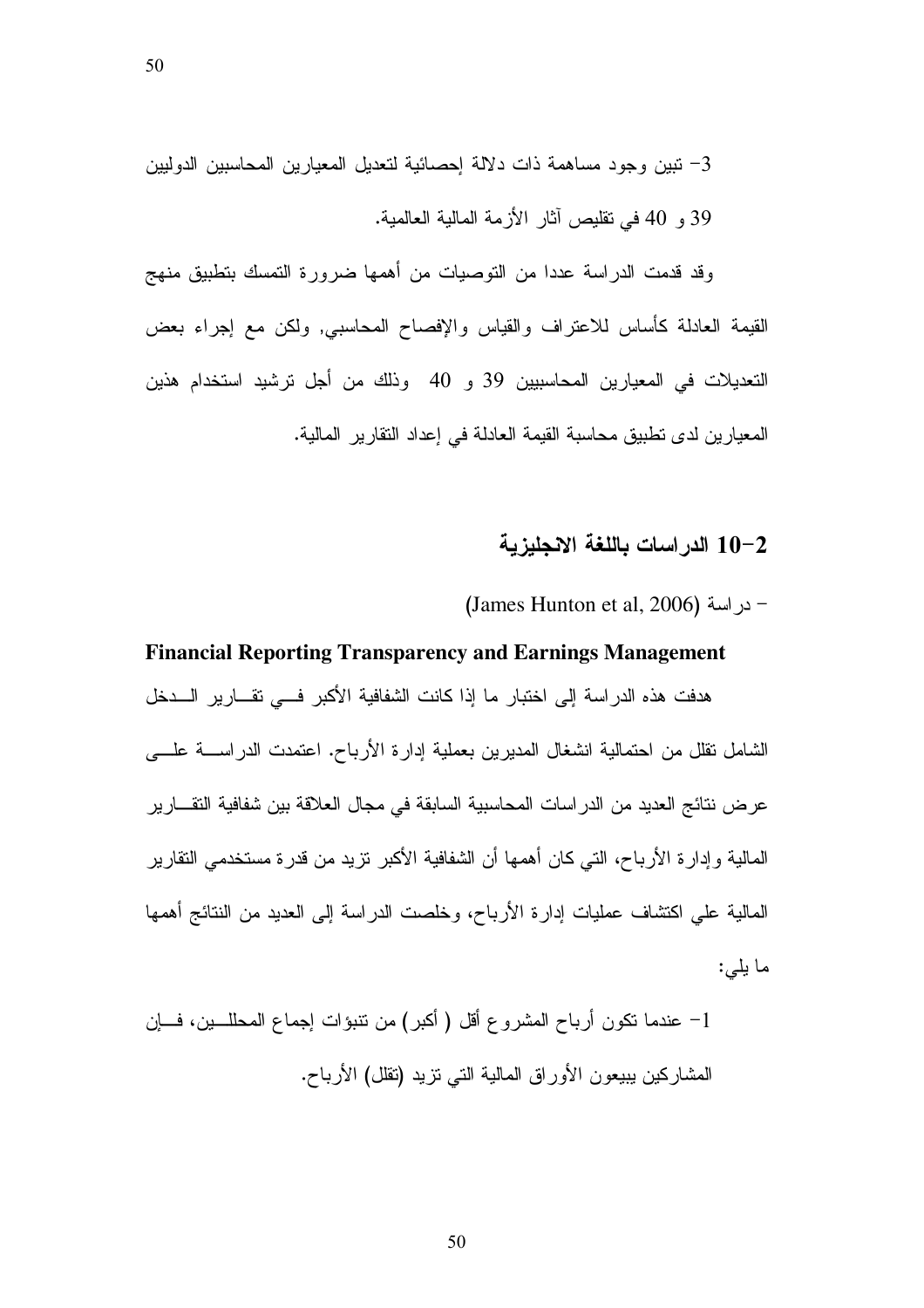2– الشفافية الكبيرة بالنقارير المالية تضاءلت بشكل يهم لكنها لم تلـــغ محــــاولات إدارة الأرباح، إذ إن هذه النتائج نتسق مع اعتقاد المديرين بأن إدارة الأرباح فـــي أنظمة إفصاح اقل شفافية سوف تحسن من أسعار الأسهم ولا تضر مـــن ســـمعة اكتمال النقارير المالية، بينما أنظمة إفصاح اكبر شفافية سوف تضر مـــن ســـمعة اكتمال النقارير المالية.

: در اسة (Ioannidis, Molyneux, Pasiouras, 2008) بعنو ان

# "**The Relationship Between Bank Efficiency And Stock Returns: Evidence From Asia And Latin America "** "

هدفت هذه الدراسة إلى النعرف على العلاقة ما بين كفاءة أداء البنوك وسعر العائد على الأسهم، وقد شملت عينة الدراسة مجموعة من البنوك من اسيا وأمريكيا اللاتينية خلال الفترة 2000 إلى 2006 في ظل سيطرة لوائح وسياسات الاقتصاد الكلي. وقد ببنت الدر اسة ما يلي:

أن هناك علاقة ما بين العوائد على الأسهم ومدى كفاءة ومقدرة البنوك.  $\!1$ 2– أن هناك علاقة ما بين النكاليف والعوائد على الأسهم. 3– أن نسبة العوائد على الأسهم تمثل النسبة الأساسية في تكوين الفكرة لدى المستثمرين حول كفاءة البنوك ومقدرتهم المالية. 4– أن نسب العوائد على الأسهم هي مصدر نقليدي للنعريف بمقدرة وكفاءة المؤسسة، وأن كثيرًا من الأبحاث والدراسات نؤكد بأن النسب التي نقيس معدل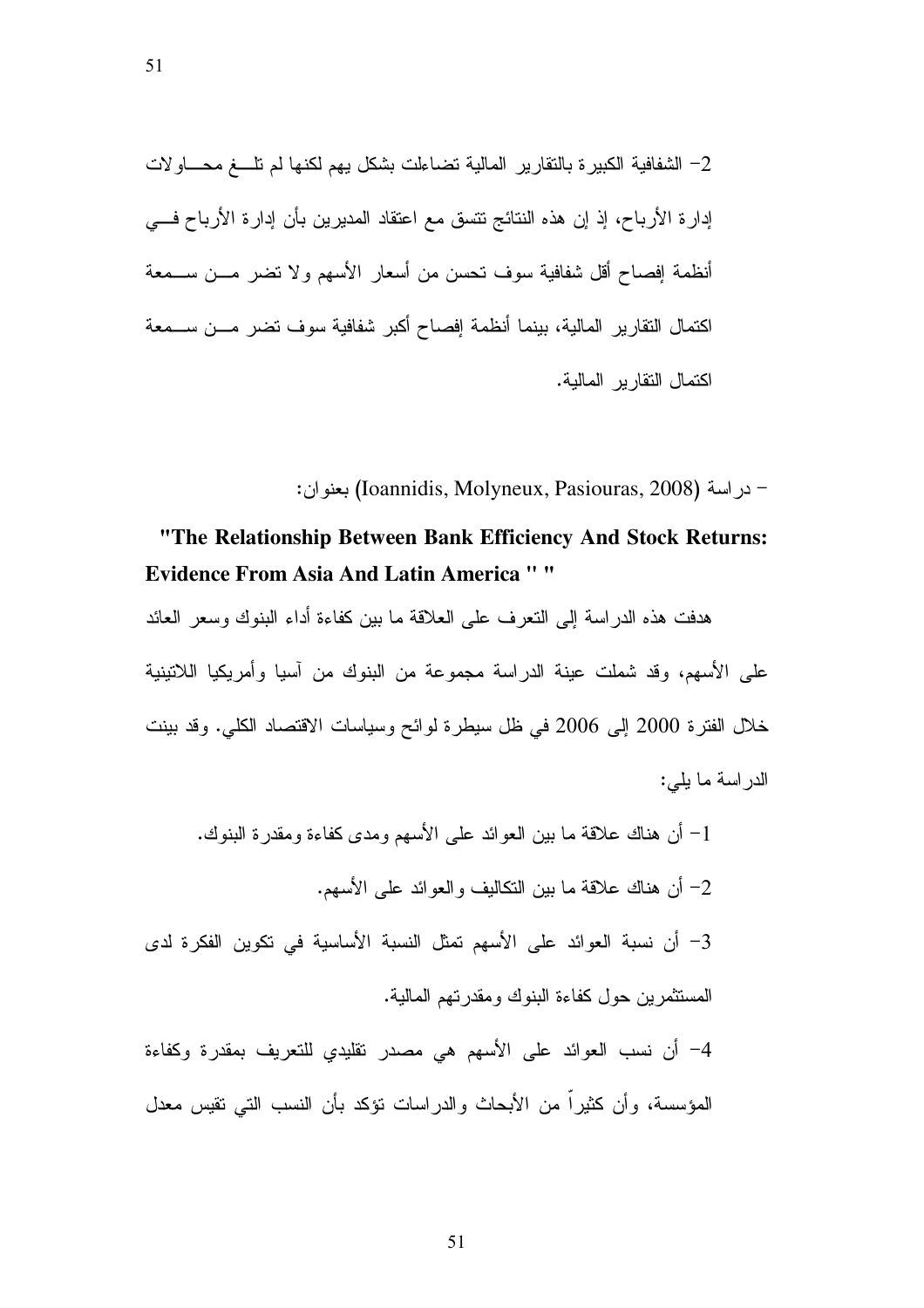- در اسة (Ringelman, 2009) بعنوان:

# The Effect of Event-based Accounting System Usage on the **Organizational Design of Accounting Control Systems**

هدفت الدراسة إلى بيان أثر استخدام نظام محاسبي قائم على الحدث من خلال تصميم الأساليب الرقابية المحاسبية، إذ أشار الباحث إلى أن النظريات نتطور في شرح النتبوَ بأثر النظم النكنولوجية الجديدة للمعلومات على الأفراد والمنظمات، مثال على هذه النظريات نظرية هوبرز لأثر التكنولوجيا المعلومات المتقدمة على التصميم التنظيمي والاختبار ووضع القرار بالنظر إلى أثر التكنولوجيا المساندة لمنفذ القرار في الوحدة ككل وعلم مستوى الفروع.

قام الباحث بإجراء الاختبار التجريبي للنظرية على الجانب المتعلق بتأثير وحدات الفروع التنظيمية، لتحدد ما إذا كانت النظرية تساند نظام المحاسبة القائم على الحدث المستخدم في إعداد الموازنة، من خلال النظام الرقابي المحاسبي للفرع. بينت نتائج الدراسة أن استخدام هذا النظام يؤثر على أسلوب الرقابة المحاسبي للوحدة الفرعية، ولكن ليس بالضرورة بأسلوب نظرية هوبرز، كما أنها ندعم المصداقية وشرعية المنفعة وأنهما تسهلان استخدام مستويات تطبيقية بنجاح لمساندة نظم التشغيل التحليلية الفورية أليا. ولو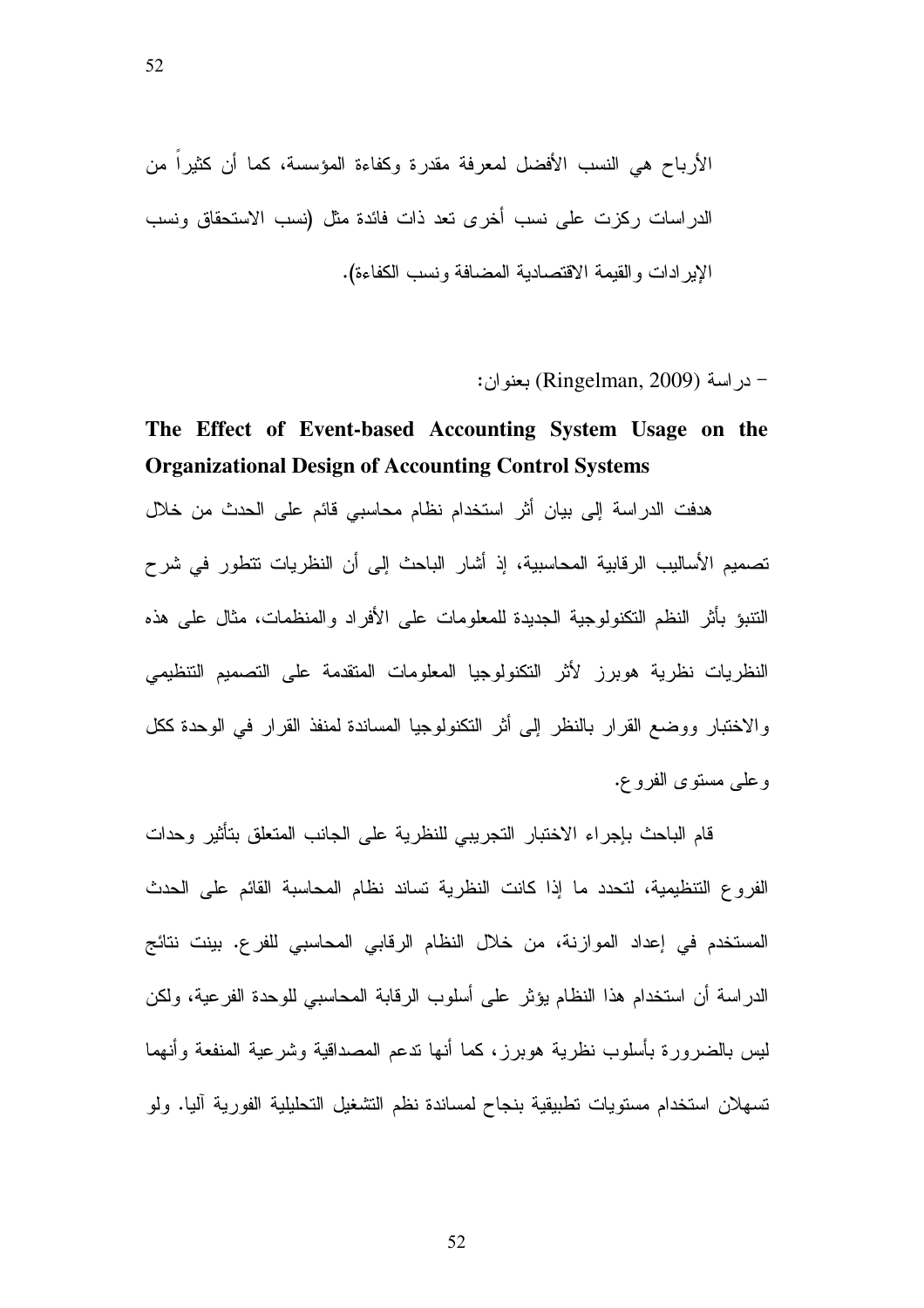نظرنا إلى كل وحدة نتظيمية على أنها وحدة محاسبة فرعية وبأن الوحدة المحاسبية الكلية، تمثل كل النظم المحاسبية الفرعية للوحدة الفرعية لاستطعنا الخروج بنظام متكامل وشامل يستطيع استيعاب كافة المتغيرات، التي يمكن أن نطرأ والحصول على معلومات فورية (دون الرجوع إلى كافة الوحدات الفرعية) تساعد متخذي القرارات على التحليل والتتبؤ واتخاذ القرارات المناسبة مثل إجراء أي إصلاحات تشريعية في التنظيم المحاسبي. لذلك فإن إدراك المحاسب لحجم المسؤولية ودقة البيانات والنقارير التي يصدرها وقدرته وبالبيئة المحيطة أصبحت من الأمور المرغوب فيها لأهميتها في معالجة العديد من القضايا المحاسبية.

#### 12–2 ما يميز الدراسة الحالية عن الدراسات السابقة

وباستعراض الدراسات ذات العلاقة يتضح عدم الاهتمام بموضوع مفهوم القيم العادلة، وهذا ربما يعود أيضا إلى تأخر الإصدارات والمعابير المتعلقة بها خاصة الأمريكية والدولية أو اعتبار أن القيم العادلة مجرد نقديرات محاسبية مثلها في ذلك مثل تقدير الأعمار الإنتاجية للأصول الثابتة، أو تقدير مخصصات الديون المشكوك في تحصيلها، وبالتالي يمكن نطبيق معيار الندقيق الدولي رقم 540 : الموسوم ندقيق التقديرات المحاسبية مما يزيد من أهمية الدراسة الحالية على الرغم من اختلاف موضوع النقديرات المحاسبية عن نقديرات القيمة العادلة على الرغم من التشابه في الطرق المستخدمة عند تقييم افتراضات الإدارة، كما يتضح حداثة التطبيق لموضوع القيم العادلة في الدول النامية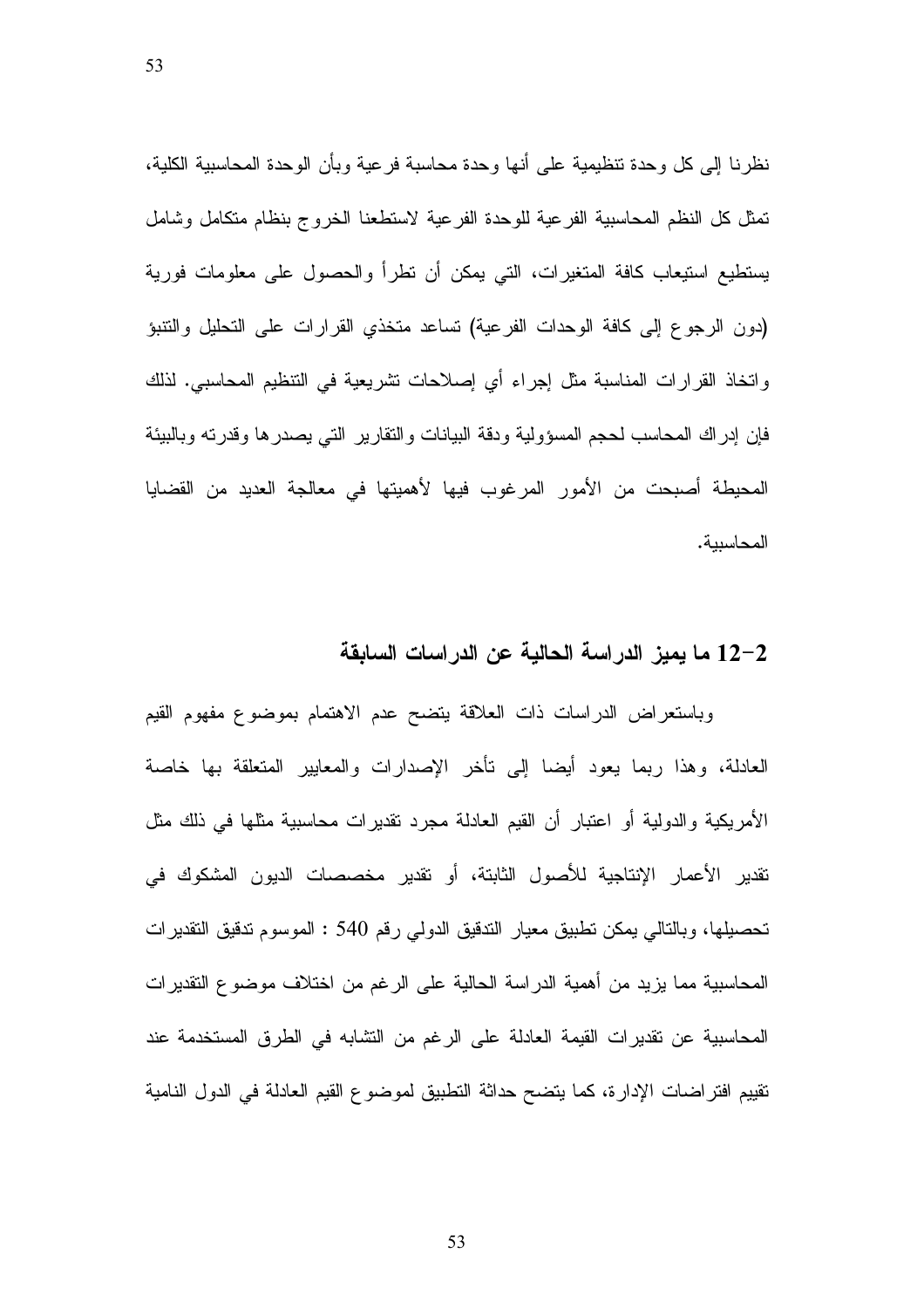ومنها العربية سواء التي اعتمدت معايير المحاسبة الدولية أو لديها معايير محاسبية متوافقة مع المعابير الدولية.

كما نتضح مميزات الدراسة الحالية من خلال مقارنتها مع الدراسات السابقة وكما هو مبين بالجدول التالي رقم ( 2-1 ):

# $(1-2)$  جدول

## الإسهامات المتوقعة من الدراسة الحالية مقارنةً بالدراسات السابقة

| الدراسة الحالية                          | الدراسات السابقة                                              | المجال        |
|------------------------------------------|---------------------------------------------------------------|---------------|
| هدف الدراسة هو النعرف على مدى            | هدفت إلى النعرف على القيمة العادلة                            | الأهداف       |
| النزام البنوك التجارية في تطبيق معايير   | ونقديم حلول باستخدام مبسادئ الإفسصاح                          |               |
| القيمة العادلة على الموجودات والمطلوبات  | والشفافية وحوكمة الشركات                                      |               |
| المالية في الكويت                        |                                                               |               |
| تكون المجتمع مــن مــدققى الحــسابات     | نكوّن المجتمـــع مـــن مـــراقبين مـــاليين                   | مجتمع الدراسة |
| والعاملين في مكانب الندقيق العاملة في    | ومحاسبين في الشركات المبحوثة                                  |               |
| دولة الكويت، وكذلك المديرين الماليين في  |                                                               |               |
| اللبنوك التجارية                         |                                                               |               |
| دراسة وصفية تحليلية بحثت في معـــابير    | دراسات وصفية واستكشافية بحثت في                               | المنهجية      |
| القيمة العادلة، وكذلك جوانب العمل في     | معايير القيمة العادلة                                         |               |
| البنوك التجارية في دولة الكويت           |                                                               |               |
| نم إجراء الدراسة الحالية فسي البنوك      | <b>نوع  المنظمــات</b>   تم إجراء الدراسات السابقة على منظمات |               |
| التجارية في دولة الكويت                  | من القطاعين العام والخاص والسشركات                            | المبحوثة      |
|                                          | المساهمة                                                      |               |
| تم إجراءها في الكويت لبيان مدى التـــزام | أجريت في بيئات مختلفـــة شــــملت دولا                        | بيئة الدراسة  |
| البنوك النجارية في نطبيق معايير القيمة   | عربية مثل الأردن والجزائر ودولا غربية                         |               |
| العادلة علسى الموجــودات والمطلوبـــات   | مثل أمريكيا وبريطانيا                                         |               |
| المالية في دولة الكويت                   |                                                               |               |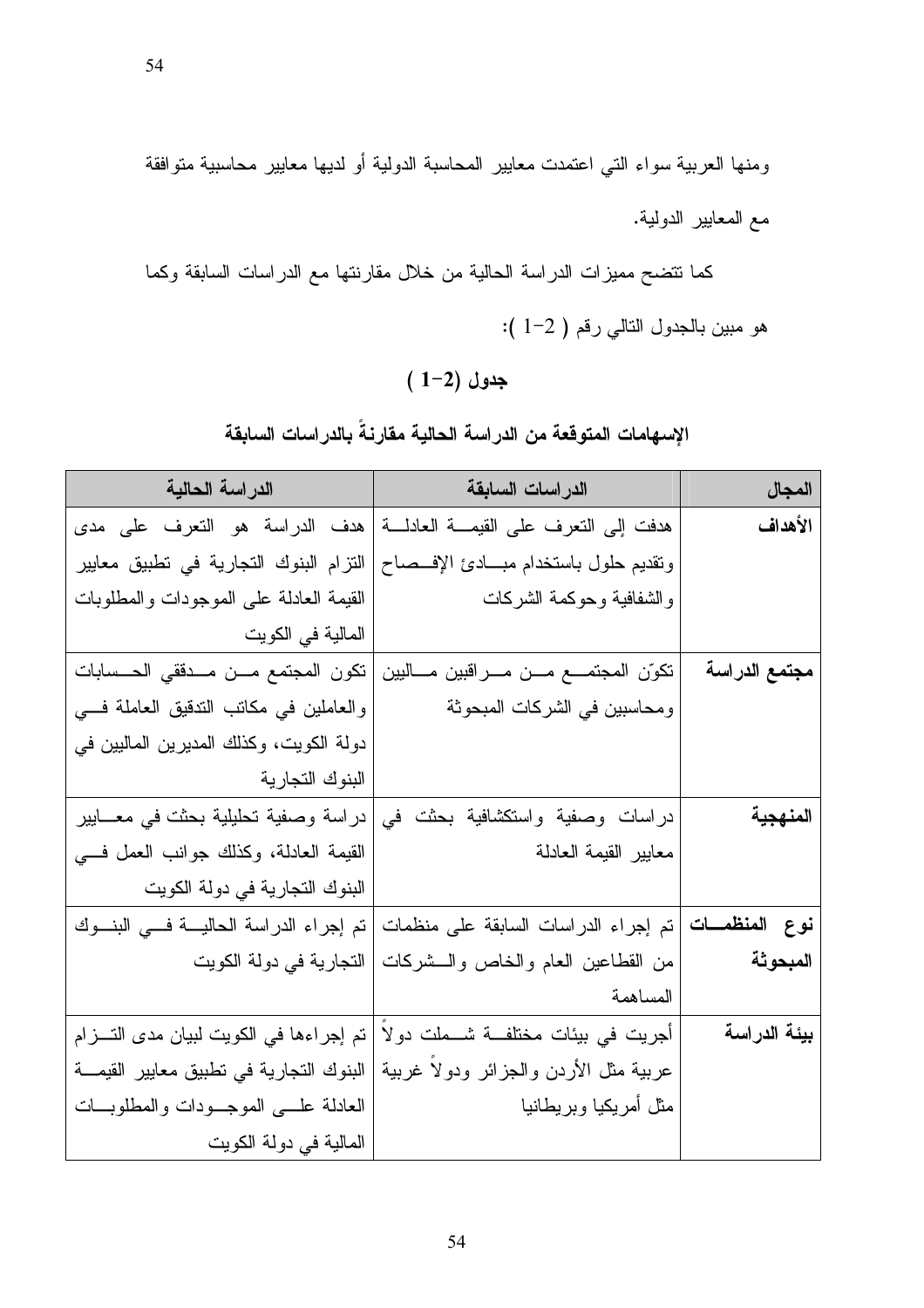# الفصل الثالث

# منهجية الدراسة

# 1-3 منهج الدراسة

#### 2-3 وحدة النحليل

# 3-3 مجتمع الدراسة والعينة

# 3-4 المتغيرات الديمو غرافية لأفراد عينة الدراسة

# 3–5 أدوات الدراسة

# 3–6 صدق وثبات الأداة

## 7-3 المعالجة الإحصائية

## 3-8 إجراءات الدراسة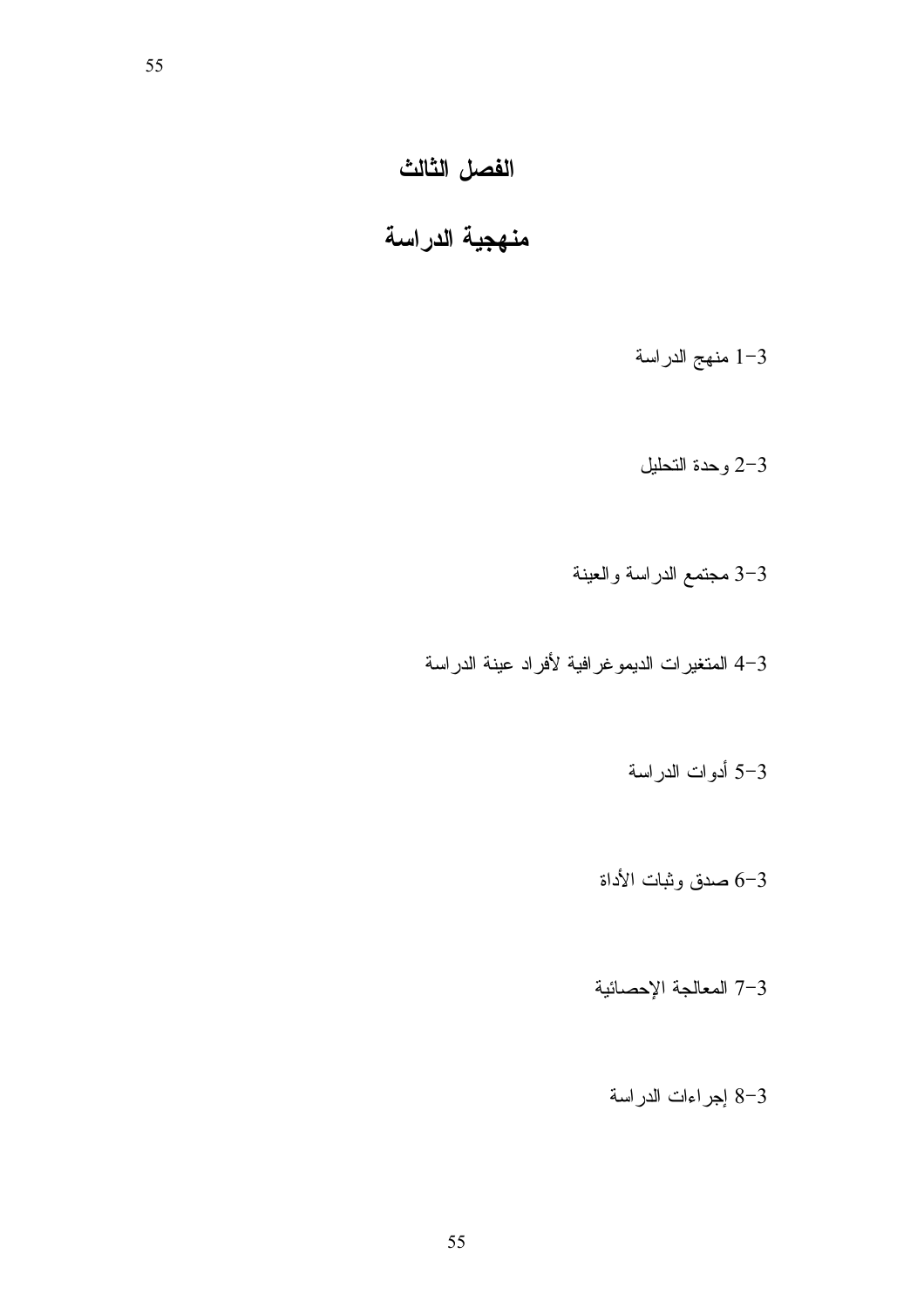#### الفصل الثالث

# منهجية الدراسة

يتتاول الباحث في هذا الفصل وصفا للمنهجية التي سوف يستخدمها في إجراء هذه الدراسة، إذ يتضمن وصفا لنوع وطبيعة الدراسة ومجتمع الدراسة والعينـــة، وكـــذلك أداة جمع البيانات ومدى ثباتها وصدقها، كما يتضمن الطرق المتبعسة فسى جمسع البيانسات و الأساليب الإحصائية لتحليل البيانات.

#### 1-3 منهج الدراسة

بالنظر إلى طبيعة هذه الدراسة والأهداف التي نتوخى تحقيقها التي نتتاول مدى النزام البنوك النجارية في نطبيق معايير القيمة العادلة على الموجودات والمطلوبات المالية في دولة الكويت، من وجهة نظر مدققي الحسابات والعاملين في مكاتب التدقيق العاملة في دولة الكويت، وكذلك المديرين الماليين في البنوك التجارية، فإن الباحث اعتمد على المنهج الوصفي والمنهج التحليلي، إذ اطَّلع على الدراسات المختلفة في مجال القيمة العادلة على الموجودات والمطلوبات المالية. وطبق المنهج التحليلي في تحليل الاستبيان الذي تم توزيعه كجانب من الدر اسة التطبيقية، حيث تم التعرف على مدى التزام البنوك التجارية في تطبيق معايير القيمة العادلة على الموجودات والمطلوبات المالية في دولة الكويت، وذلك من وجهة نظر فئتين هما مدقق الحسابات والعاملون في مكانب التدقيق العاملة في دولة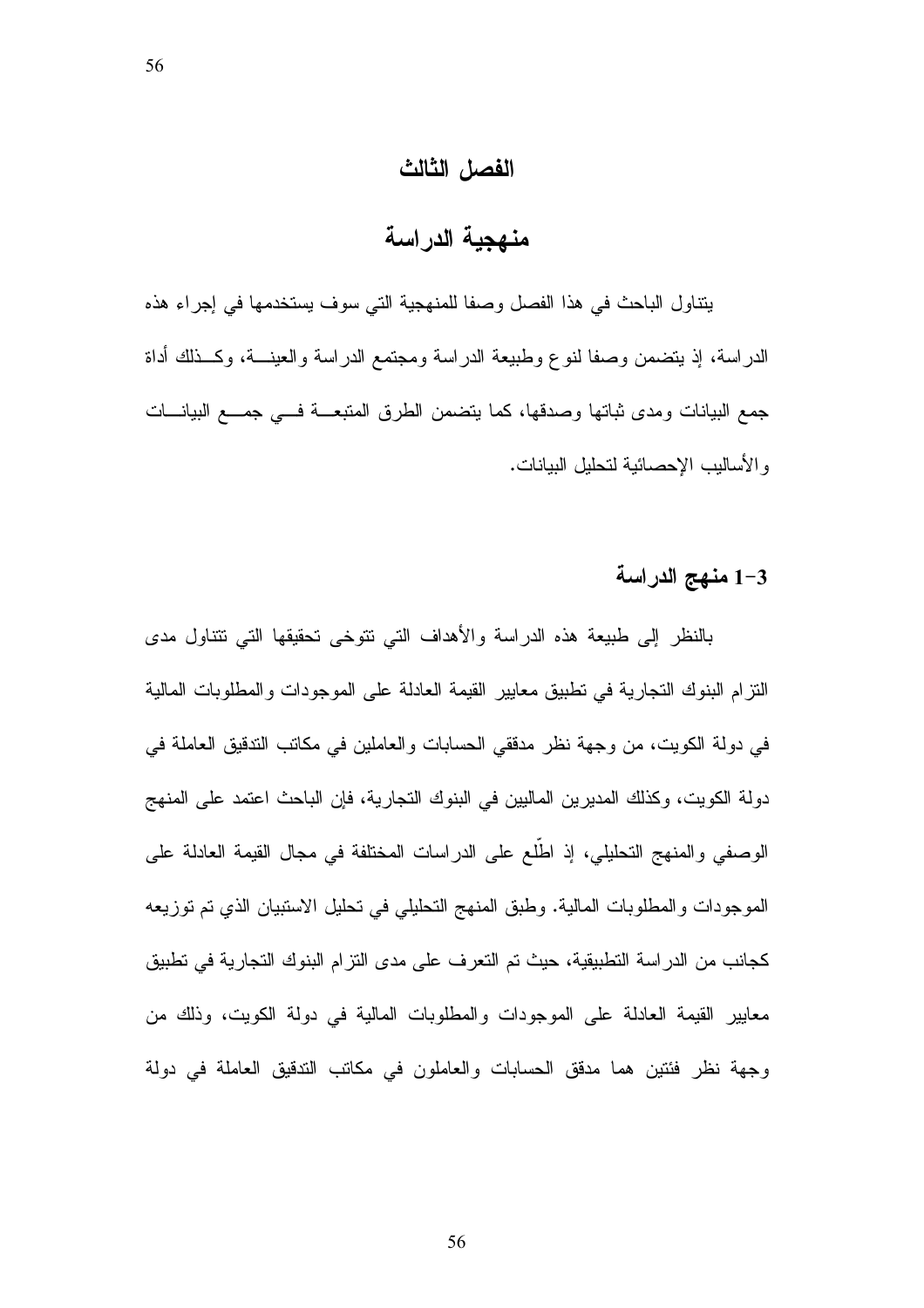الكويت، وكذلك المديرون الماليون في البنوك التجارية. والملحق رقم (1) يبين نموذج الاستنانة.

#### 2-3 وحدة التحليل

نتكون وحدة التحليل من مدققي الحسابات والعاملين في مكانب الندفيق العاملة في دولة الكويت، وكذلك المديرين الماليين في البنوك التجارية.

#### 3-3 مجتمع الدراسة والعينة

يتكون مجتمع الدراسة من فئتين هما:

#### 1- الفئة الأولى:

ونتكون من المديريين الماليين في البنوك النجارية والبالغ عددها نسعة بنوك، وقد تم توزيع الاستبانات في هذه البنوك، وبمعدل (10) استبانات في كل بنك في دولة الكويت، إذ بلغ عدد الاستبانات الموزعة ( 90 ) استبانة.

#### 2– الفئة الثانبة:

ونتكون من مدققي الحسابات العاملين في مكانب الندقيق العاملة في دولة الكويت، وقد تم اختيار هم من مكاتب التدقيق العاملة في دولة الكويت، والبالغ عددها (61) مكتــب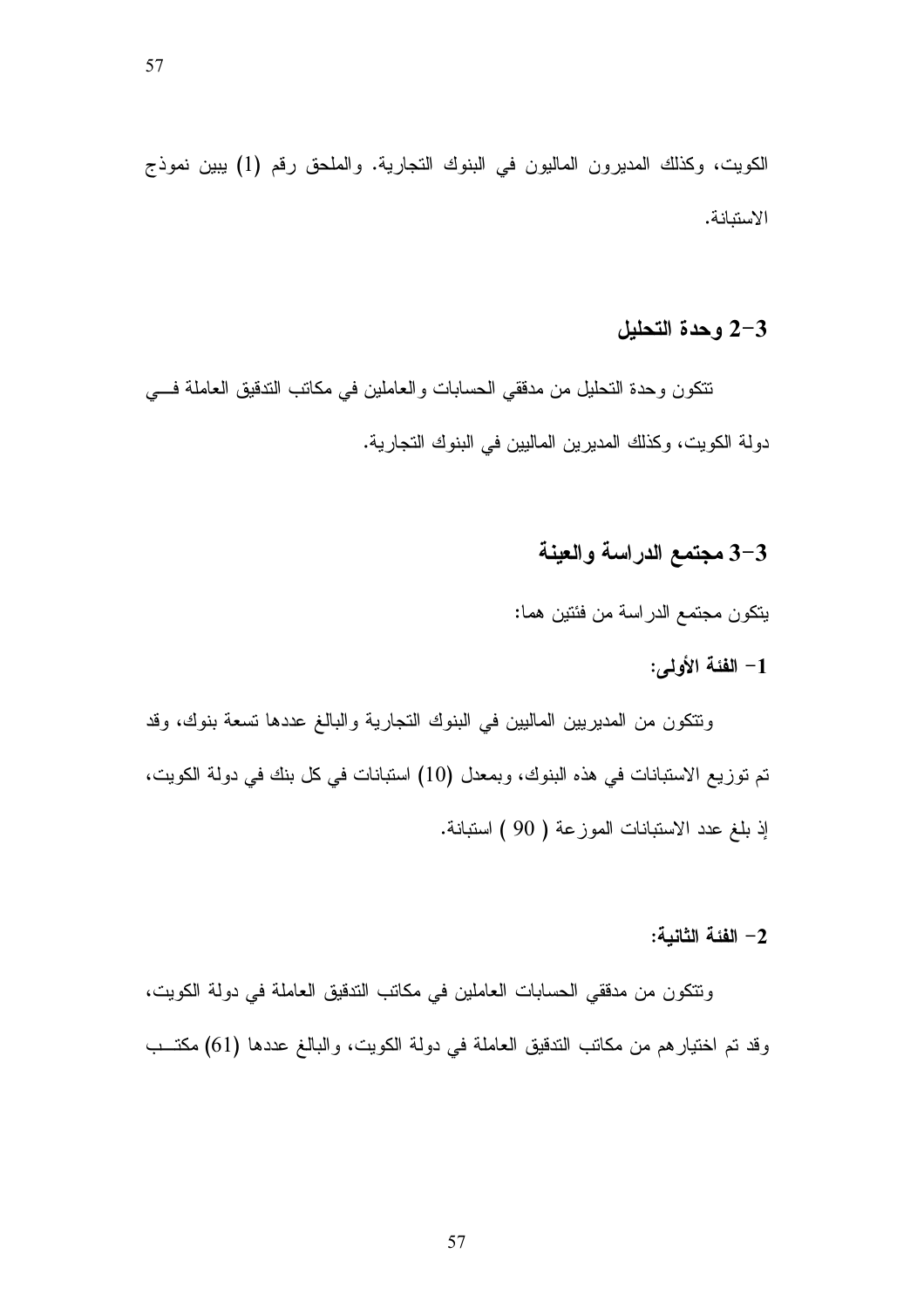ندقيق مرخص ومزاول للمهنة، إذ تم توزيع الاستبانات بمعدل استبانة واحدة في كل مكتب وبطريقة المسح الشامل حيث بلغ عدد الاستبانات الموزعة ( 61 ) استبانة.

أما بخصوص عينة الدراسة فقد تم اختيار عينة ممثلة من هذه الفئـــات، ويوضــــح الجدول رقم ( 3–1 ) الإطار العام للدراسة ومجموع الاســـتبانات الموزعـــة والمـــستردة والصالحة للنحليل الإحصائي والنسب المئوية من إجمالي عدد الاستبيانات الموزعة.

 $(1-3)$  الجدول

|         | الاستبيانات الصالحة |         | الاستبيانات المستردة | الاستبيانات الموزعة |       |                   |
|---------|---------------------|---------|----------------------|---------------------|-------|-------------------|
|         | للتحليل             |         |                      |                     |       | الفئة             |
| النسبة% | العدد               | النسبة% | العدد                | النسبة%             | العدد |                   |
|         |                     |         |                      |                     |       |                   |
| %92.2   | 83                  | %96.6   | 87                   | %100                | 90    | المديرون الماليون |
| %88.5   | 54                  | %91.8   | 56                   | %100                | 61    | مدققو الحسابات    |
| %90.7   | 137                 | 94.7    | 143                  | %100                | 151   | المجموع           |

مجموع الاستبانات الموزعة والمستردة والصالحة للتحليل

#### المصدر: الجدول من إعداد الباحث.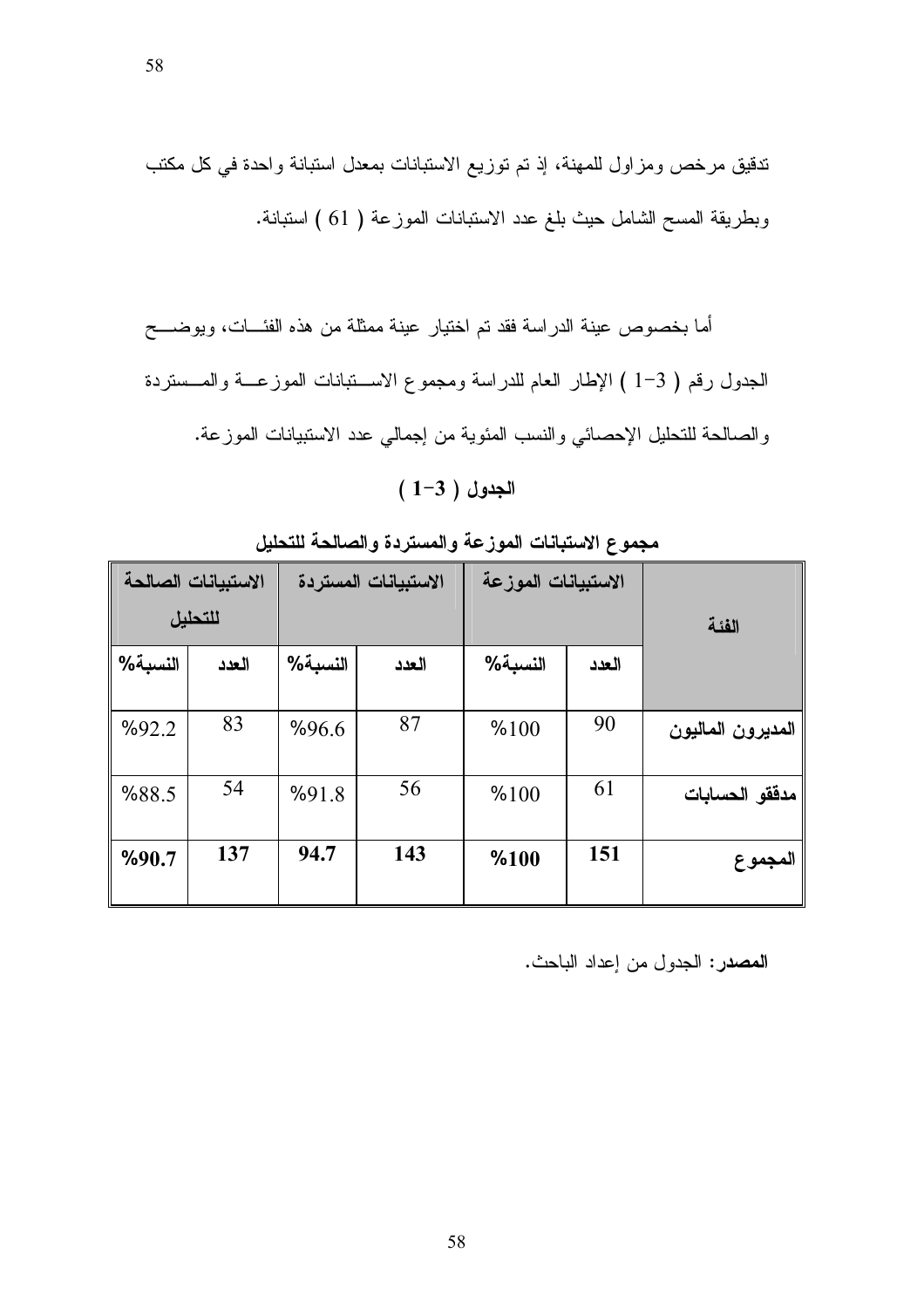59

3–4 المتغيرات الديموغرافية لأفراد عينة الدراسة

تم اختيار مجموعة من المتغيرات الشخصية والوظيفية للمديرين الماليين ومدققي الحسابات، من أجل بيان بعض الحقائق المتعلقة بهذه الفئة، وتبين النتائج في الجداول التالية خصائص أفراد عينة الدراسة، من حيث ( المؤهل العلمي، سنوات الخبرة، التخصص، الشهادات المهنية، المسمى الوظيفي ).

الجدول (3–2)

توزيع عينة الدراسة من المديرين الماليين ومدققي الحسابات

| مدققو الحسابات |         | المديرون الماليون |                | الفئات والمسميات |
|----------------|---------|-------------------|----------------|------------------|
| $%$ النسبة     | التكرار | النسبة%           | التكرار        |                  |
| $\%76$         | 41      | %69               | 57             | بكسالوريوس       |
| %15            | 8       | $\frac{0}{0}$     | 8              | دبلوم عال        |
| $\frac{0}{0}9$ | 5       | %17               | 14             | ماجـــستير       |
| $\Omega$       |         | $\frac{0}{6}$     | $\overline{4}$ | دكــتوراه        |
| %100           | 54      | %100              | 83             | المجموع          |

حسب المؤهل العلمي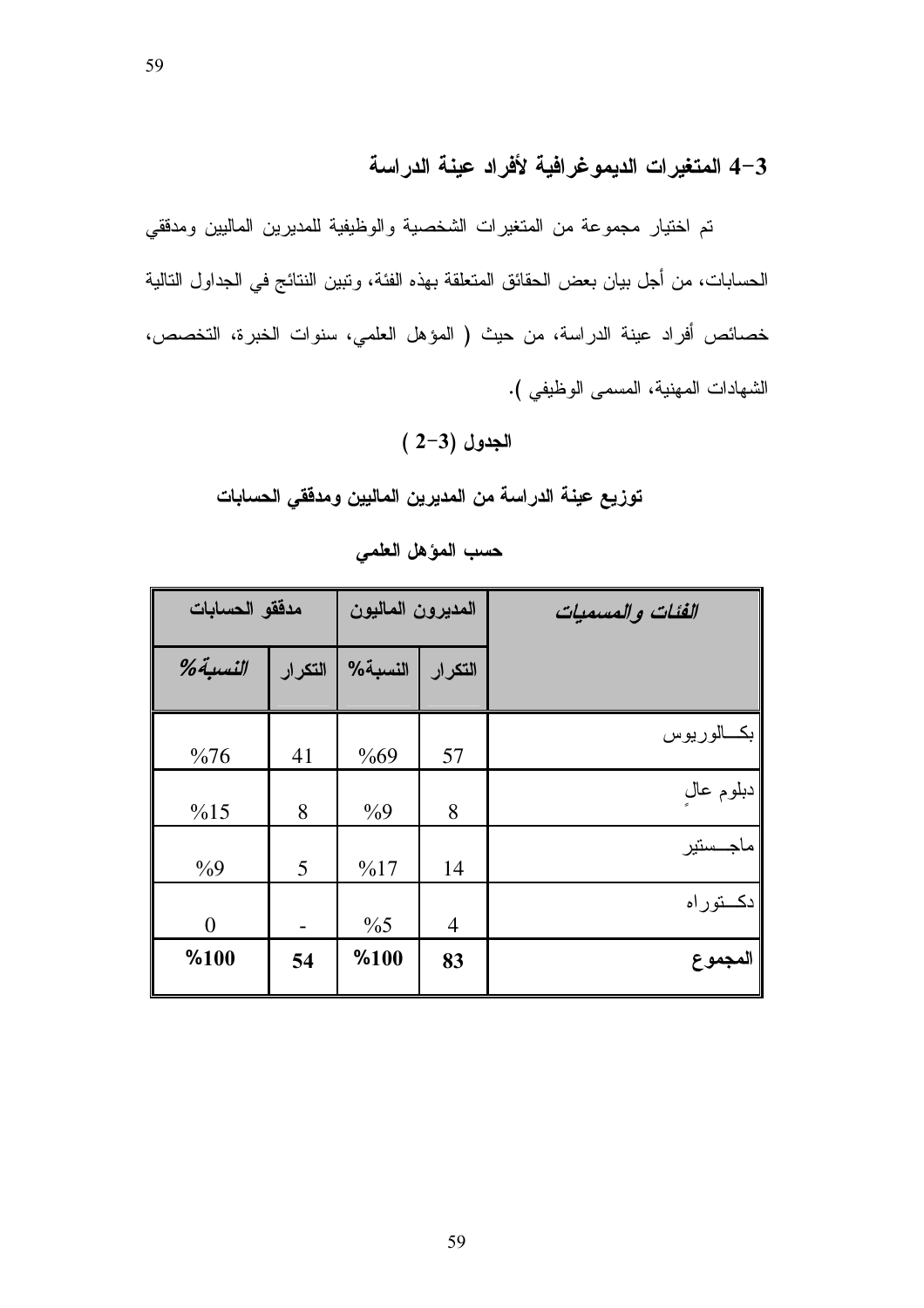يظهر الجدول السابق رقم (3–2 ) نتائج الدراسة المتعلقة بالمؤهل العلمـــي، وقـــد أظهرت النتائج ما يلي:

1– المديرين الماليين:

بلغت أعلى نسبة 69% لحملة درجة البكالوريوس ثم جاء حملة درجة الماجـــستير وبنسبة بلغت 17 %، ثم جاء بعدها حملة درجة الدبلوم العالمي وبنسبة بلغت 9%، وأخيرا جاء حملة الدكتوراه وبنسبة بلغت 5 % من إجمالي حجم العينة. ونستنتج مما سبق أن عينة الدر اسة مؤ هلة تأهيلا جيداً مما يجعل إجاباتها ذات مصداقية جيدة.

#### 2– مدققو الحسابات:

بلغت أعلى نسبة 76% لحملة درجة البكالوريوس ثم حملة درجة الدبلوم العـــالـي وبنسبة بلغت 15%، بعدها جاء حملة درجة الماجستير وبنسبة بلغت 9%، فيما خلت العينة من حملة درجة الدكتور اه.

ويمكن القول بشكل عام إن ارتفاع مستوى التحصيل العلمي لأفراد العينة المشمولة بالدراسة أصبح مطلبا أساسيا، سيما أن العمل في البنوك ومكانب التدقيق يتطلب الحصول على درجة علمية مناسبة واكتساب معارف نؤهل المعنيين للنعامل مع مختلف القضايا والحالات التي نو اجههم أثناء العمل.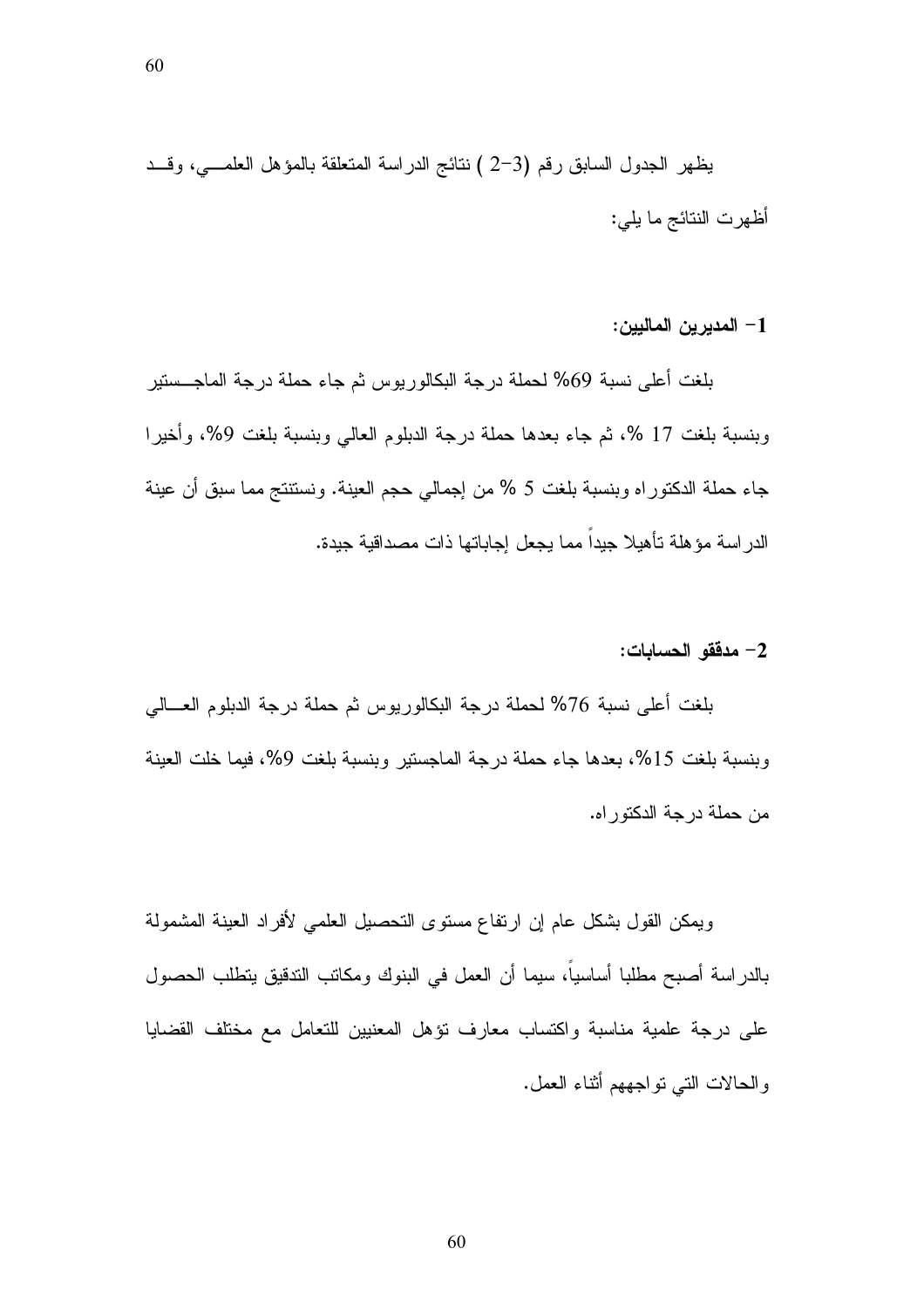# $(3-3)$  الجدول

توزيع عينة الدراسة من المديرين الماليين ومدققو الحسابات

|            | مدققو الحسابات |         | المديرون الماليون | الفئات والمسميات |
|------------|----------------|---------|-------------------|------------------|
| $%$ النسبة | التكرار        | النسبة% | التكرار           |                  |
| %15        | 8              | $\%20$  | 17                | 5 سنوات فاقل     |
| % 26       | 14             | $\%47$  | 39                | سنوات $10-6$     |
| %18.5      | 10             | %17     | 14                | سنة $15 - 11$    |
| % 29.5     | 16             | $\%6$   | 5                 | سنة $20 - 16$    |
| %11        | 6              | %10     | 8                 | 21 سنة فأكثر     |
| %100       | 54             | %100    | 83                | المجموع          |

حسب سنوات الخبرة

يظهر الجدول رقم (3–3 ) نتائج الدراسة المتعلقة بسنوات الخبرة، وقد تم توزيــــع سنوات الخبر ة إلى خمس فئات نبدأ بفئة 5 سنوات فاقل ونتنهى بفئة 21 سنة فأكثر . وقـــد أظهرت النتائج ما يلي:

1– المديرون الماليون:

بلغت أعلى نسبة 47% للفئة التي تقع بين 6 سنوات – 10 سنوات، ثم جـــاءت الفئـــة 5 سنوات فأقل وبنسبة بلغت 20%، ثم الفئة 11 سنة – 15 سنة وبنسبة بلغت 17%، ثم فئة 21 سنة فأكثر وبنسبة بلغت 10% من إجمالي حجم العينة، وأخيرا الفئـــة 16−20 ســـنة <u>وينسية 6%.</u>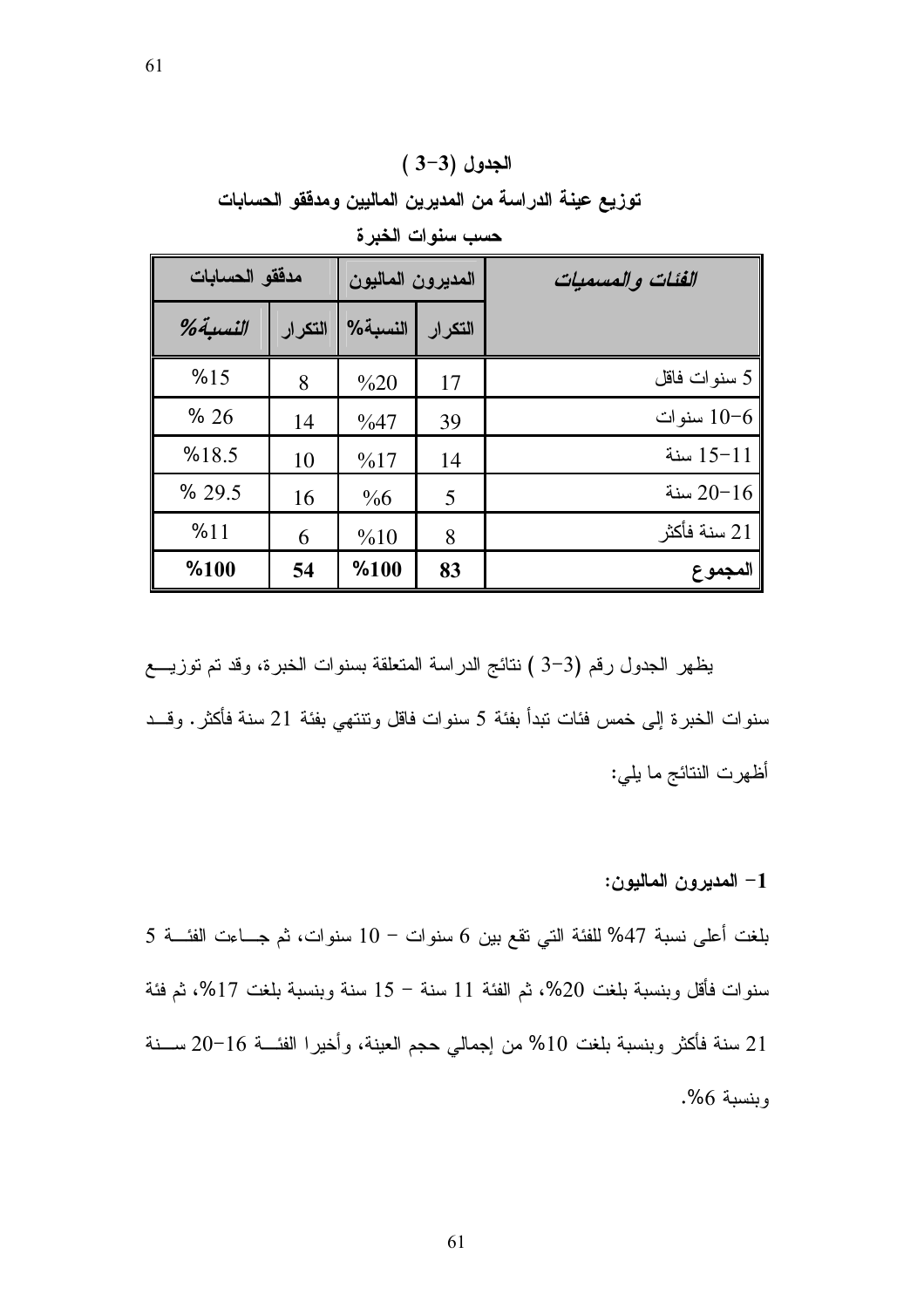2– مدفقق الحسابات:

بلغت أعلى نسبة 29.5 % للفئة التي تقع بين 16−20 سنة، ثم جـاءت 6−10 ســنوات وبنسبة بلغت 26 %، بعدها جاءت الفئة 11−15 سنة وبنسبة بلغت 18.5%، ثم الفئـــة 5 سنوات فأقل وبنسبة 15%، وأخيرا فئة 21 سنة فأكثر وبنسبة بلغت 11% مـــن إجمـــالـي حجم العينة. وندل هذه النتائج على أن أفراد عينة الدراسة بتمتعون بخبـــرة جيـــدة، ممــــا ينعكس إيجابًا على نتائج الدراسة.

# $(4-3)$  الجدول

توزيع عينة الدراسة من المديرين الماليين ومدققو الحسابات

| مدققو الحسابات |                | المديرون الماليون |         | الفئات والمسميات |
|----------------|----------------|-------------------|---------|------------------|
| $%$ النسبة $%$ | التكرار        | النسبة%           | التكرار |                  |
| %76            | 41             | $\%59$            | 49      | محاسبة           |
| $\frac{0}{0}$  | 5              | $\%20.5$          | 17      | إدارة أعمال      |
| $\frac{0}{2}$  |                | %3.5              | 3       | اقتصاد           |
| $\frac{0}{07}$ | $\overline{4}$ | %11               | 9       | مالية ومصرفية    |
| $\%6$          | 3              | $\%6$             | 5       | نظم معلومات      |
| %100           | 54             | %100              | 83      | المجموع          |

حسب التخصص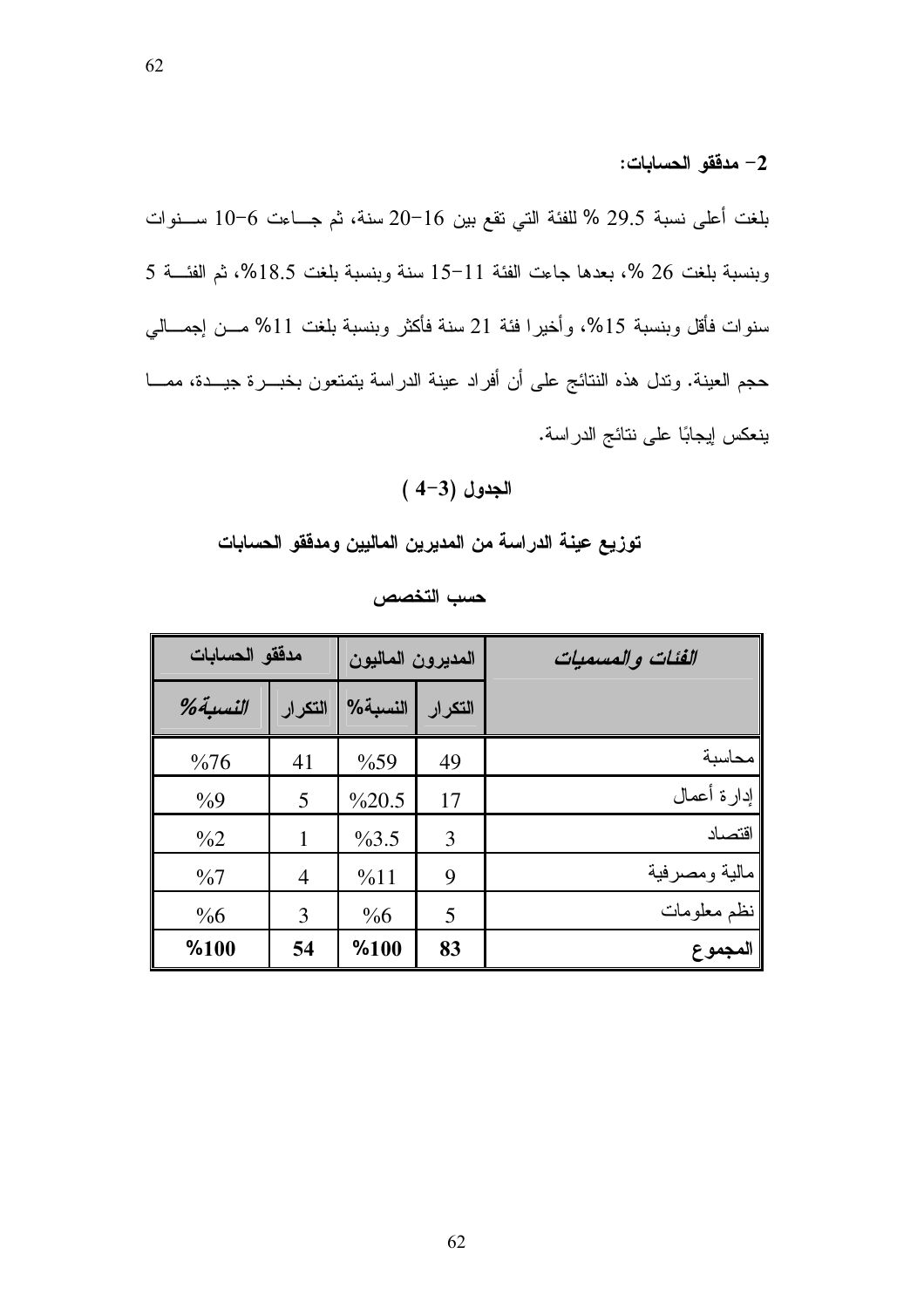يظهر الجدول رقم (3–4 ) نتائج الدراسة المتعلقة بتخصص أفراد عينة الدراســـة، وقد أظهرت النتائج ما يلي:

1– المديون الماليون:

بلغت أعلى نسبة 59% لتخصص المحاسبة ثم جاء تخصص إدارة الأعمال وبنسبة بلغــت 20.5%، بعدها جاء تخصص العلوم المالية والمصرفية وبنسبة بلغت 11%، ثم جاء بعدها تخصص نظم المعلومات الإدارية وبنسبة بلغت 6%، وأخيرا تخصص الاقتصاد وبنسسبة ىلغت 3.5%.

#### 2– مدققو الحسابات:

بلغت أعلى نسبة 76% لتخصص المحاسبة ثم جاء تخصص إدارة الأعمال وبنسبة بلغــت 9% %، بعدها جاء تخصص العلوم المالية والمصرفية وبنسبة بلغت 7%، ثم جاء بعـــدها نظم المعلومات وبنسبة بلغت 6%، وأخبر ا تخصص الاقتصاد وبنسبة بلغت 2%.

وهذا مؤشر على أن عينة الدراسة مؤهلة من ناحية تخــصص المحاســبة وهــذا يمنحهم القدر ة على العمل في المجال المحاسبي، وبالتالي فإن ذلك يمنحهم ميزة إضافية في القدرة على التعامل مع الأرقام المحاسبية.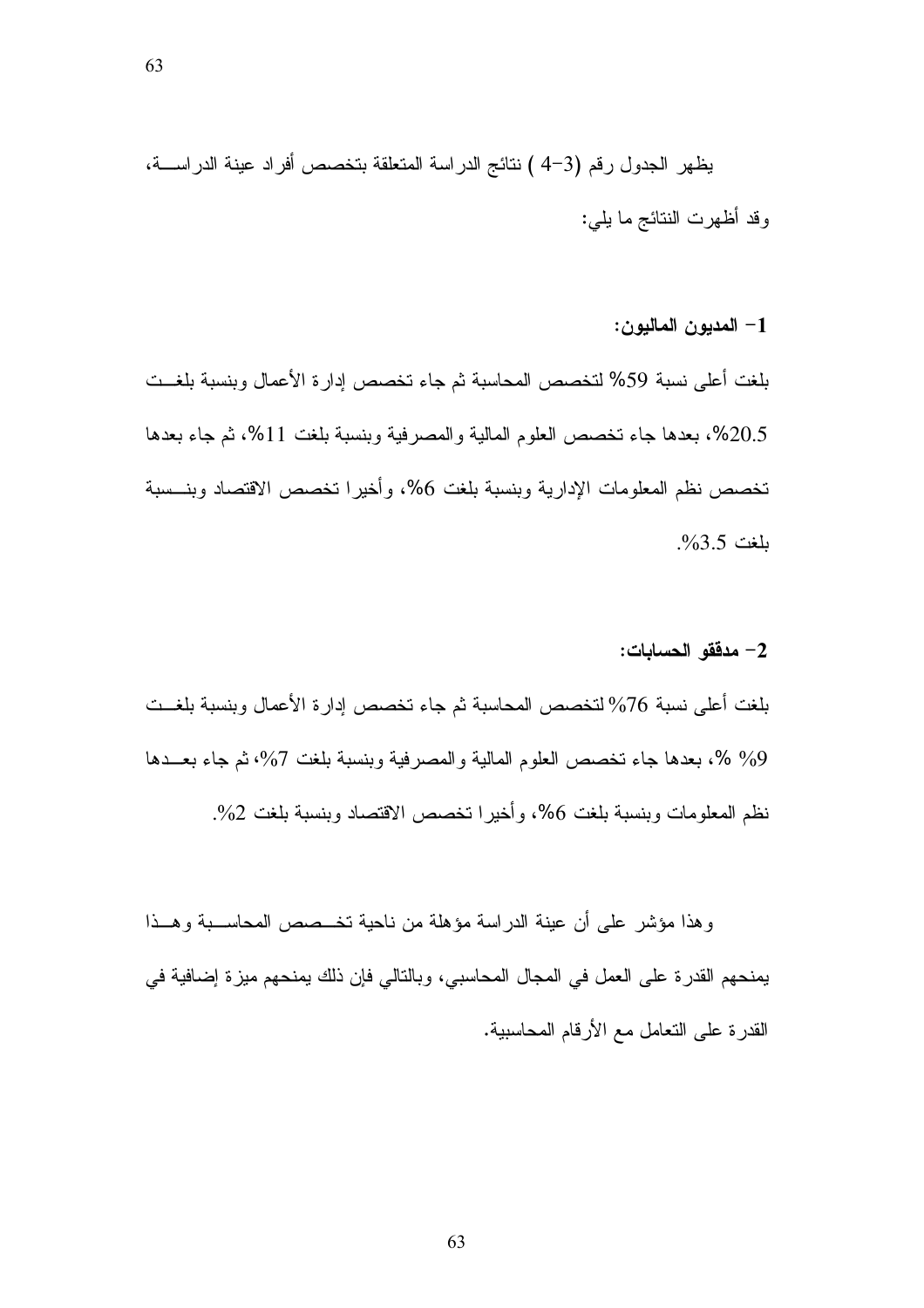### $(5-3)$  الجدول

توزيع عينة الدراسة من المديرين الماليين ومدققى الحسابات

| مدققو الحسابات |                | المديرون الماليون |                | الفئات والمسميات    |
|----------------|----------------|-------------------|----------------|---------------------|
| $%$ النسبة $%$ | التكرار        | النسبة%           | التكرار        |                     |
| %11            | 6              | %13               | 11             | <b>CFA</b>          |
| $\%5.6$        | 3              | %8.5              | 7              | <b>CISA</b>         |
| $\%7.4$        | $\overline{4}$ | %12               | 10             | <b>CMA</b>          |
| %20.4          | 11             | %17               | 14             | <b>CPA</b>          |
| %9.3           | 5              | $\%5$             | $\overline{4}$ | <b>CIA</b>          |
| %46.3          | 25             | %44.5             | 37             | لا يحمل شهادة مهنية |
| %100           | 54             | %100              | 83             | المجموع             |

حسب الشهادات المهنية

يظهر الجدول رقم (3–5 ) نتائج الدراسة المتعلقة بالشهادات المهنية التي يحملهـــا أفراد العينة المبحوثة، وقد أظهرت النتائج ما بلي:

1– ا**لمديرون الماليون:** بلغت نسبة الذين لا يحملون شهادات مهنية 44.5% من إجمـــال*ي* حجم عينة المديرين الماليين المبحوثة، فيما أظهرت النتائج نسبة 17% يحملون الـــشهادة المهنية CPA، ثم جاء حملة الشهادة المهنية CFA وبنسبة بلغت 13%، ثم جاء بعـــدها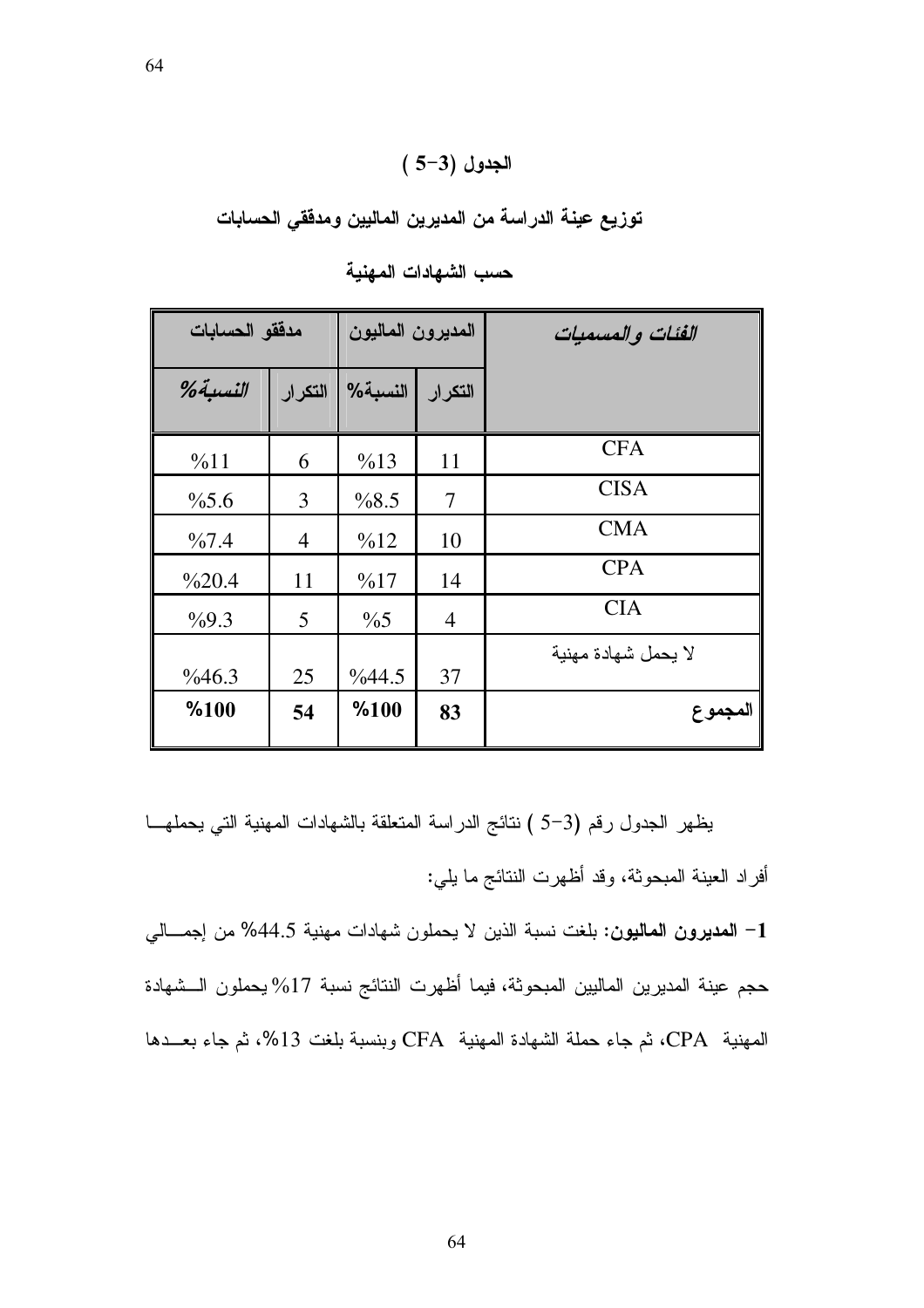حملة الشهادة المهنية CMA وبنسبة بلغت 12%، بعدها جاء حملة الشهادة المهنية CISA وبنسبة بلغت 8.5%، وأخيرًا حملة الشهادة المهنية CIA وبنسبة بلغت 5%.

2– م**دققو الحسابات:** بلغت نسبة الذين لا يحملون شهادات مهنية 46.3% مـــن إجمـــالي حجم عينة المديرين الماليين المبحوثة، فيما أظهرت النتـــائج أن نـــسبة 20.4% يحملـــون الشهادة المهنية CPA، ثم جاء حملة الشهادة المهنية CFA وبنسبة بلغت 11 %، ثم جاء حملة الشهادة المهنية CIA وبنسبة بلغت 9.3%، ثم جاء بعدها حملـــة الــشهادة المهنيـــة CMA وبنسبة بلغت 7.4%، ثم جاء بعدها حملة الشهادة المهنية CISA وبنـــسبة بلغـــت .%5.6

 $(6-3)$  الجدول

| المديرون الماليون | الفئات والمسميات |             |
|-------------------|------------------|-------------|
| النسبة%           | التكرار          |             |
| %43.4             | 36               | مدیر مالی   |
| $\%38.5$          | 32               | مدير حسابات |
| %13.3             | 11               | محاسب مالی  |
| %4.8              |                  | مراقب مالي  |
| %100              | 83               | المجموع     |

توزيع عينة الدراسة من المديرين الماليين حسب المسمى الوظيفى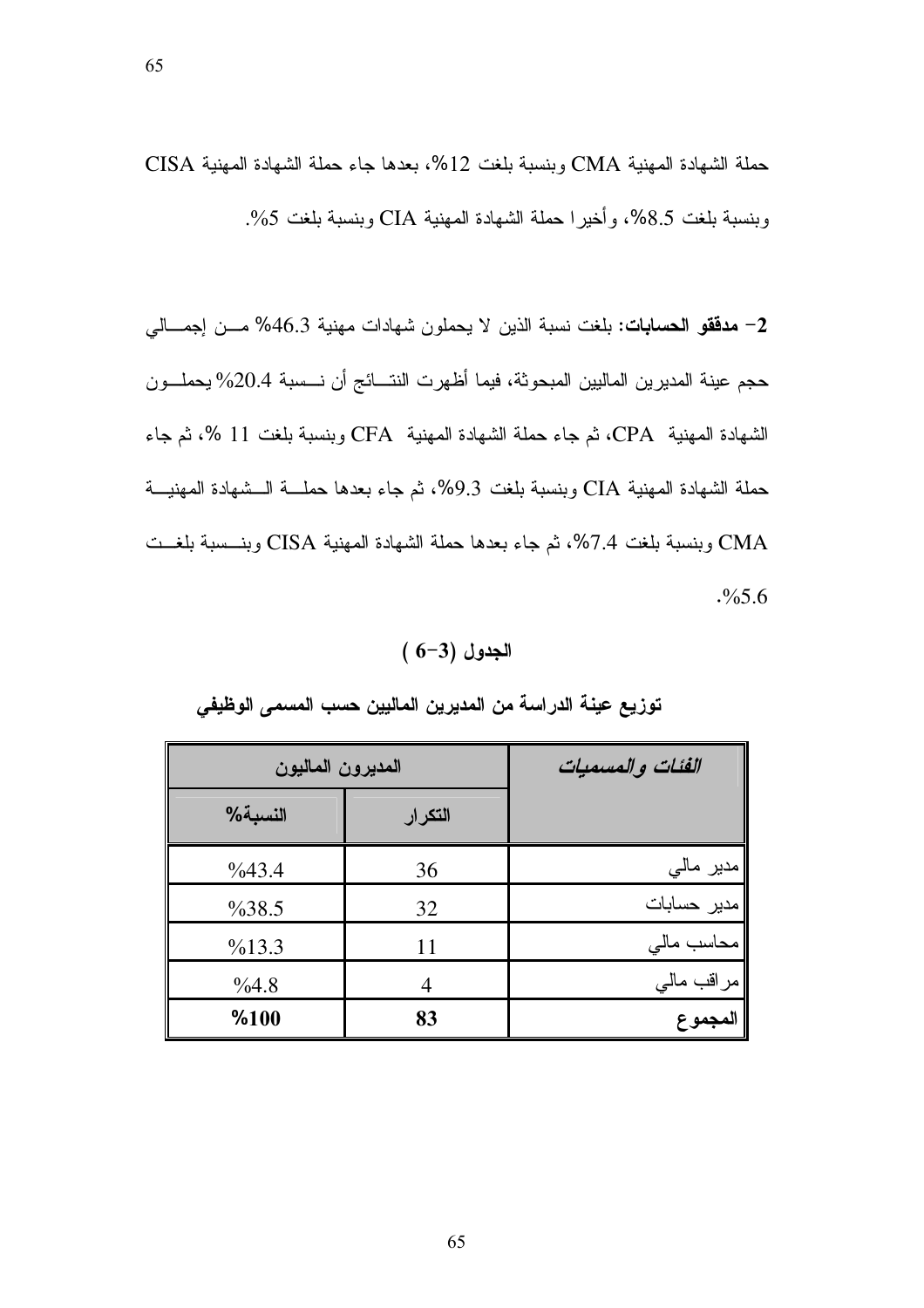يظهر الجدول رقم (3–6 ) نتائج الدراسة المتعلقة بالمسمى الوظيفي لأفراد عينة الدراسة من المديرين الماليين، وقد أظهرت النتائج أن أعلى نسبة بلغت 43.4% للمـــسمى الوظيفي (مدير مالي)، ثم جاء الذين مسماهم الوظيفي (مدير حــسابات) وبنــسبة بلغــت 38.5%، ثم جاء الذين مسماهم الوظيفي (محاسب مالي ) وبنسبة بلغت 13.3%، وأخيرا جاء الذين مسماهم الوظيفي (مراقب مالي ) وبنسبة بلغت 4.8%.

#### الجدول (3–7)

| مدققو الحسابات | الفئات والمسميات |               |
|----------------|------------------|---------------|
| $%$ النسبة     | التكرار          |               |
| 44.4           | 24               | مدقق          |
| 20.4           | 11               | مدقق اول      |
| 13             | 7                | مدقق رئيسي    |
| 22.2           | 12               | كبير المدققين |
| %100           | 54               | المجموع       |

توزيع عينة الدراسة من مدققو الحسابات حسب المسمى الوظيفي

يظهر الجدول رقم (3–7 ) نتائج الدراسة المتعلقة بالمسمى الوظيفي لأفراد عينـــة الدراسة من مدققي الحسابات، وقد أظهرت النتائج أن أعلى نسبة بلغت 44.4 % للمـــسمى الوظيفي (مدقق)، ثم جاء الذين مسماهم الوظيفي (كبير مدققين) وبنسبة بلغت 22.2 %، ثم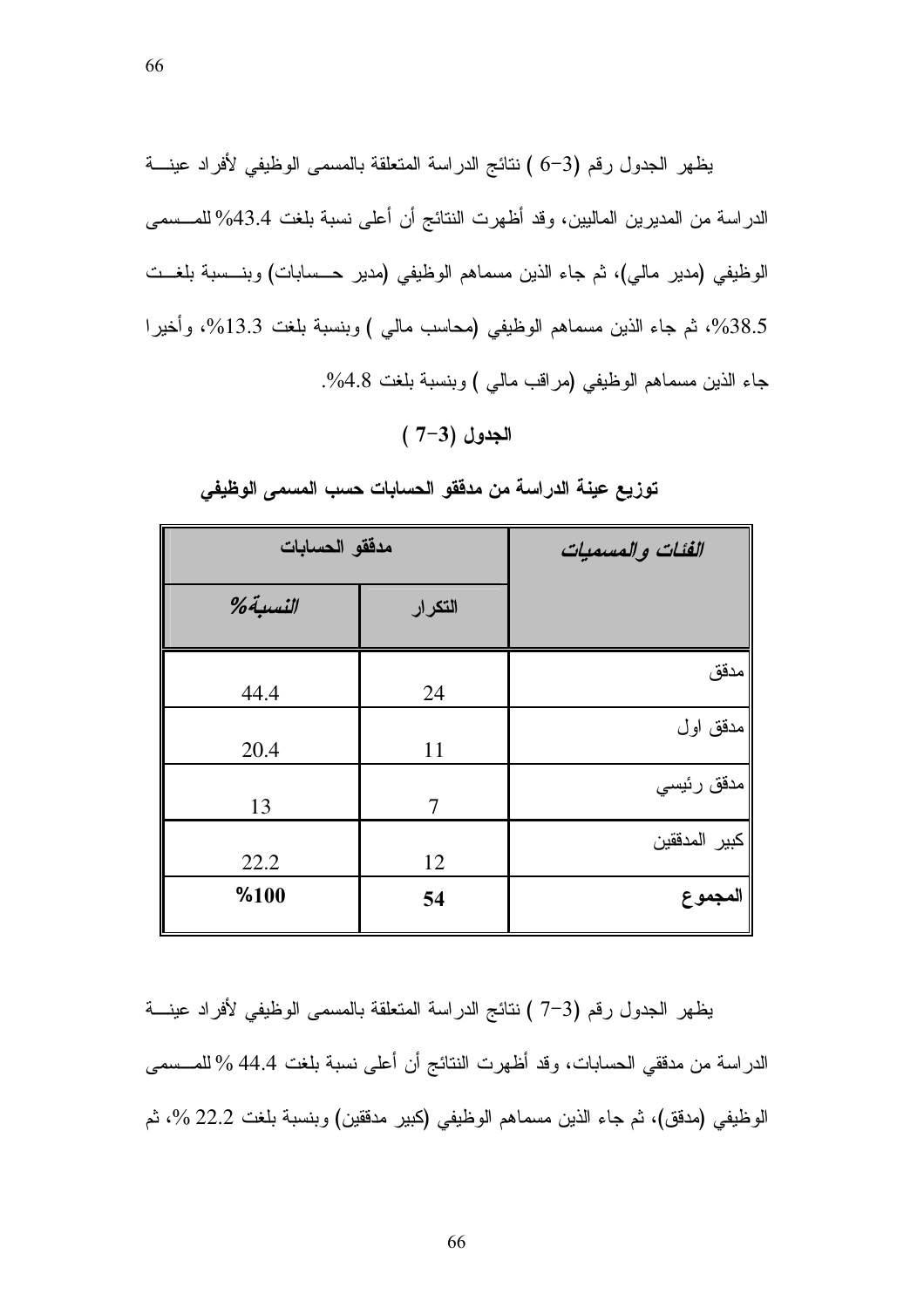جاء الذين مسماهم الوظيفي (مدقق أول ) وبنسبة بلغت 20.4 %، وأخيـــرا جـــاء مــــدقق رئيسي وبنسبة بلغت 13%.

3–5 أدوات الدراسة:

قام الباحث بجمع البيانات اللازمة لهذه الدراسة من خلال تصميم وتطوير استبانة غطت الفرضيات التي استندت عليها، وباستخدام عبارات تقييميه لتحديد أهميــــة إجابــــات العينة المبحوثة. وتم اعتماد مقياس ليكرت المكون من خمس درجات لتحديد درجة الأهمية النسبية لكل فقرة من فقرات الاستبانة، والجدول رقم ( 3-8 ) يوضح ذلك.

 $(8-3)$  الجدول رقم ( $-3$ 

اختبار مقياس الاستبانة

|        |       |        |       |           | الدرجة         |
|--------|-------|--------|-------|-----------|----------------|
| معدومة | ضعيفة | متوسطة | عالية | عالية جدا | مستوى الملاءمة |

كما تم اعتماد مقياساً نرننيبياً لمهذه الأرقام وذلك لإعطاء الوسط الحسابي مـــدلولات باستخدام المقياس الترنيبي للأهمية، للاستفادة منها عند تحليل النتائج والجدول رقم (3–9) يوضح ذلك.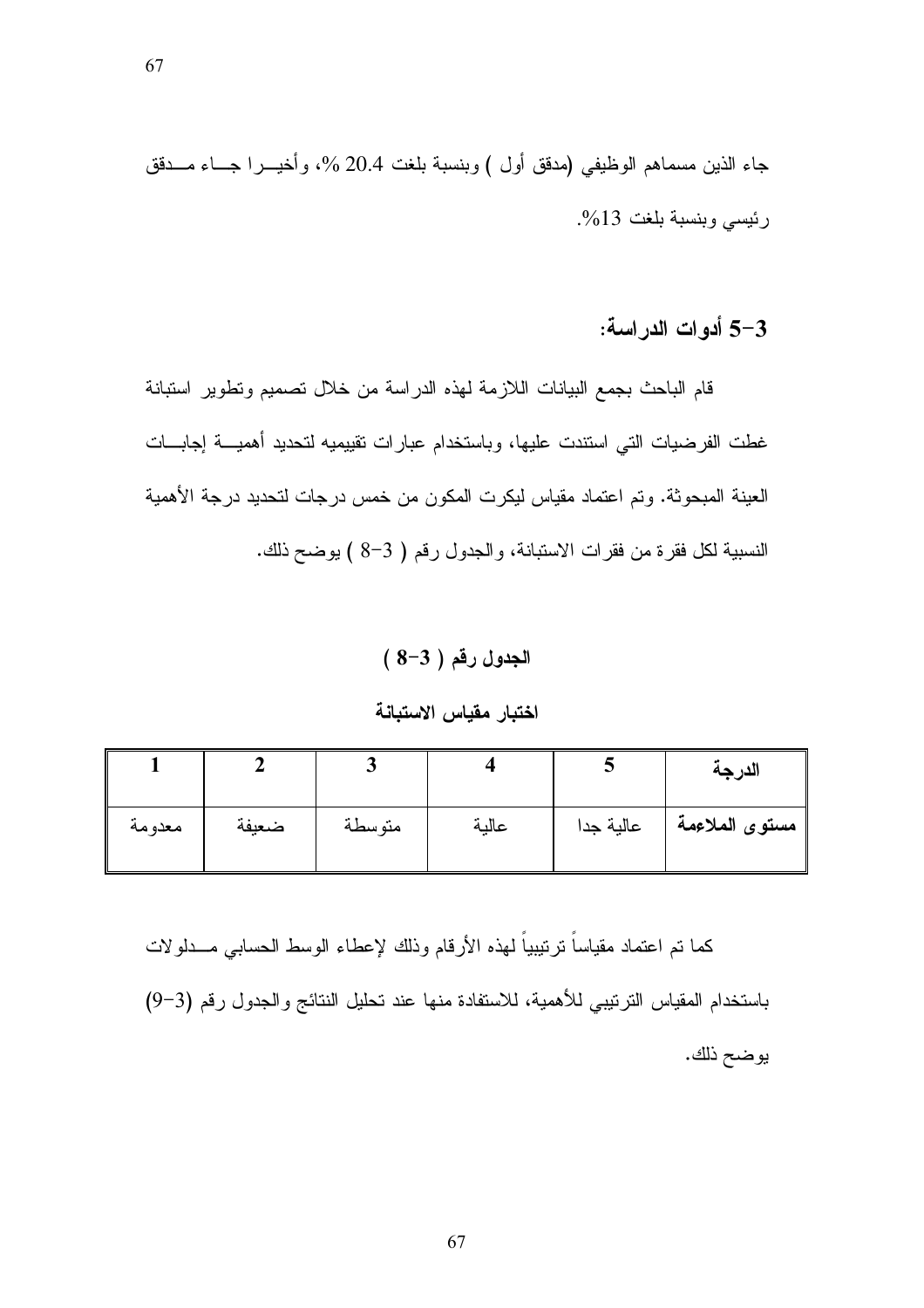### الجدول رقم (3-9)

| مستوى الملاءمة | الأهمية النسبية | الوسط الحسابي |
|----------------|-----------------|---------------|
|                |                 |               |
| معدومة         | غير موافق بشدة  | أقل من 1.5    |
| ضعيفة          | غير موافق       | $2.4 - 1.5$   |
| متوسطة         | محايد           | $3.4 - 2.5$   |
| عالية          | موافق           | $4.4 - 3.5$   |
| عالية جدا      | موافق بشدة      | $5 - 4.5$     |

#### مقياس لتحديد الأهمية النسبية للوسط الحسابي

### 3–6 صدق وثبات الأداة:

وللنتأكد من مدى صلاحية الاستمارة كأداة لجمع البيانات اللازمة للدراسة الحالية نم اختبار ها، وذلك بعرضها على عدد من أساتذة الجامعــات الأردنيـــة والكويتيــة العامـــة والخاصة، وبعض الخبراء الممارسين في مجالات المحاسـبة والمتخصــصين بدراســات المحاسبة وتم الأخذ بمقترحاتهم وتوصياتهم القيمة وأجراء النعديلات اللازمة على فقراتها. والملحق رقم (2) يبين أسماء المحكمين.

كما تم اختبار الاتساق الداخلي لمعرفة مدى الاعتمادية على أداة جمــع البيانـــات باستخدام معامل كرونباخ ألفا، لقياس مدى ثبات أداة القياس. وقد بلغت درجة اعتمادية هذه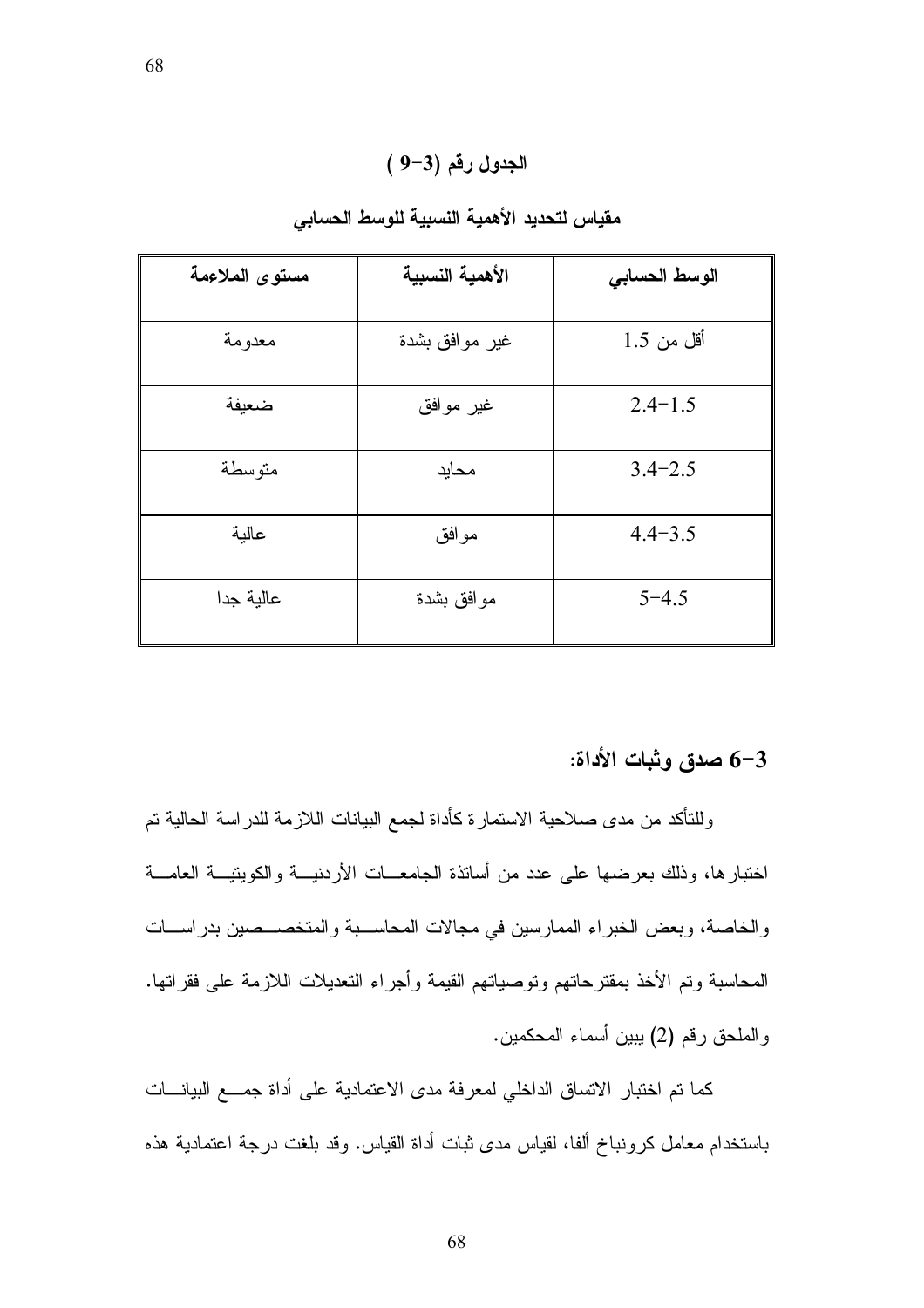الاستبانة وفقاً لمعيار كرونباخ ألفا (93.17 %) وهي نسبة عالية يمكن الاعتمـــاد عليهـــا. ويلاحظ من قيم كرونباخ ألفا كما هو موضح في الجدول (3–10) بأن معـــاملات الشبـــات لجميع متغيرات الدراسة كانت جيدة وهي مناسبة لأغراض الدراسة.

### $(10-3)$  جدول

| معامل كرونباخ ألفا | اسم المتغير                     | تسلسل     |
|--------------------|---------------------------------|-----------|
|                    |                                 | الفقرات   |
| % 91.76            | الاعتراف المحاسبي للقيم العادلة | $16-1$    |
| % 94.83            | الإفصاح المالى للقيم العادلة    | $33 - 17$ |
| % 91.46            | قياس الاستثمارات للقيم العادلة  | $47 - 34$ |
| % 92.13            | عرض الاستثمارات للقيم العادلة   | $60 - 48$ |
| %93.17             | المعدل العام لمعامل الثبات      | $60 - 1$  |

#### قيمة معامل الثبات للاتساق الداخلي لكل متغير

#### 7-3 المعالجة الإحصائية:

تم إدخال البيانات التي سيتم جمعها من خلال الدراسة الميدانية في الحاسوب، وتم معالجتها ببرنامج الحزمة الإحصائية للعلوم الاجتماعية (SPSS) وباســتخدام الأســـاليب الآتية:

1– الوسط الحسابي من أجل تحديد أهمية العبارات الواردة في الاستبانة.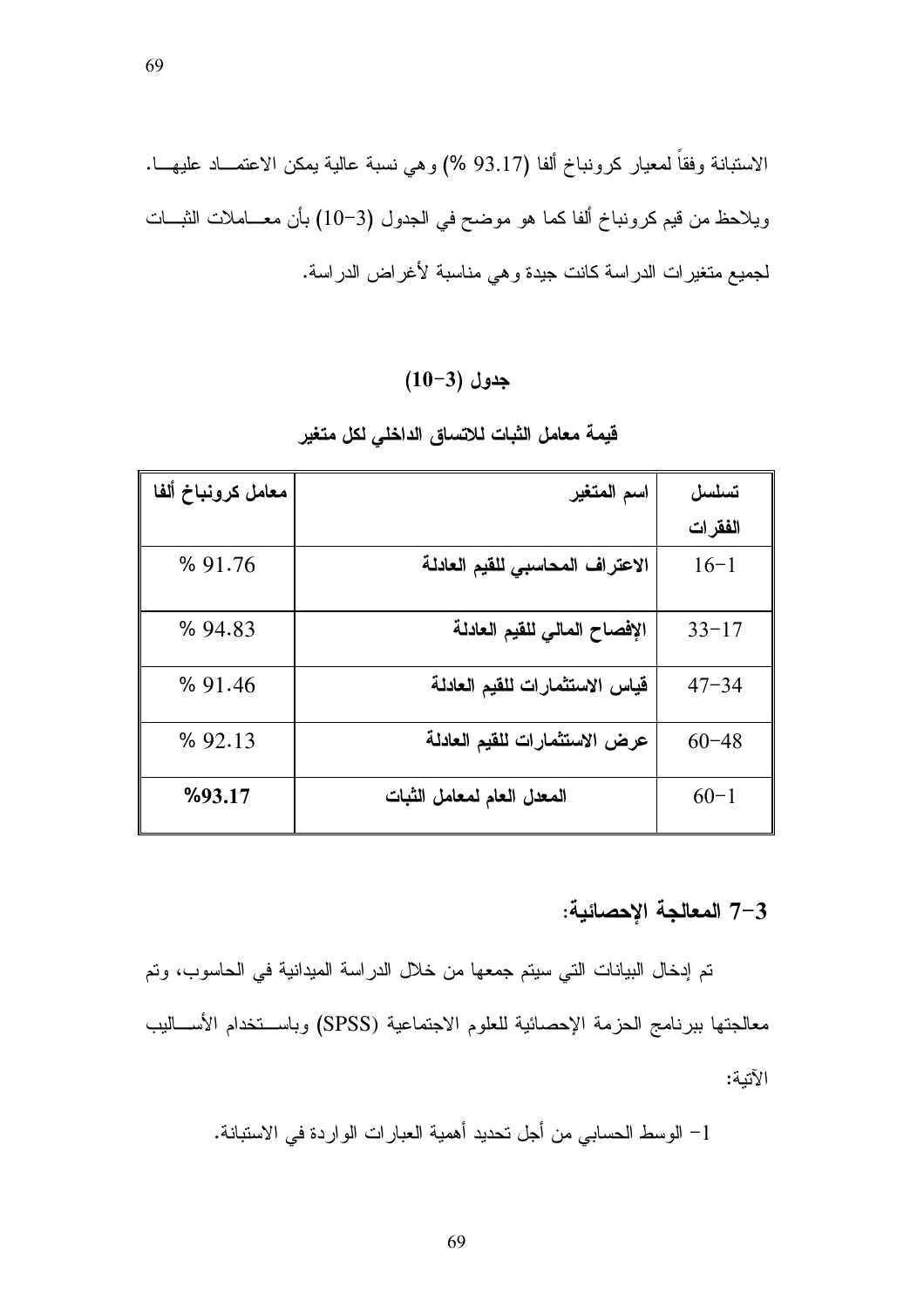2– الانحراف المعياري من أجل تحديد مدى تشتت الإجابات عن الوسط الحسابي للبيانات. 3– النكرارات والنسب المئوية وذلك لوصف أراء العينة المبحوثة حول متغيرات الدراسة. 4– اختبار t-test): (One sample t- test) للمقارنات الثنائية حيث تم استخدامه في اختبار فرضيات الدر اسة. 5– اختبار ألفا كرونباخ: وذلك من أجل اختبار مدى الاعتمادية علـــى أداة جمـــع البيانات المستخدمة في قياس متغير ات الدر اسة.

#### 8-3 إجراءات الدراسة

**أولا: نوع الدراسة:** دراسة ميدانية تقوم على دراسة مدى النزام البنوك النجارية في تطبيق معايير القيمة العادلة على الموجودات والمطلوبات المالية في دولة الكويت، من وجهة نظر مدققي الحسابات والعاملين في مكانب الندفيق العاملة في دولة الكويت، وكذلك المديرين الماليين في البنوك النجارية.

**ثانيا: أساليب جمع البيانات والمعلومات**: اعتمد الباحث في هذه الدراسة على نوعين من البيانات هما البيانات الثانوية والبيانات الأولية: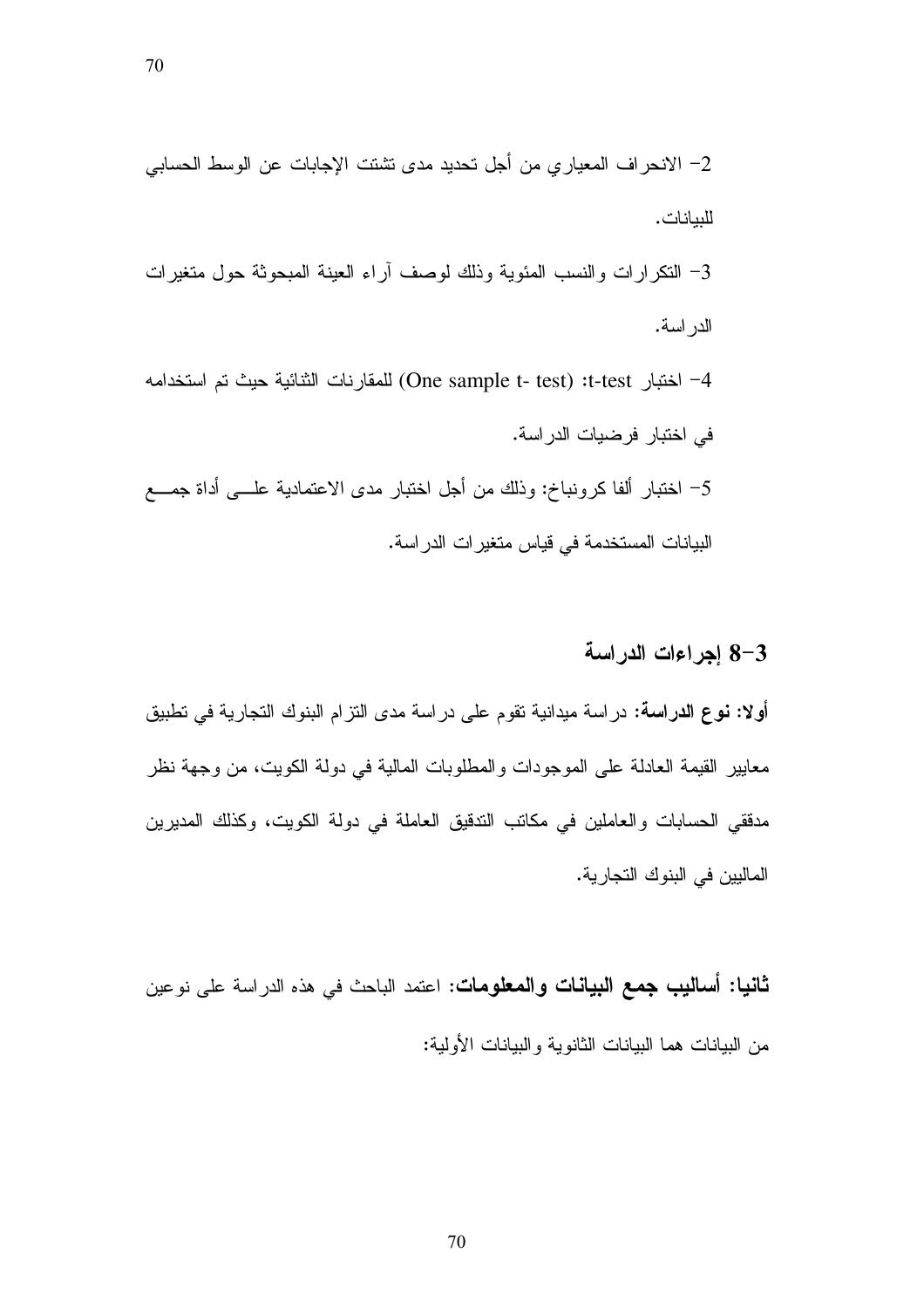- 1- البيانات الأولية: وهي البيانات التي قام الباحث بجمعها من خلال الدراسة الميدانية وباستخدام الاستبانة التبي سيتم تصميمها لغرض الدراسة الحالية، حيث تم توزيـــع الاستبانات على عينة الدراسة من خلال الباحث شخصيا.
- 2– **البيانات الثانوية**: وهي البيانات التي سوف تــستخدم لتكــوين الإطـــار النظـــري للدراسة، إذ رجع الباحث إلى المكتبات المختلفة للاطــــلاع ومراجعـــة الأدبيــــات السابقة، وتمت الاستعانة بالمصادر الآتية: أ– المر اجع و المصادر المتعلقة بالمحاسبة والكتب العلمية والمنهجية المختصة في علم المحاسبة. ب– الدوريات العالمية المتخصصة والنشرات التي كتبت حــول معـــابير القيمـــة العادلة، كذلك المطلوبات والموجدات. ج– الإحصاءات الرسمية الصادرة عن البنوك التجارية في دولة الكويت. د– الرسائل العلمية (ماجستير ودكتوراه) التي نبحــث فـــي موضـــوع الدراســـة والمنوفرة في الجامعات المختلفة.
	- هـــــ الإنترنت والمواقع الالكترونية.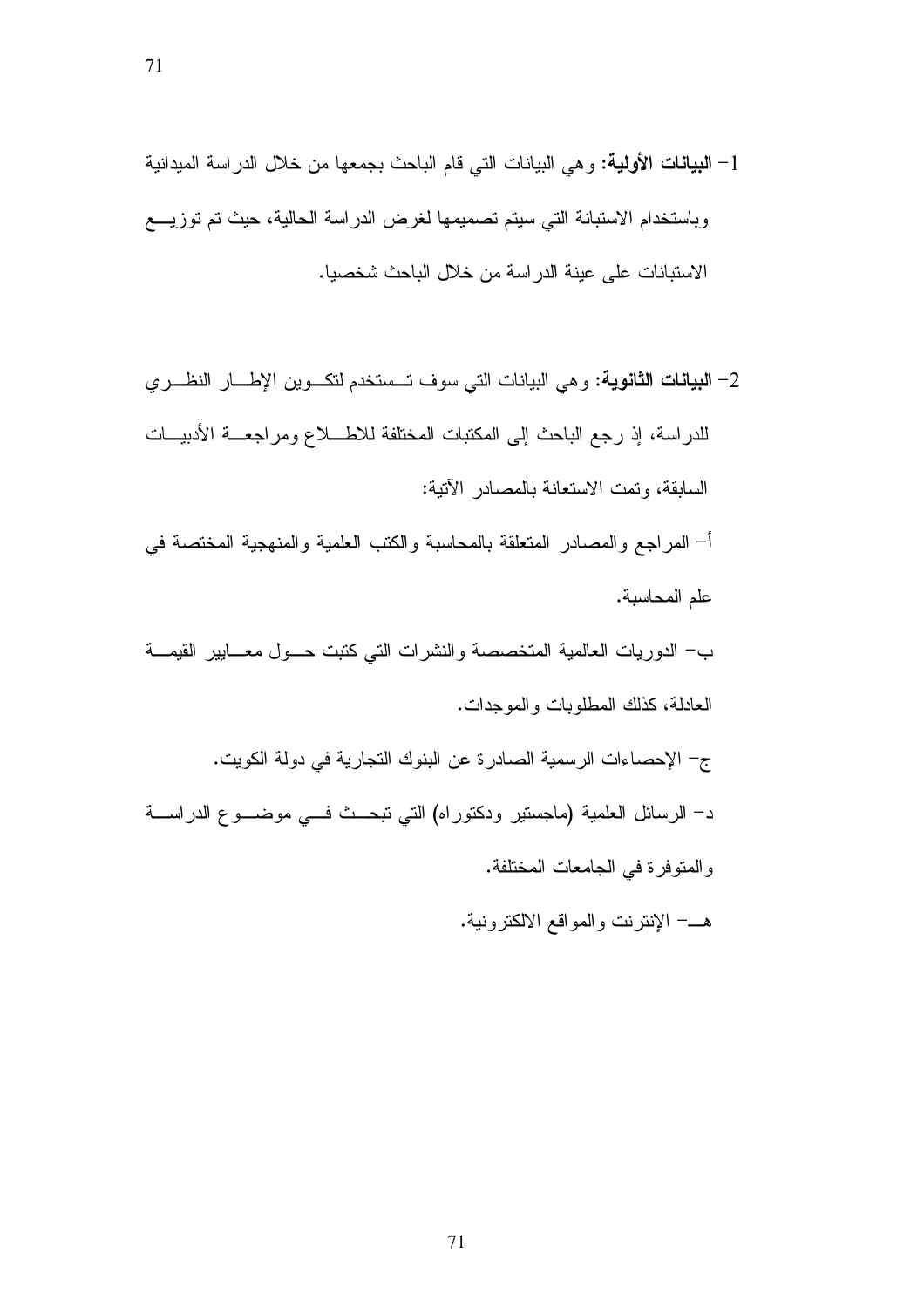# الفصل الرابع

# نتائج الدراسة الميدانية

# 1-4 التحليل الوصفي لمتغيرات الدراسة

1-1-4 نتائج التحليل الخاصة بالاعتراف المحاسبي للقيم العادلة 1–1–2 نتائج التحليل الخاصة بالإفصاح المالي للقيم العادلة 4–2−3 نتائج التحليل الخاصة بقياس الاستثمارات للقيم العادلة 4-2-4 نتائج التحليل الخاصة بعرض الاستثمارات للقيم العادلة

### 4–2 اختبار الفرضيات

- 1-2-4 اختبار الفرضية الأولى 2-2-4 اختبار الفرضية الثانية 4–2–3 اختبار الفرضية الثالثة
- 4-2-4 اختبار الفرضية الرابعة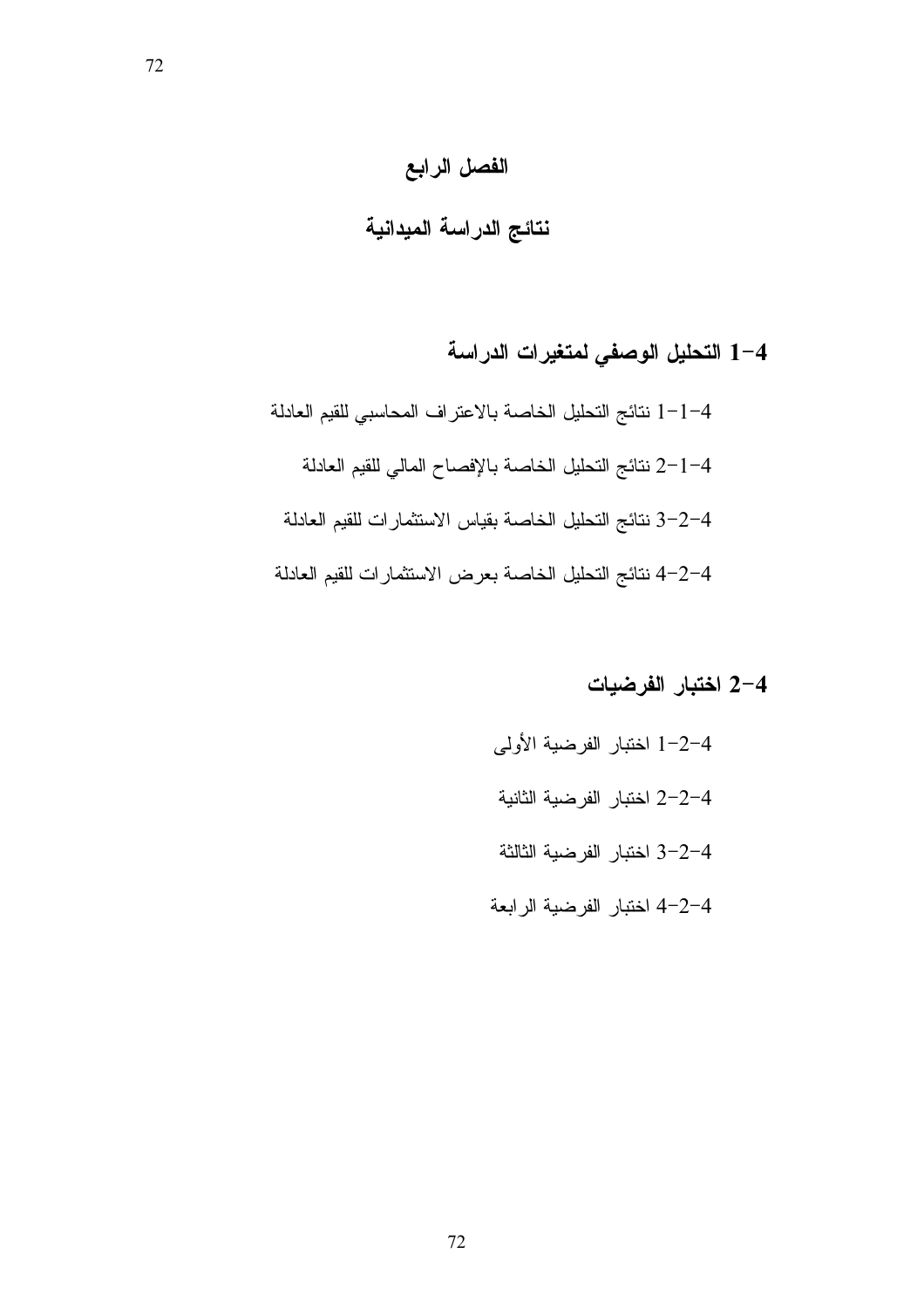#### الفصل الرابع

عرض وتحليل البيانات واختبار الفرضيات

مقدمة بعد أن نمت عملية جمع المعلومات والبيانات اللازمة لهذه الدراسة تــم تحليليهـــا باستخدام الأساليب الإحصائية المناسبة ضمن برنامج الحزمة الإحصائية للعلوم الاجتماعية (SPSS)، حيث قام الباحث باستخدام الأساليب الإحصائية التالية:

1– نمت در اسة أســـاليب الإحـــصـاء الوصــــفي Descriptive Statistics، لمتغيـــر ات الدر اسة، حيث نم إيجاد المنوسطات الحسابية والانحر افات المعيارية والنوزيع النكـــراري والنسب المئوية، وذلك من أجل النعرف على نقييمات المديرين الماليين ومدققي الحسابات لكل عبار ة من العبار ات الوار دة في استبانة الدر اسة.

One sample t- test) t-test لختبار فرضيات الدراسة على اختبار One sample t- test) t-test) للمقارنات الثنائية، وذلك بحساب قيمة ( t ) بغرض قياس إمكانيـــة وجـــود علاقـــة بـــين المتغير ات، ونتص قاعدة القرار على انه " **ترفض الفرضية العدمية Ho** وت**قبل الفرضــية** البديلة Ha إذا كانت قيمة ( t ) المحسوبة أكبر من قيمتهما الجدولية " و ذلك عند مستو ي  $\cdot$ (Malhotra, 2003, p.503) \$95 معنوية ( Malhotra, 2003, p.503).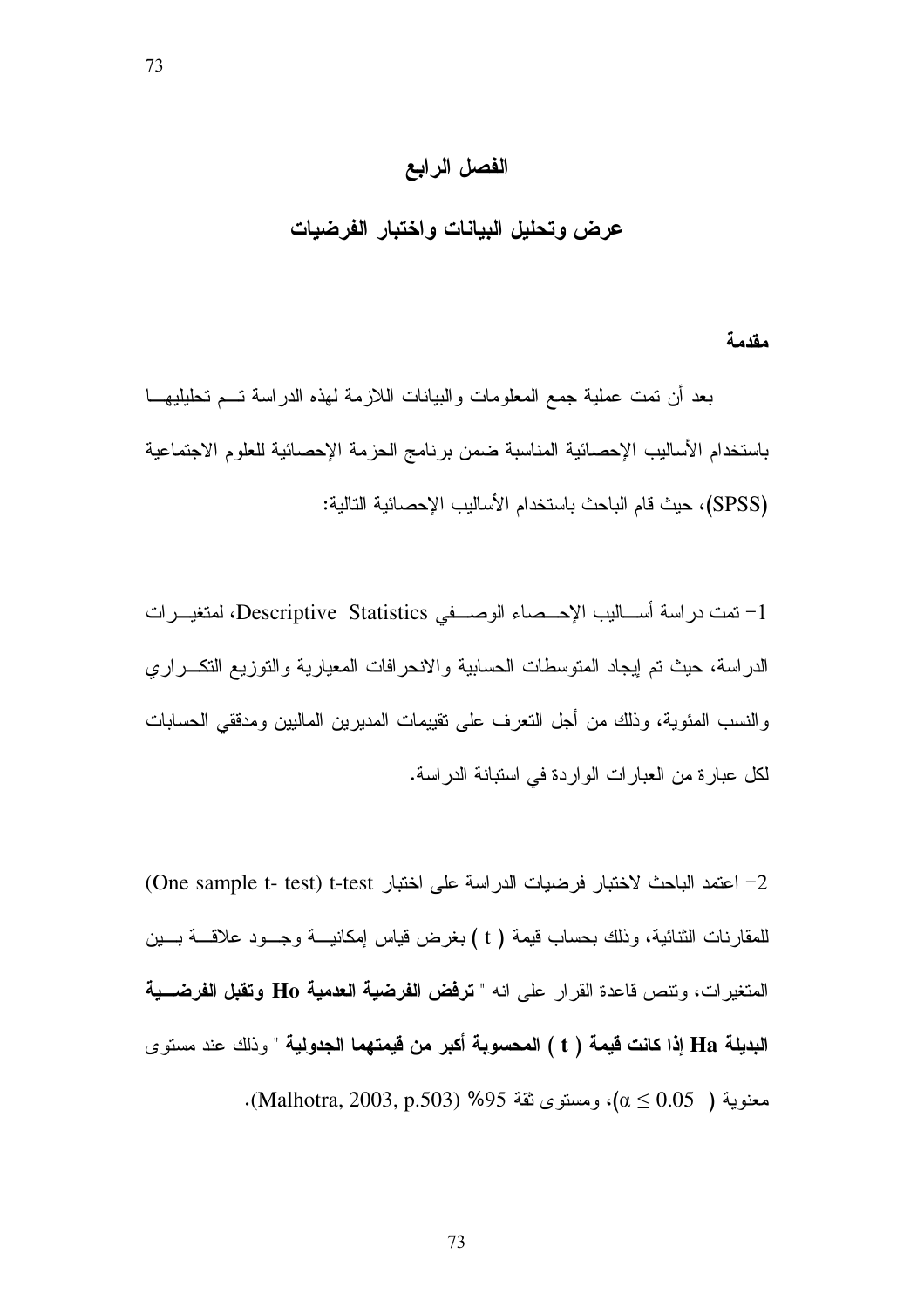1-4 التحليل الوصفى لمتغيرات الدراسة 4–1−1 نتائج التحليل الخاصة بالاعتراف المحاسبي للقيم العادلة 1-1-1-1 المتوسطات الحسابية والانحرافات المعيارية والأهمية النسبية لأسئلة متغير الاعتراف المحاسبي للقيم العادلة (المديرون الماليون)  $(1 -4)$  الجدول

المتوسطات الحسابية والانحرافات المعيارية والأهمية النسبية لمتغير الاعتراف المحاسبي للقيم العادلة (المديرون الماليون)

| المديرون الماليون |         |            |          | العبارة                                                   | ت               |
|-------------------|---------|------------|----------|-----------------------------------------------------------|-----------------|
|                   | الأهمية | الانحرافات | الوسط    |                                                           |                 |
| الترتيب           | النسبية | المعيارية  | الحسابى  |                                                           |                 |
| 10                | عالية   | .83666     | 3.6459   | الاعتراف بالديون المترنبة على البنك                       | $\mathbf{1}$    |
| 5                 | عالية   | .80366     | 3.7363   | الاعتراف باستثمارات حقوق الملكية                          | $\overline{2}$  |
| 16                | متوسطة  | .84578     | 3.5527   | الاعتراف بالموجودات الملموسة مثل الأراضمي والمبانبي       | $\overline{3}$  |
| 4                 | عالية   | .78092     | 3.7930   | المحتفظ<br>الاعتراف بالموجودات غير الملموسة<br>بها        | $\overline{4}$  |
|                   |         |            |          | كاستثمار ات                                               |                 |
| 13                | عالية   | .80757     | 3.6367   | الاعتراف بالأوراق المالية المخصصة للدين                   | $\overline{5}$  |
| 1                 | عالية   | .73467     | 3.8565   | الاعتراف بالمطلوبات أو الالتزامات المالية في قائمة المركز | $\overline{6}$  |
|                   |         |            |          | المالي                                                    |                 |
| 11                | عالية   | .80460     | 3.6447   | يعترف البنك بالموجودات المالية في الميزانية قائمة المركز  | $\overline{7}$  |
|                   |         |            |          | المالي                                                    |                 |
| 12                | عالية   | .84577     | 3.6430   | الاعتراف مباشرة بالمقابل المالي المدفوع أو المستلم        | $\overline{8}$  |
| $\overline{2}$    | عالية   | .88592     | 3.8103   | النقيد بالنوزيعات على حاملي حقوق الملكية                  | $\overline{9}$  |
| 14                | عالية   | .81743     | 3.6001   | الاعتراف بمبادلات الالتزام المالي مع البنوك الأخرى        | $\overline{10}$ |
| 3                 | عالية   | .83635     | 3.8039   | الاعتراف بالمكاسب والخسائر المتعلقة بالأداة المالية       | $\overline{11}$ |
| 9                 | عالية   | .82367     | 3.6642   | نبادل الأصول المالية مع المنشات الأخرى بالقيمة العادلة    | $\overline{12}$ |
| $\tau$            | عالية   | .81976     | 3.6726   | الاعتراف بالفائدة وأرباح الاسهم المتعلقة بالأداة المالية  | $\overline{13}$ |
| 8                 | عالية   | .81190     | 3.6667   | الاعتراف بالمطلوبات المحتفظ بها للمتاجرة                  | 14              |
| 6                 | عالية   | .80759     | 3.7100   | الاعتراف بالموجودات المالية المنوفرة للبيع                | $\overline{15}$ |
| 15                | عالية   | .80865     | 3.5759   | الاحتفاظ في سجلات ندون فيها المعلومات عن القيمة العادلة   | 16              |
|                   | عالية   | 0.816931   | 3.688281 | المتوسط الحسابي لجميع الفقرات                             |                 |

يتضح من خلال مطالعة البيانات الواردة في الجهدول أعسلاه رقم ( 4- 1) أن

المتوسطات الحسابية والانحرافات المعيارية بالنسبة لعينة المديرين الماليين قد تراوحت ما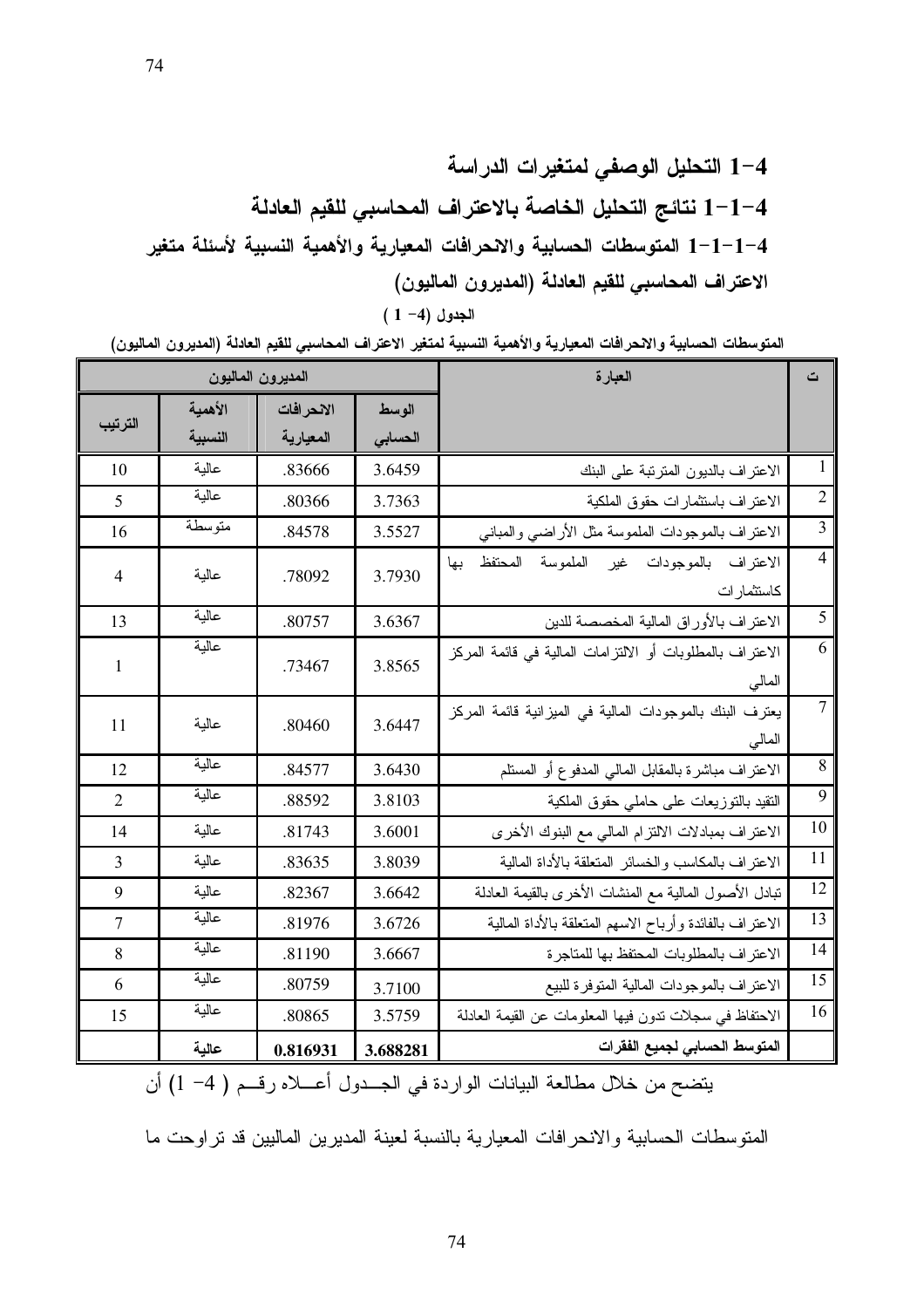بين ( 3.8565 – 3.5527 ) وأن العبارة رقم ( 6 ) التي تــنص علـــي أن " الاعتـــراف بالمطلوبات أو الالنزامات المالية في الميزانية العمومية " هي الأعلـــي بـــين متوســـطات الإجابات، وبمنوسط حسابي بلغ (3.8565 )، وبانحراف معياري بلـــغ (73467. ) وقـــد كانت أهميتها النسبية عالية، في حين أن العبارة رقم ( 3 ) التي نتص على أن "الاعتراف بالموجودات الملموسة مثل الأراضبي والمبانبي " هي الأقل بسين منوســـطات الإجابـــات، وبمنوسط حسابي بلغ (3.5527) وقد كانت الأهمية النسبية لهذه الفقرة عالية، أما الانحراف المعياري فقد بلغ (84578.) وهذا الانحراف يشير إلى مدى تشتت قيم هذا المتغيـــر عـــن الوسط الحسابي لجميع الفقرات، وهذه القيمة المنخفضة تشير إلى أن إجابات عينة الدر اسة

منقار بة ومنشابهة إلى حد ما.

وهذه النتائج بشكل عام نشير إلى أن جميع المنوسطات الحسابية التبي تم النوصــــل إليها كانت أعلى من متوسط الحدود التي اعتمدتها الدراسة عند التعليق على المتوســـطات الحسابية على جميع العبارات. وهذا يشير إلى أن استجابات عينة الدراسة كانت إيجابيـــة وبدرجة عالية على جميع العبارات. وأن هذه النتيجة تثبت صحة الفرضية البديلة وبالتالي قبول هذه الفر ضية التي تشير ٍ إلى أن البنوك التجارية الكويتية تلتز ٍم في تطبيق الاعتـــر اف المحاسبي للقيم العادلة على الموجودات والمطلوبات المالية، وذلك من وجهة نظر المديرين المالبين.

يلاحظ من خلال در اسة هذا المتغير أن إجابات المديرين الماليين نؤكد أن البنوك النجار بة تعتر ف بالمكاسب والخسائر المتعلقة بالأداة المالبة وباستثمار ات حقوق الملكبة

75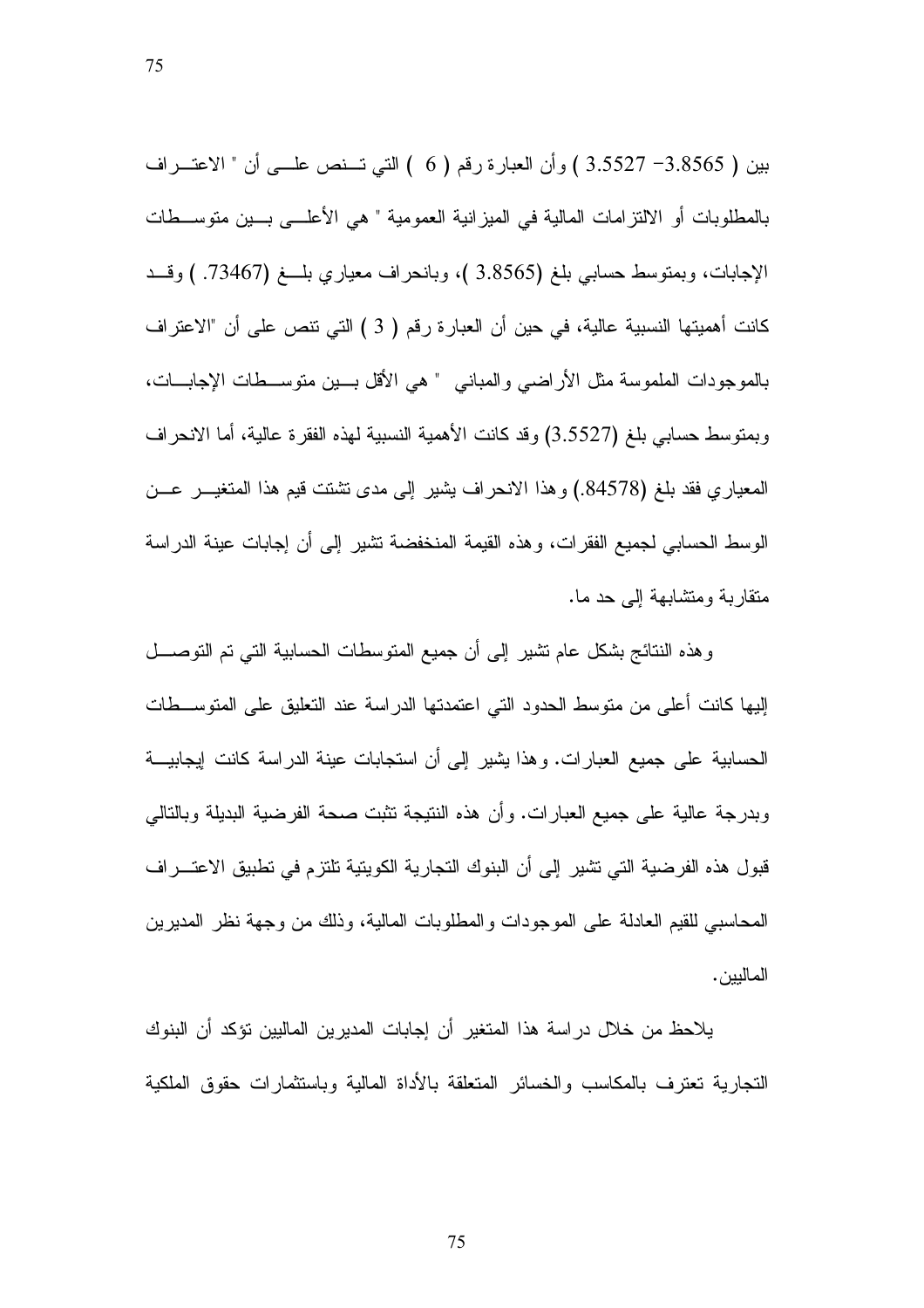والموجودات المالية المنوفرة للبيع، وكذلك بالمطلوبات المحتفظ بها للمناجرة والموجودات

غير الملموسة المحتفظ بها كاستثمارات.

1–1–2 1لمتوسطات الحسابية والانحرافات المعيارية والأهمية النسبية لأسئلة متغير الاعتراف المحاسبي للقيم العادلة (مدفقو الحسابات)

 $(2-4)$  الجدول

المتوسطات الحسابية والانحرافات المعيارية والأهمية النسبية لمتغير الاعتراف المحاسبي للقيم العادلة (مدققو الحسابات)

مدققو الحسابات ت العبارة الوسط الأهمية الانحرافات الترتيب النسبية المعيارية الحسابى عالية  $\mathbf{1}$ 3.6616 الاعتراف بالديون المترنبة على البنك 13 .71666 عالية  $\overline{2}$ 16 .82064 3.5622 الاعتراف باستثمارات حقوق الملكية عالية  $\mathfrak{Z}$ .79464 3.7681 6 الاعتراف بالموجودات الملموسة مثل الأراضىي والمباني عالمة .<br>الاعتراف بالموجودات غير الملموسة المحتفظ بها كاستثمارات  $\overline{4}$ 8 .70711 3.7178 عالية  $\overline{5}$  $11$ .78277 3.6863 الاعتراف بالأوراق المالية المخصصة للدين عالية 6  $\mathbf{1}$ .79522 3.8933 الاعتراف بالمطلوبات أو الالتزامات في قائمة المركز المالي عالية  $\overline{7}$ يعترف البنك بالموجودات المالية في قائمة المركز المالي .69430 3.6323 15 عالية 8 يقوم البنك بالاعتراف مباشرة بالمقابل المالي المدفوع أو المستلم 9 .70278 3.7131 عالية 9 .74974 النقيد بالنوزيعات على حاملي حقوق الملكية  $\overline{2}$ 3.8227 10 عالية الاعتراف بمبادلات الالتزامات المالية مع المنشات الأخرى .71009 3.7061 10 11 الاعتراف بالمكاسب والخسائر المنعلقة بالأداة المالية عالية 5 .82072 3.7856 عالية 12 12 .75978 3.6821 نبادل الأصول المالية مع المنشات الأخرى بالقيمة العادلة عالية 13 الاعتراف بالفائدة وأرباح الاسهم المتعلقة بالأداة المالية  $\overline{7}$ 3.7444 .63984 عالية  $14$ الاعتر اف بالمطلوبات المحتفظ بها للمتاجر ة 3.8153 .82072 3 عالية 15 الاعتراف بالموجودات المالية المتوفرة للبيع  $\overline{4}$ .77974 3.7957 عالية 16 الاحتفاظ في سجلات ندون فيها المعلومات عن القيمة العادلة 14 .83984 3.6543 المتوسط الحسابي لجميع الفقرات عالمة 3.7275 0.75216

يتضح من خلال مطالعة البيانات الواردة في الجدول رقم ( 4- 2) أن المتوسطات

الحسابية والانحرافات المعيارية بالنسبة لعينة المديرين الماليين قــد تراوحــت مـــا بـــين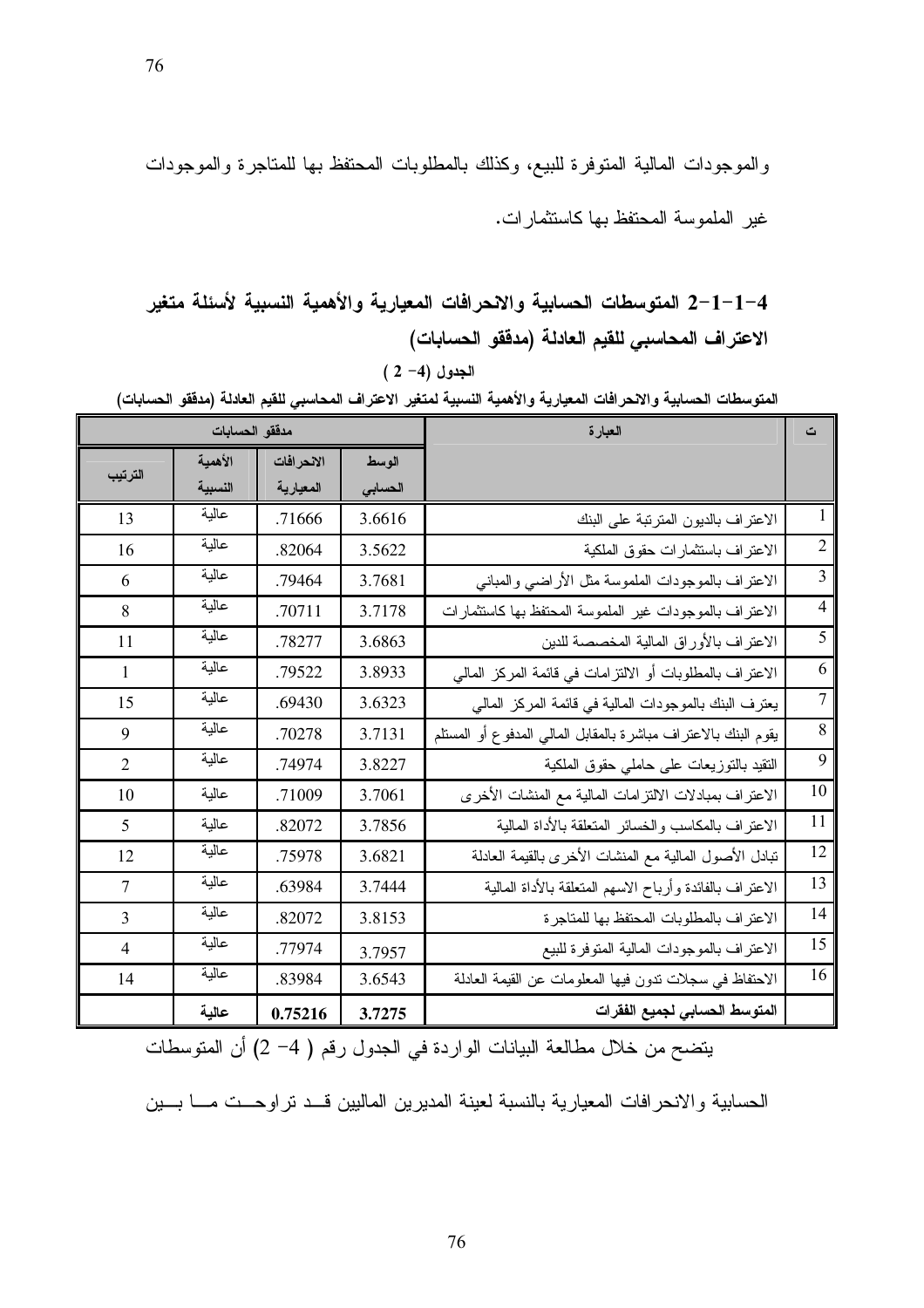(3.8933 – 3.5622 ) وأن العبارة رقم ( 6 ) التي نتص على أن " الاعتراف بالمطلوبات أو الالتزامات المالية في الميزانية العمومية " هي الأعلـــي بـــين متوســـطات الإجابـــات، وبمنوسط حسابي بلغ (3.8933)، وبانحراف معياري بلغ (7952. ) وقد كانست أهميتهــا النسبية عالية، في حين أن العبارة رقم ( 2 ) والتي نتص على أن " الاعتراف باستثمارات حقوق الملكية " هي الأقل بين متوسطات الإجابات، وبمتوسط حسابي بلغ (3.562) وقـــد كانت الأهمية النسبية لهذه الفقرة عالية، أما الانحراف المعياري فقد بلـــغ (8206.) وهـــذا الانحر اف يشير إلى مدى نشتت قيم هذا المنغير عن الوسط الحسابي لجميع الفقرات، وهذه القيمة المنخفضة نشير إلى أن إجابات العينة متقاربة ومنشابهة إلى حد ما.

وهذه النتائج بشكل عام نشير إلى أن جميع المنوسطات الحسابية التبي تم التوصــــل إليها كانت أعلى من متوسط الحدود التي اعتمدتها الدراسة عند التعليق على المتوســـطات الحسابية على جميع العبارات. وهذا يشير إلى أن استجابات عينة الدراسة كانت ايجابيـــة وبدرجة عالية على جميع العبارات. وأن هذه النتيجة نثبت صحة الفرضية البديلة وبالنالي قبول هذه الفرضية والتي نشير إلى أن البنوك التجارية الكويتية تلتزم في تطبيق الاعتراف المحاسبي للقيم العادلة على الموجودات والمطلوبات المالية، وذلك من وجهة نظر مـــدققي الحسابات.

يلاحظ من خلال در اسة هذا المتغير أن إجابات مدققي الحسابات تؤكد أن البنوك النجارية الكويتية نعترف بالمكاسب والخسائر المنعلقة بالأداة المالية وباستثمارات حقوق الملكية والموجودات المالية المتوفرة للبيع، وكذلك بالإفصاح عن الاستثمارات بالأسهم الجاهزة للبيع والالتزامات المالية بغرض المتاجرة.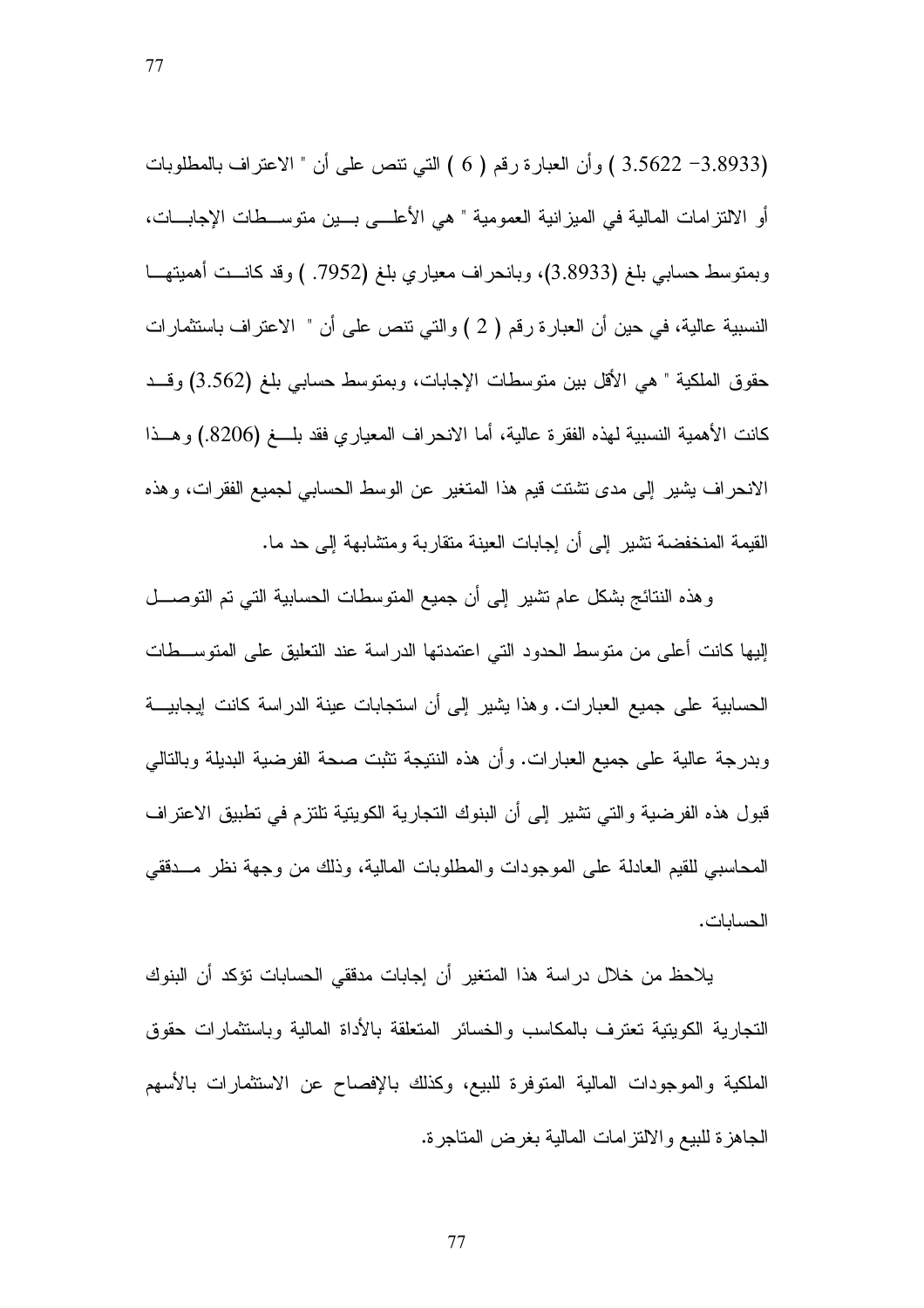# 4–1–2 نتائج التحليل الخاصة بالإفصاح المالي للقيم العادلة 1-2-1-4 المتوسطات الحسابية والانحرافات المعيارية والأهمية النسبية لأسئلة متغير الإفصاح المالي للقيم العادلة (المديرون الماليون)

الجدول (4- 3)

المتوسطات الحسابية والانحرافات المعيارية والأهمية النسبية لمتغير الإفصاح المالى للقيم العادلة (المديرين الماليين)

| المديرين الماليين |                    |                         |               | العبارة                                                    | ت               |
|-------------------|--------------------|-------------------------|---------------|------------------------------------------------------------|-----------------|
| الترتيب           | الأهمية<br>النسبية | الانحرافات<br>المعيارية | الوسط الحسابى |                                                            |                 |
| $\overline{3}$    | عالية              | .81316                  | 3.8171        | الإفصاح عن الموجودات المالية بمقدار النكلفة                | 17              |
| 16                | عالية              | .84518                  | 3.6285        | الإبلاغ عن المطلوبات المالية بمقدار النكلفة                | $\overline{18}$ |
| 11                | عالية              | .80990                  | 3.6641        | الإفصاح عن القروض المحتفظ بها لغايات غير تجارية            | 19              |
| $\overline{4}$    | عالية              | .79750                  | 3.8021        | الإفصاح عن الذمم المدينة                                   | 20              |
| 13                | عالية              | .76026                  | 3.6607        | الإفصاح عن الذمم الدائنة                                   | 21              |
| 10                | عالية              | .83666                  | 3.6742        | الإفصاح عن الاسهم الممتازة والقابلة للاسترداد إجباريا      | 22              |
| 5                 | عالية              | .84366                  | 3.7673        | الإفصاح عن الاستثمارات بالأسهم الجاهزة للبيع               | 23              |
| 17                | عالية              | .84578                  | 3.6131        | الإفصاح عن الاستثمارات بالأسهم المعدة للمتاجرة             | 24              |
| 14                | عالية              | .87092                  | 3.6564        | الإفصاح عن السندات الجاهزة للبيع                           | 25              |
| 6                 | عالية              | .80757                  | 3.7591        | الإفصاح عن السندات المعدة للمتاجرة                         | 26              |
| 12                | عالية              | .81567                  | 3.6631        | الإفصاح عن الاستثمارات المحتفظ بها فبل موعد الاستحقاق      | $27\,$          |
| $\mathbf{1}$      | عالية              | .74460                  | 3.8524        | الإفصاح عن الموجودات المالية المحتفظ بها للمتاجرة          | 28              |
| $\tau$            | عالية              | .83576                  | 3.7313        | الإفصاح عن الموجودات المالية المنوفرة للبيع                | 29              |
| 15                | عالية              | .81595                  | 3.6419        | استخدام الخبراء فى تحديد قياسات وإفصاحات القيمة<br>العادلة | 30              |
| 9                 | عالية              | .74577                  | 3.6773        | دراسة اثر الإحداث اللاحقة على قياس القيمة العادلة          | 31              |
| 2                 | عالية              | .80592                  | 3.8228        | فحص البيانات التى تستخدم لعمل إفصاحات القيمة العادلة       | 32              |
| 8                 | عالية              | .81743                  | 3.7166        | الإفصاح عن الالتزامات المالية بغرض المتاجرة                | 33              |
|                   | عالية              | 0.812452                | 3.714647      | المتوسط الحسابي لجميع الفقرات                              |                 |

يتضح من خلال مطالعة البيانات الواردة في الجدول رقم ( 4- 3) أن المتوسطات

الحسابية بالنسبة لعينة المديرين الماليين قد تراوحت ما بين ( 3.8524 - 3.6131 ) وأن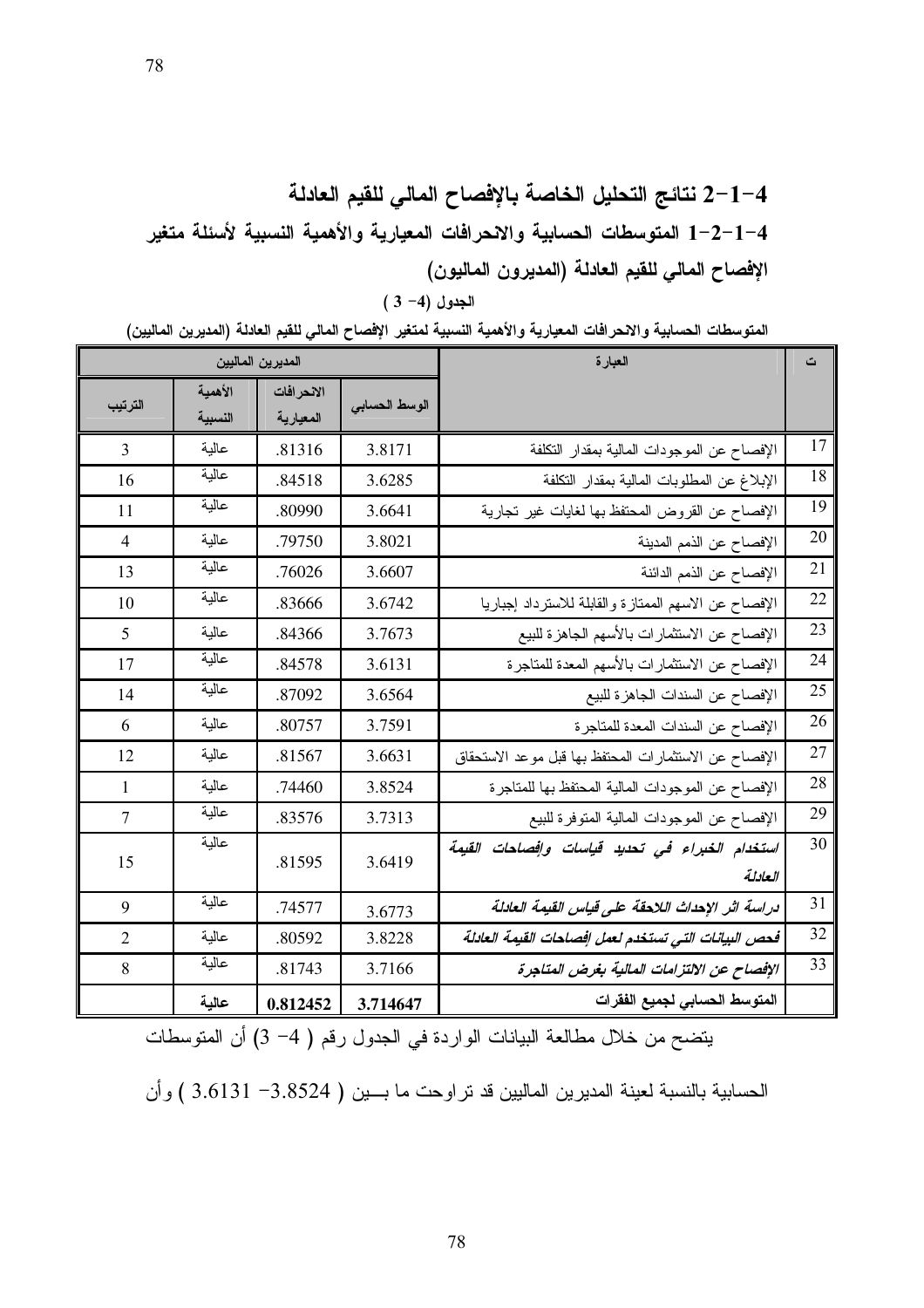العبارة رقم ( 28 ) التي نتص على أن " الإفصاح عن الموجودات المالية المحـــنفظ بهـــا للمتاجرة " هي الأعلى بين متوسطات الإجابات، وبمتوسـط حــسابي بلـــغ (3.8524 )، وبانحراف معياري بلغ (74460. ) وقد كانت أهميتها النسبية عالية في حين أن العبـــارة رقم ( 24 ) التي نتص على أن " الإفصاح عن الاستثمارات بالأسهم المعدة للمتاجرة " هي الأقل بين منوسطات الإجابات، وبمنوسط حسابي بلغ (3.6131 ) وكانت الأهمية النـــسبية لمهذه الفقرة عالية أما الانحراف المعياري فقد (84578.) وهذا الانحراف بشير إلى مـــدى تشتت قيم هذا المتغير عن الوسط الحسابي لجميع الفقرات، وهذه القيمة المنخفضة تسشير إلى أن إجابات عينة الدر اسة منقار بة ومنشابهة إلى حد ما.

وهذه النتائج بشكل عام نشير إلى أن جميع المتوسطات الحسابية التي تم التوصـــل إليها كانت أعلى من متوسط الحدود التي اعتمدتها الدراسة عند التعليق على المتوســـطات الحسابية على جميع العبارات. وهذا يشير إلى أن استجابات عينة الدراسة كانت ايجابيـــة وبدرجة عالية على جميع العبارات. وأن هذه النتيجة نثبت صحة الفرضية البديلة وبالنالي قبول هذه الفرضية التي تشير إلى أن البنوك التجارية الكويتية تلتزم في تطبيق الإفـــصـاح المالي للقيم العادلة على الموجودات والمطلوبات المالية، من وجهة نظر المديرين الماليين.

يلاحظ من خلال دراسة هذا المتغير أن إجابات المديريين الماليين نؤكد على أن البنوك التجارية تقوم بالإفصاح عن الموجودات المالية بمقدار النكلفة وتلك المحتفظ بها للمتاجرة، كذلك نقوم بالإفصاح عن الذمم المدينة وعن السندات المعدة للمتاجرة وعن الموجودات المالية المتوفر ة للبيع.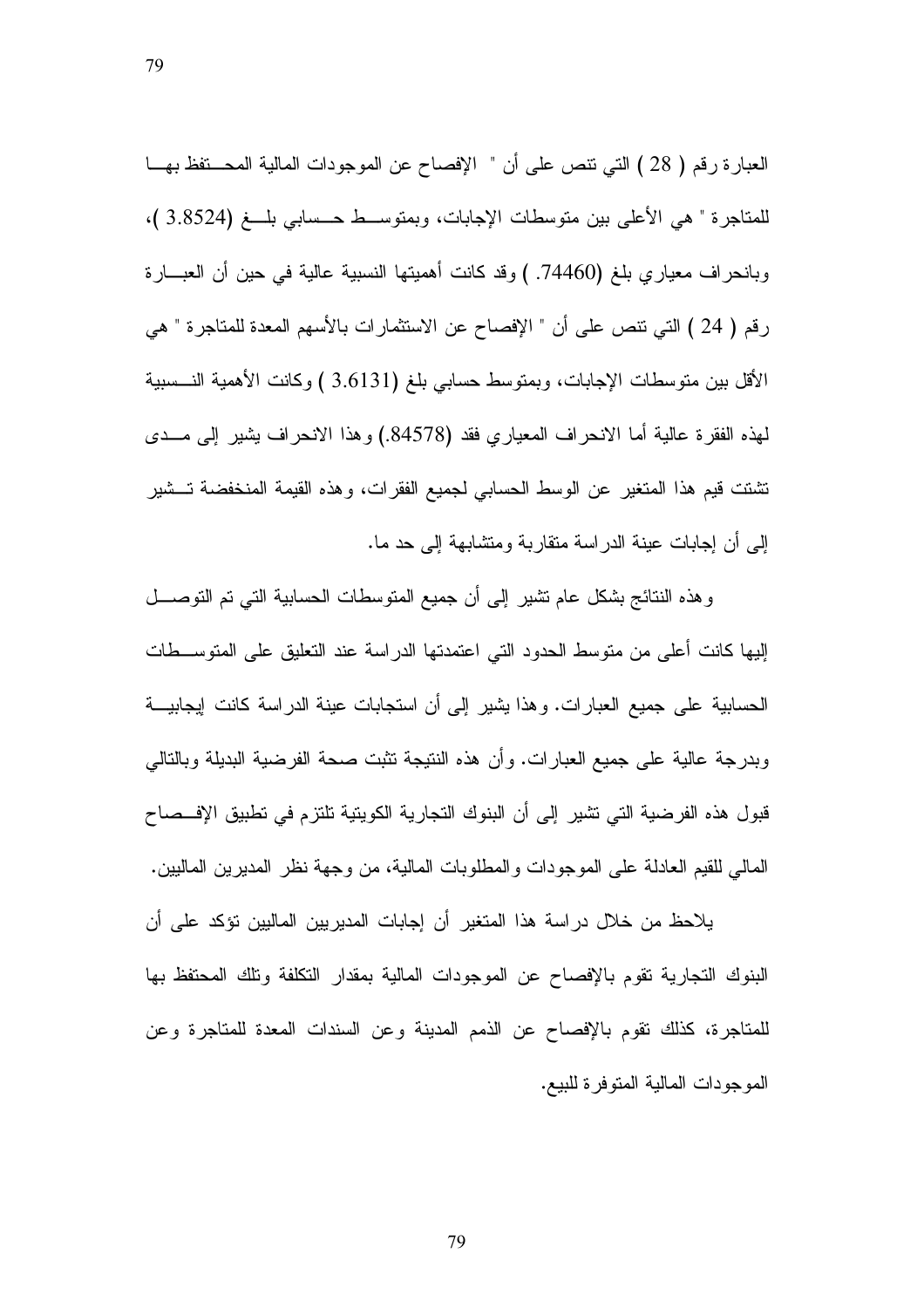# 1–2–2 المتوسطات الحسابية والانحرافات المعيارية والأهمية النسبية لأسئلة متغير الإفصاح المالي للقيم العادلة (مدفقو الحسابات)

|  |  |  |  | الجدول (4– 4 ) |
|--|--|--|--|----------------|
|--|--|--|--|----------------|

المتوسطات الحسابية والانحرافات المعيارية والأهمية النسبية لمتغير الإفصاح المالى للقيم العادلة (مدققو الحسابات)

|                | مدققو الحسابات |            | العبارة  | ت                                                 |    |
|----------------|----------------|------------|----------|---------------------------------------------------|----|
|                | الأهمية        | الانحرافات | الوسط    |                                                   |    |
| الترتيب        | النسبية        | المعيارية  | الحسابى  |                                                   |    |
| 15             | عالية          | .77700     | 3.6841   | الإفصاح عن الموجودات المالية بمقدار النكلفة       | 17 |
| $\overline{2}$ | عالية          | .78016     | 3.8038   | الإبلاغ عن المطلوبات المالية بمقدار التكلفة       | 18 |
| 12             | عالية          | .80084     |          | الإفصاح عن القروض والحسابات المدينة والمحتفظ      | 19 |
|                |                |            | 3.7135   | بها لغايات غير تجارية                             |    |
| 6              | عالية          | .62193     | 3.7740   | الإفصاح عن الذمم المدينة                          | 20 |
| 17             | عالية          | .43365     | 3.6719   | الإفصاح عن الذمم الدائنة                          | 21 |
| 13             | عالية          | .78706     | 3.6975   | الإفصاح عن الاسهم الممتازة إجباريا                | 22 |
| 14             | عالية          | .79596     | 3.6850   | الإفصاح عن الاستثمارات بالأسهم الجاهزة للبيع      | 23 |
| 9              | عالية          | .71151     | 3.7251   | الإفصاح عن الاستثمارات بالأسهم المعدة للمتاجرة    | 24 |
| 16             | عالية          | .78606     | 3.6769   | الإفصاح عن السندات الجاهزة للبيع                  | 25 |
| $\overline{4}$ | عالية          | .50765     | 3.7992   | الإفصاح عن السندات المعدة للمتاجرة                | 26 |
| 8              | عالية          |            |          | الإفصاح عن الاستثمارات المحتفظ بها قبل موعد       | 27 |
|                |                | .62417     | 3.7347   | الاستحقاق                                         |    |
| $\overline{3}$ | عالية          | .67639     | 3.7995   | الإفصاح عن الموجودات المالية المحتفظ بها للمتاجرة | 28 |
| 5              | عالية          | .77157     | 3.7894   | الإفصاح عن الموجودات المالية المتوفرة للبيع       | 29 |
| 11             | عالية          | .76696     | 3.7176   | استخدام الخبراء في تحديد إفصاحات القيمة العادلة   | 30 |
| 10             | عالية          |            | 3.7249   | دراسة اثر الإحداث اللاحقة على قياس القيمة العادلة | 31 |
|                |                | .74974     |          | وافصاحاتها في البيانات المالية                    |    |
| $\mathbf{1}$   | عالية          | .71343     | 3.8310   | فحص البيانات المستخدمة لافصاحات القيمة العادلة    | 32 |
| $\overline{7}$ | عالية          | .79469     | 3.7436   | الإفصاح عن الالتزامات المالية بغرض المتاجرة       | 33 |
|                | عالية          | 0.711692   | 3.739512 | المتوسط الحسابي لجميع الفقرات                     |    |

.<br>يتضح من خلال مطالعة البيانات الواردة في الجـــدول أعـــلاه رقـــم ( 4– 4) أن

المنوسطات الحسابية والانحرافات المعيارية بالنسبة لعينة المديرين الماليين قد نراوحت ما بين ( 3.8310 – 3.6719) وأن العبارة رقم ( 32 ) التي تــنص علـــي أن " فحــص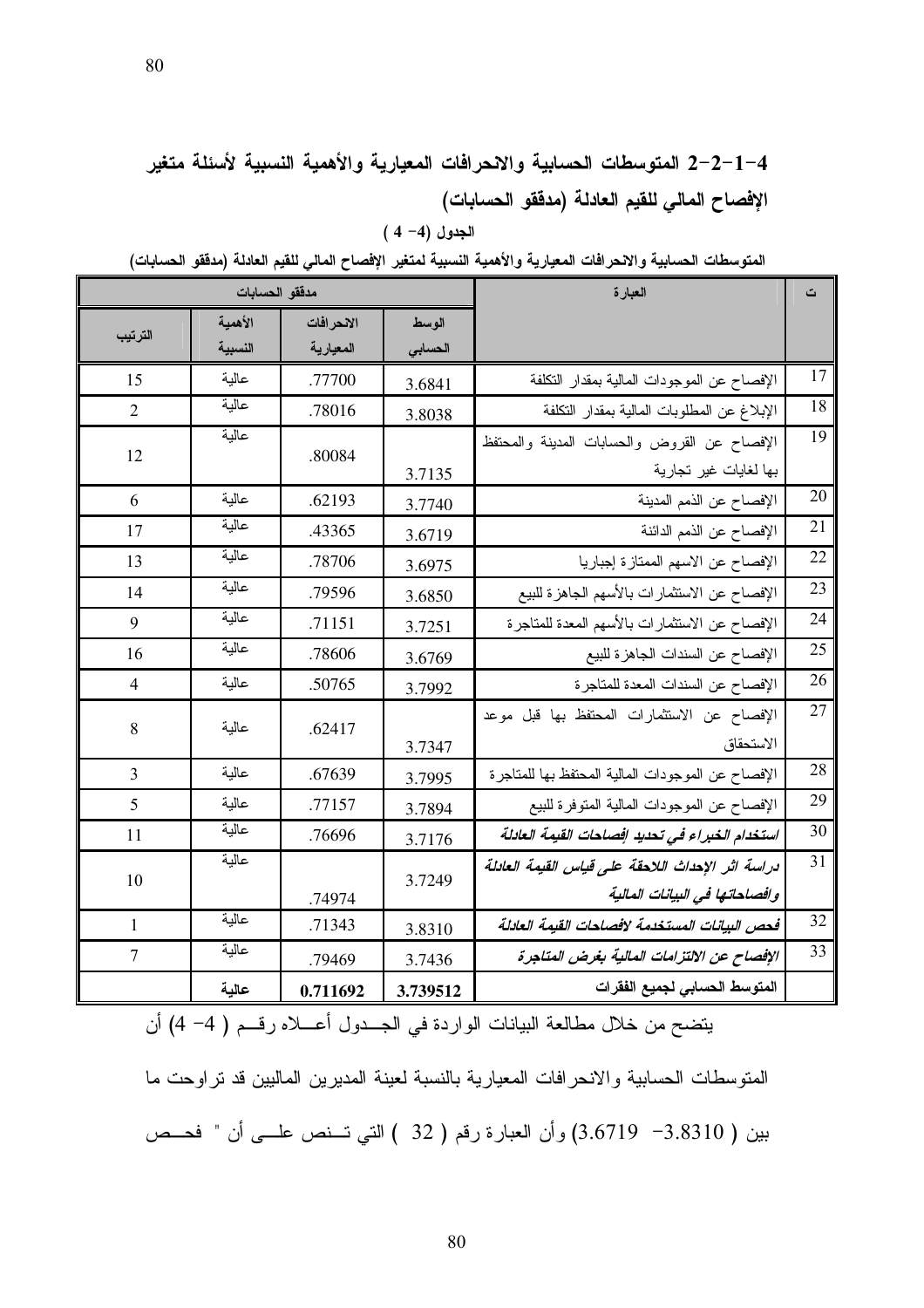البيانات التي تستخدم لعمل قياسات وإفصاحات القيمة العادلة " هي الأعلى بين متوسطات الإجابات، وبمنوسط حسابي بلغ (3.8310 )، وبانحراف معياري بلغ ( 0.71343 ) وقــد كانت أهميتها النسبية عالية في حين أن العبارة رقم (21 ) التي نتص على " الإفصاح عن الذمم الدائنة " هي الأقل بين منوسطات الإجابات، وبمنوسط حـــسابي بلــــغ (3.6719 ) وكانت الأهمية النسبية لهذه الفقرة عالية، أما الانحراف المعياري فقد بلغ (43365. ) وهذا الانحراف بشير إلى مدى نشتت قيم هذا المتغير عن الوسط الحسابي لجميع الفقرات، وهذه القيمة المنخفضة تشير إلى أن إجابات عينة الدراسة متقاربة ومتشابهة إلى حد ما.

81

و هذه النتائج بشكل عام نشير إلى أن جميع المتوسطات الحسابية التي تم التوصـــل إليها كانت أعلى من منوسط الحدود التي اعتمدتها الدراسة عند التعليق على المنوســطات الحسابية على جميع العبارات. وهذا يشير إلى أن استجابات عينة الدراسة كانت إيجابيـــة وبدرجة عالية على جميع العبارات. وأن هذه النتيجة نثبت صحة الفرضية البديلة وبالنالي قبول هذه الفر ضية التي تشير ٍ إلى أن البنوك التجارية الكويتية تلتز ٍم في تطبيق الإفـــصـاح المالي للقيم العادلة على الموجودات والمطلوبات المالية، من وجهة نظر مدققي الحسابات.

يلاحظ من خلال دراسة هذا المتغير أن إجابات مدققي الحسابات نؤكد على أن البنوك النجارية نقوم بقياس الأصول والالتز امات بمقدار القيمة العادلة وأنه بتم تحديد قياس القيمة العادلة للاستثمارات باستخدام نموذج مناسب، كما أنه يتم التقيد بطريقة لتقييم الأصل أو الالتزام في قياس الاستثمارات والمطلوبات بمقدار القيم الأصلية المسجلة بها.

4–1–3 نتائج التحليل الخاصة بقياس الاستثمارات للقيم العادلة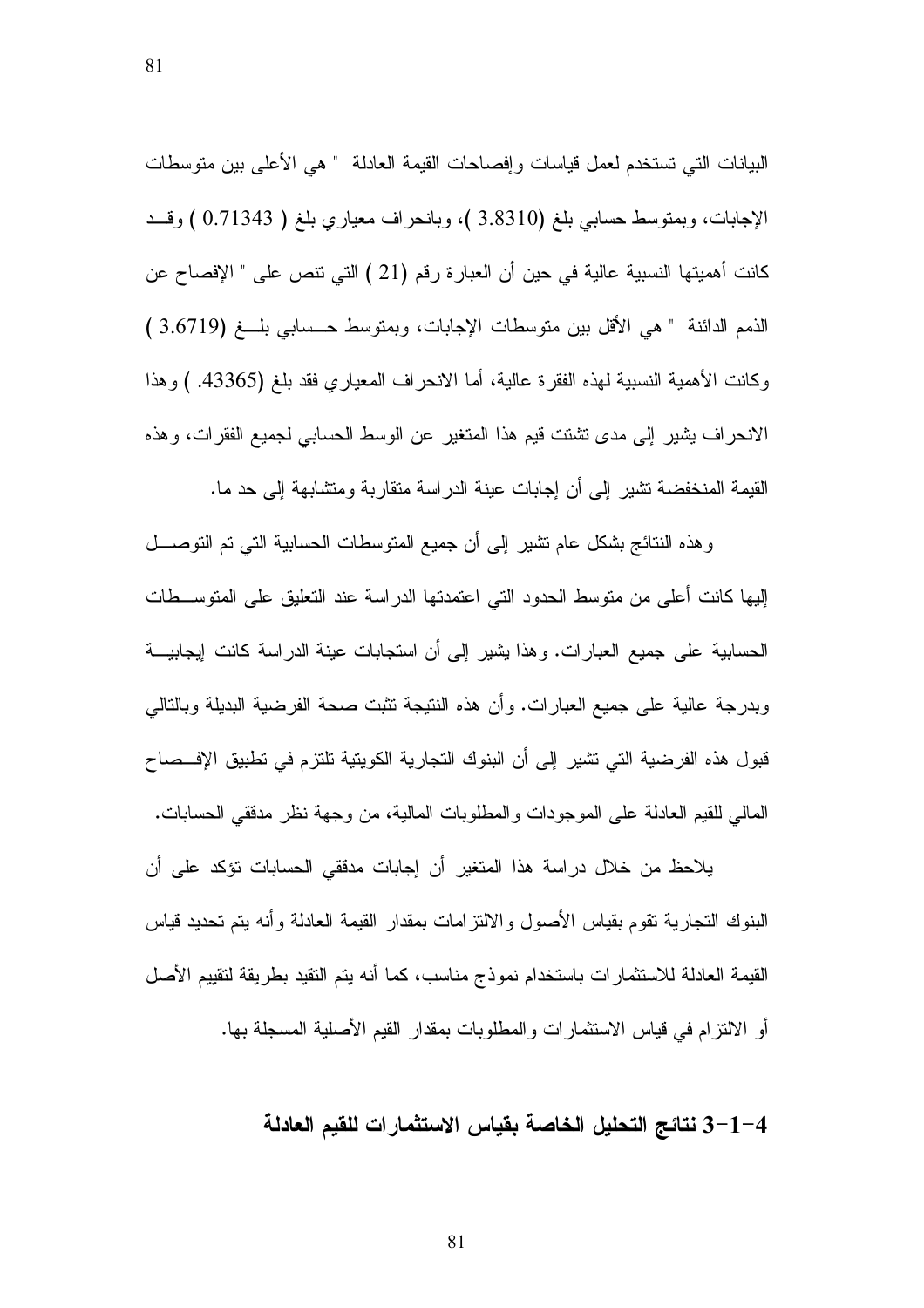# 1–3–1–3 المتوسطات الحسابية والانحرافات المعيارية والأهمية النسبية لأسئلة متغير قياس الاستثمارات للقيم العادلة (المديرين الماليين)

 $(5 -4)$  الجدول

المتوسطات الحسابية والانحرافات المعيارية والأهمية النسبية لمتغير قياس الاستثمارات للقيم العادلة (المديوين الماليون)

| المديرين الماليين |                 |            |         | العبارة                                                    | ت  |
|-------------------|-----------------|------------|---------|------------------------------------------------------------|----|
| الترتيب           | الأهمية النسبية | الانحرافات | الوسط   |                                                            |    |
|                   |                 | المعيارية  | الحسابى |                                                            |    |
| 3                 | عالية           | .79865     | 3.8290  | بنم قياس الأصول بمقدار القيمة العادلة                      | 34 |
| $\overline{4}$    | عالية           | .93119     | 3.7640  | يتم قياس الالنز امات بمقدار القيمة العادلة                 | 35 |
| $\overline{2}$    | عالية           | .90297     | 3.8528  | إظهار جميع أنواع الحسابات التي نتطلب قياسات القيمة العادلة | 36 |
| 10                | عالية           | .93892     | 3.6323  | النقيد بمحاسبة الأصول التى نتطلب قياسات القيمة العادلة     | 37 |
| 13                | عالية           | .94038     | 3.5738  | التقيد بمحاسبة الالتزامات التى تتطلب فياسات القيمة العادلة | 38 |
| 12                | عالية           | .86832     | 3.5742  | قياس الموجودات بمقدار القيم الأصلية المسجلة بها            | 39 |
| 7                 | عالية           | .89109     | 3.6618  | قياس المطلوبات بمقدار القيم الأصلية المسجلة بها            | 40 |
|                   | عالية           |            | 3.4697  | تقديم الوثائق التى تدعم افتراضات لتحديد قياسات استثمارات   | 41 |
| 14                |                 | .93475     |         | القيمة العادلة                                             |    |
|                   | عالية           |            |         | تعزيز قدرة الإدارة على تنفيذ مسار محدد من الاستثمار إذا    | 42 |
| 8                 |                 | .93193     | 3.6414  | ارتبطت القدرة بالاستخدام أو الإعفاء من استخدام القيمة      |    |
|                   |                 |            |         | العادلة                                                    |    |
| 6                 | عالية           | .93255     | 3.6779  | التقيد بطريقة لتقييم الأصل أو الالتزام في قياس الاستثمارات | 43 |
| 9                 | عالية           | .98501     | 3.6404  | التقيد بوضع تقديرات مستقلة للقيمة العادلة لتوثيق مدى       | 44 |
|                   |                 |            |         | مناسبة قياسها للاستثمارات                                  |    |
| 5                 | عالية           | 27697.     | 3.7190  | يتم تحديد قياس القيمة العادلة باستخدام نموذج مناسب         | 45 |
| 1                 | عالية           | .85731     | 3.8630  | التقيد بقياس الاستثمارات المالية بغرض الاحتفاظ بها حتى     | 46 |
|                   |                 |            |         | تاريخ الاستحقاق                                            |    |
| 11                | عالية           | .85319     | 3.6228  | قياس الأصول المالية التي ليس لها سعر مدرج في سوق نشط       | 47 |
|                   | عالية           | 0.892425   | 3.68015 | المتوسط الحسابي لجميع الفقرات                              |    |

يتضح من البيانات الواردة بالجدول (4- 5) أن المتوسطات الحسابية والانحرافات

المعيارية بالنسبة لعينة المديرين الماليين قد نراوحت مــا بــين ( 3.863 - 3.469 ) وأن العبارة رقم ( 46 ) التي نتص على " النقيد بقياس الاستثمارات المالية بغرض الاحتفاظ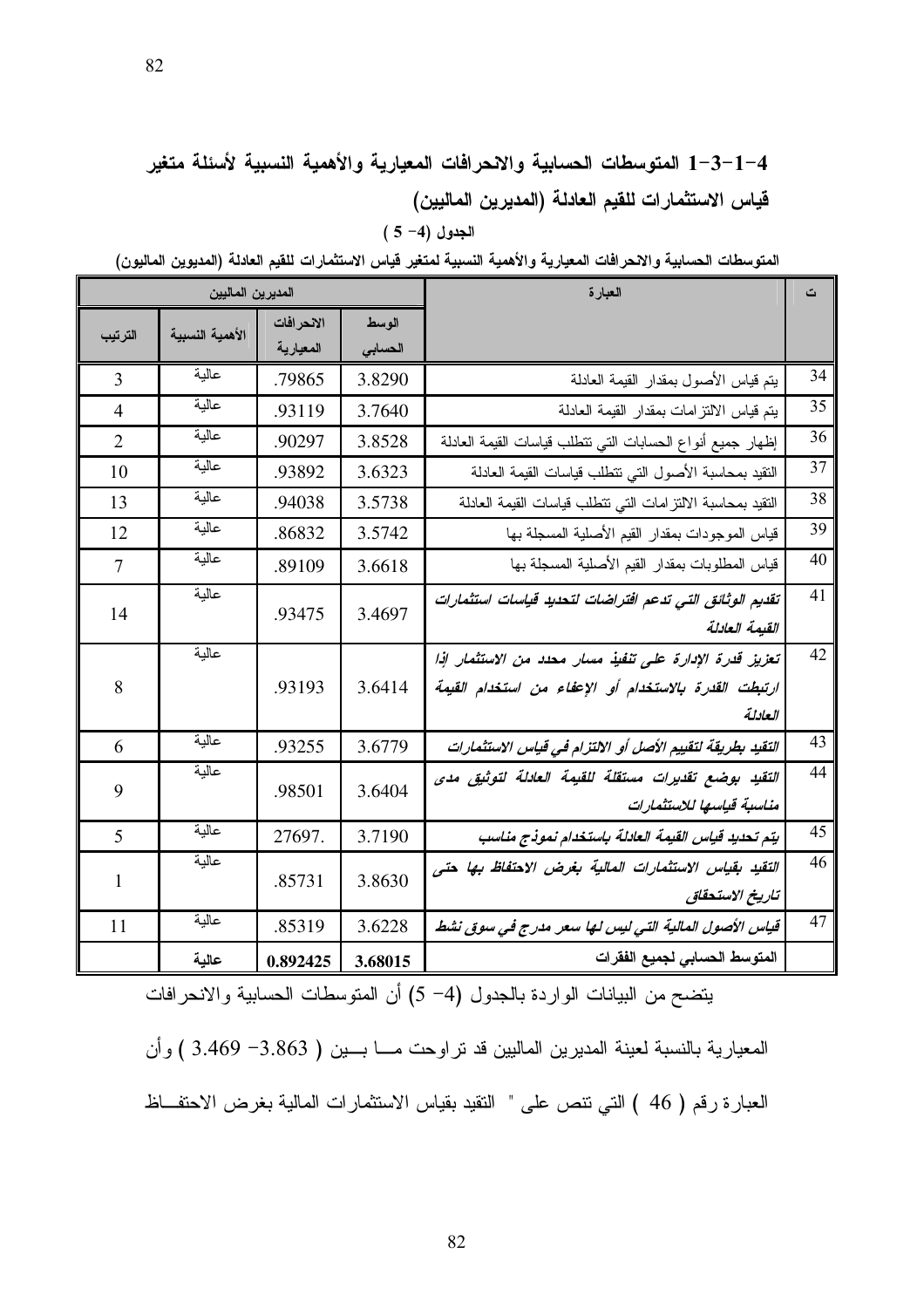بها حتى تاريخ الاستحقاق " هي الأعلى بين متوسطات الإجابات، وبمتوسط حسابي بلـــغ (3.860 )، وبانحراف معياري بلغ (8573.) وكانت أهميتها النسبية عالية فسى حسين أن العبار ة ( 38 ) التي تتص على أن " التقيد بمحاسبة الالتز امات التي تتطلب قياسات القيمة العادلة " هي الأقل بين المتوسطات، وبمتوسط حسابي (3.4697) وقــد كانـــت الأهميـــة النسبية لمهذه الفقرة عالية، أما الانحراف المعياري فقد بلغ (93475.) وهذا الانحراف يشير إلى مدى تشتت قيم هذا المتغير عن الوسط الحسابي لجميع الفقرات، وهذه القيمة المنخفضة تشير إلى أن إجابات عينة الدر اسة متقاربة ومتشابهة إلى حد ما.

و هذه النتائج بشكل عام نشير إلى أن جميع المتوسطات الحسابية التي تم التوصـــل إليها كانت أعلى من منوسط الحدود التي اعتمدتها الدراسة عند التعليق على المنوســطات الحسابية على جميع العبارات. وهذا يشير إلى أن استجابات عينة الدراسة كانت إيجابيـــة وبدرجة عالية على جميع العبارات. وأن هذه النتيجة نثبت صحة الفرضية البديلة وبالنالي قبولها وتشير إلى أن البنوك التجارية الكويتية تلتزم في تطبيق قياس الاســتثمارات للقـــيم العادلة على الموجودات والمطلوبات المالية، من وجهة نظر المديرين الماليين.

يلاحظ من خلال در اسة هذا المتغير أن إجابات المديرين الماليين تؤكــد علـــى أن البنوك النجارية نقوم بقياس المطلوبات بمقدار القيم الأصلية المسجلة بها، وهي نقوم بنحديد قياس القيمة العادلة للاستثمارات باستخدام نموذج مناسب، وتحرص على تعزيــز قـــدرة الإدارة على نتفيذ مسار محدد من الاستثمار إذا ارتبطت القدرة بالاستخدام أو الإعفاء مـــن استخدام فباس القبمة العادلة.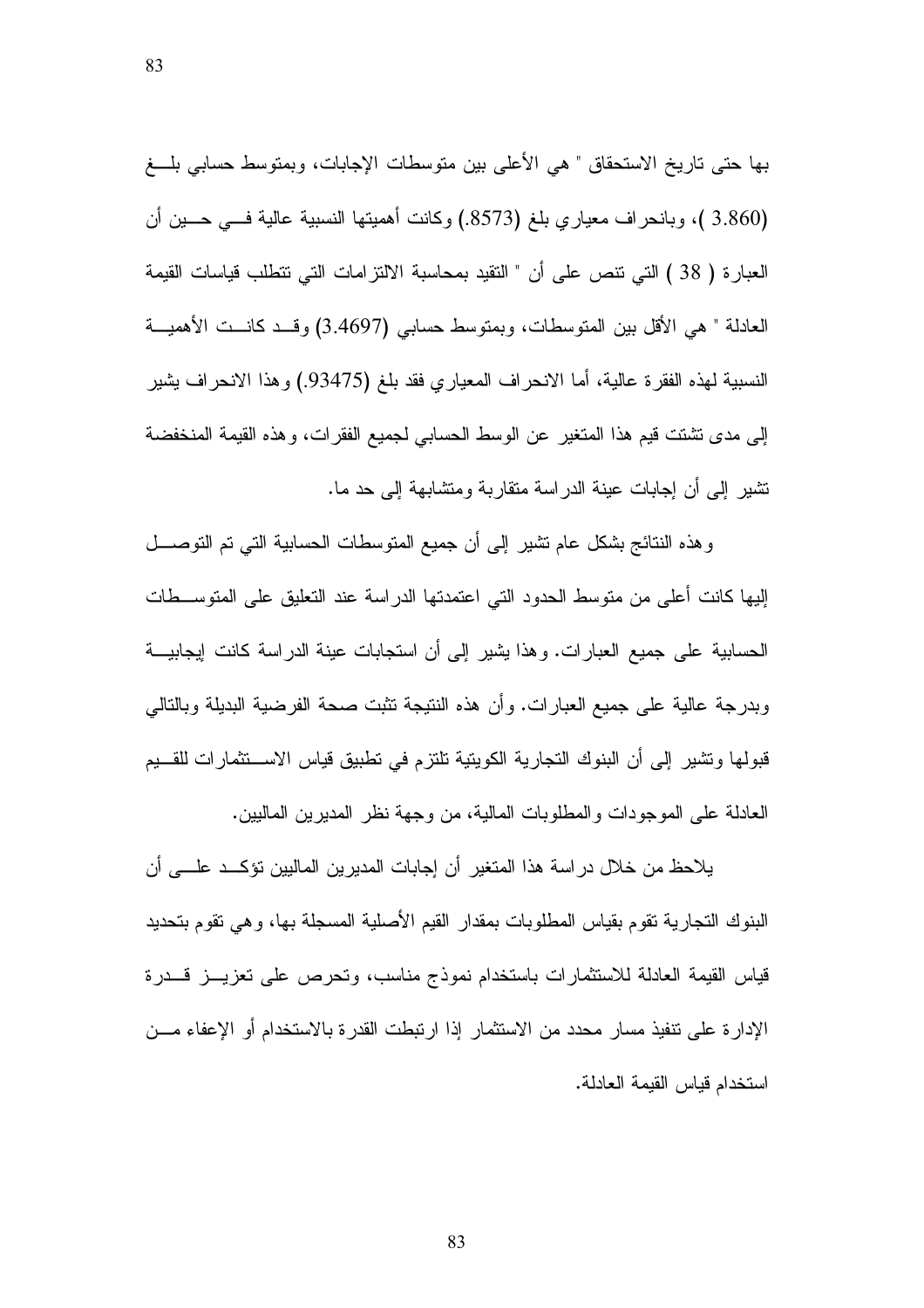# 1–3−1−4 المتوسطات الحسابية والانحرافات المعيارية والأهمية النسبية لأسئلة متغير قياس الاستثمارات للقيم العادلة (مدفقو الحسابات)

 $(6 - 4)$  الجدول

المتوسطات الحسابية والانحرافات المعيارية والأهمية النسبية لمتغير قياس الاستثمارات للقيم العادلة (مدققو الحسابات)

|                |                    | مدققو الحسابات          |               | العبارة                                                                                               | ت  |
|----------------|--------------------|-------------------------|---------------|-------------------------------------------------------------------------------------------------------|----|
| الترتيب        | الأهمية<br>النسبية | الانحرافات<br>المعيارية | الوسط الحسابى |                                                                                                       |    |
| 8              | عالية              | .86341                  | 3.7079        | بنم فياس الأصول بمقدار القيمة العادلة                                                                 | 34 |
| 10             | عالية              | .89170                  | 3.5730        | يتم قياس الالتزامات بمقدار القيمة العادلة                                                             | 35 |
| $\overline{4}$ | عالية              | .83524                  | 3.7640        | إظهار جميع الحسابات التي نتطلب قياسات القيمة العادلة                                                  | 36 |
| 14             | عالية              | .8337                   | 3.2022        | النقيد بمحاسبة الأصول النىى تتطلب فياسات القيمة العادلة                                               | 37 |
| 13             | عالية              | .88042                  | 3.4607        | النقيد بمحاسبة الالتزامات التى نتطلب فياسات القيمة العادلة                                            | 38 |
| 5              | عالية              | .86341                  | 3.7573        | قياس الموجودات بمقدار القيم الأصلية المسجلة بها                                                       | 39 |
| 9              | عالية              | .89170                  | 3.6742        | قياس المطلوبات بمقدار القيم الأصلية المسجلة بها                                                       | 40 |
| 12             | عالية              | .92107                  | 3.5281        | تقديم الوثائق التى تدعم افتراضات الإدارة لتحديد قياسات<br>استثمارات القيمة العادلة                    | 41 |
| 1              | عالية              | .76963                  | 3.8764        | تعزيز قدرة الإدارة على تنفيذ مسار محدد من الاستثمار إذا<br>ارتبطت القدرة باستخدام قياس القيمة العادلة | 42 |
| 2              | عالية              | .82150                  | 3.8090        | التقيد بطريقة لتقييم الأصل أو الالتزام في قياس<br>الاستثمار ات                                        | 43 |
| 3              | عالية              | .86616                  | 3.7641        | التقيد بوضع تقديرات مستقلة للقيمة العادلة لتوثيق مدى<br>مناسبة قياسها للاستثمارات                     | 44 |
| 6              | عالية              | .92107                  | 3.7528        | يتم تحديد قياس القيمة العادلة للاستثمارات باستخدام نموذج<br>مناسب                                     | 45 |
| 7              | عالية              | .76963                  | 3.7303        | التقيد بقياس الاستثمارات المالية بغرض الاحتفاظ بها حتى<br>تاريخ الاستحقاق                             | 46 |
| 11             | عالية              | .76048                  | 3.5618        | قياس الأصول المالية التي ليس لها سعر مدرج في سوق<br>نشط                                               | 47 |
|                | عالية              | 0.849223                | 3.654414      | المتوسط الحسابي لجميع الفقرات                                                                         |    |

يتضح من خلال مطالعة البيانات الواردة في الجدول رقم ( 4– 6) أن المتوسطات

الحسابية والانحرافات المعيارية بالنسبة لعينة المديرين الماليين قــد تراوحــت مـــا بـــين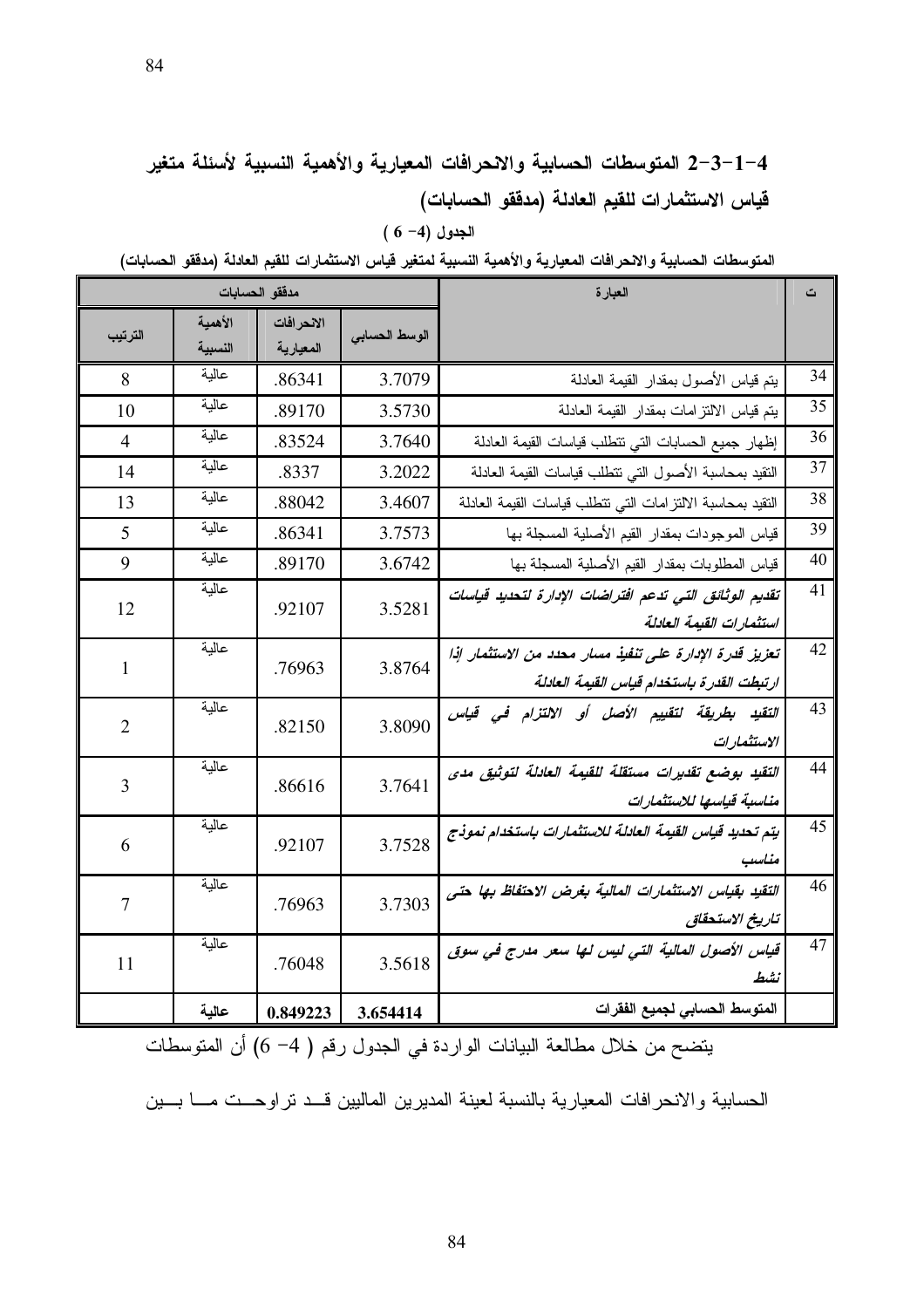(3.8764 - 3.2022) وأن العبارة رقم ( 42 ) التي نتص علـــي أن " نعزيـــز قـــدرة الإدارة على نتفيذ مسار محدد من الاستثمار إذا ارتبطت القدرة بالاستخدام أو الإعفاء مـــن استخدام فياس القيمة العادلة " هي الأعلى بين متوسطات الإجابات، وبمتوسط حسابي بلغ (3.8764 )، وبانحراف معياري بلغ (76963. ) وقد كانت أهميتها النسبية عالية في حين أن العبارة رقم (37 ) التي نتص على " النقيد بمحاسبة الأصول التي نتطلب قياسات القيمة العادلة " هي الأقل بين متوسطات الإجابات، وبمتوسط حسابي بلغ (3.2022 ) وقد كانت الأهمية النسبية لهذه الفقرة عالية، أما الانحراف المعيساري فقــد بلـــغ (8337. ) وهـــذا الانحراف بشير إلى مدى نشتت قيم هذا المتغير عن الوسط الحسابي لجميع الفقرات، وهذه

القيمة المنخفضة نشير إلى أن إجابات عينة الدراسة متقاربة ومنشابهة إلى حد ما.

و هذه النتائج بشكل عام نشير إلى أن جميع المنوسطات الحسابية التي تم النوصــــل إليها كانت أعلى من متوسط الحدود التي اعتمدتها الدراسة عند التعليق على المتوســطات الحسابية على جميع العبارات. وهذا يشير إلى أن استجابات عينة الدراسة كانت إيجابيـــة وبدرجة متوسطة على جميع العبارات. وأن هذه النتيجة تثبت صـــحة الفرضـــية البديلـــة وبالنالي فبولها ونتثبير إلى أن البنوك النجارية الكوينية نلتزم في نطبيق فياس الاستثمارات للقيم العادلة على الموجودات والمطلوبات المالية، من وجهة نظر مدققي الحسابات.

يلاحظ من خلال در اسة هذا المتغير أن إجابات مدفقي الحسابات تؤكــد علـــي أن البنوك النجارية نقوم بإظهار جميع أنواع الحسابات التي نتطلب فياسات القيمــــة العادلــــة، وهي نقوم بقياس الموجودات بمقدار القيم الأصلية المسجلة بها ونتقيد بقياس الاستنثمارات المالية بغرض الاحتفاظ بها حتى تاريخ الاستحقاق.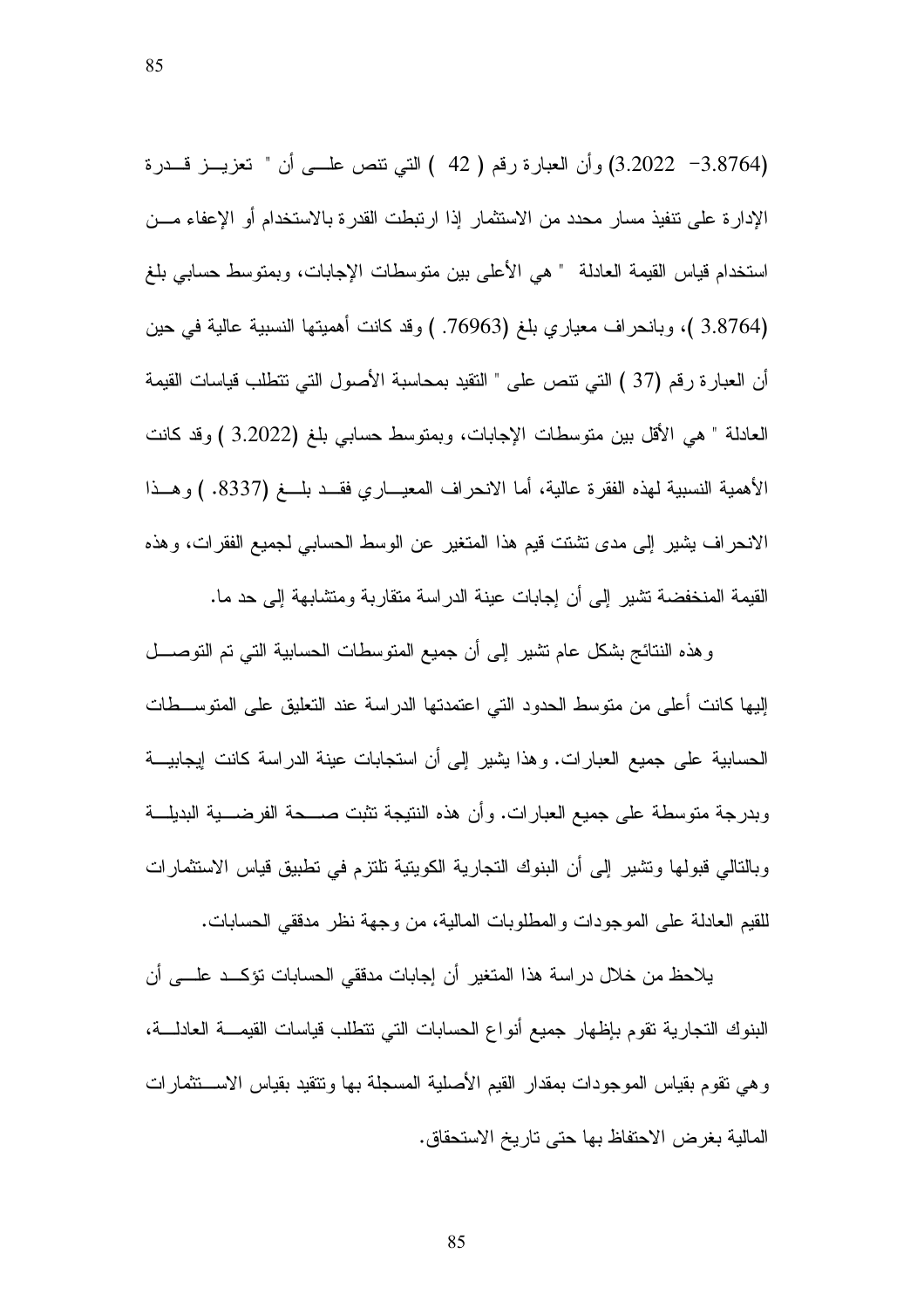4–1–4 نتائج التحليل الخاصة بعرض الاستثمارات للقيم العادلة 1-4-1−4 المتوسطات الحسابية والانحرافات المعيارية والأهمية النسبية لأسئلة متغير عرض الاستثمارات للقيم العادلة (المديرون الماليون)

الجدول (4- 7 )

المتوسطات الحسابية والانحرافات المعيارية والأهمية النسبية لمتغير عرض الاستثمارات للقيم العادلة (المديرون الماليون)

|                | المديرين الماليين |            |         | العبارة                                                                                                            | ت  |
|----------------|-------------------|------------|---------|--------------------------------------------------------------------------------------------------------------------|----|
|                | الأهمية           | الانحرافات | الوسط   |                                                                                                                    |    |
| الترتيب        | النسبية           | المعيارية  | الحسابى |                                                                                                                    |    |
| 6              | عالية             | .86153     | 3.6368  | يتم عرض صافى ربح وخسارة الاستثمار للفترة التى<br>حصلت بها                                                          | 48 |
| 9              | متوسطة            | .78325     | 3.4247  | يتم عرض المطلوبات المحتفظ بها للمتاجرة                                                                             | 49 |
| $\overline{2}$ | عالية             | .85184     | 3.9397  | يتم إظهار كافة الالتزامات المالية في قائمة المركز المالي                                                           | 50 |
| 13             | متوسطة            | .93424     | 3.2738  | يتم معادلة المبلغ المالي أو الالتزام المنزنب على البنك                                                             | 51 |
| 3              | عالية             | .82192     | 3.8188  | دراسة استخدام أسعار السوق المعروضة                                                                                 | 52 |
| 10             | متوسطة            | .86855     | 3.3807  | الالتزام بسعر الأصل المعروض في سوق نشط                                                                             | 53 |
| 12             | متوسطة            | .79327     | 3.3037  | استخدام أدلة تدقيق لدعم تحديد طرق تقييم القيمة العادلة                                                             | 54 |
| $\overline{4}$ | عالية             | .85185     | 3.8030  | دراسة تنفيذ مسار محدد من الاستثمار في ظل الظروف<br>الاقتصادية                                                      | 55 |
| 5              | عالية             | .83024     | 3.6676  | تقييم البيانات وتدقيق المعلومات وإعادة الاحتساب<br>الاستثماري حول عرض الاستثمارات بالقيمة العادلة                  | 56 |
| 11             | متوسطة            | .84192     | 3.3647  | الالتزام بمتطلبات المحاسبة المتعلقة بالتغيرات في طريقة<br>التقييم المستخدمة لتحديد عرض استثمارات القيمة<br>العادلة | 57 |
| 8              | متوسطة            | .87855     | 3.4556  | النقيد بعرض الاستثمارات المالية بغرض المناجرة                                                                      | 58 |
| 7              | عالية             | .84853     | 3.6218  | النقيد بعرض الاستثمارات المالية المناحــة للبيـــع وغيـــر<br>المحتفظ بها لأغراض المتاجرة                          | 59 |
| 1              | عالية             | .84329     | 3.9545  | التقيد بعرض الاستثمارات بغرض الاحتفاظ بها<br>للاستحقاق                                                             | 60 |
|                | عالية             | 0.8468     | 3.5881  | المتوسط الحسابي لجميع الفقرات                                                                                      |    |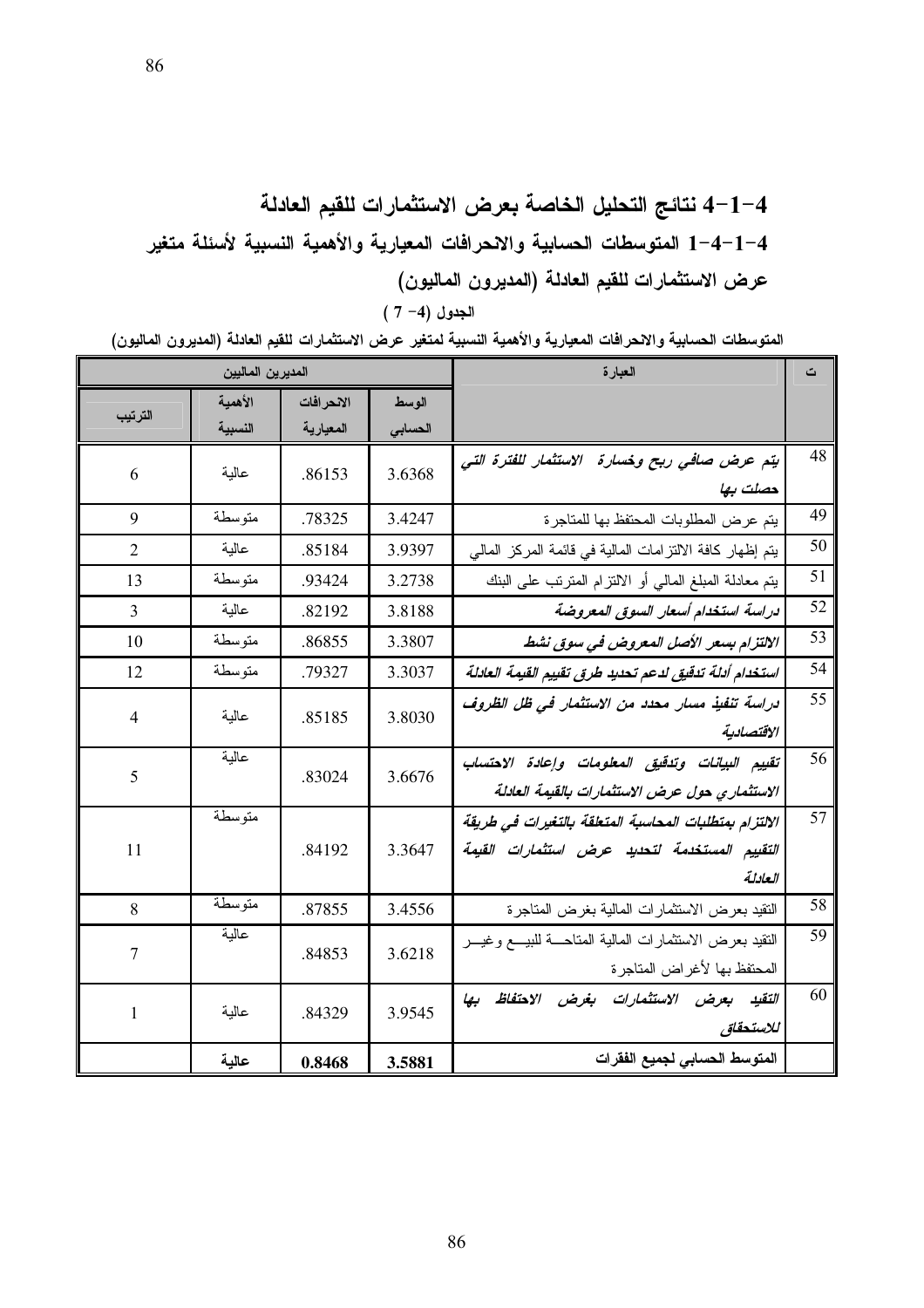يتضح من خلال مطالعة البيانات الواردة في الجدول رقم ( 4− 7) أن المتوسطات الحسابية والانحرافات المعيارية بالنسبة لعينة المديرين الماليين قــد تراوحــت مـــا بـــين (3.273-3.954 ) وأن العبارة ( 60 ) التي نتص على " النقيــد بعـــرض الاســـنثمارات بغرض الاحتفاظ بها حتى ميعاد الاستحقاق " هي الأعلـــي بـــين متوســـطات الإجابـــات، وبمنوسط حسابي بلغ (3.954 )، وبانحراف معياري بلغ (8432. ) وقد كانـــت أهميتهـــا النسبية عالية في حين أن العبارة رقم ( 51 ) التي نتص على أن " يتم معادلة المبلغ المالي أو الالتزام المتريّب على البنك " هي الأقل بين المتوسطات، ويمتوسط حـــسابي (3.273) وقد كانت الأهمية النسبية لهذه الفقر ة متوسطة، أما الانحر اف المعيـــار ي فقـــد (9342.)، وهذا الانحراف يشير إلى مدى نشتت قيم هذا المتغير عن الوسط الحسابي لجميع الفقرات، وهذه القيمة المنخفضة نشير إلى أن إجابات عينة الدراسة متقاربة ومتشابهة إلى حد ما.

و هذه النتائج بشكل عام نشير إلى أن جميع المنوسطات الحسابية التي تم النوصــــل الِبِها كانت أعلى من منوسط الحدود التي اعتمدتها الدر اسة عند التعليق على المنوســـطات الحسابية على جميع العبارات. وهذا يشير إلى أن استجابات عينة الدراسة كانت ايجابيـــة وبدرجة عالية على جميع العبارات. وأن هذه النتيجة نثبت صحة الفرضية البديلة وبالتالي قبول هذه الفرضية التي تشير إلى أن البنوك التجارية الكويتية تلتزم في تطبيـــق عــــرض الاستثمارات للقيم العادلة على الموجودات والمطلوبات المالية، من وجهة نظر المسديرين المالبين.

يلاحظ من خلال در اسة هذا المتغير أن إجابات المديرين الماليين تؤكــد علـــى أن البنوك التجارية تقوم بدراسة تنفيذ مسار محدد من الاستثمار في ظل الظروف الاقتصادية،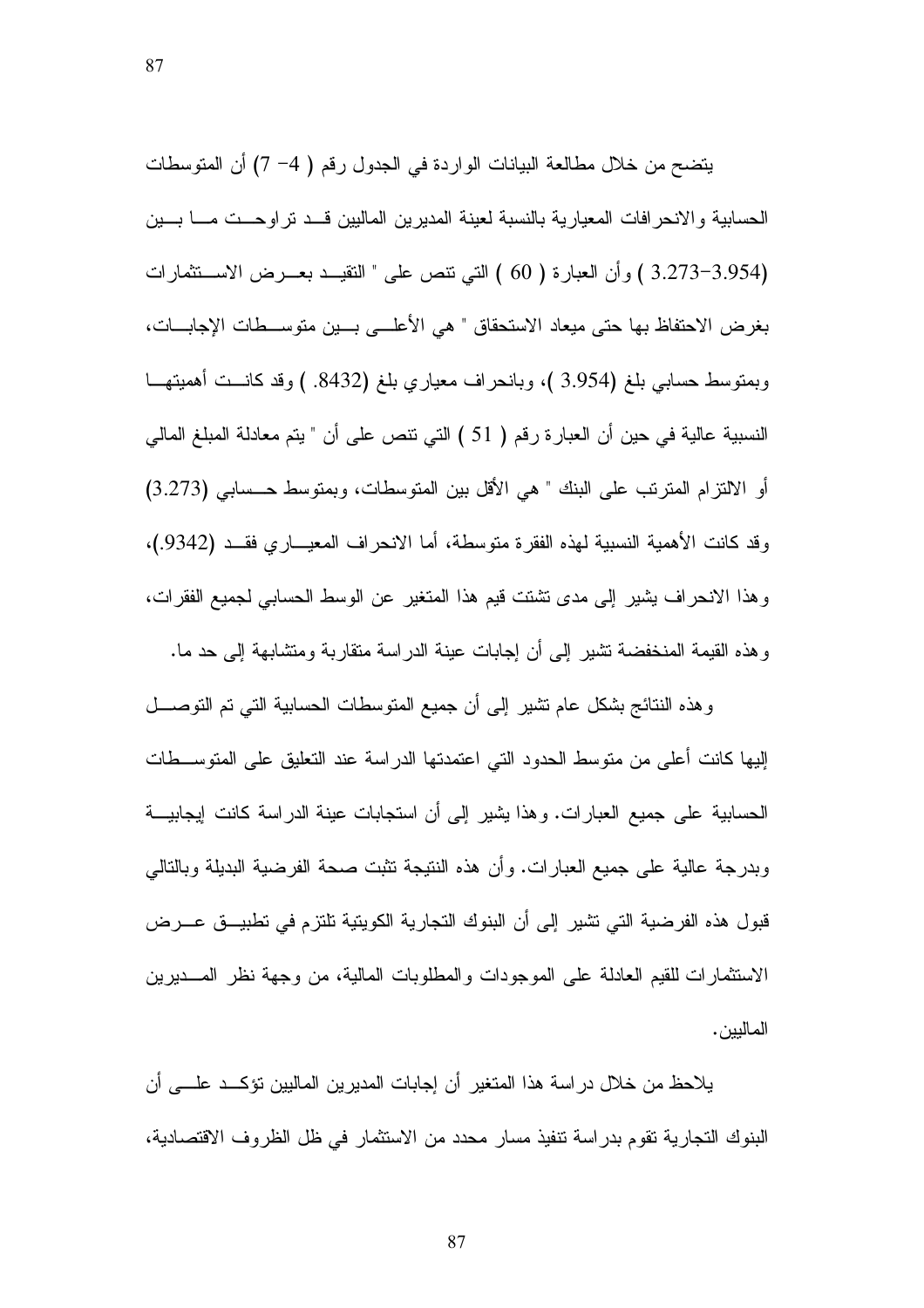ونعمل على نقيبم البيانات وندقيق المعلومات وإعادة الاحتساب الاستثماري حول عـــرض الاستثمارات بالقيمة العادلة، كذلك تتقيد بعرض صافي ربح وخسارة الاستثمار للفترة التي حصلت بها، وتعرض الاستثمارات المالية المتاحة للبيع وغير المحـــتفظ بهـــا لأغــــراض المتاجر ة.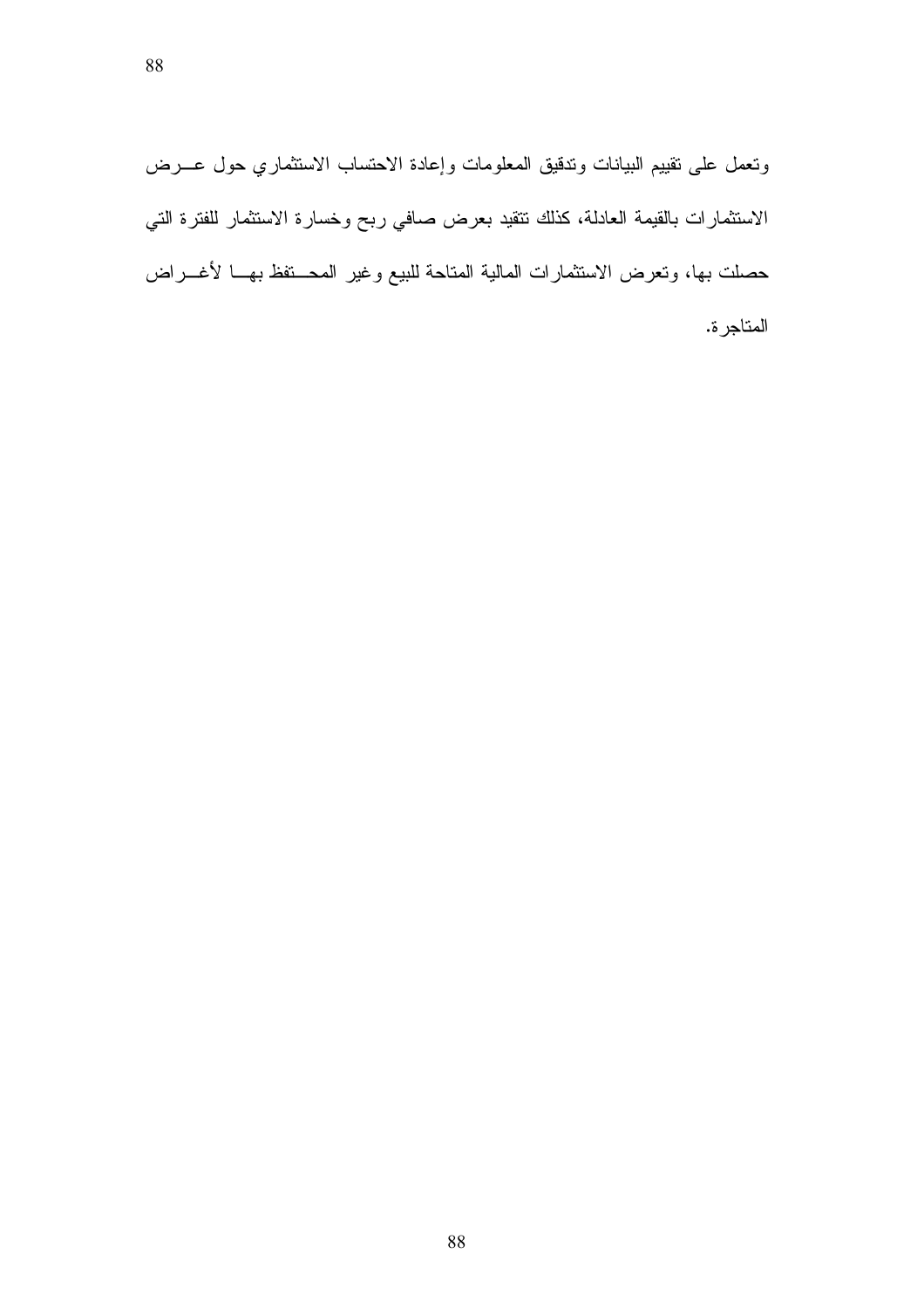# 4–1–4–2 المتوسطات الحسابية والانحرافات المعيارية والأهمية النسبية لأسئلة متغير عرض الاستثمارات للقيم العادلة (مدفقو الحسابات)

|  |  |  |  | الجدول (4– 8 ) |
|--|--|--|--|----------------|
|--|--|--|--|----------------|

المتوسطات الحسابية والانحرافات المعيارية والأهمية النسبية لمتغير عرض الاستثمارات للقيم العادلة (مدفقو الحسابات)

|                |         | مدققو الحسابات |         | العبارة                                                    | ت               |
|----------------|---------|----------------|---------|------------------------------------------------------------|-----------------|
|                | الأهمية | الانحرافات     | الوسط   |                                                            |                 |
| الترتيب        | النسبية | المعيارية      | الحسابى |                                                            |                 |
|                | متوسطة  | .85319         |         | يتم عرض صافى ربح وخسارة الاستثمار للفترة التى              | 48              |
| 6              |         |                | 3.6548  | حصلت بها                                                   |                 |
| 13             | متو سطة | .86312         | 3.4049  | يتم عرض المطلوبات المحتفظ بها للمتاجر ة                    | 49              |
| 7              | عالية   | .83401         | 3.6413  | يتم إظهار كافة الالتزامات المالية في قائمة المركز المالي   | 50              |
| 12             | عالية   | .78132         | 3.5406  | يتم معادلة المبلغ المالي أو الالنزام المنزنب على البنك     | 51              |
| 8              | عالية   | .88406         | 3.6357  | دراسة استخدام أسعار السوق المعروضة                         | 52              |
| 9              | عالية   | .81622         | 3.6309  | الالتزام بسعر الأصل المعروض في سوق نشط                     | 53              |
| 1              | عالية   | .75310         | 3.8011  | استخدام أدلة تدقيق مناسبة وكافية لدعم تحديد طرق التقييم    | 54              |
|                | عالية   | .76912         |         | دراسة تنفيذ مسار محدد من الاستثمار في ظل الظروف            | 55              |
| 5              |         |                | 3.6766  | الاقتصادية                                                 |                 |
|                | عالية   | .82431         |         | تقييم البيانات وتذقيق المعلومات وإعادة الاحتساب            | 56              |
| 11             |         |                | 3.605   | الاستثماري حول عرض الاستثمارات بالقيمة العادلة             |                 |
|                | عالية   | .83134         |         | الالتزام بمتطلبات الإفصاح المتعلقة بالتغيرات فى طريقة      | $\overline{57}$ |
| $\overline{4}$ |         |                | 3.7022  | التقييم المستخدمة لتحديد عرض استثمارات القيمة العادلة      |                 |
| 10             | عالية   | .84466         | 3.6175  | النقيد بعرض الاستثمارات المالية بغرض المناجرة              | 58              |
|                | عالية   | .81622         |         | النقيد بعرض الاستثمارات المالية المناحة للبيع وغير المحتفظ | 59              |
| $\overline{2}$ |         |                | 3.7442  | بها لأغراض المتاجرة                                        |                 |
|                | عالية   | .75910         |         | التقيد بعرض الاستثمارات بغرض الاحتفاظ بها حتى ميعاد        | 60              |
| 3              |         |                | 3.7228  | الاستحقاق                                                  |                 |
|                | عالية   | 0.8176         | 3.6444  | المتوسط الحسابي لجميع الفقرات                              |                 |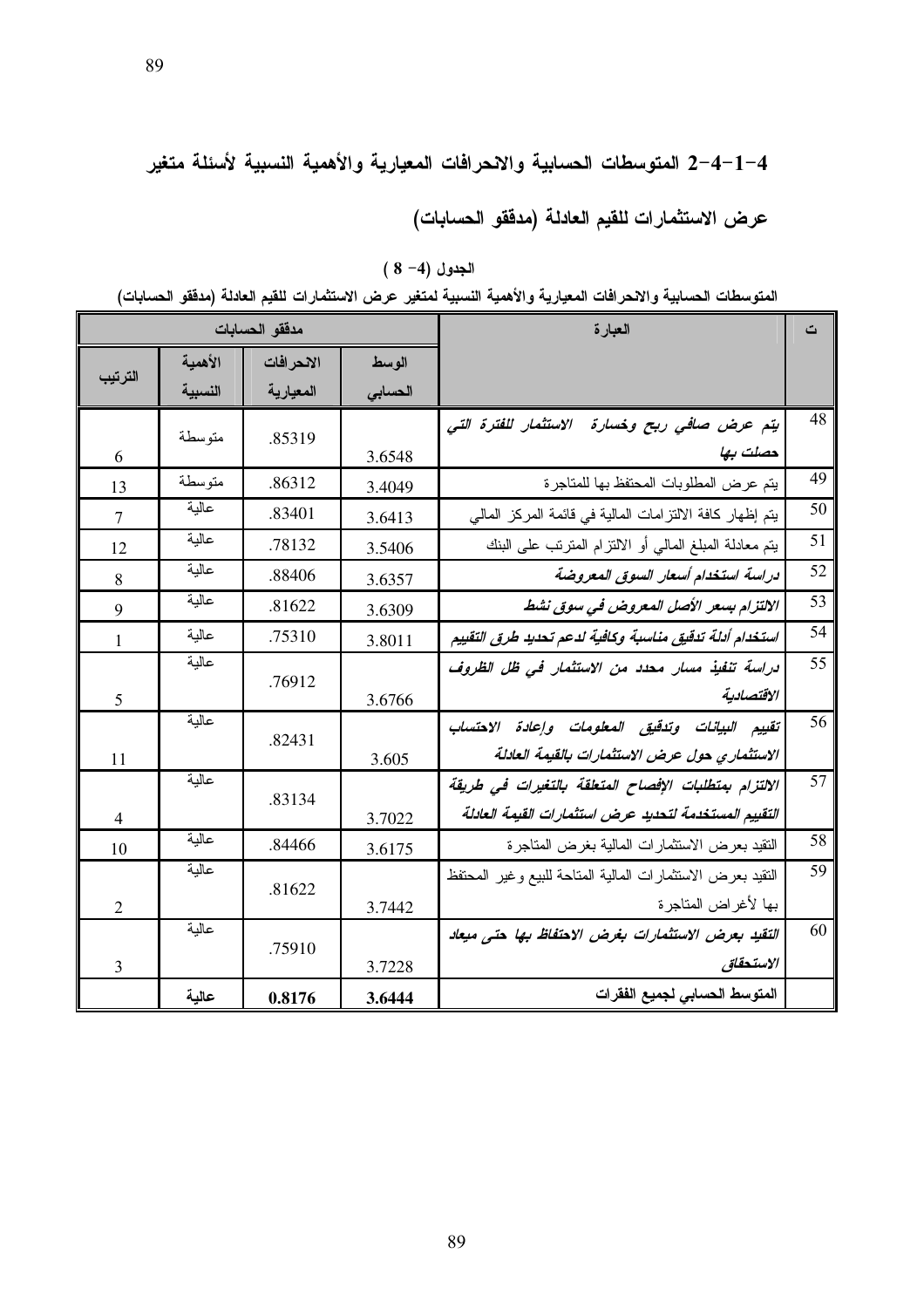يتضح من خلال مطالعة البيانات الواردة في الجدول رقم ( 4− 8) أن المتوسطات الحسابية والانحرافات المعيارية بالنسبة لعينة المديرين الماليين قد نراوحـت مــا بــين (3.4049 -3.8011) وأن العبارة رقم ( 54 ) التي نتص على أن " استخدام أدلة ندقيق مناسبة وكافية لدعم تحديد طرق نقييم القيمة العادلة " هي الأعلى بين متوسطات الإجابات، وبمنوسط حسابي بلغ (3.8011 )، وبانحراف معياري بلغ (75310.) وقد كانت أهميتهـــا النسبية عالية في حين أن العبار ة رقم (49 ) التي نتص على أنه " يتم عرض المطلوبـــات المحتفظ بها للمتاجر ة " هي الأقل بين منوسطات الإجابات، وبمنوسط حسابي (3.4049 ) وكانت الأهمية النسبية لهذه الفقر ة متوسطة، أما الانحر اف المعيار ي فقد بلـــغ (86312.)، وهذا الانحراف يشير إلى مدى نشتت قيم هذا المتغير عن الوسط الحسابي لجميع الفقرات، وهذه القيمة المنخفضة نشير إلى أن إجابات عينة الدراسة منقاربة ومتشابهة إلى حد ما.

و هذه النتائج نشير إلى أن جميع المتوسطات الحسابية التي تم التوصل إليها كانــت أعلى من منوسط الحدود التي اعتمدتها الدر اسة عند التعليق على المنوسطات الحسابية على جميع العبارات. وهذا يشير إلى أن استجابات عينة الدراسة كانت إيجابية وبدرجة عاليـــة على جميع العبارات. وأن هذه النتيجة تثبت صحة الفرضية البديلة وبالتسالمي قبسول هسذه الفرضية التي تشير إلى أن البنوك التجارية الكويتية تلتزم في تطبيق عرض الاستثمارات للقيم العادلة على الموجودات والمطلوبات المالية، من وجهة نظر مدققي الحسابات.

يلاحظ من خلال در اسة هذا المتغير ٍ أن إجابات مدفقي الحسابات تؤكــد علـــي أن البنوك النجارية تلتزم بمنطلبات المحاسبة والإفصاح المتعلقة بالنغيرات في طريقة النقيسيم المستخدمة لتحديد عرض استثمارات القيمة العادلة، كذلك تقوم بدراسة نتفيذ مسار محسدد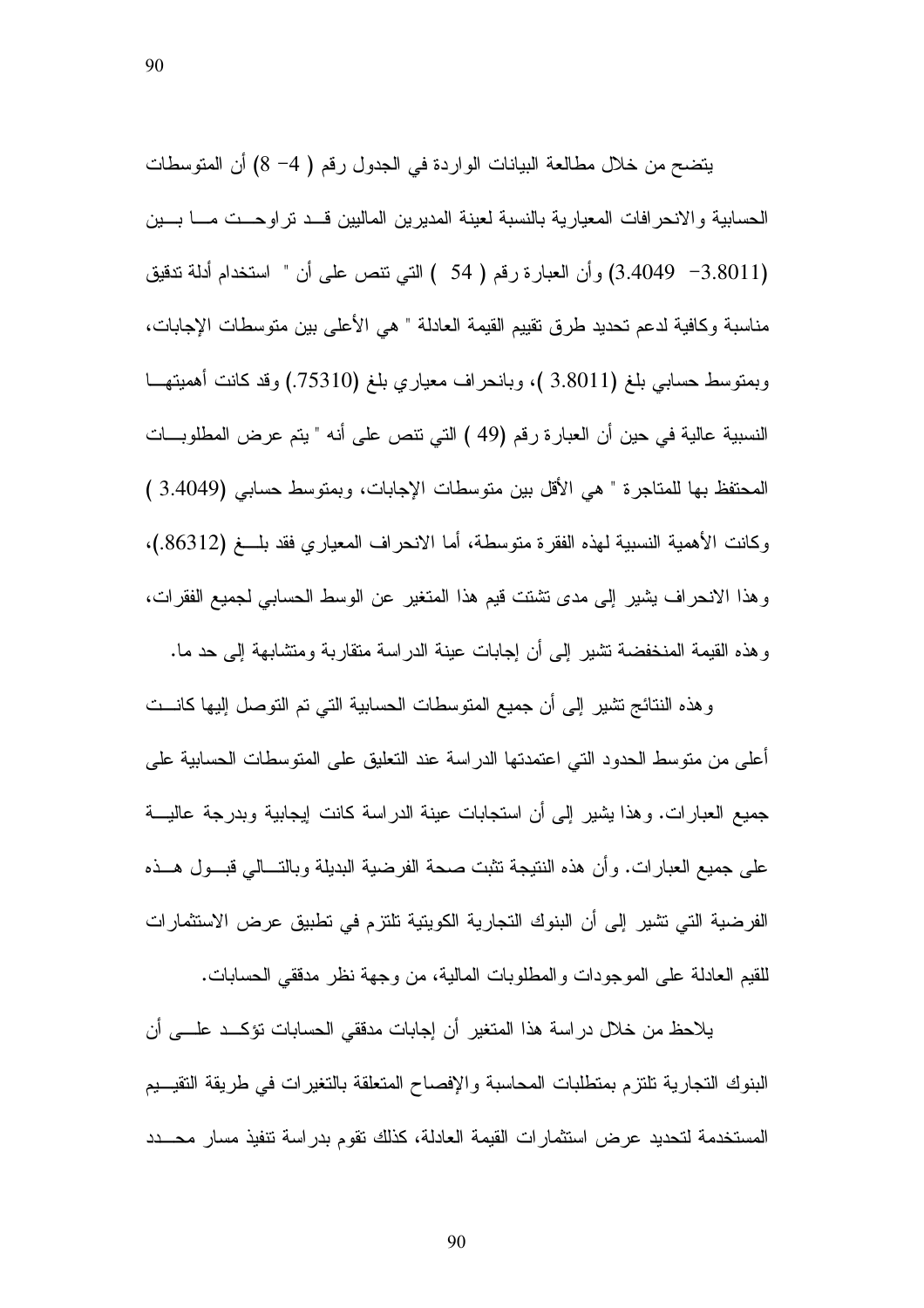من الاستثمار في ظل الظروف الاقتصادية، وإظهار كافة الالتزامات الماليــة فـــي فائمـــة المركز المالي.

2-4 اختبار الفرضيات

1-2-4 اختبار الفرضية الأولى

وتنص هذه الفرضية على انه:

HO1 لا تلتزم البنوك التجارية الكويتية في تطبيق الاعتراف المحاسبي للقيم العادلة على الموجودات والمطلوبات المالية.

لاختبار هذه الفرضية فقد تم استخدام ( One Sample T. Test ) للمقارنات الثنائية وعند مستوى دلالة (0.05)، والجدول النالبي رقم ( 4–9) ببين النتائج التي تم الحصول عليها عند اختبار هذه الفرضية.

 $(9 -4)$  الجدول نتائج اختبار t . test اللفرضية الأولى

| القرار<br>الإحصائي | فيمة t<br>المعنوية<br>Sig-t | قيمة<br>t الجدولية | فيمةt<br>المحسوبة | الفئة             |
|--------------------|-----------------------------|--------------------|-------------------|-------------------|
| رفض العدمية        | 0.000                       | 1.671              | 4.84              | المديرون الماليون |
| رفض العدمية        | 0.000                       | 1.671              | 4.98              | مدققو الحسابات    |

يتضح من البيانات الواردة في الجدول السابق (4− 9) أن قيمة t المحسوبة بالنسبة لعينة المديرين الماليين بلغت (4.84) في حين تم استخراج قيمتهـا الجدوليـــة البالغـــة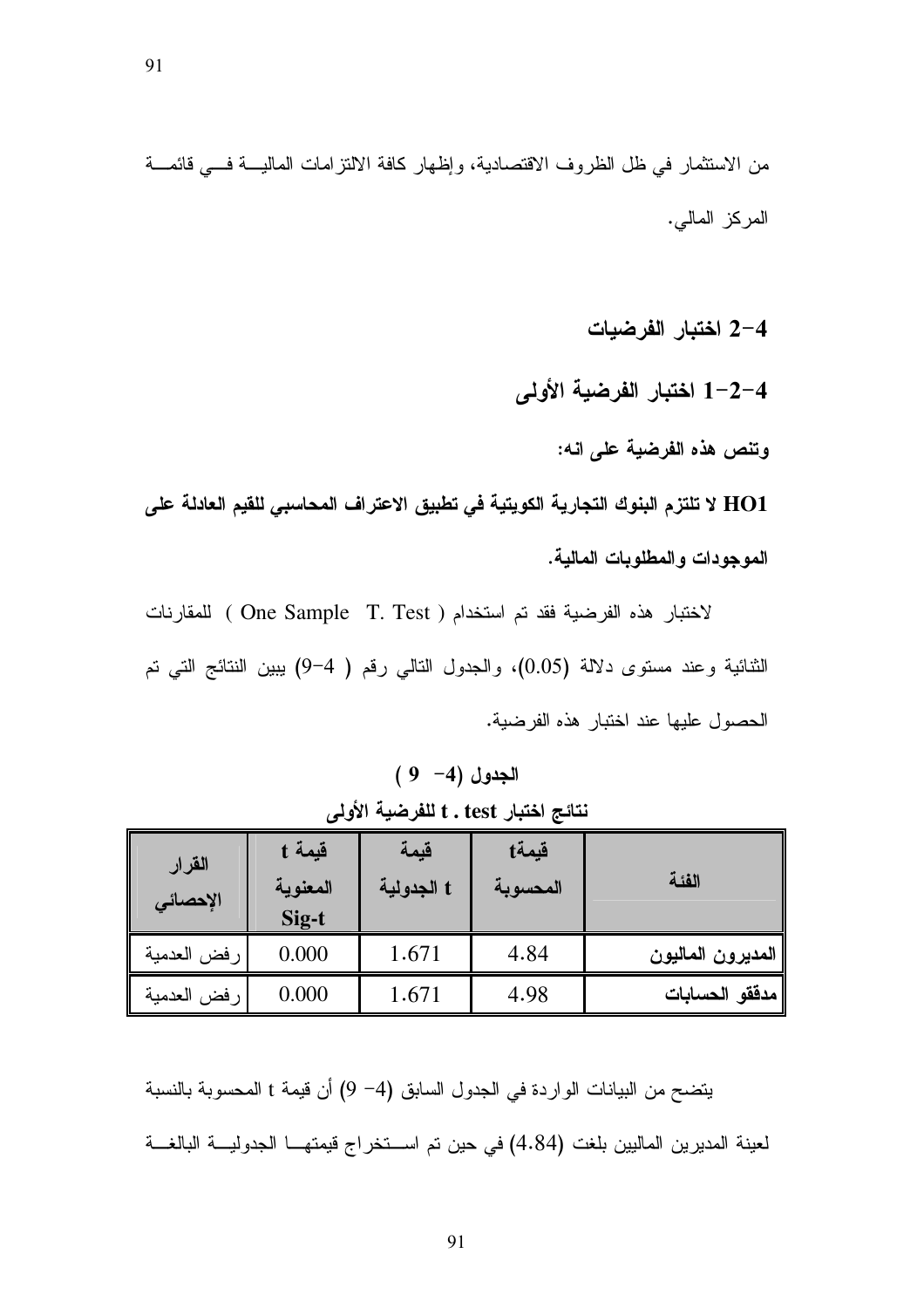(1.671)، كما بلغت قيمة t المحسوبة (4.98) بالنسبة لعينة مدققي الحــسابات وقيمتهــا الجدولية (1.671 )، وبمقارنة القيم التي تم التوصل إليها في اختبار هذه الفرضية، يتبين أن قيم t المحسوبة أكبر من القيم الجدولية، لذلك فإنه يتم رفض الفرضية العدمية وقبــول الفرضية البديلة التي تتص على أنه " تلتزم البنوك التجارية الكويتية في تطبيق الاعتراف المحاسبي للقيم العادلة على الموجودات والمطلوبات المالية ". ويؤكد ذلـك فيمــة .Sig المعنوية التـى تساوي صفراً.

4–2–2 اختبار الفرضية الثانية

وتنص هذه الفرضية على انه:

HO2 لا تلتزم البنوك التجارية الكويتية في تطبيق الإفصاح المالي للقيم العادلــــة علــــى الموجودات والمطلوبات المالية.

لاختبار هذه الفرضية فقد تم استخدام ( One Sample T. Test ) للمقارنات الثنائية وعند مستوى دلالة (0.05)، والجدول النالي رقم ( 4–10) بيبين النتائج التي تم الحصول عليها عند اختبار هذه الفرضية.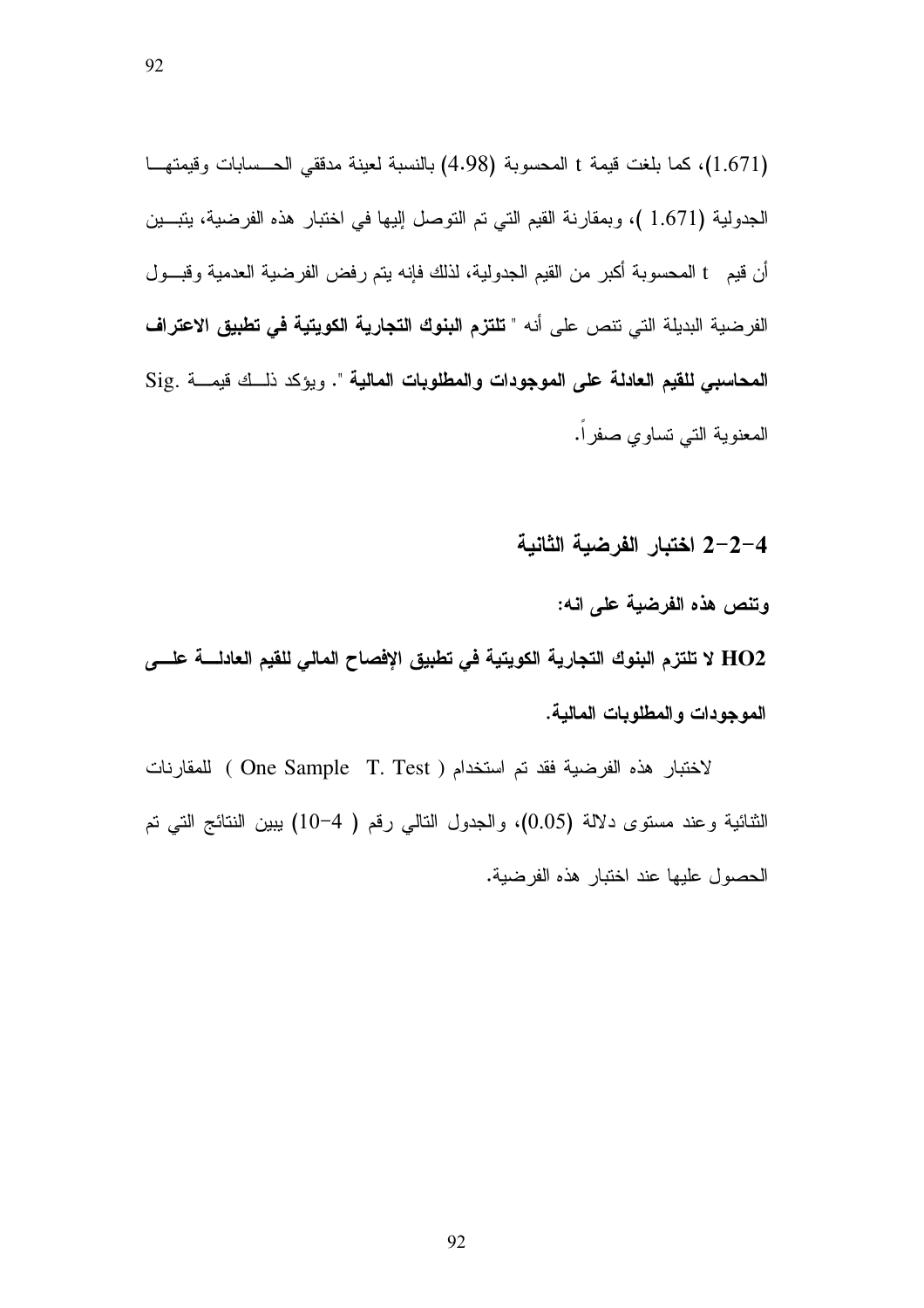| القرار      | فيمة t   | قيمة       | قيمةt    |                   |
|-------------|----------|------------|----------|-------------------|
| الإحصائي    | المعنوية | t الجدولية | المحسوبة | الفئة             |
|             | Sig-t    |            |          |                   |
| رفض العدمية | 0.000    | 1.671      | 3.29     | المديرين الماليين |
| رفض العدمية | 0.000    | 1.671      | 2.37     | مدققو الحسابات    |

نتائج اختبار t . test للفرضية الثانية

يتضح من البيانات الواردة في الجدول الـسابق (4− 10) أن قيسـة t المحــسوبة بالنسبة لعينة المديرين الماليين بلغت (3.29) في حين تم استخراج قيمتها الجدولية البالغة (1.671)، كما بلغت قيمة t المحسوبة (2.37) بالنسبة لعينة مدققي الحسسابات وقيمتها الجدولية (1.671 )، وبمقارنة القيم التي تم التوصل إليها في اختبار هذه الفرضية، يتبين أن قيم t المحسوبة أكبر من القيم الجدولية، لذلك فإنه يتم رفض الفرضية العدمية وقبــول الفرضية البديلة التي تتص على أنه " **تلتزم البنوك التجارية الكويتية في تطبيق الإفـــصاح** المالي للقيم العادلة على الموجودات والمطلوبات المالية ". ويؤكد ذلك قيمة .Sig المعنوية التبي نساوي صفر اً.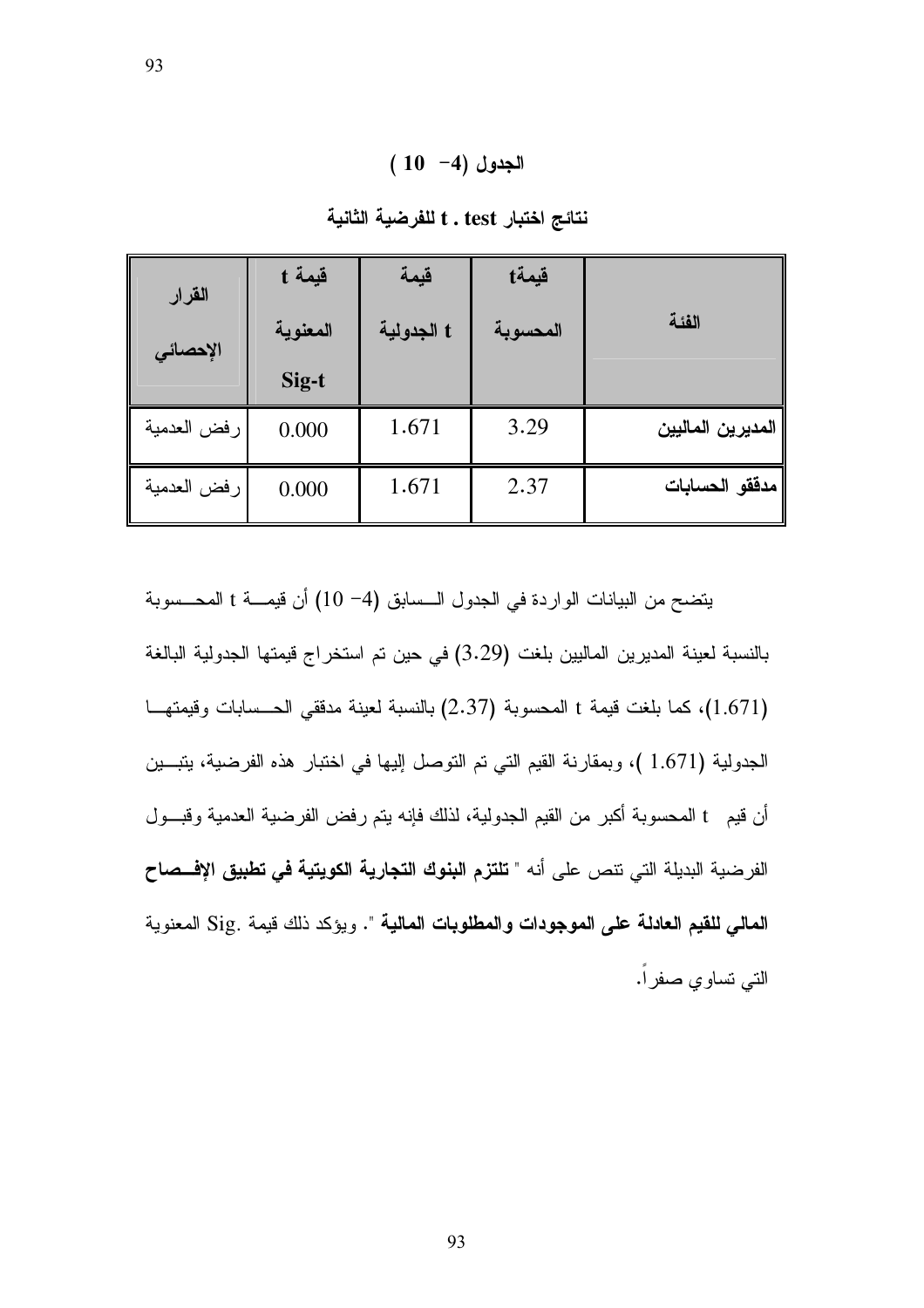94

4–2–3 اختبار الفرضية الثالثة

وتنص هذه الفرضية على انه:

HO3 لا تلتزم البنوك التجارية الكويتية في تطبيق قياس الاستثمارات للقيم العادلة على الموجودات والمطلوبات المالية.

لاختبار هذه الفرضية فقد تم استخدام ( One Sample T. Test ) للمقارنات الثنائية وعند مستوى دلالة (0.05)، والجدول النالي رقم ( 4–11) بببين النتائج التي تم الحصول عليها عند اختبار هذه الفرضية.

 $(11 -4)$  الجدول

| القرار<br>الإحصائي | فيمة t<br>المعنوية<br>Sig-t | قيمة<br>t الجدولية | قيمةt<br>المحسوبة | الفئة             |
|--------------------|-----------------------------|--------------------|-------------------|-------------------|
| رفض العدمية        | 0.000                       | 1.671              | 3.92              | المديرون الماليون |
| رفض العدمية        | 0.000                       | 1.671              | 5.10              | مدققو الحسابات    |

نتائج اختبار t . test فلفرضية الثالثة

يتضح من البيانات الواردة في الجدول الـسابق (4− 11) أن قيمـــة t المحــسوبة بالنسبة لعينة المديرين الماليين بلغت (3.92) في حين تم استخراج قيمتها الجدولية البالغة (1.671)، كما بلغت قيمة t المحسوبة (5.10) بالنسبة لعينة مدققي الحــسابات وقيمتهــا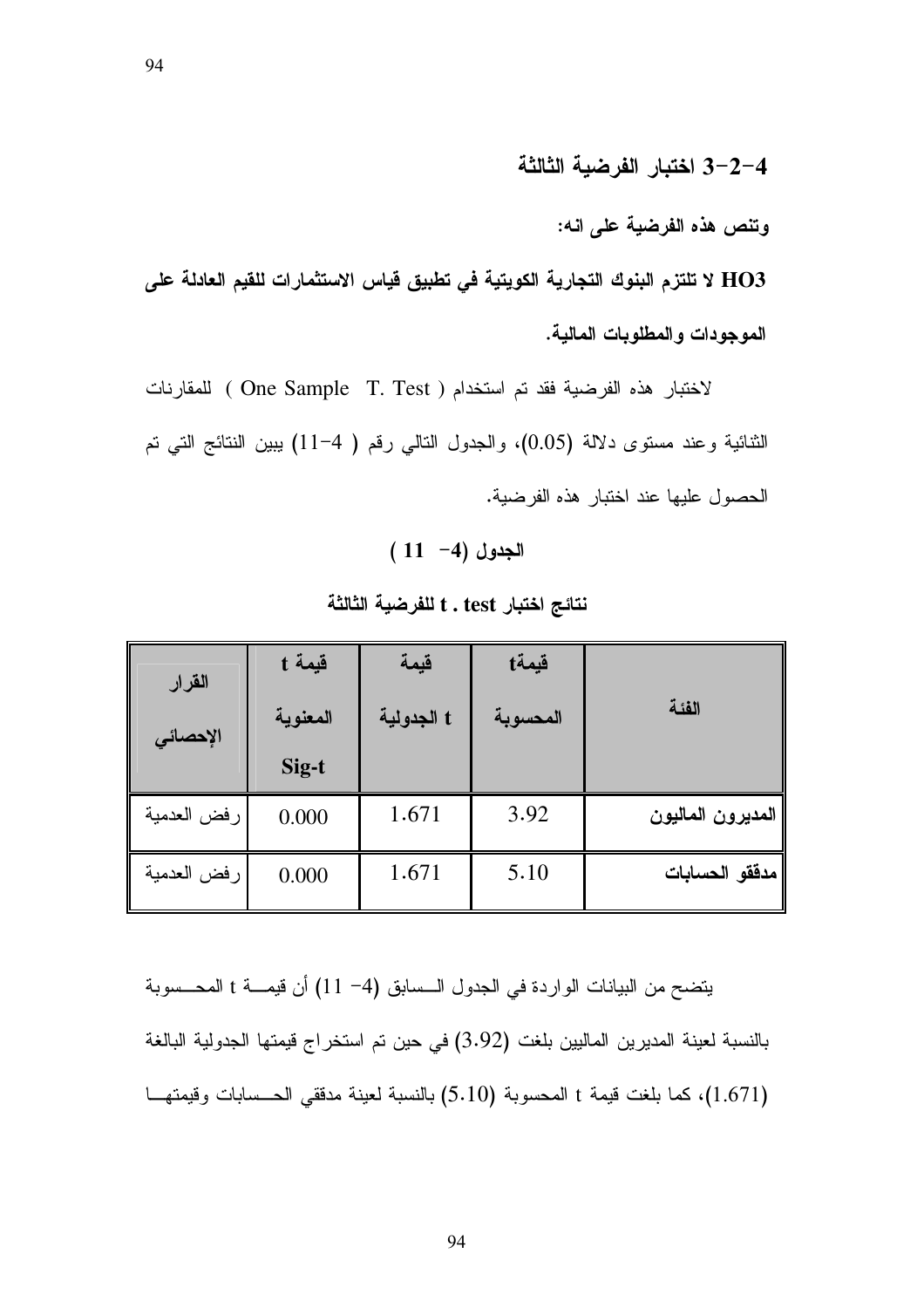الجدولية (1.671 )، وبمقارنة القيم التي تم التوصل إليها في اختبار هذه الفرضية، يتبين أن قيم t المحسوبة أكبر من القيم الجدولية، لذلك فإنه يتم رفض الفرضية العدمية وقبــول الفرضية البديلة التي تتص على أنه " تلتزم البنوك التجارية الكويتية في تطبيــق فيـــاس الاستثمارات للقيم العادلة على الموجودات والمطلوبات المالية ". ويؤكد ذلك فيمـــة .Sig المعنوية التي تساوى صفراً.

4-2-4 اختبار الفرضية الرابعة

وتنص هذه الفرضية على انه:

HO4 لا تلتزم البنوك التجارية الكويتية في تطبيق عرض الاستثمارات للقيم العادلة على الموجودات والمطلوبات المالية.

لاختبار هذه الفرضية فقد تم استخدام ( One Sample T. Test ) للمقارنات الثنائية وعند مستوى دلالة (0.05)، والجدول النالي رقم ( 4–12) ببين النتائج التي تم الحصول عليها عند اختبار هذه الفرضية.

 $(12-4)$  الجدول

| القرار<br>الإحصائي | فيمة t<br>المعنوية<br>Sig-t | قيمة<br>t الجدولية | فيمةt<br>المحسوبة | الفئة             |
|--------------------|-----------------------------|--------------------|-------------------|-------------------|
| رفض العدمية        | 0.000                       | 1.671              | 5.17              | المديرون الماليون |
| رفض العدمية        | 0.000                       | 1.671              | 4.36              | مدققو الحسابات    |

نتائج اختبار t . test للفرضية الرابعة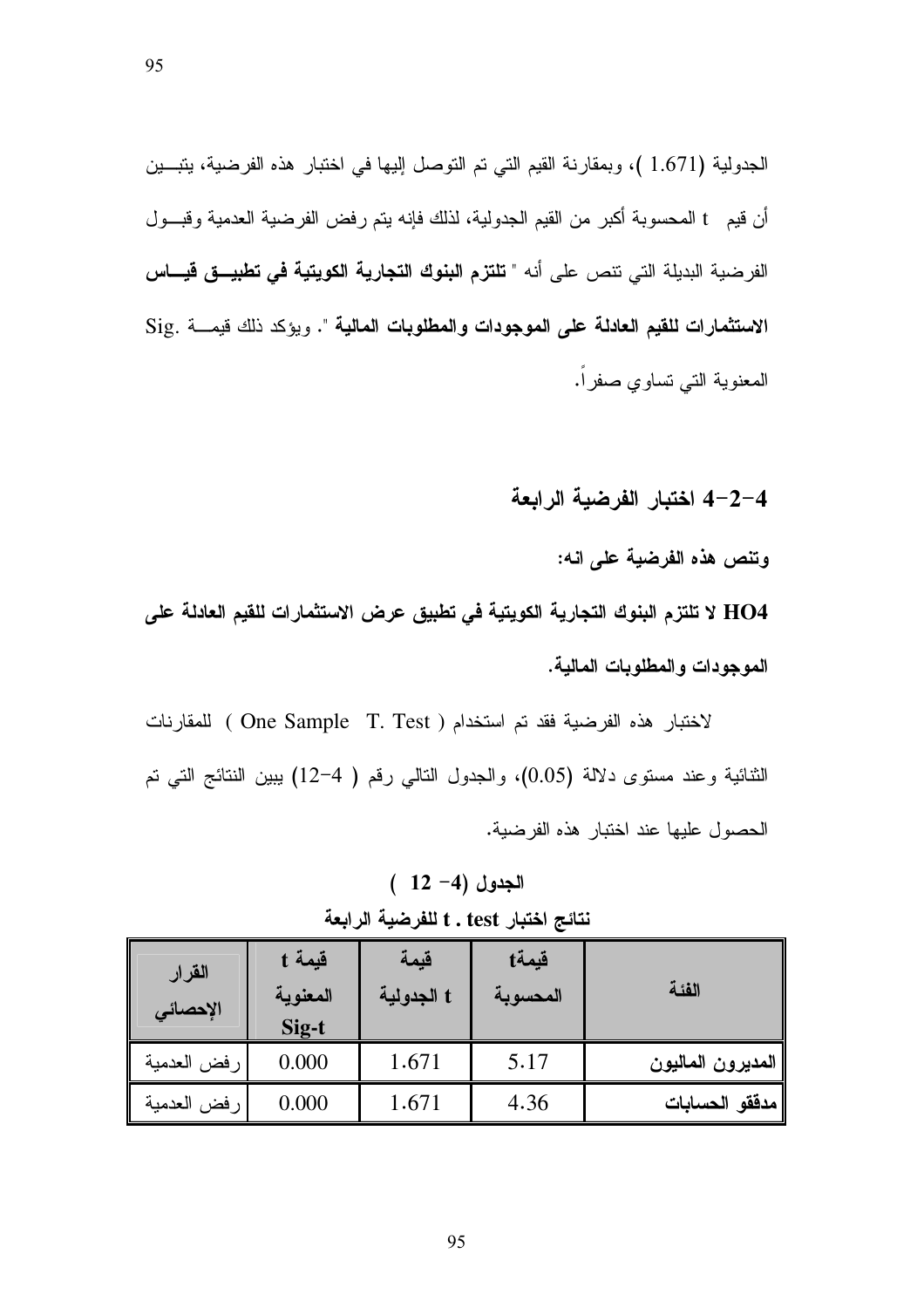يتضح من البيانات الواردة في الجدول الـسابق (4–12 ) أن قيمـــة t المحــسوبة بالنسبة لعينة المديرين الماليين بلغت (5.17) في حين تم استخراج قيمتها الجدولية البالغة (1.671)، كما بلغت قيمة t المحسوبة (4.36) بالنسبة لعينة مدققي الحسسابات وقيمتها الجدولية (1.671 )، وبمقارنة القيم التي تم التوصل إليها في اختبار هذه الفرضية، يتبين أن قيم t المحسوبة أكبر من القيم الجدولية، لذلك فإنه يتم رفض الفرضية العدمية وقبــول الفرضية البديلة التي تتص على أنه " **تلتزم البنوك التجارية الكويتية في تطبيــق عـــرض** الاستثمارات للقيم العادلة على الموجودات والمطلوبات المالية ". ويؤكد ذلك فيمسة .Sig المعنوية التي تساوي صفراً.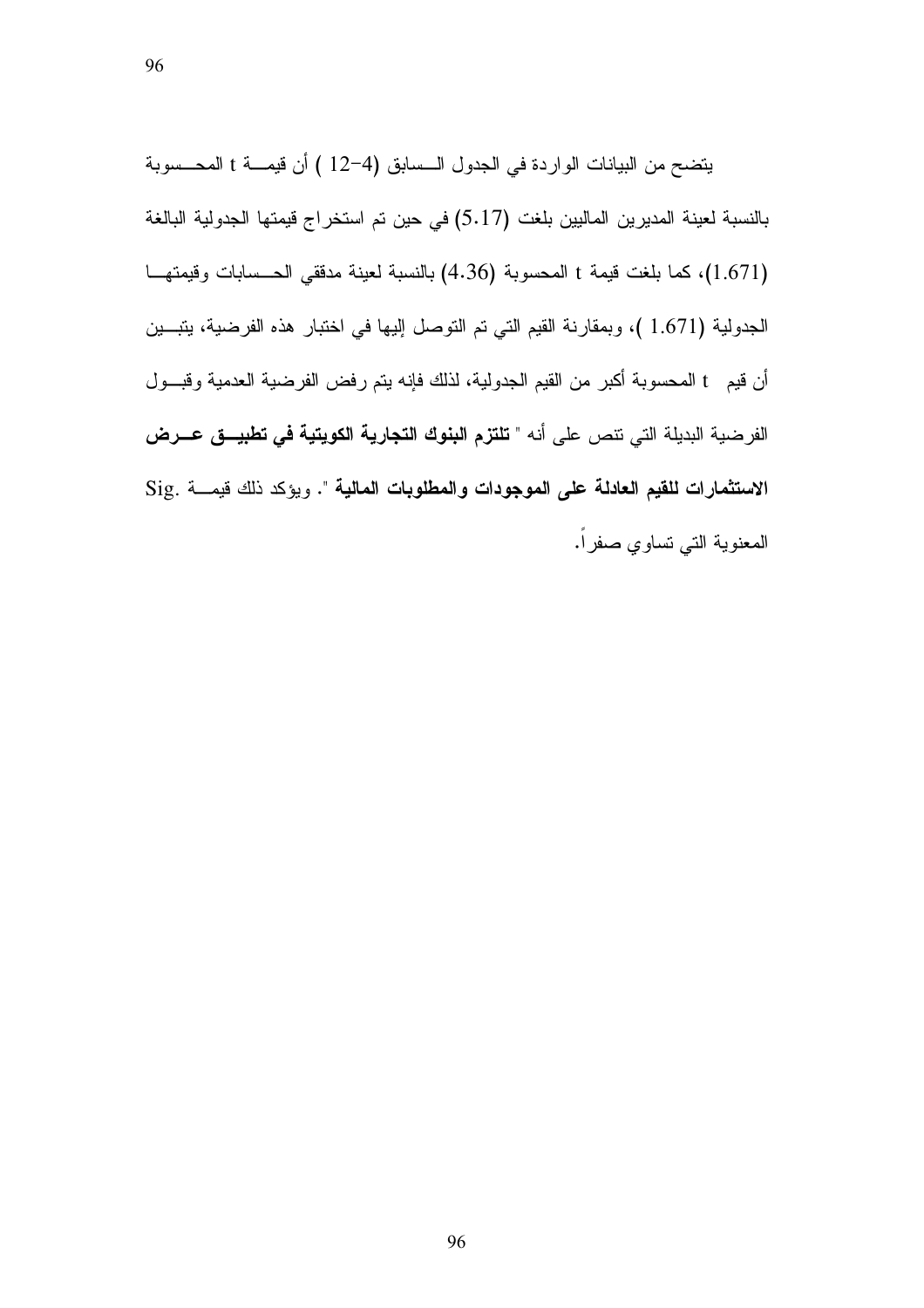### الفصل الخامس

الاستنتاجات والتوصيات

1-5 الاستنتاجات

2-5 التوصيات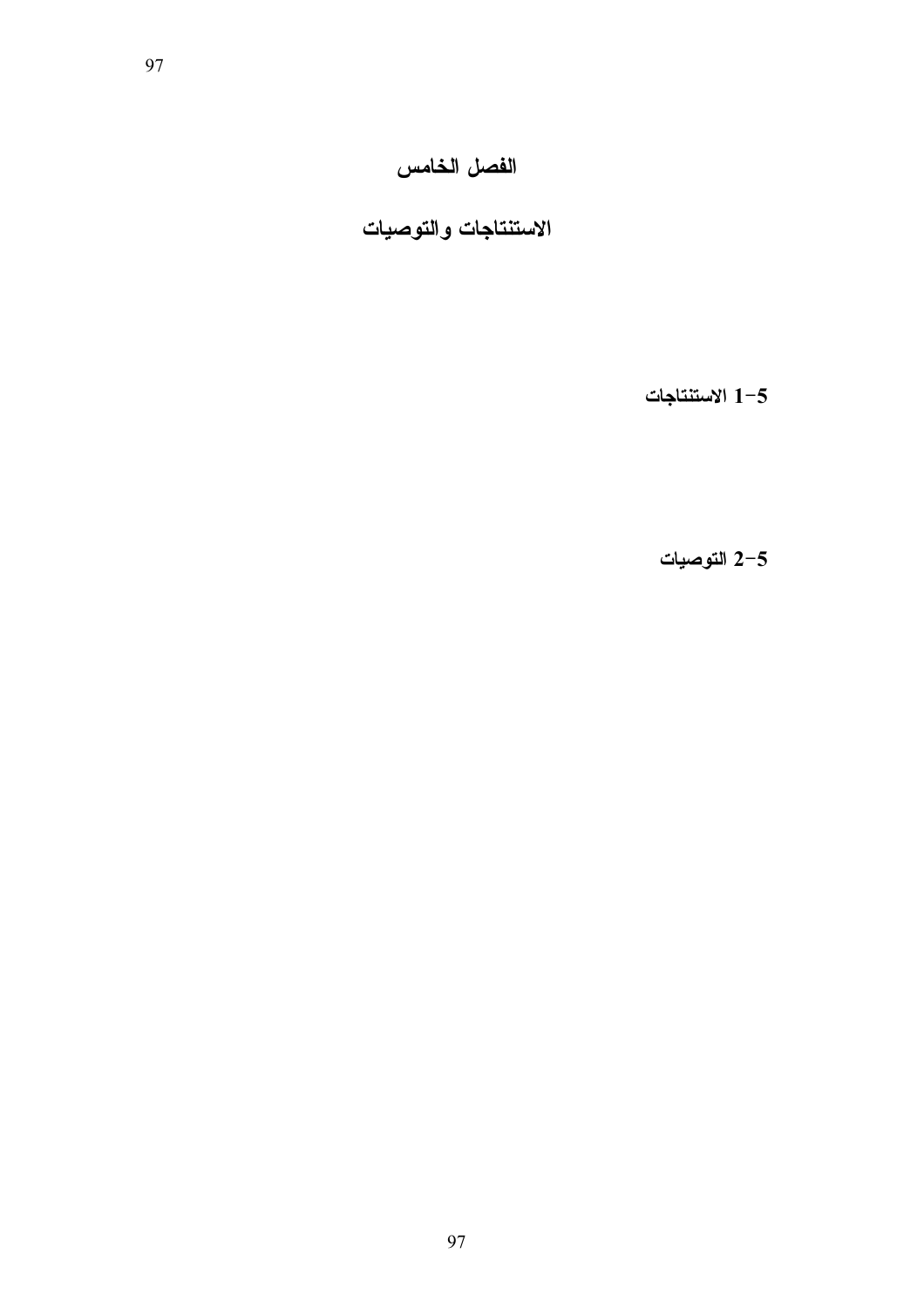#### الفصل الخامس

في ضوء التحليل الذي تم في الفصل الرابع لإجابات عينة الدراسة من المـــديرين الماليين ومدققى الحسابات، فإن هذه الفصل ينتاول عرضا لمجمل النتائج التي توصل إليها الباحث, كاجابة عن الأسئلة التي تم طرحها في الفصل الأول من هذه الدراسة التي مثلــت مشكلتها والفرضيات التي بنيت عليها، وعلى ضوء هذه النتائج التي تم التوصل إليها فسي الدراسة الحالية قدم الباحث عددا من التوصيات، ويمكن تلخيص أهم نتائج الدراسة وفق ما تم النوصل إليه من خلال إجابات عينة الدراسة بما يلي:

#### 1-5 الاستنتاجات

#### 1–1–5 التزام البنوك التجارية الكويتية في تطبيق الاعتراف المحاسبي للقيم العادلة

أشارت نتائج الدراسة إلى أن البنوك التجارية الكويتية تلتزم في تطبيق الاعتراف المحاسبي للقيم العادلة على الموجودات والمطلوبات المالية، حيث انفقت إجابات المديرين الماليين ومدققى الحسابات على أن البنوك النجارية تعترف بالمطلوبات أو الالتزامات المالية في الميزانية العمومية، وكذلك في النقيد بالنوزيعات على حاملي حقوق الملكية.

ويرى الباحث أن التزام البنوك التجارية الكويتية في تطبيق الاعتراف المحاسبي للقيم العادلة من شأنه أن يسهم في بيان الموجودات الملموسة مثل الأراضي والمباني،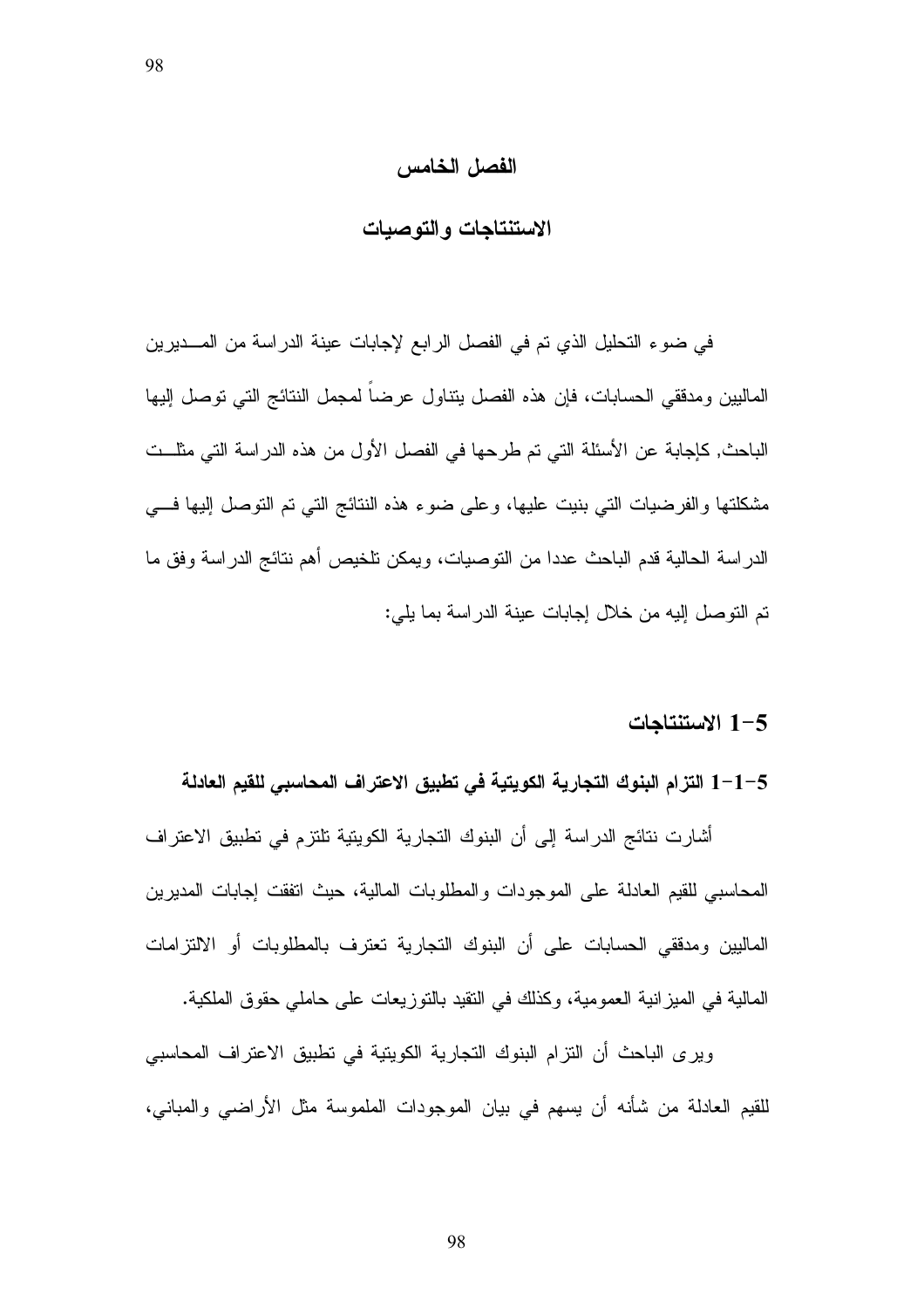والموجودات غير الملموسة المحتفظ بها كاستثمارات، كذلك بالديون المترتبة على البنك، واستثمارات حقوق الملكية والأوراق المالية المخصصة للدين وهذا بؤدي إلىي ظهور بنود فائمة المركز المالي بشكل أفضل.

99

1–5 1لتزام البنوك التجارية الكويتية في تطبيق الإفصاح المالي للقيم العادلة

أشارت نتائج الدراسة إلى أن البنوك التجارية الكويتية تلتزم في تطبيق الإفصاح المالي للقيم العادلة على الموجودات والمطلوبات المالية، حيث انفقت إجابات المديرين الماليين ومدققي الحسابات على أن البنوك التجارية تفصح عن الموجودات المالية المحتفظ بها للمتاجرة، وتقوم بفحص البيانات التي تستخدم لعمل فياسات وإفصاحات القيمة العادلة، وكذلك نقوم بالإبلاغ عن المطلوبات المالية بمقدار النكلفة.

وير ي الباحث أن النزام البنوك النجارية الكويتية في نطبيق الإفصاح المالي للقيم العادلة من شانه أن يسهم في الإفصاح عن الموجودات والمطلوبات المالية بمقدار التكلفة، والإفصاح عن القروض والحسابات المدينة والمحتفظ بها لغايات غير نجارية، والأسهم الجاهزة للبيع والممتازة والقابلة للاسترداد إجباريا، والسندات بأنواعها والاستثمارات المحتفظ بها قبل موعد الاستحقاق، فضلا عن انه يعمل على دراسة أثر الإحداث اللاحقة على قياس القيمة العادلة وافصاحاتها في البيانات المالية.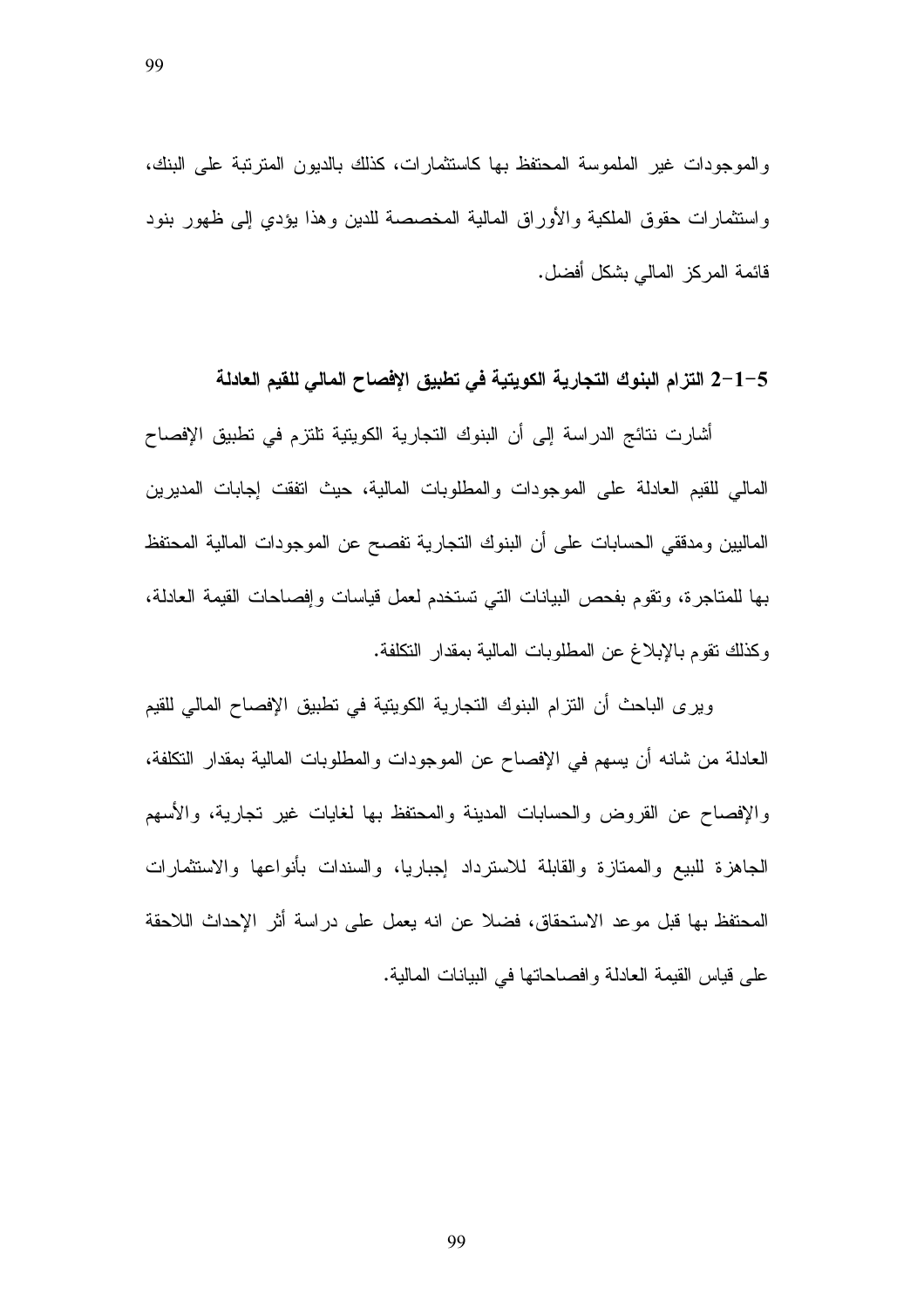100

5−1−3 التزام البنوك التجارية الكويتية في تطبيق قياس الاستثمارات للقيم العادلة

أشارت نتائج الدراسة إلى أن البنوك التجارية الكويتية تلتزم في تطبيق قياس الاستثمارات للقيم العادلة على الموجودات والمطلوبات المالية، إذ انفقت إجابات المديرين الماليين ومدققي الحسابات على أن البنوك النجارية نتقيد بقياس الاستثمارات المالية بغرض الاحتفاظ بها حتى تاريخ الاستحقاق، وبقياس الأصول بمقدار القيمة العادلة، وتتقيد أيضا بطريقة لتقييم الأصل أو الالتزام في قياس الاستثمارات، وبوضع نقديرات مستقلة للقيمة العادلة لنوثيق مدى مناسبة قياسها للاستثمار ات.

ويرى الباحث أن النزام البنوك النجارية الكويتية في نطبيق فياس الاستثمارات للقيم العادلة من شانه أن يسهم في النقيد بمحاسبة الأصول والالتزامات التي نتطلب قياسات القيمة العادلة، وفي قياس المطلوبات والموجودات بمقدار القيم الأصلية المسجلة بـها، وكذلك النقيد بوضع نقديرات مستقلة للقيمة العادلة لتوثيق مدى مناسبة قياسها للاستثمارات، إضافة إلى تعزيز قدرة الإدارة على نتفيذ مسار محدد من الاستثمار إذا ارتبطت القدرة بالاستخدام أو الإعفاء من استخدام قياس القيمة العادلة

#### 5−1−4 التزام البنوك التجارية الكويتية في تطبيق عرض الاستثمارات للقيم العادلة

أشارت نتائج الدراسة إلى أن البنوك التجارية الكويتية نلتزم في تطبيق عرض الاستثمارات للقيم العادلة على الموجودات والمطلوبات المالية، إذ انفقت إجابات المديرين الماليين ومدققى الحسابات على أن البنوك التجارية نتقيد بعرض الاستثمارات بغرض الاحتفاظ بها حتى مبعاد الاستحقاق، كذلك نتقيد بعرض الاستثمارات المالية المتاحة للبيع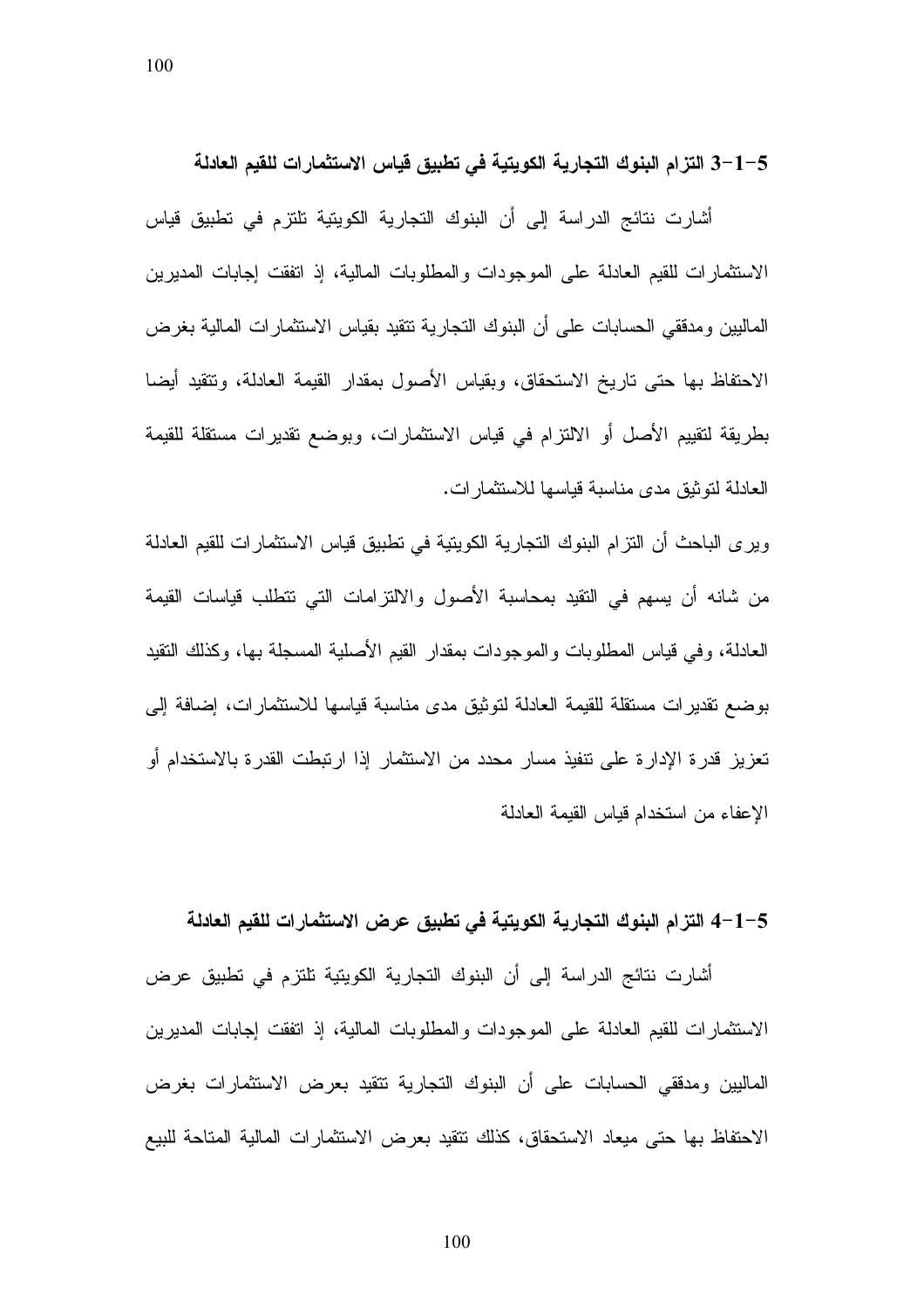وغير المحتفظ بها لأغراض المتاجرة، وهي تستخدم أدلة تدقيق مناسبة وكافية لدعم تحديد طرق نقييم القيمة العادلة، كما انفقت الإجابات على أنه يتم إظهار كافة الالتزامات المالية في قائمة المركز المالي.

ويرى الباحث أن النزام البنوك النجارية الكوينية في نطبيق عرض الاستثمارات للقيم العادلة، من شأنه أن يسهم في تأكيد الالتزام بمتطلبات المحاسبة والإفصاح المتعلقة بالتغيرات في طريقة التقييم المستخدمة لتحديد عرض استثمارات القيمة العادلة، وفي معادلة المبلغ المالي أو الالتزام المتربّب على البنك، كذلك في استخدام أدلة تدقيق مناسبة وكافية لدعم تحديد طر ق تقييم القيمة العادلة.

#### 1-5 التوصيات

يوصبي الباحث بما يلي:

أولا: استمرار البنوك التجارية الكويتية في الالتزام بتطبيق معايير محاسبة القيمة العادلة كونها نتهض من مستوى الإفصاح والإبلاغ المالي من مجرد معلومات مالية ناريخية إلى معلومات مالية حديثة تعكس الوقائع الاقتصادية، وتستشرف المستقبل بــدلا مـــن تـــسجيل الماضي، وذلك من خلال انباع الآليات النالية:

أ– الاستمرار بتطبيق معايير الإبلاغ المالي الدولية والمتعلقة بمعايير القيمة العادلة. ب— إعادة النظر في أساليب التقييم المستخدمة في محاسبة القيمة العادلة، اعتمـــادا على الدليل الاسترشادي الخاص باستخدام هذه المعايير وبشكل رسمي وملزم.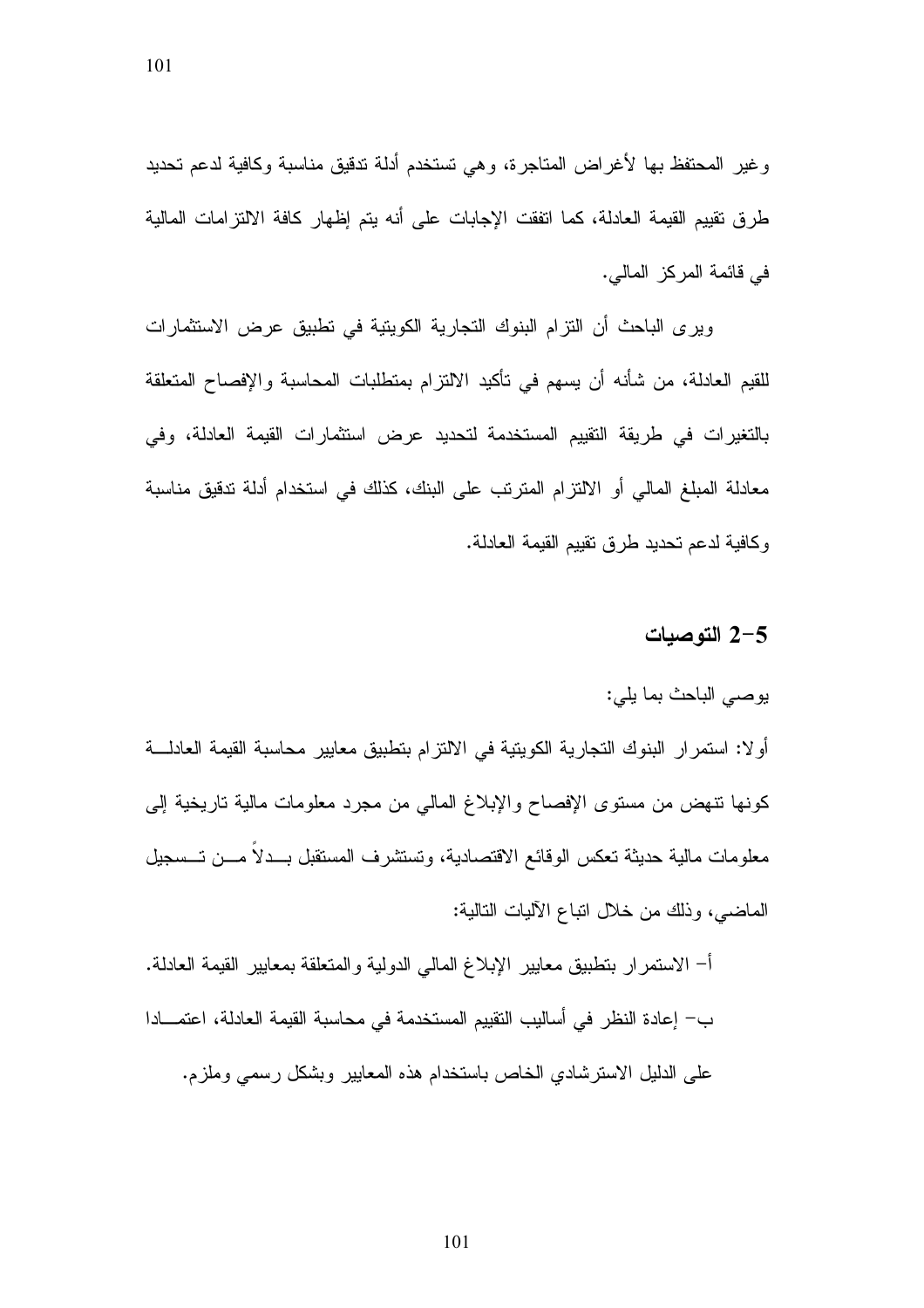102

د– النقيد بمعايير المحاسبة بشكل عام ومعايير القيمة العادلة بشكل خاص كونهــا إحدى الأدوات التي نسهم بإظهـــار العيـــوب وســـوء الإدارة وخـــصوصا الإدارة الائتمانية.

هـــــ وضـع الضـوابط الكفيلة بالـحد من النـلاعب في نطبيق معايير القيمة الـعادلــــة ومو اكنة التغير ات فيها.

و− العمل على إصدار معايير أخلاقية وتفعيلها، مع الالتـــزام بتفعيـــل الحاكميـــة المؤسسية بمفهومها الحديث، مع نركيز الجهات الاقتصادية المعنية علـــى إيجـــاد الآليات الكفيلة بتعزيز رفع السلوك الأخلاقي.

ثانيا: الاهتمام بفهم عمليات البنك المختلفة وأنشطة الرقابة ذات الصلة وتقيسيم المخساطر لتحديد قياسات وإفصاحات نقديرات القيم العادلة عند ندقيق البيانات المالية لتحديد طبيعـــة إجراءات التدقيق وتوقيتها ونطاقها وخاصة المتعلقة بما بلي:

أ– فحص البيانات التبي تستخدم لعمل قياسات وإفصاحات القيمة العادلة ونقييم مسا إذا تم تحدبدها بشكل مناسب من هذه الببانات. ب— اتخاذ الندابير اللازمة لتطبيق محاسبة القيمــــة العادلــــة علــــى الموجــــودات و المطلوبات. ج– الاعتراف في قائمة الدخل بأي أرباح أو خسائر حال تحققها فعلا.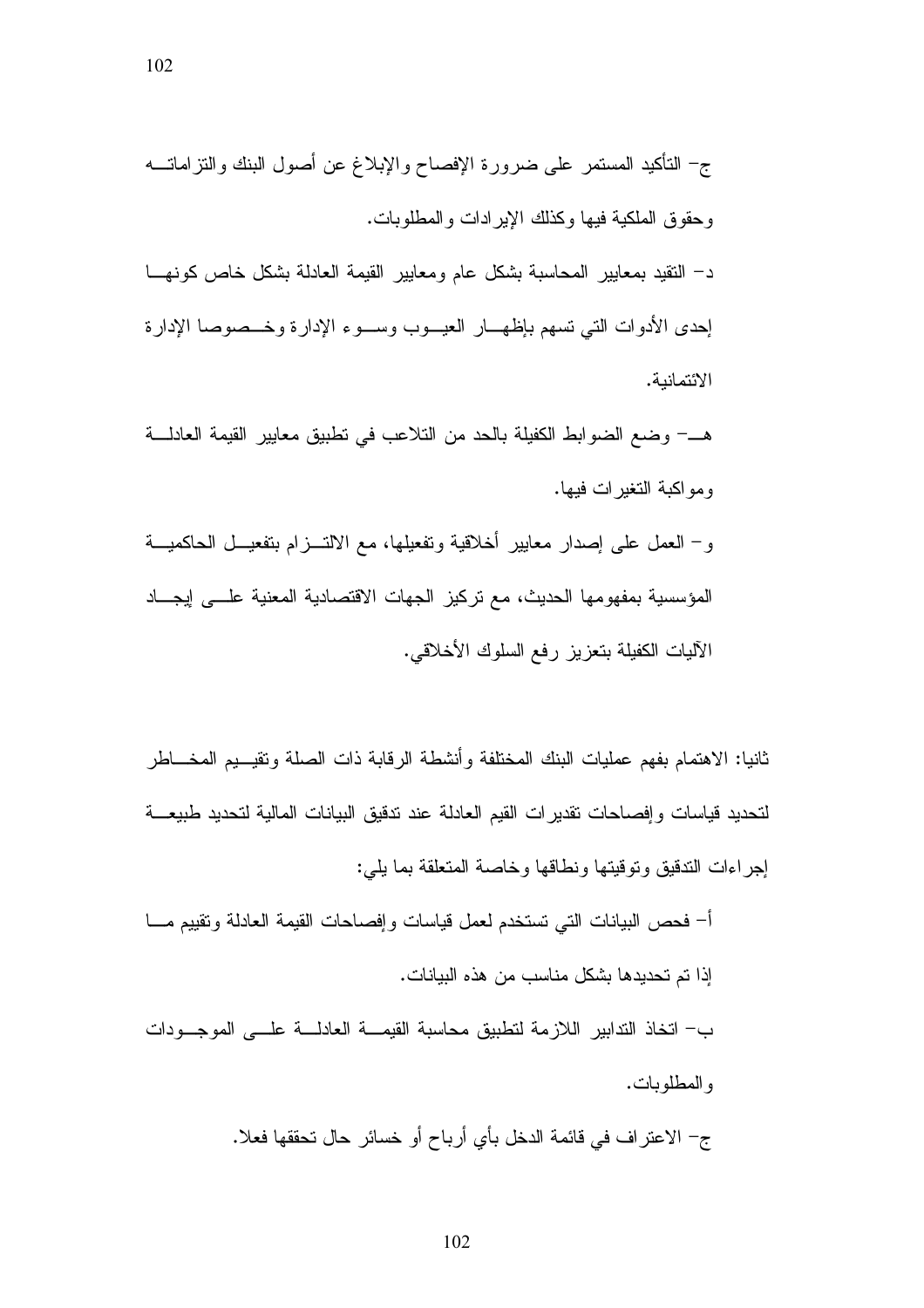د– أنظمة الرقابة على نتاسق البيانات المستخدمة في نمـــاذج التقيـــيم وتوقيتهـــا و مو تو قبتها. هــــ تدقيق نموذج التقييم وتقييم مــــا إذا كــــان النمــــوذج مناســــبا للافتر اضــــات المستخدمة.

ثالثا: إدر اك أهمية القيمة العادلة لما لها من انعكاسات جيدة على البنك، ولكن إن تـــوفر ت عدة أمور ، ومن أهمها:

أ– نوفر إمكانيات لقياس وعرض القيمة العادلة بكل كفاءة وفاعلية. ب— توفِّر الكوادر المؤهلة للتعامل مع القيم العادلة. ج– توفر قوانين ونشريعات نسهم في ضبط أخلاقيات إدارات البنـــوك المطبقـــة لمعايير القيمة العادلة، وذلك للأخذ بروح نص المعيار وليس بنصه المجرد فقط.

رابعا: استمرار البنوك النجارية الكويتية في الالتزام بتطبيق معايير القيمة العادلـــة علــــي الموجودات والمطلوبات المالية، وخصوصا في الجوانب التي أظهرت ضعفا ملحوظا مـــن خلال نتائج الدراسة الميدانية، وهذه الجوانب هي: 1– فيما يتعلَّق بالاعتراف المحاسبي للقيم العادلة التركيز على ما يلي: أ– الاعتر اف بالموجودات الملموسة مثل الأر اضبي و المبانبي. ب– الاعتراف بالموجودات المالية في قائمة المركز المالي.

ج– الاعتراف بالأوراق المالية المخصصة للدين.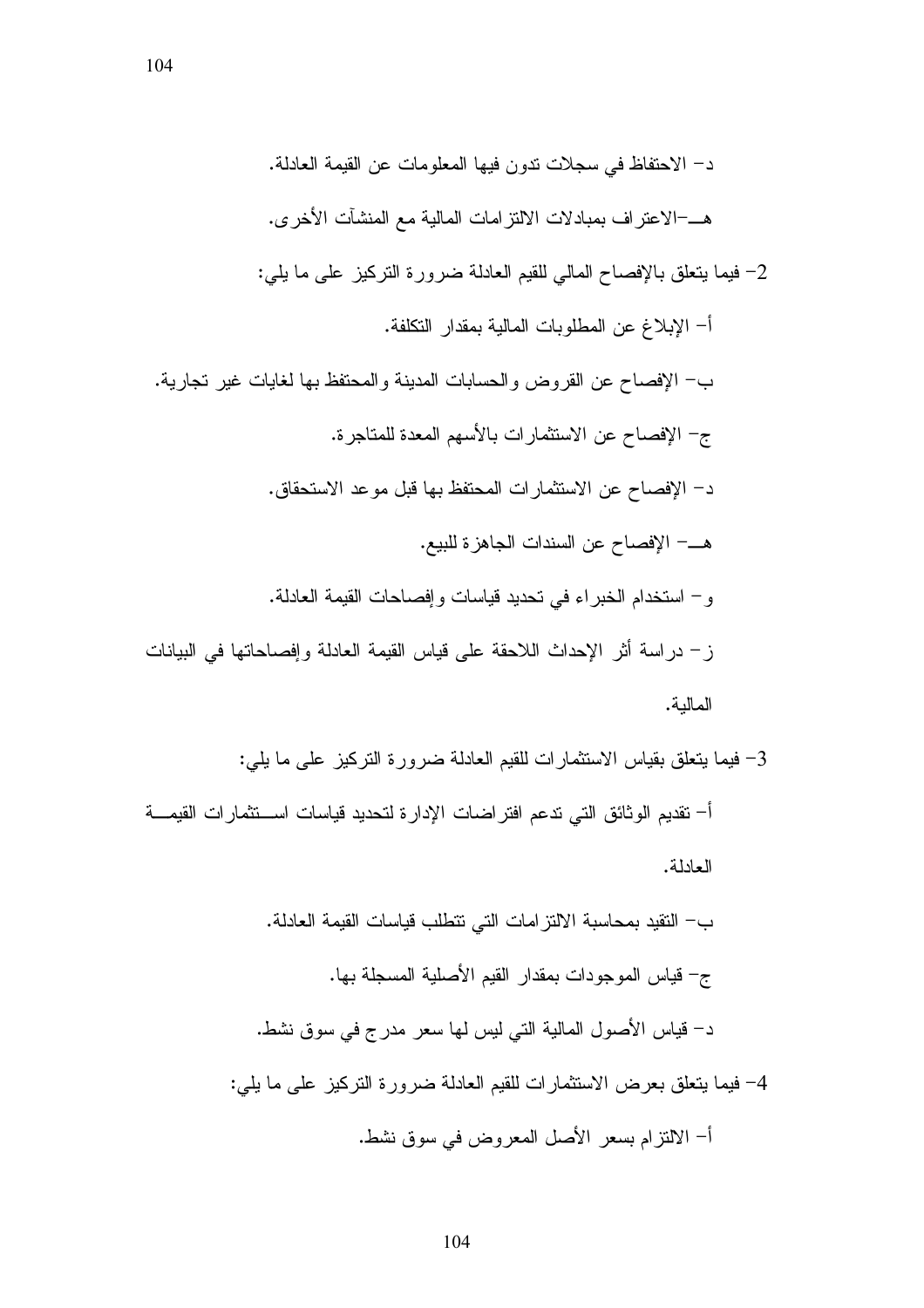ب– معادلة المبلغ المالي أو الالتزام المترتب على البنك. ج– الالتزام بمنطلبات المحاسبة والإفصاح المنعلقة بالنغيرات في طريقــة النقيــيم المستخدمة لتحديد عرض استثمارات القيمة العادلة.

د– استخدام أدلة تدقيق مناسبة وكافية لدعم تحديد طرق تقييم القيمة العادلة.

خامسا: قيام البنوك النجارية الكوينية بتصميم دورات ندريبية لطرق قياس القيمة العادلــــة نتفق ومنطلبات معايير المحاسبة الدولية، خاصة نلك المنعلقة بالمحاسبة والتسدقيق للقيمة العادلة لجميع مدفقي الحسابات الداخليين العاملين في هذه البنوك.

سادسا: استمرار البنوك التجارية الكويتية بتحديد إجراءات القياس للقيمة العادلة للأصـــول مع نوخي الدقة والحياد عند قياس القيمة العادلة، لما لذلك من آثار مباشر على دقة قيـــاس صافي الربح المحاسبي وما يتأثر به توزيعات الأرباح على المساهمين ونتيجة النشاط.

سابعا: اهتمام معدي ومراجعي القوائم المالية في البنوك النجاريـــة الكويتيـــة بعنـــصري الملاءمة للمعلومات المحاسبية وتوثيقها عند تقديمها للإثبات والتسجيل بالدفاتر المحاســـبية لما لها من أثر مباشر على حقيقة القيم المعروضة بالقوائم المالية التي يتم الإفصاح عنهـــا لمستخدمي القوائم المالية بالشكل الذي يساعد المستخدمين على سرعة الفهم والاستيعاب.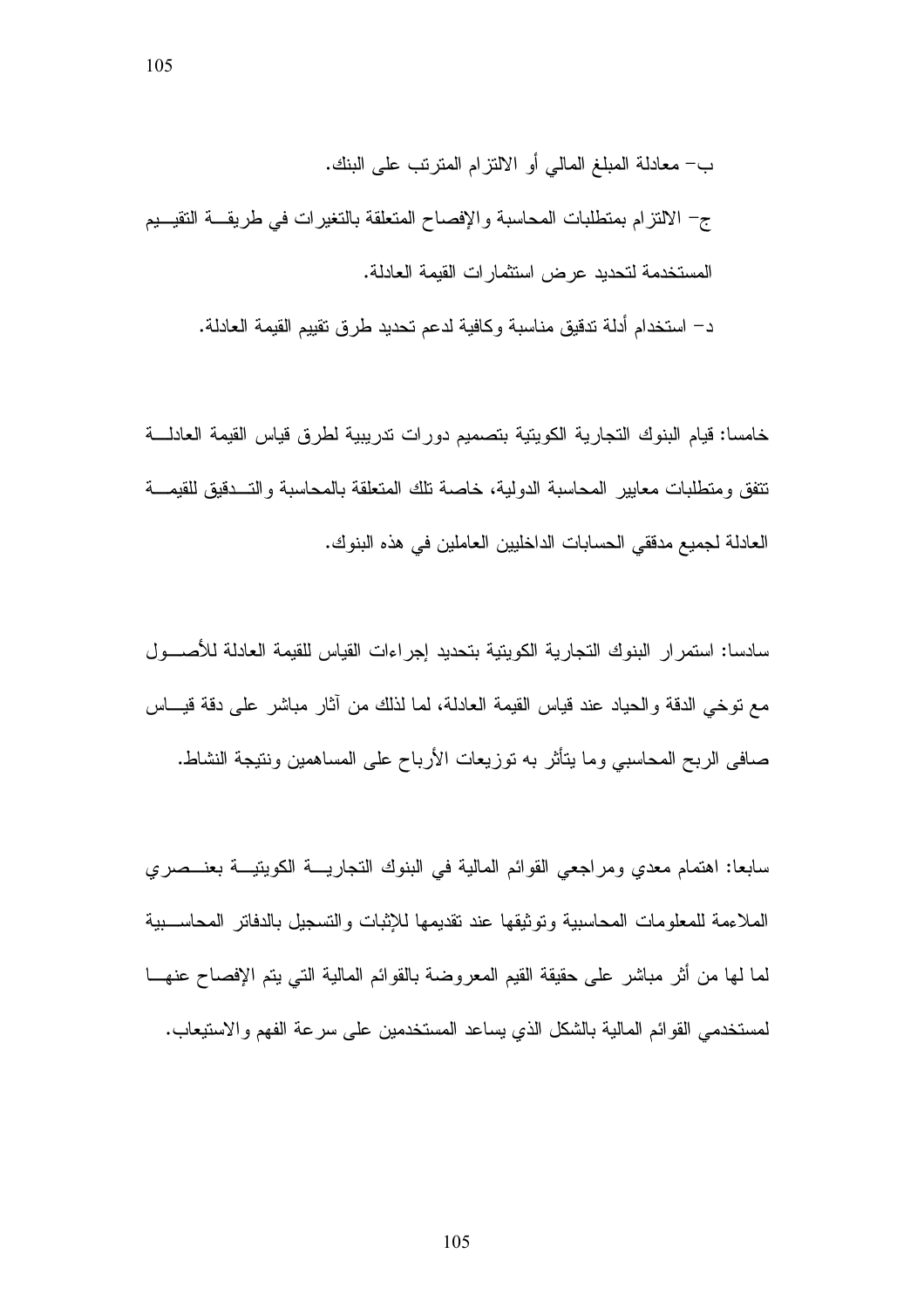ثامنا: اعتماد البنوك التجارية الكويتية في استخدام القيم العادلة على نموذج قياس يتمثل في قياس الموجودات والالنتز امات المالية بالقيم العادلة.

ناسعا: الاستمرار بإجراء مزيد من البحوث المحاسبية في مجال نطبيق القيمة العادلة، ولذا يقتر ح الباحث النوجهات النالية لدر اسات مستقبلية:

أ– طرق تحديد أو تقدير القيم العادلة في البنوك التجارية الكويتية. ب— العوامل المؤثِّرة في قياس القيمة العادلة في حالة وجود سوق نشط أو غيـــر نشط. ج– ملاءمة استخدام محاسبة القيمة العادلة في بيئة الأعمال المصرفية. د– نأثير ندقيق القيمة العادلة على متخذي قرارات الاستثمار والائتمان.

هــــ العوامل المؤثِّرة على دقة قياس القيمة العادلة من حيـــث العوامـــل الماليـــة و الاقتصادية و الأثر السلوكي المباشر على أسعار السوق.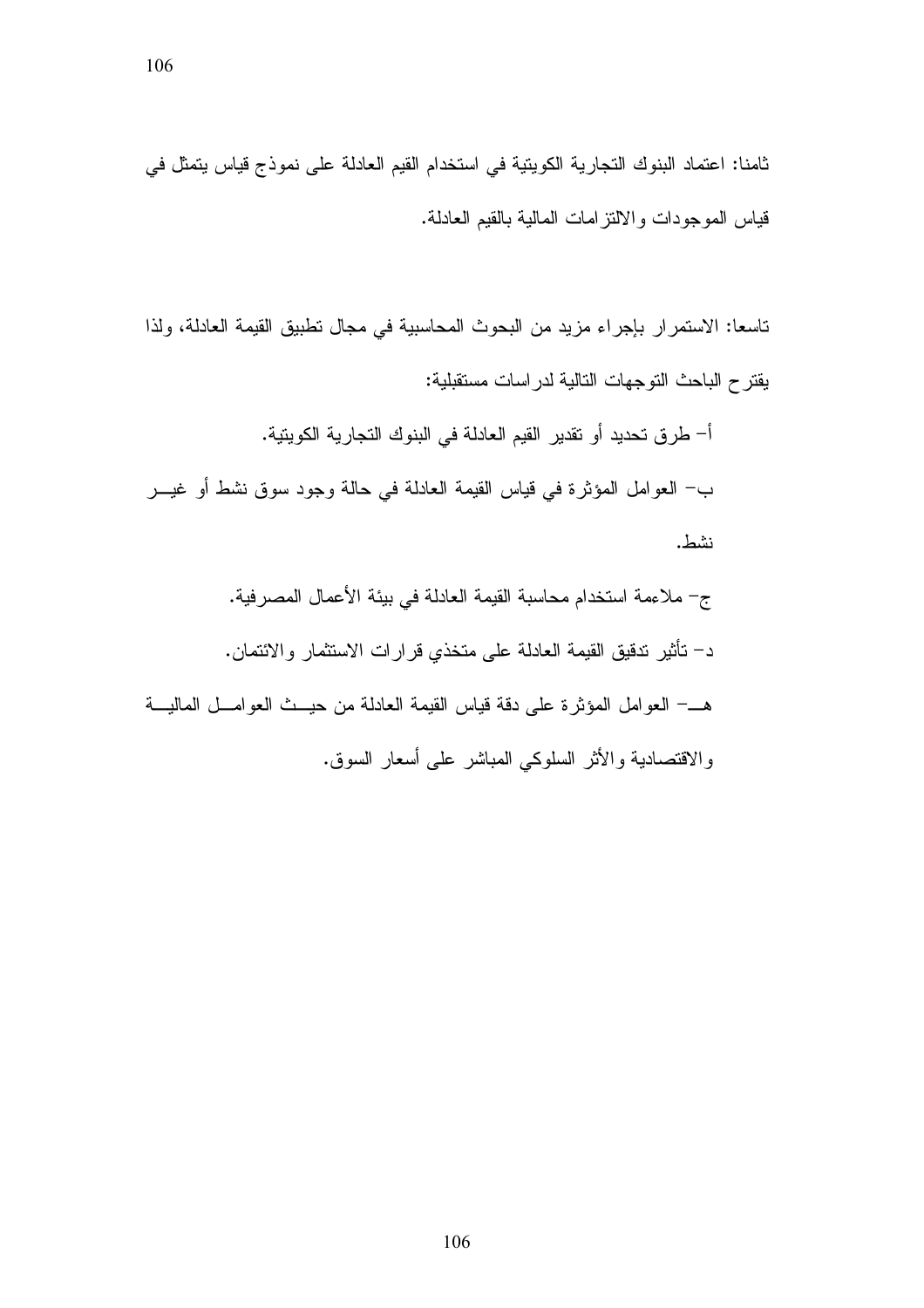#### المراجع باللغة العربية

– ابو غزالة، طلال (2010). معجم ابوغزالة للمحاسبة والأعمال، دار العلـــم للملايـــين، ببر و ت، لبنان.

– اسكندر , مصبص, (1999) ا**لتقارير المالية والقرارات الاستثمارية**, المحاسب القانوني العربي, العدد الثاني والخمسون, ص ص 12-28.

– البدوي, محمد, (2000), المحاسبة عن تسأثيرات البيئــــة والمــــسؤولية الاجتماعيــــة للمشروع, دار الجامعة الجديدة للنشر , الإسكندرية: مصر .

– الخطيب، حازم، والقشي، ظاهر، (2004). نوجه معايير المحاسبة نحو القسيم العادلــــة والدخل الاقتصادي وأثر ذلك على الاقتصاد، **مجلة الزيتونة للبحــوث العلميـــة**، المجلـــد الثاني، العدد الثاني، ص 67-92.

– جابر ، علي فاضل، ( 2006) بعنوان: ا**لتحليل المالي لأغراض تقـــوي**م الأداء: دراســــة تحليليه للبيانات المالية لشركة الخزف السعودية، رسالة ماجستير غير منسشورة، كليسة الإدار ة والاقتصاد، الأكاديمية العربية المفتوحة في الدنمارك.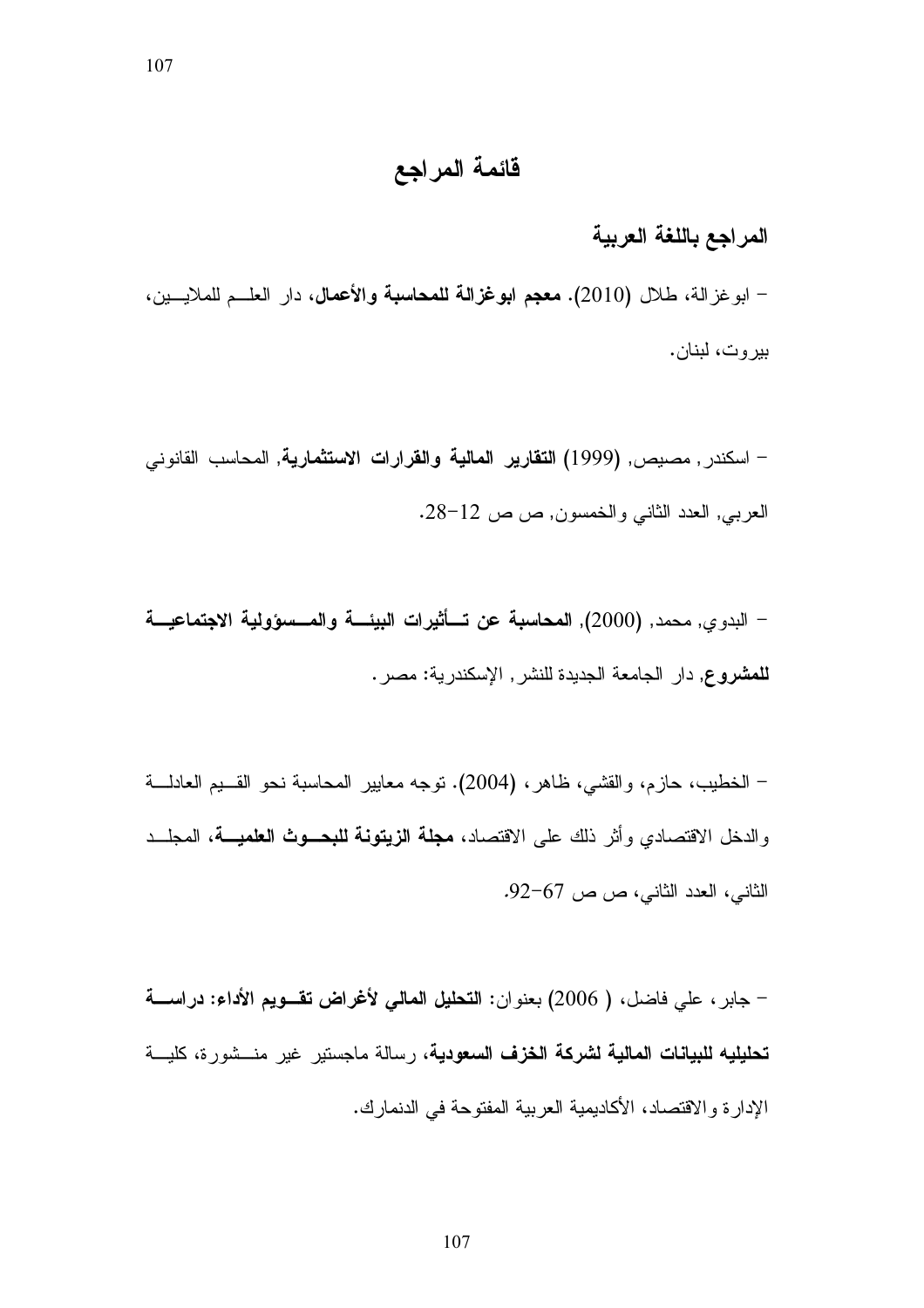108

– حماد، طارق عبد العال،(2002) مشكلات تطبيق المحاسبة عن القيمة العادلة في البيئة المصرية: بالنطبيق على قطاع البنوك، ال**مجلة العلمية للاقتصاد والتجارة**، كلية التجـــارة، جامعة عين شمس، العدد الثاني:511-605.

– الخورى، نعيم سابا، (2007)، القيمة العادلة والإبلاغ المسالي، بحث مقدم إلى جمعية المحاسبين القانونيين في سورية.

– الدون هندريكسون, (1999), ن**ظرية المحاسبة**, الطبعة الثالثة، نرجمة كمال أبو زيـــد, جامعة الإسكندرية, مصر .

– دهمش, نعيم, (2005), القوائم المالية والمبادئ المحاسبية, الطبعـــة الأولــــى، معهـــد الدر اسات المصر فية, عمان: الأر دن.

– ديوان المحاسبة الكويتي، (2009)، **مفكرة المصطلحات الرقابية والمالية**، إدارة الندريب والمنظمات الدولية.

- زيود، لطيف، وقيطيم، حسان، وعيسى، ريم علي ( 2006)، إ**مكانية تطبيـــق معــــايي**ر المحاسبة الدولية على مؤسسات القطاع العام المندمجة: دراسة ميدانية على المؤســسة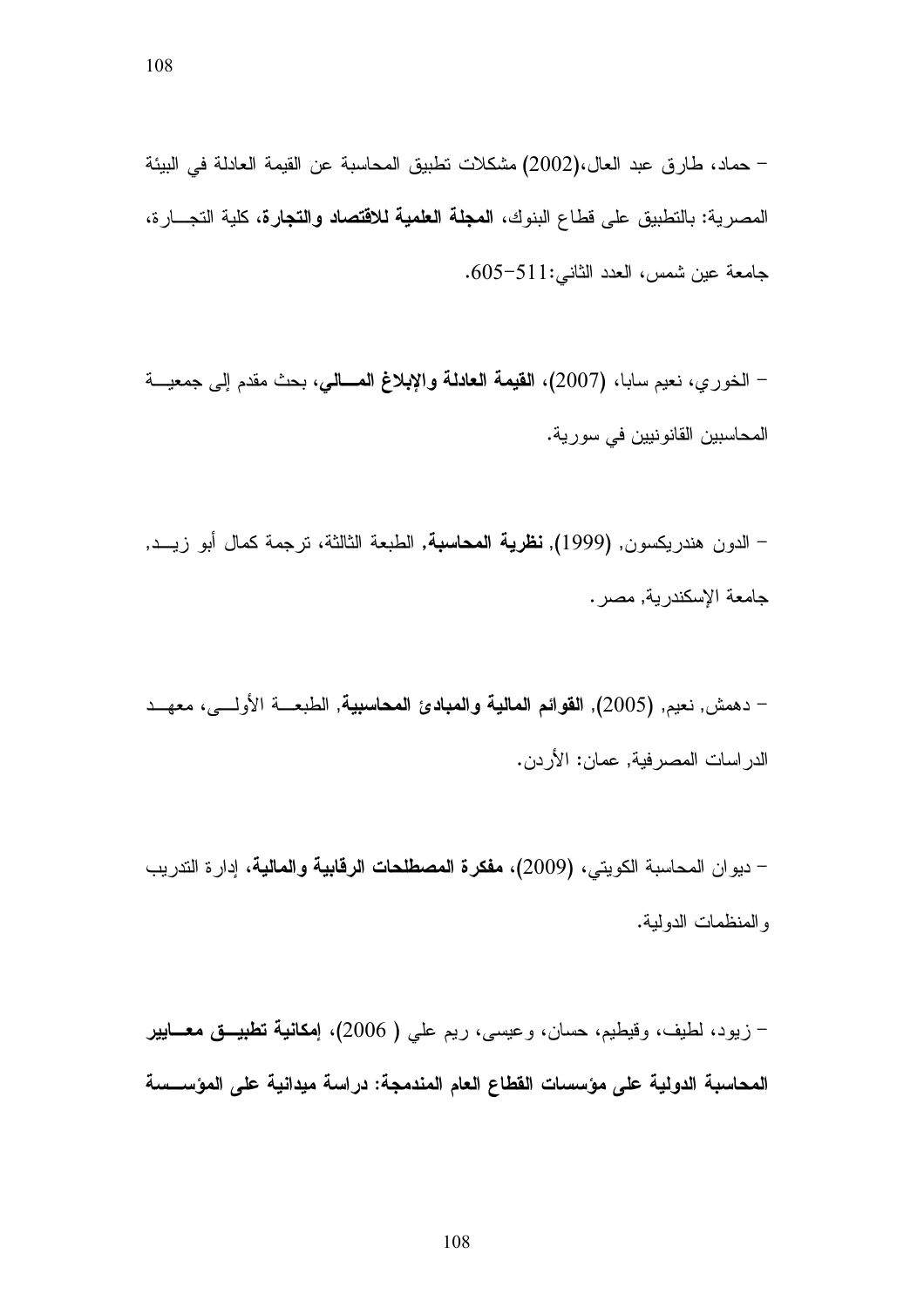109

**العامة للتجارة الخارجية،** مجلة جامعة تشرين للدراسات والبحوث العلمية، سلسلة العلـــوم الاقتصادية والقانونية المجلد (29) العدد (1)، ص ص 121–134.  $\,$ 

– زيود، لطيف، والرضا، عقبة، ولائقة، رولا،( 2007)، الإفصاح المحاسبي في القـــوائم المالية للمصارف وفقا للمعيار المحاسبي الدولي رقم (30) "حالة تطبيقية فـــي المـــصرف التجاري السوري"، **مجلة جامعة تشرين للدراسات والبحـــوث العلميــــة**، سلـــسلة العلـــوم الاقتصادية والقانونية المجلد (28) العدد (2)، ص ص197–226.

– الشيرازي, عباس مهدي, (2000**) نظرية المحاسبة**, الطبعة الأولى، دار ذات السلاسل: الكويت.

– عبد الفتاح، محمد عبد الفتاح، (2002)، الإفصاح عن القيم العادلة لبنود الأصول طويلة الأجل وتأثيرة على جودة المعلومات المحاسبية وموقف المراجع: دراسة ميدانية، **مجلة** ا**لفكر المحاسبي،** قسم المحاسبة والمراجعة، كلية التجارة، جامعة عين شمس، العدد الثاني:  $.208 - 125$ 

– عواد، روحي وجدي، (2010)، **محاسبة القيمة العادلة وآثرها على الأزمــــة الماليــــة العالمية**. رسالة ماجستير غير منشورة، قسم المحاسبة، كلية الأعمـــال، جامعـــة الـــشرق الأوسط.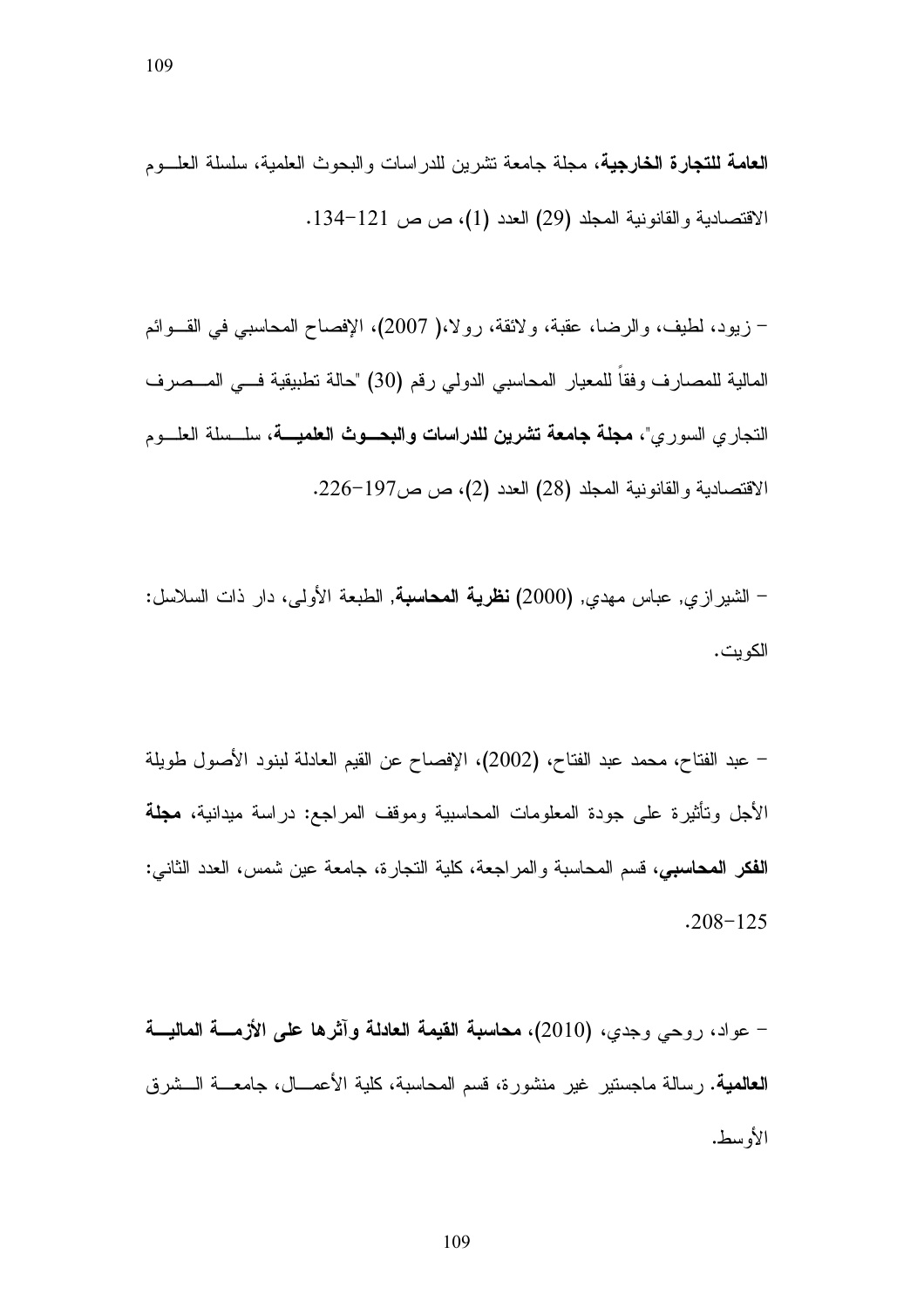– عوض، أمال محمد، (2004)، الاختيار النكيفي لاستراتيجيات قياس وضبط مخاطر الأعمال وتأثيره على جودة الأداء المهنى في المراجعة، **المعهد العالي ل**لإدارة وا**لتكنولوجي**ا، أكاديمية المدينة، المجلد 18, العدد14، ص ص 16−21.

– الفداغ, فداغ, (2002), ا**لمحاسبة المتوسطة**, الطبعة الثانية، مؤسسة الــوراق للنــشر, عمان: الأردن.

– القشي، ظاهر شاهر بوسف، (2003) مدى فاعلية نظم المعلومــات المحاســبية فـــى **تحقيق الأمان والتوكيدية والموثوقية في ظل التجارة الإلكترونية.** أطروحة دكتوراه غير منشورة, جامعة عمان العربية للدراسات العليا: عمان, الأردن.

– القشي، ظاهر، (2005). انهيار بعض الشركات العالمية وأثرها في بيئـــة المحاســـبة، المجلة العربية للإدار ة، ال**منظمة العربية للإدار ة**، جامعة الدول العربية، المجلد 25، العبيد  $-81-63$  الثاني، القاهر ة، ص

– المجمع العربي للمحاسبين القانونين، (2010)، ال**معايير الدولية لإعداد التقارير المالية**، جمعية المجمع العربي للمحاسبين القانونيين، عمان، الأردن.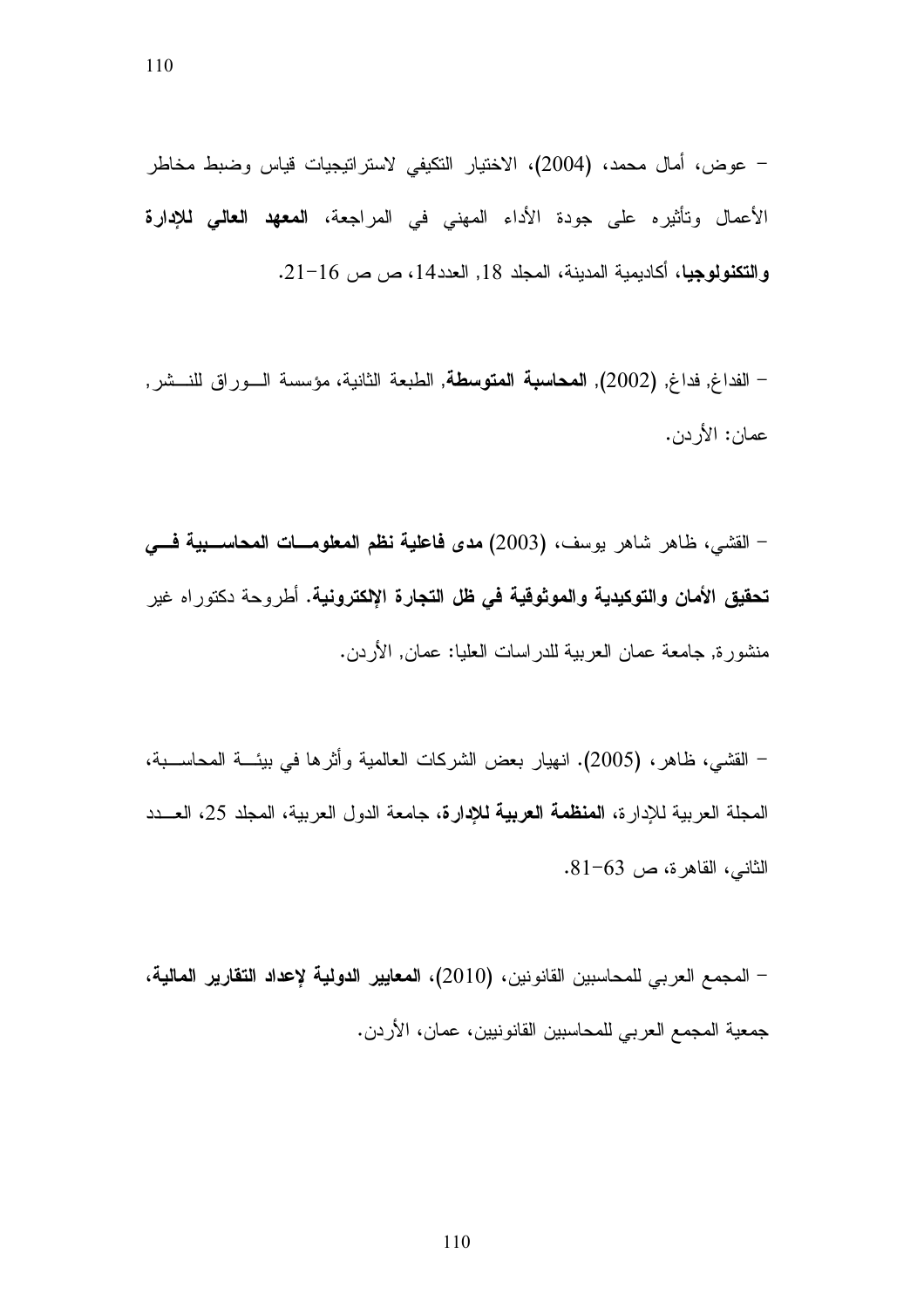– مطر، محمد، (2009). إدارة الاستثمارات: الإطار النظري والتطبيقات العملية، الطبعة السادسة، دار وائل للنشر والنوزيع، عمان: الأردن.

– مطر، محمد، ونور، عبدالناصر، والقشي، ظاهر، (2009)، العلاقة المتبادلة بين معايير القيمة العادلة والأزمة المالية العالمية، بحث مقدم إلى: المعؤتمر العلمي الثالث " الأزمــة المالية العالمية وانعكاساتها على اقتصاديات الدول " التحديات والآفاق المستقبلية"، كليسة العلوم الإدارية والمالية، جامعة الإسراء، الأردن 28–29-4.

– المعايير المحاسبية الدولية الصادرة عن لجنة المعـــايير الدوليـــة, (1999), ترجمـــة مجموعة طلال أبو غزالة الدولية, من منشورات المجمع العربي للمحاســـبين القـــانونيين, عمان, الأردن.

– المليجي، هشام حسن عواد، (2009). إطار مقترح لمحددات صنع قرار بناء المعسايير المحاسبية وآثارها على نموذج الإفصاح المحاسبي المطبق في مصر ، قسم المحاســـبة، كلية النجارة، مجلة جامعة حلوان، العدد الثانبي، 309–365.

– النقيب, كمال, (1999), **تطور الفكر المحاسبي**, الطبعـــة الأولــــى، مطبعـــة الزرقــــاء, الزرقاء: الأردن.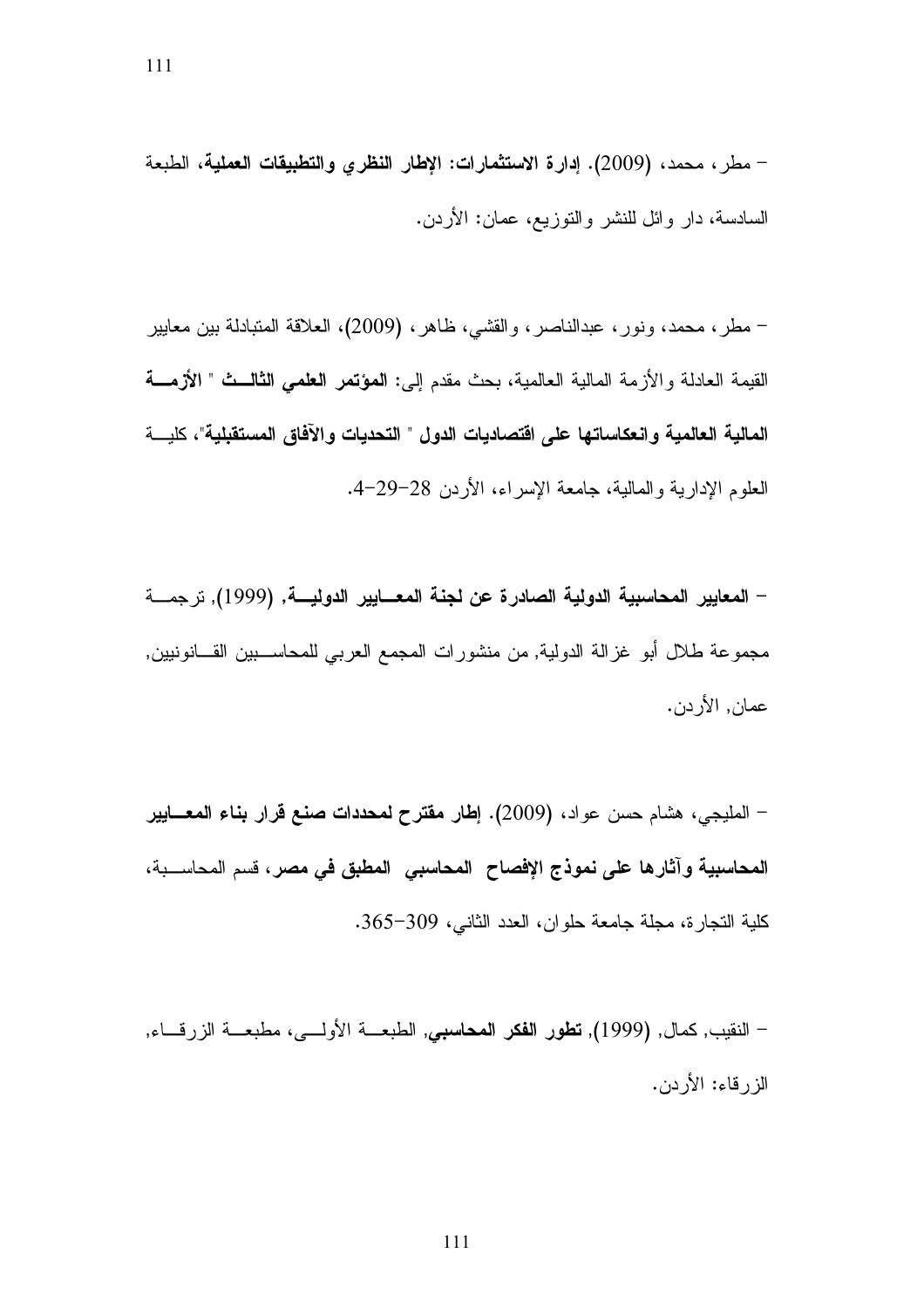#### المراجع باللغة الأجنبية

- Godwin, N., Petroni, K. and Wahlen, J., (1997), Fair Value Accounting for Property-Liability Insurers and Classification Decisions Under FAS No. 115, *Journal of Accounting, Auditing and Finance*: , Vol. 1. No. 21. p.p: 207-239.

- IASB, IASCF, (2005), *International Accounting Standard 32, Financial Instruments: Disclosure and Presentation***,** IFRSs 2004, International Accounting Standard Committee Foundation, London, Online Available: http://www.iasb.org, United Kingdom.

- IASB, IASCF, (2006), *International Accounting Standard 32, Financial Instruments: Presentation,* IFRSs 2006, International Accounting Standard Committee Foundation, London, Online Available: http://www.iasb.org, United Kingdom.

- IASB, IASCF, (2006), *International Accounting Standard 39, Financial Instruments: Recognition and Measurement*, IFRSs 2006, International Accounting Standard Committee Foundation, London, Online Available: http://www.iasb.org, United Kingdom.

- IASB, IASCF, (2006), *International Financial Reporting Standard 7, Financial Instruments: Disclosure***,** IFRSs 2006, International Accounting Standard Committee Foundation, London, Online Available: http://www.iasb.org, United Kingdom.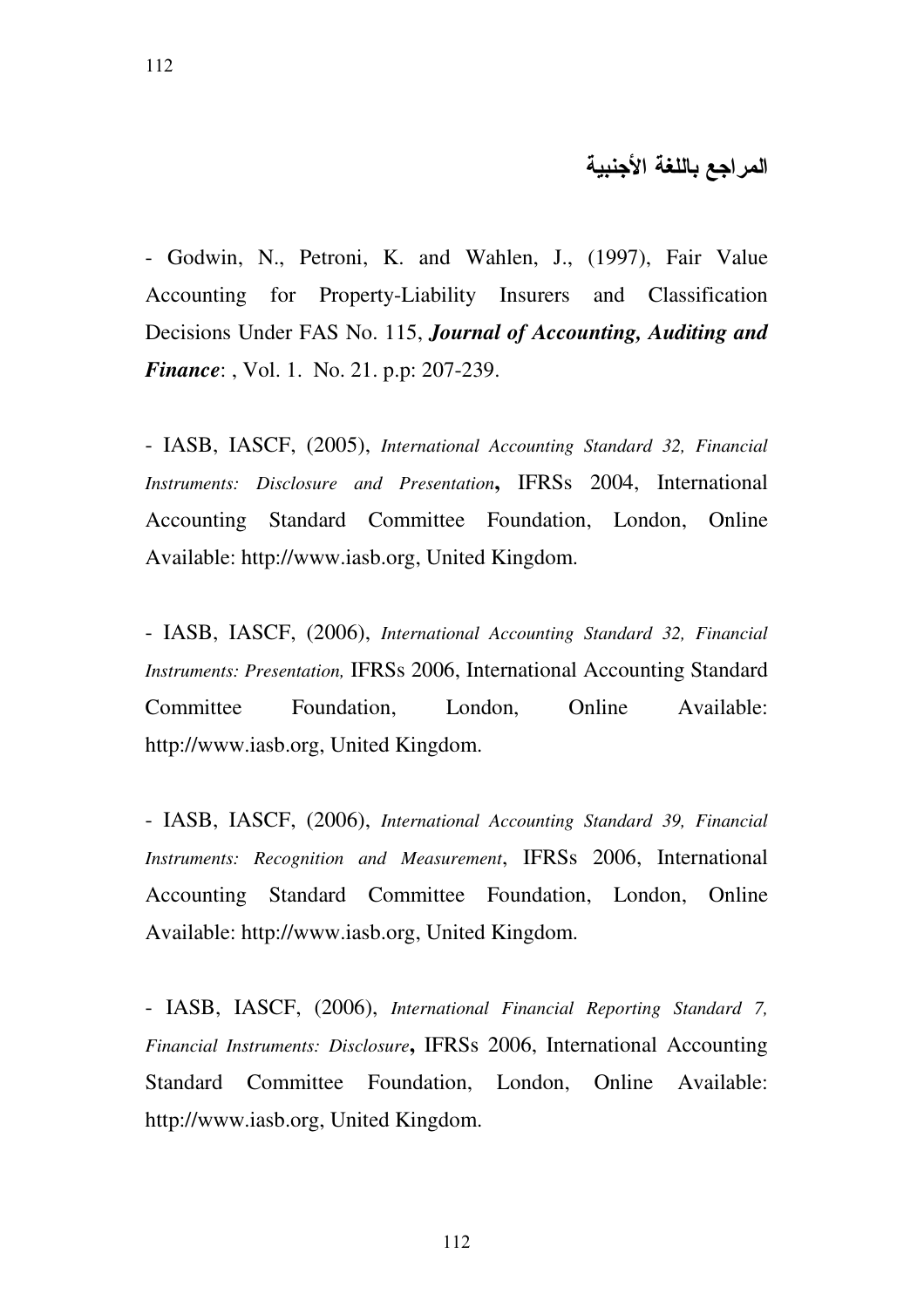- IFAC, (1/2006), *Handbook of International Auditing, Assurance and Ethics Pronouncements,* 2006 Edition, International Federation of Accountants.

- IFAC, (1/2006), Handbook of International Auditing, Assurance and Ethics Pronouncements, 2006 Edition, *International Standard on Auditing 545: Auditing Fair Value Measurements and Disclosures,* International Federation of Accountants: 591-609.

- Ioannidis, Molyneux, Pasiouras,( 2008). The Relationship Between Bank Efficiency And Stock Returns: Evidence From Asia And Latin America. **The Accounting Review**, No. 2:161-182.

- James E. Hunton, Robert Libby and Cheri L. Mazza, (2006) " Financial Reporting Transparency and Earnings Management ", *The Accounting Review,* Vo 81, No.1, pp.135-157.

- McGee, H. (2007), Corporate Governance in Russia: a case Study of Timeliness of Financial Reporting in the Telecom Industrial, *International Finance Review*, Vo.7, pp.365-390.

- Ringelman Christopher, (2009), *The Effect of Event-based Accounting System Usage on the Organizational Design of Accounting Control Systems,* Cleveland State University DBA, USA

- Willis, D. W., (2002), *Financial Assets and Liabilities Fair Value or Historical Cost?***,** FASB: 1-16.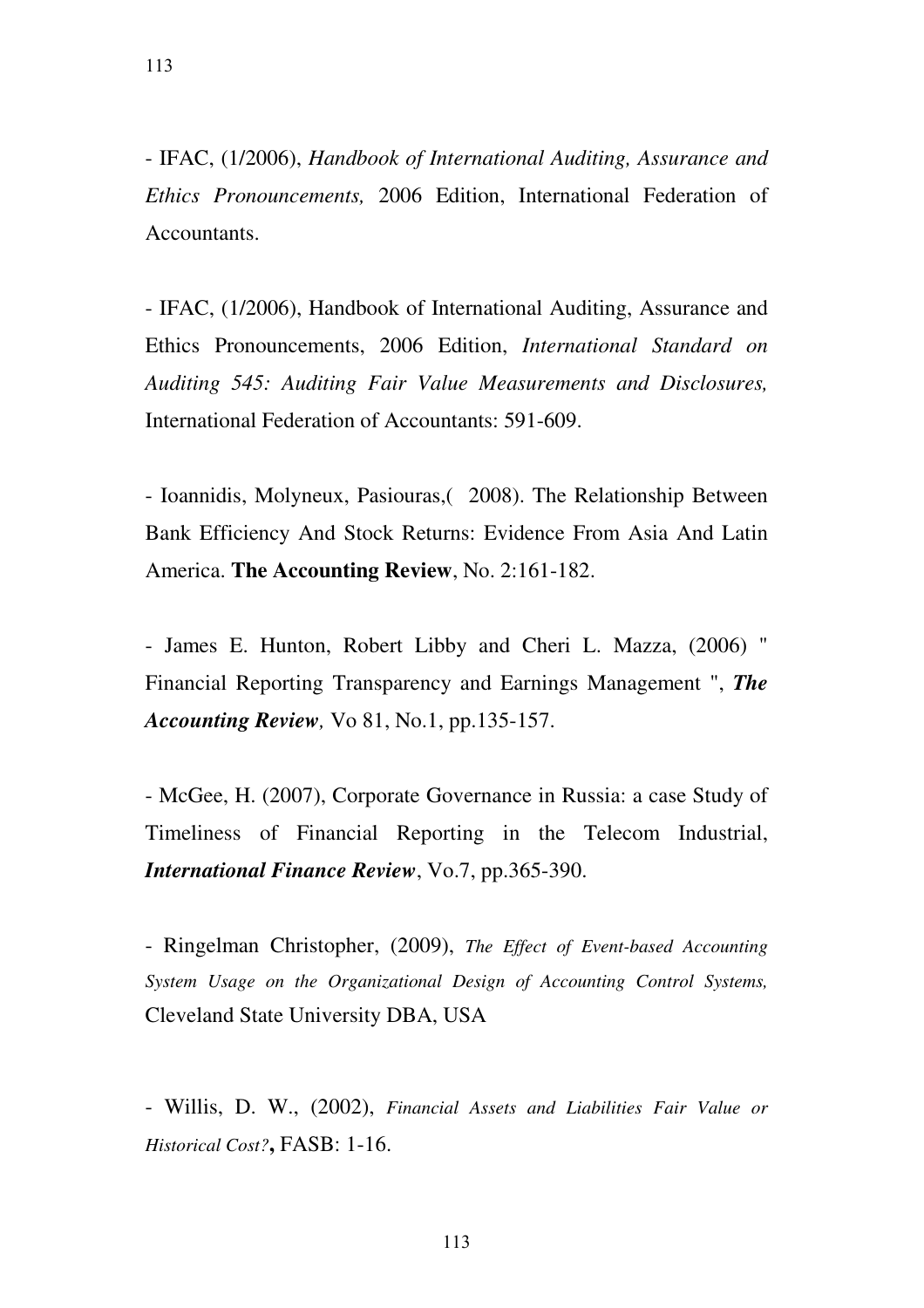الملحق رقم (1) استبانة الدراسة

> جامعة الشرق الأوسط كلية الأعمال / قسم المحاسبة

بسم الله الرحمن الرحيم

أختى المستجيبة: أخي المستجيب:

تحية احترام وتقدير ,,,

استبانة حول موضوع: مدى التزام البنوك التجارية الكويتية في تطبيق معايير القيمة

# العادلة على الموجودات والمطلوبات المالية

تهدف هذه الدراسة إلى التعرف على مدى التزام البنوك التجارية الكويتية في تطبيق معايير القيمة العادلة على الموجودات والمطلوبات المالية, يرجى النكرم بالإجابة عن الأسئلة المرفقة علما بأنه سيتم التعامل مع هذه البيانات بسرية تامة ولإغراض البحث العلمي فقط.

وشكرا لتعاونكم

الناحث

منصور فيحان

دعسان المطيري

هاتف 99574443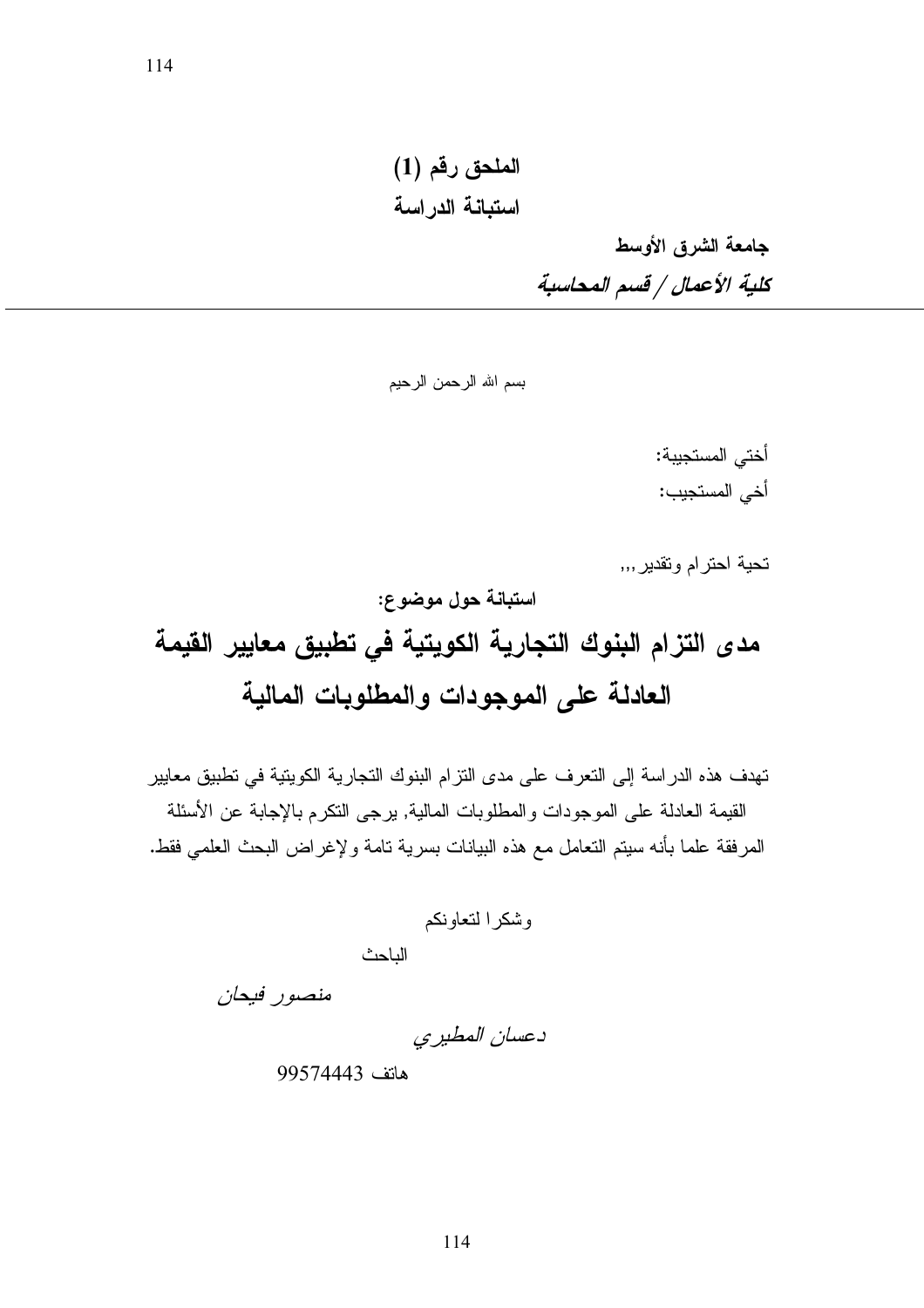|               |              | توزيع الخاصية | الخاصية             |
|---------------|--------------|---------------|---------------------|
|               | دبلوم عاليي  | بكسالوريوس    | 1– المؤهل العلمي    |
|               | دكــتوراه    | ماجــستير     |                     |
| 15-11 سنة     | 10-6 سنوات   | 5 سنوات فاقل  | 2– سنوات الخبرة     |
|               | 21 سنة فأكثر | سنة $20 - 16$ |                     |
| اقتصاد        | إدارة أعمال  | محاسبة        | 3- التخصص           |
| أخرى اذكر ها  | نظم معلومات  | مالية ومصرفية |                     |
| <b>CMA</b>    | <b>CISA</b>  | <b>CFA</b>    | 4– الشهادات المهنية |
| لا بوجد شهادة | <b>CIA</b>   | <b>CPA</b>    |                     |
| مدقق رئيسي    | مدقق اول     | مدقق          | 5– المسمى الوظيفي   |
| مدير حسابات   | مدير مالي    | كبير المدققين |                     |
|               | اخرى اذكر ها | محاسب مالي    |                     |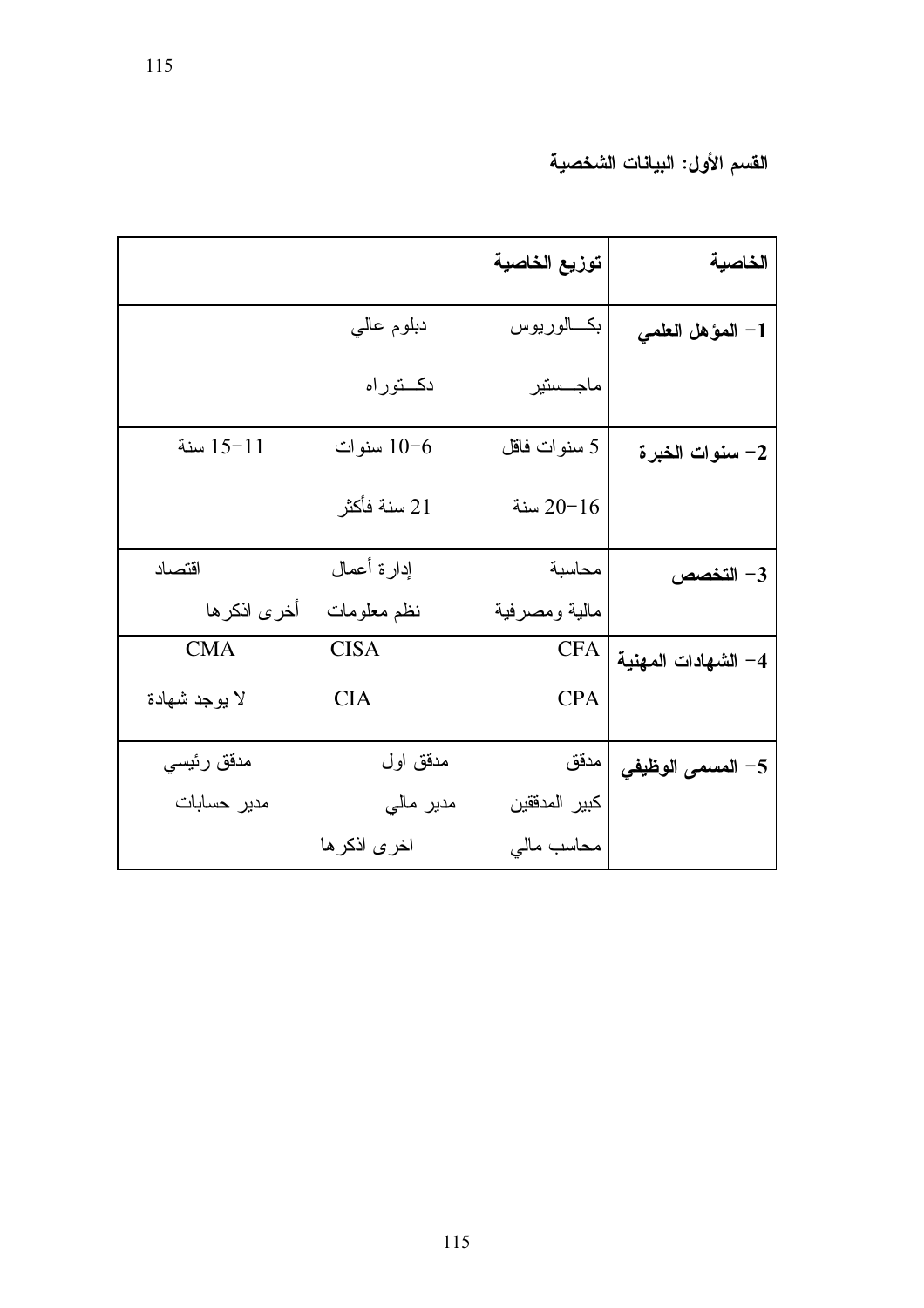### القسم الثاني: معلومات حول متغيرات الدراسة.

برجي قراءة العبارات وبيان مدى موافقتكم عن كل منها على المقياس المحاذي، وذلك بوضــــع لِشارة (√ ) إزاء الـجواب المناسب.

| 集長生                          | ل<br>ایل<br>م | までず    | 長 | 真生 | العبــــــــــارة                                                 |                |
|------------------------------|---------------|--------|---|----|-------------------------------------------------------------------|----------------|
|                              |               | 4<br>ګ |   |    |                                                                   |                |
|                              |               |        |   |    | الاعتراف المحاسبى للقيم العادلة                                   |                |
|                              |               |        |   |    | الاعتراف بالديون المترتبة على البنك                               | $\mathbf{1}$   |
|                              |               |        |   |    | الاعتراف باستثمارات حقوق الملكية                                  | $\overline{2}$ |
|                              |               |        |   |    | الاعتراف بالموجودات الملموسة مثل الأراضىي والمبانبي               | $\overline{3}$ |
|                              |               |        |   |    | الاعتراف بالموجودات غير الملموسة المحتفظ بها كاستثمارات           | $\overline{4}$ |
|                              |               |        |   |    | الاعتراف بالأوراق المالية المخصصة للدين                           | $\overline{5}$ |
|                              |               |        |   |    | الاعتراف بالمطلوبات أو الالنزرامات المالية في قائمة المركز المالي | 6              |
|                              |               |        |   |    | يعترف البنك بالموجودات المالية في قائمة المركز المالي             | $\overline{7}$ |
|                              |               |        |   |    | يقوم البنك بالاعتر اف مباشرة بالمقابل المالى المدفوع أو المستلم   | $\overline{8}$ |
|                              |               |        |   |    | النقيد بالنوزيعات على حاملي حقوق الملكية                          | $\overline{9}$ |
|                              |               |        |   |    | يعترف البنك بمبادلاته للألتز امات المالية مع المنشات الاخرى       | 10             |
|                              |               |        |   |    | الاعتراف بالمكاسب والخسائر المتعلقة بالأداة المالية               | 11             |
|                              |               |        |   |    | نبادل الأصول المالية مع المنشات الأخرى بالقيمة العادلة            | 12             |
|                              |               |        |   |    | الاعتراف بالفائدة وأرباح الاسهم المتعلقة بالأداة المالية          | 13             |
|                              |               |        |   |    | الاعتراف بالمطلوبات المحتفظ بها للمتاجرة                          | 14             |
|                              |               |        |   |    | الاعتراف بالموجودات المالية المنوفرة للبيع                        | 15             |
|                              |               |        |   |    | الاحتفاظ في سجلات ندون فيها المعلومات عن القيمة العادلة           | 16             |
| الإفصاح المالى للقيم العادلة |               |        |   |    |                                                                   |                |
|                              |               |        |   |    | الإفصاح عن الموجودات المالية بمقدار النكلفة                       | 17             |
|                              |               |        |   |    | الإبلاغ عن المطلوبات المالية بمقدار النكلفة                       | 18             |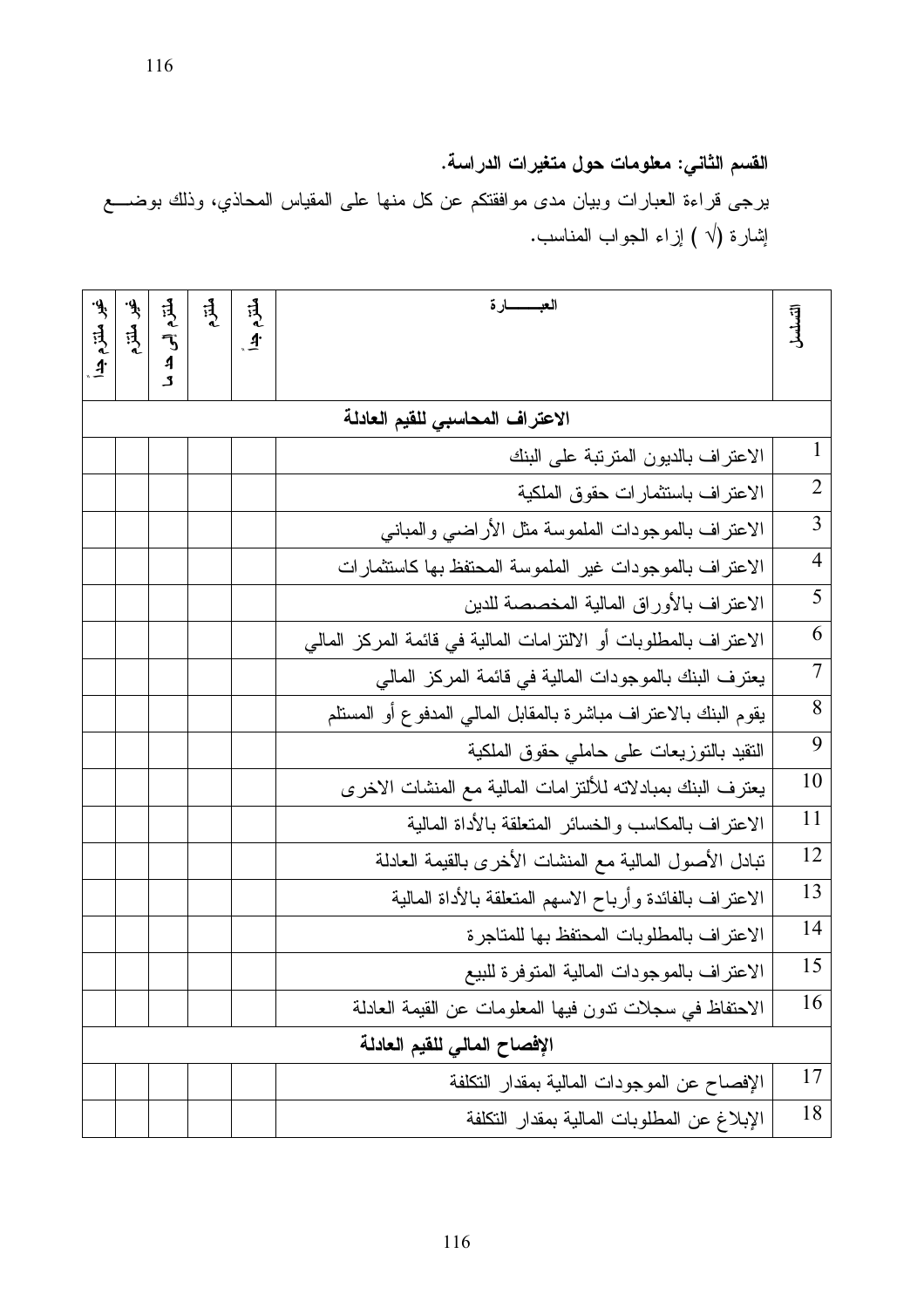|                                |  | الإفصاح عن القروض والحسابات المدينة والمحتفظ بها لغايات غير      | 19 |  |  |
|--------------------------------|--|------------------------------------------------------------------|----|--|--|
|                                |  | تجارية                                                           |    |  |  |
|                                |  | الإفصاح عن الذمم المدينة                                         | 20 |  |  |
|                                |  | الإفصاح عن الذمم الدائنة                                         | 21 |  |  |
|                                |  | الإفصاح عن الاسهم الممتازة والقابلة للاسترداد إجباريا            | 22 |  |  |
|                                |  | الإفصاح عن الاستثمارات بالأسهم الجاهزة للبيع                     | 23 |  |  |
|                                |  | الإفصاح عن الاستثمارات بالأسهم المعدة للمتاجرة                   | 24 |  |  |
|                                |  | الإفصاح عن السندات الجاهزة للبيع                                 | 25 |  |  |
|                                |  | الإفصاح عن السندات المعدة للمتاجرة                               | 26 |  |  |
|                                |  | الإفصاح عن الاستثمارات المحتفظ بها قبل موعد الاستحقاق            | 27 |  |  |
|                                |  | الإفصاح عن الموجودات المالية المحتفظ بها للمتاجرة                | 28 |  |  |
|                                |  | الإفصاح عن الموجودات المالية المنوفرة للبيع                      | 29 |  |  |
|                                |  | استخدام الخبراء في تحديد قياسات وإفصاحات القيمة العادلة          | 30 |  |  |
|                                |  | دراسة اثر الإحداث اللاحقة على قياس القيمة العادلة وافصاحاتها في  | 31 |  |  |
|                                |  | البيانات المالية                                                 |    |  |  |
|                                |  | فحص البيانات التى تستخدم لعمل قياسات وإفصاحات القيمة العادلة     | 32 |  |  |
|                                |  | الإفصاح عن الالتزامات المالية بغرض المتاجرة                      | 33 |  |  |
| قياس الاستثمارات للقيم العادلة |  |                                                                  |    |  |  |
|                                |  | بنم قياس الأصول بمقدار القيمة العادلة                            | 34 |  |  |
|                                |  | يتم قياس الالتزامات بمقدار القيمة العادلة                        | 35 |  |  |
|                                |  | إظهار جميع أنواع الحسابات التي نتطلب قياسات القيمة العادلة       | 36 |  |  |
|                                |  | النقيد بمحاسبة الأصول التى نتطلب فياسات القيمة العادلة           | 37 |  |  |
|                                |  | النقيد بمحاسبة الالنز امات النى نتطلب قياسات القيمة العادلة      | 38 |  |  |
|                                |  | قياس الموجودات بمقدار القيم الأصلية المسجلة بها                  | 39 |  |  |
|                                |  | قياس المطلوبات بمقدار القيم الأصلية المسجلة بها                  | 40 |  |  |
|                                |  | تقديم الوثائق التى تدعم افتراضات الإدارة لتحديد قياسات استثمارات | 41 |  |  |
|                                |  | القيمة العادلة                                                   |    |  |  |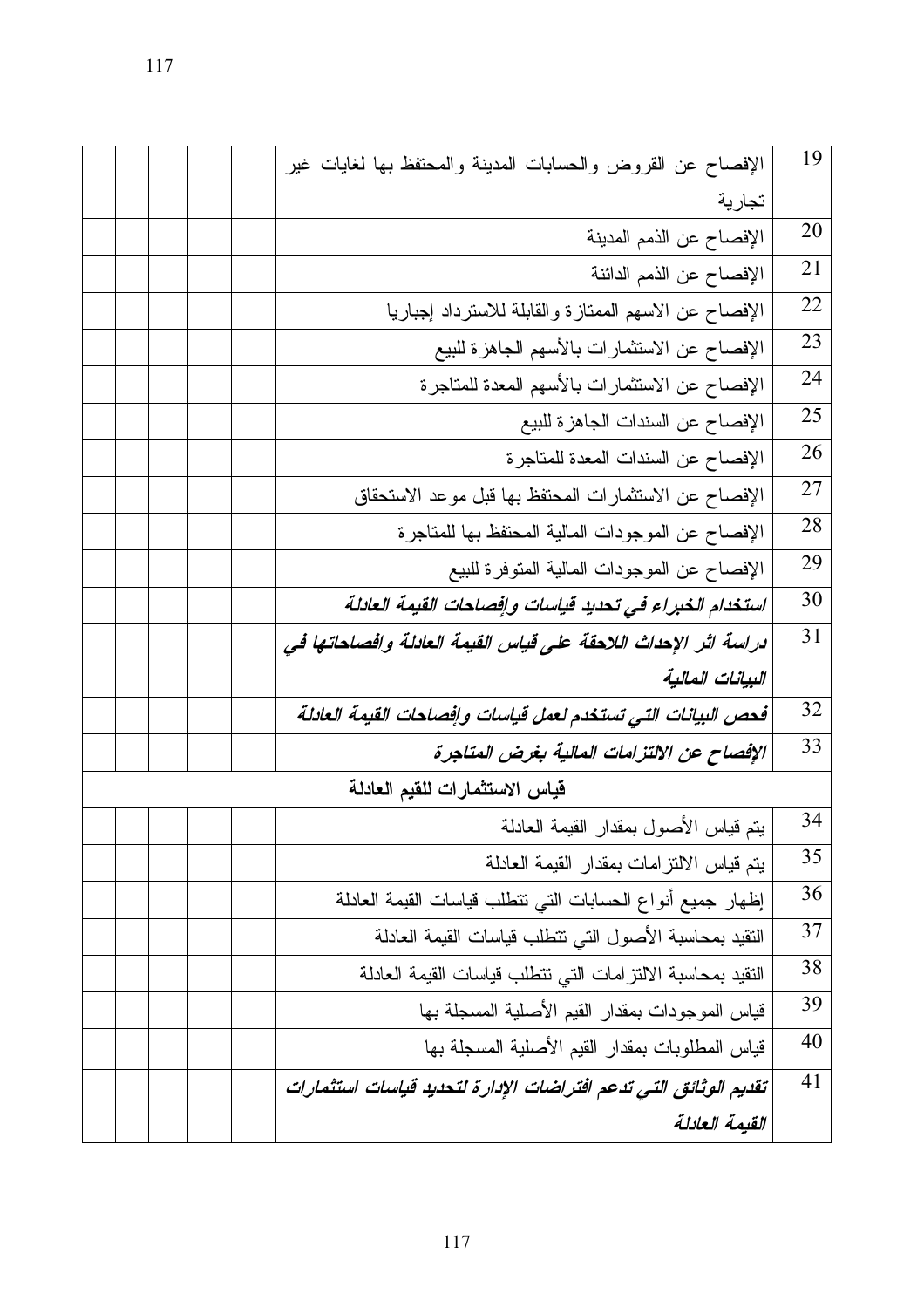| 42 | تعزيز قدرة الإدارة على تنفيذ مسار محدد من الاستثمار إذا ارتبطت     |  |
|----|--------------------------------------------------------------------|--|
|    | القدرة بالاستخدام أو الإعفاء من استخدام قياس القيمة العادلة        |  |
| 43 | التقيد بطريقة لتقييم الأصل أو الالتزام في قياس الاستثمارات         |  |
| 44 | التقيد بوضع تقديرات مستقلة للقيمة العادلة لتوثيق مدى مناسبة        |  |
|    | قياسها للاستثمارات                                                 |  |
| 45 | يتم تحديد قياس القيمة العادلة للاستثمارات باستخدام نموذج مناسب     |  |
| 46 | التقيد بقياس الاستثمارات المالية بغرض الاحتفاظ بها حتى تاريخ       |  |
|    | الاستحقاق                                                          |  |
| 47 | قياس الأصول المالية التي ليس لها سعر مدرج في سوق نشط               |  |
|    | عرض الاستثمارات للقيم العادلة                                      |  |
| 48 | يتم عرض صافى ربح وخسارة الاستثمار للفترة التي حصلت بها             |  |
| 49 | يتم عرض المطلوبات المحتفظ بها للمتاجرة                             |  |
| 50 | يتم إظهار كافة الالتزامات المالية في قائمة المركز المالي           |  |
| 51 | يتم معادلة المبلغ المالي أو الالنزام المنزنب على البنك             |  |
| 52 | دراسة استخدام أسعار السوق المعروضة                                 |  |
| 53 | الالتزام بسعر الأصل المعروض فى سوق نشط                             |  |
| 54 | استخدام أدلة تدقيق مناسبة وكافية لدعم تحديد طرق تقييم القيمة       |  |
|    | العادلة                                                            |  |
| 55 | دراسة تنفيذ مسار محدد من الاستثمار في ظل الظروف الاقتصادية         |  |
| 56 | تقييم البيانات وتدقيق المعلومات وإعادة الاحتساب الاستثماري حول     |  |
|    | عرض الاستثمارات بالقيمة العادلة                                    |  |
| 57 | الالتزام بمتطلبات المحاسبة والإفصاح المتعلقة بالتغيرات في طريقة    |  |
|    | التقييم المستخدمة لتحديد عرض استثمارات القيمة العادلة              |  |
| 58 | النقيد بعرض الاستثمارات المالية بغرض المناجرة                      |  |
| 59 | النقيد بعرض الاستثمارات المالية المتاحة للبيع وغير المحــنفظ بهــا |  |
|    | لأغراض المتاجرة                                                    |  |
| 60 | التقيد بعرض الاستثمارات بغرض الاحتفاظ بها حتى ميعاد الاستحقاق      |  |